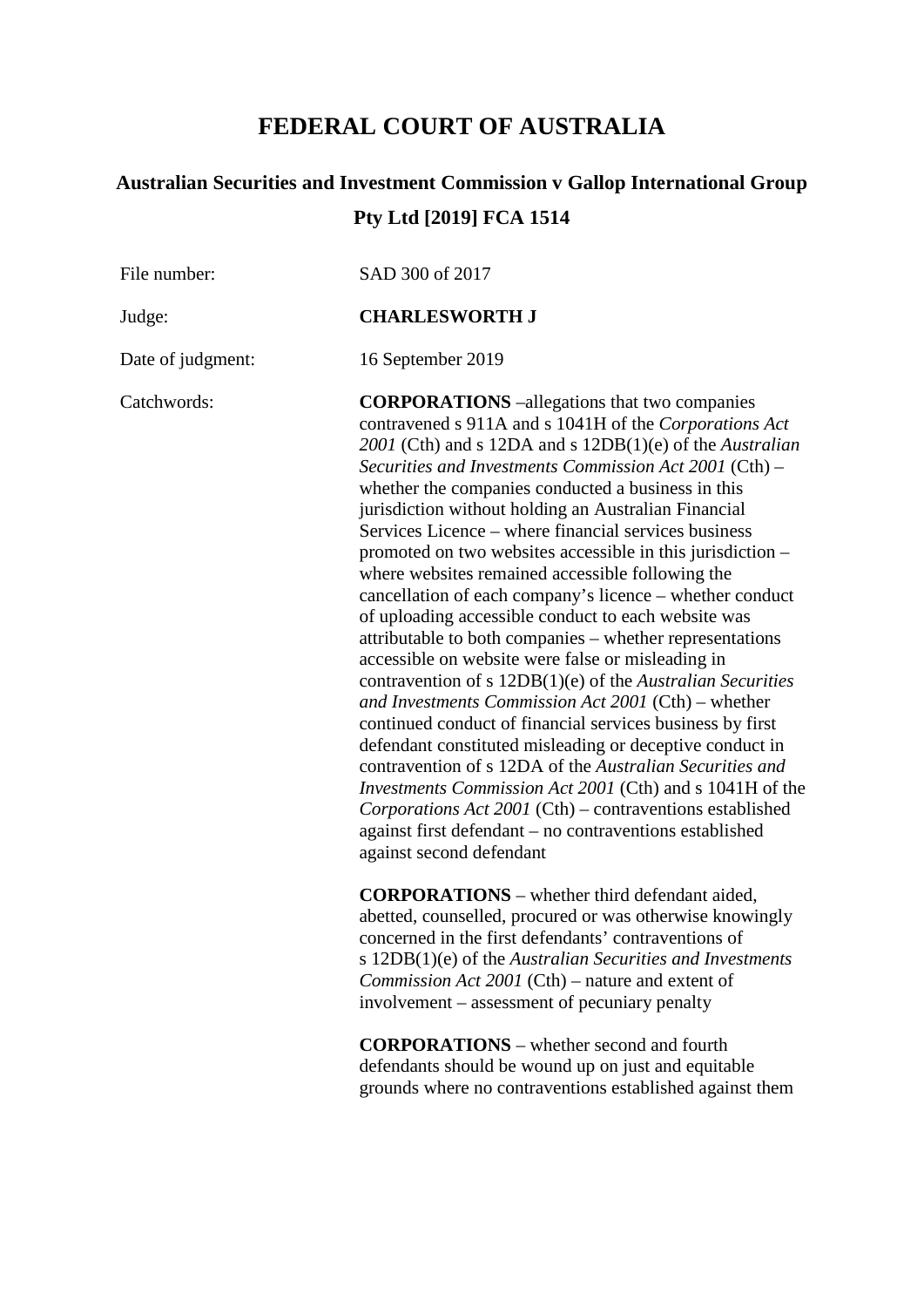|              | <b>CORPORATIONS</b> – whether third defendant should be<br>disqualified from managing corporations – whether third<br>defendant should be permanently restrained from<br>involvement in a financial services business in this<br>jurisdiction                                                                                 |
|--------------|-------------------------------------------------------------------------------------------------------------------------------------------------------------------------------------------------------------------------------------------------------------------------------------------------------------------------------|
|              | <b>EVIDENCE</b> – where defendants fail to appear at trial –<br>where court satisfied the defendants are aware of the<br>proceedings the orders sought against them – consideration<br>of the inferences that may be drawn from the defendants'<br>failure to adduce evidence in respect of matters within their<br>knowledge |
| Legislation: | <b>Australian Securities and Investments Commission Act</b><br>2001 (Cth) ss 5, 12AC, 12BA, 12BB, 12DA, 12DB,<br>12GBA, 12GD, 12GH, 12GJ, 12GLD, 19, 77                                                                                                                                                                       |
|              | Corporations Act 2001 (Cth) ss 9, 79, 206E, 461, 462, 464,<br>465A, 761A, 763A, 763B, 766A, 766C, 769B, 911A,<br>911D, 912A, 912D, 913B, 915B, 1041H, 1317QD, 1324                                                                                                                                                            |
|              | Crimes Act 1914 (Cth) s 4AA                                                                                                                                                                                                                                                                                                   |
|              | Evidence Act 1995 (Cth) s 140                                                                                                                                                                                                                                                                                                 |
|              | Federal Court of Australia Act 1976 (Cth) ss 21, 23                                                                                                                                                                                                                                                                           |
|              | Trade Practices Act 1974 (Cth) s 86, Pt VI                                                                                                                                                                                                                                                                                    |
|              | Treasury Laws Amendment (Strengthening Corporate and<br>Financial Sector Penalties) Act 2019 (Cth) Schs 1, 2                                                                                                                                                                                                                  |
|              | Federal Court (Corporations) Rules 2000 (Cth) r 5.11                                                                                                                                                                                                                                                                          |
| Cases cited: | ASIC v Adler & 4 Ors [2002] NSWSC 483                                                                                                                                                                                                                                                                                         |
|              | Australian Competition and Consumer Commission v<br>Cement Australia Pty Ltd (2017) 258 FCR 312                                                                                                                                                                                                                               |
|              | Australian Competition and Consumer Commission v H.J.<br>Heinz Company Australia Limited (No 2) [2018] FCA 1286                                                                                                                                                                                                               |
|              | Australian Competition and Consumer Commission v<br>Hillside (Australia New Media) Pty Ltd trading as Bet365<br>$(No 2)$ [2016] FCA 698                                                                                                                                                                                       |
|              | <b>Australian Competition and Consumer Commission v MSY</b><br>Technology Pty Ltd (2012) 201 FCR 378                                                                                                                                                                                                                          |
|              | Australian Competition and Consumer Commission v<br>Reckitt Benckiser (Australia) Pty Ltd [2016] FCAFC 181;<br>(2016) 340 ALR 25                                                                                                                                                                                              |
|              | Australian Competition and Consumer Commission v<br>Telstra Corporation Ltd (2010) 188 FCR 238                                                                                                                                                                                                                                |
|              | <b>Australian Competition and Consumer Commission v</b><br>Yazaki Corporation (2018) 262 FCR 243                                                                                                                                                                                                                              |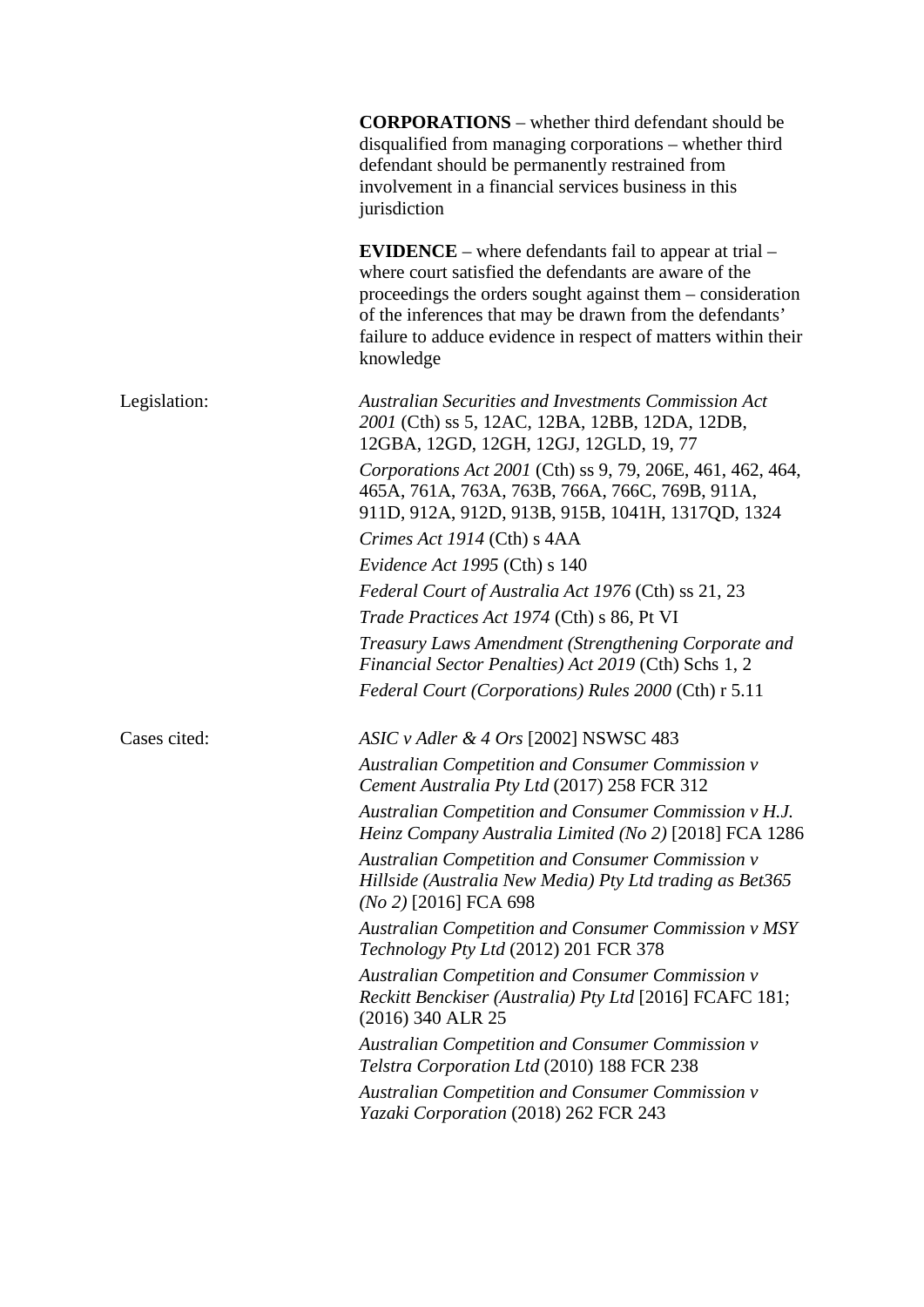*Australian Securities and Investments Commission v ABC Fund Managers Ltd* [2001] VSC 383; (2001) 39 ACSR 443 *Australian Securities and Investments Commission v ActiveSuper Pty Ltd (in liq)* (2015) 235 FCR 181 *Australian Securities and Investments Commission v* 

*ActiveSuper Pty Ltd (No 2)* [2013] FCA 234; (2013) 93 ASCR 189

*Australian Securities and Investments Commission v Channic Pty Ltd (No 5)* [2017] FCA 363

*Australian Securities and Investments Commission v GE Capital Finance Australia, in the matter of GE Capital Finance Australia* [2014] FCA 701

*Australian Securities and Investments Commission v Hellicar* (2012) 247 CLR 345

*Australian Securities and Investments Commission v Monarch FX Group Pty Ltd, in the matter of Monarch FX Group Pty Ltd* [2014] FCA 1387; (2014) 103 ACSR 453

*Australian Securities Commission v Donovan* [1998] FCA 986; (1998) 28 ACSR 583

*Australian Securities Commission v Rohani and Others* [1998] FCA 1432; 29 ACSR 106

*Baird v Lees* (1924) SC 83

*Briginshaw v Briginshaw* (1938) 60 CLR 336

*Director of the Fair Work Building Industry Inspectorate v Robinson* (2016) 241 FCR 338

*Forster v Jododex Australia Pty Ltd* (1972) 127 CLR 421

*Jones v Dunkel* (1959) 101 CLR 298

*Kuhl v Zurich Financial Services Australia Ltd* (2011) 243 CLR 361

*Loch v John Blackwood Ltd* (1924) AC 783

*RAIA Insurance Brokers Ltd v FAI General Insurance Co Ltd* (1993) 41 FCR 164

*Re Netsor Pty Ltd and the Companies Act* (1981) 6 ACLR 114

*Re Tivoli Freeholds Ltd* (1972) VR 445

*Singtel Optus Pty Ltd v Australian Competition and Consumer Commission* [2012] FCAFC 20

*The Commonwealth v Director, Fair Work Building Industry Inspectorate* (2015) 258 CLR 482

*Thompson v Riley McKay Pty Ltd (No 2)* [1980] FCA 24; (1980) 29 ALR 267

*Tobacco Institute of Australia Ltd v Australian Federation of Consumer Organisations Inc (No 2)* (1993) 41 FCR 89 *Trade Practices Commission v CSR Limited* [1990] FCA 762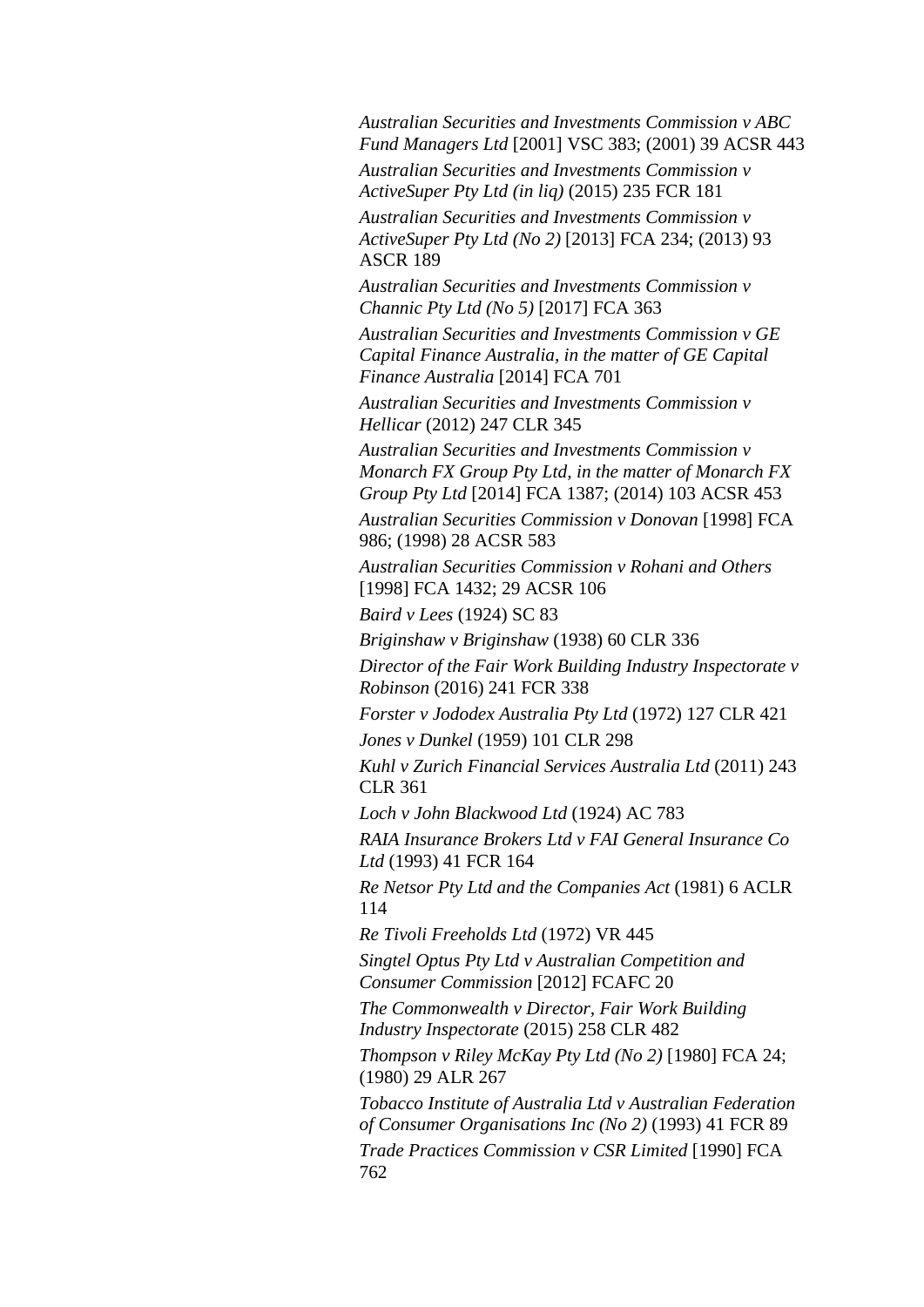# Heydon JD, *Cross on Evidence* (11th ed, LexisNexis Butterworths, 2017)

| Date of hearing:                   | 10 September 2018                        |
|------------------------------------|------------------------------------------|
| Date of last submissions:          |                                          |
| Registry:                          | South Australia                          |
| Division:                          | <b>General Division</b>                  |
| <b>National Practice Area:</b>     | <b>Commercial and Corporations</b>       |
| Sub-area:                          | <b>Regulator and Consumer Protection</b> |
| Category:                          | Catchwords                               |
| Number of paragraphs:              | 345                                      |
| Counsel for the Plaintiff:         | Ms K Clarke                              |
| <b>Counsel for the Defendants:</b> | The Defendants did not appear            |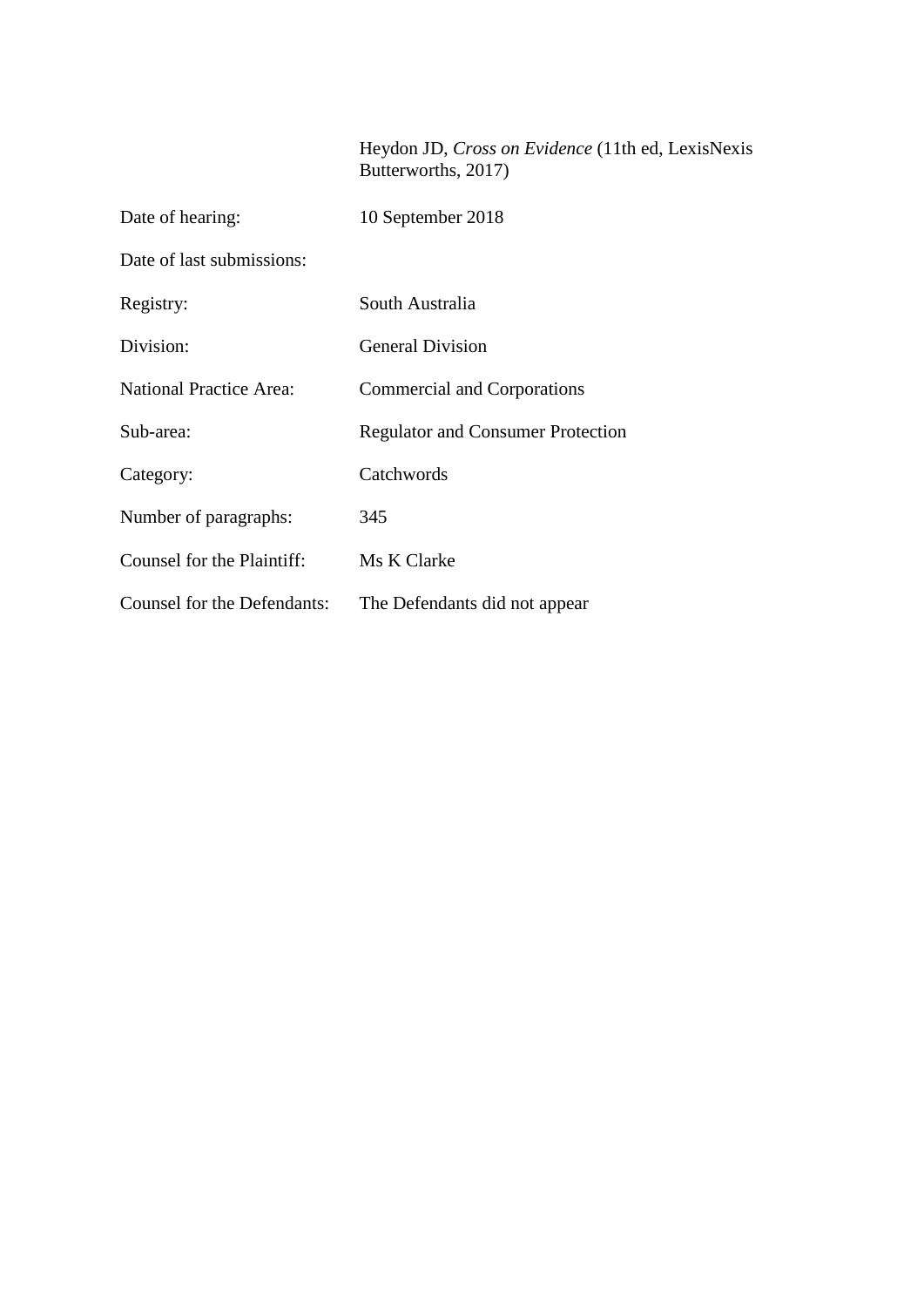# **ORDERS**

**SAD 300 of 2017**

# **IN THE MATTER OF GALLOP INTERNATIONAL GROUP PTY LTD (ACN 147 664 551)**

# **BETWEEN: AUSTRALIAN SECURITIES AND INVESTMENTS COMMISSION** Plaintiff

## **AND: GALLOP INTERNATIONAL GROUP PTY LTD (IN LIQUIDATION)** First Defendant

# **GALLOP ASSET MANAGEMENT PTY LTD (ACN 136 696 743)** Second Defendant

**MING-CHIEN WANG** (and another named in the Schedule) Third Defendant

# **JUDGE: CHARLESWORTH J DATE OF ORDER: 16 SEPTEMBER 2019**

- 1. The originating application, as amended, be allowed in part.
- 2. On or before 18 September 2019, the plaintiff is to serve these orders and the reasons for judgment on the defendants.
- 3. The plaintiff has liberty to vary the date in paragraph 2, such liberty exercisable by email correspondence to associate.charlesworthj@fedcourt.gov.au.
- 4. For the purposes of the order in paragraph 2, service on the third defendant may be made by email to wmg671201@gmail.com and kuyiwen@outlook.com.
- 5. On or before 25 September 2019 the plaintiff is to file an affidavit attesting to its compliance with the order in paragraph 3.
- 6. The final form of relief to be granted in the action be determined on the papers as a separate question.
- 7. The parties have liberty to file and serve minutes of order giving effect to the reasons for judgment delivered today, such liberty to be exercised on or before 25 September 2019.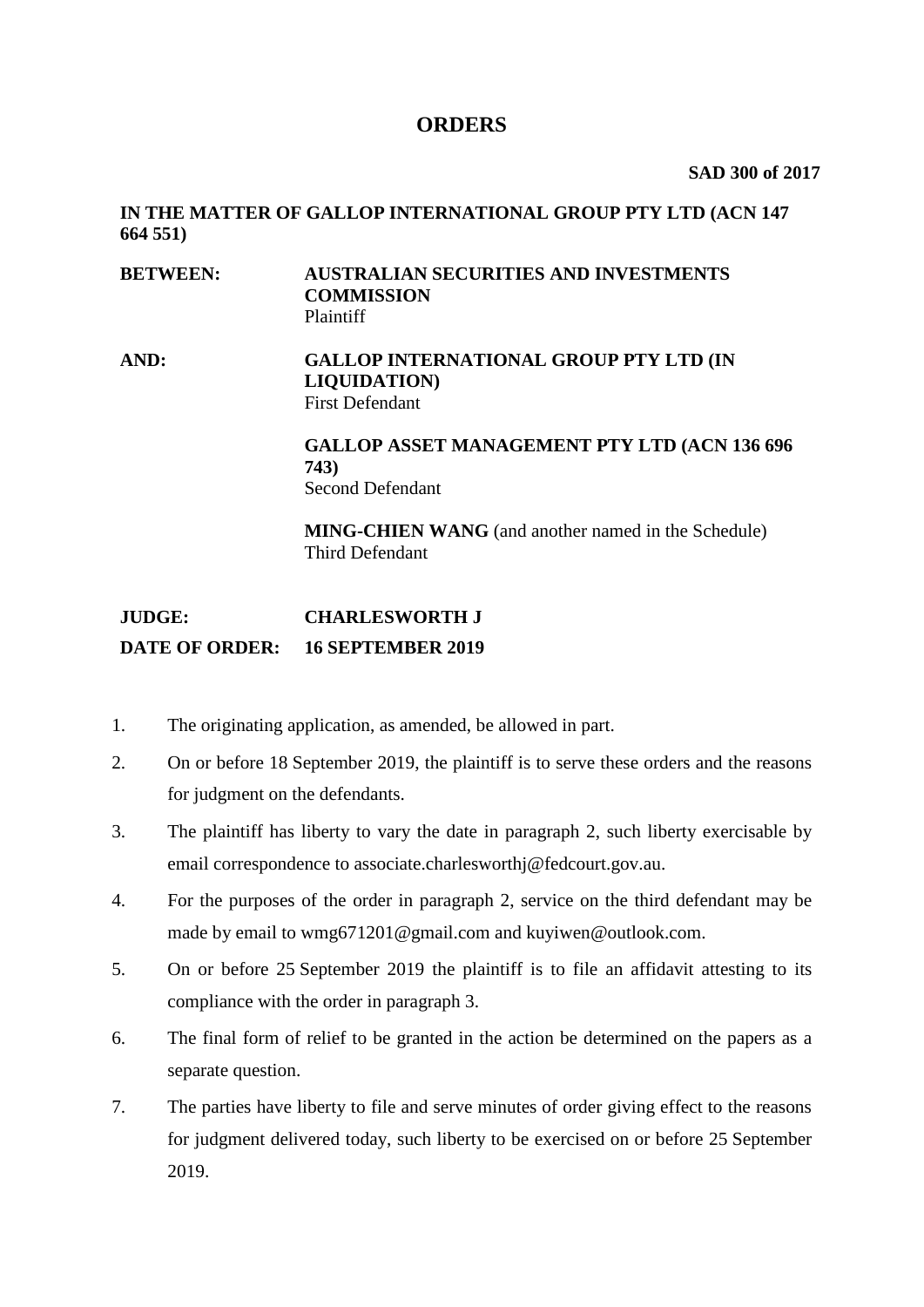8. In the event that no party exercises the liberty in paragraph 7, orders in terms proposed in Schedule A to the reasons for judgment will be made and entered on 26 September 2019 without a further hearing.

Note: Entry of orders is dealt with in Rule 39.32 of the *Federal Court Rules 2011*.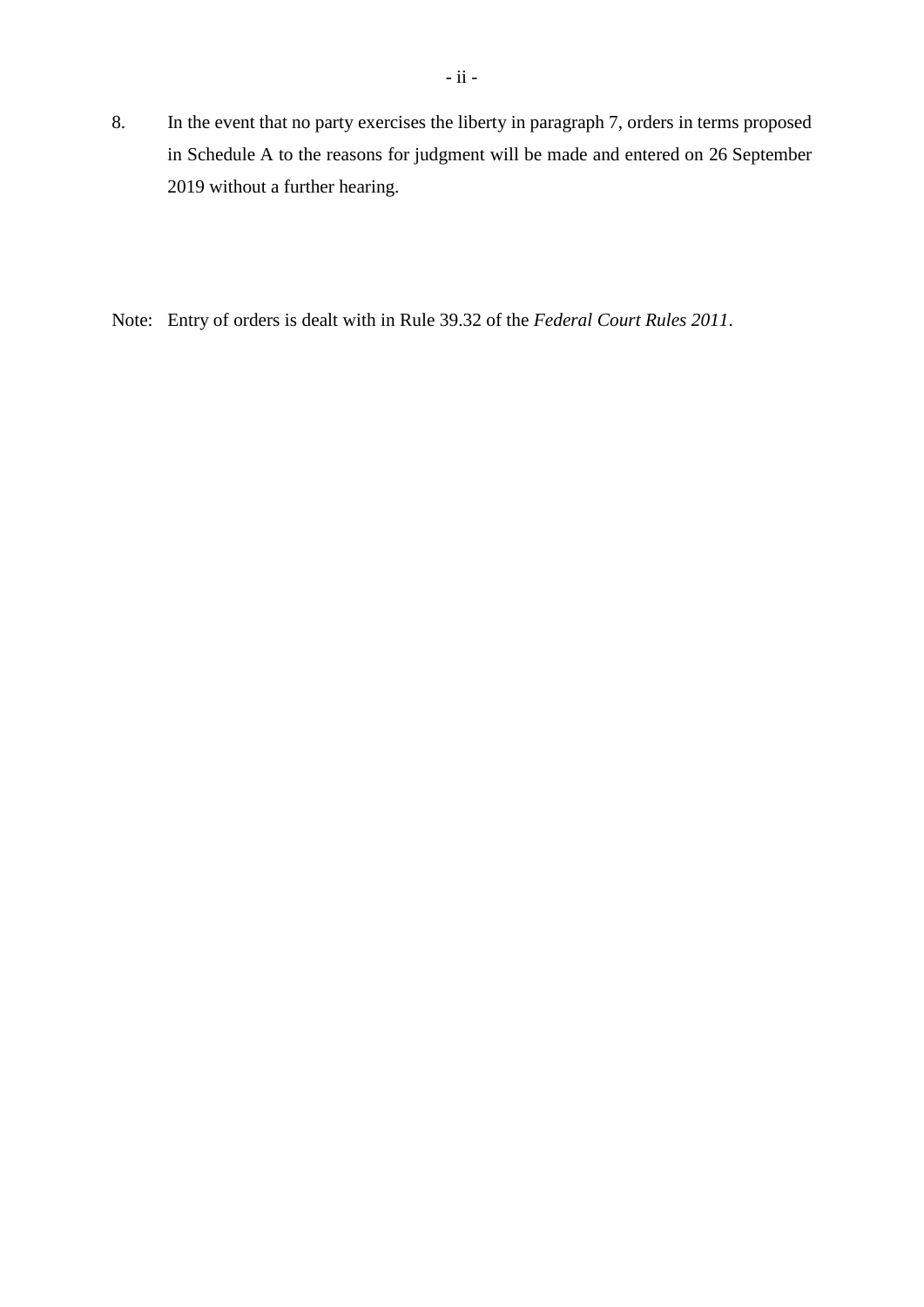# **REASONS FOR JUDGMENT**

## **CHARLESWORTH J:**

1 In this action the Australian Securities and Investments Commission (ASIC) alleges that the first and second defendants contravened the *Corporations Act 2001* (Cth) and the *Australian Securities and Investments Commission Act 2001* (Cth) (ASIC Act) in relation to the conduct of a financial services business. ASIC alleges that the third defendant is liable as an accessory to those contraventions. It is alleged that the first to third defendants intended to use the fourth defendant as a corporate vehicle for the continuation of the financial services business and the commission of further contraventions of the Corporations Act and the ASIC Act.

#### <span id="page-6-0"></span>**SUMMARY OF OUTCOME**

- 2 The relief sought by ASIC is set out in its Amended Originating Process dated 11 May 2018 (Amended OA). The relevant parts of the Amended OA are extracted or summarised under the headings that appear from [128] and following.
- 3 For the reasons given below, I am not satisfied that the second defendant contravened the ASIC Act or the Corporations Act in the period and in the manner alleged by ASIC. That is because I have determined that the relevant acts and omissions constituting the contraventions are attributable to the first defendant and not to the second. It follows from that finding that the third defendant was not involved in any contravention by the second defendant.
- 4 I am nonetheless satisfied that orders should be made for the imposition of a pecuniary penalty in the amount of \$3 million against the third defendant in respect of his involvement in the first defendant's contraventions. ASIC's application for orders disqualifying the first defendant from managing corporations and restraining him from involvement in any financial services business should be allowed. I am satisfied that it is just and equitable that the second and fourth defendants be wound up.
- 5 These reasons are indexed as follows:

| <b>SUMMARY OF OUTCOME</b>       |      |
|---------------------------------|------|
| THE APPLICABLE LAW              | [6]  |
| <b>THE DEFENDANTS</b>           | 17 L |
| <b>APPROACH TO THE EVIDENCE</b> | [14] |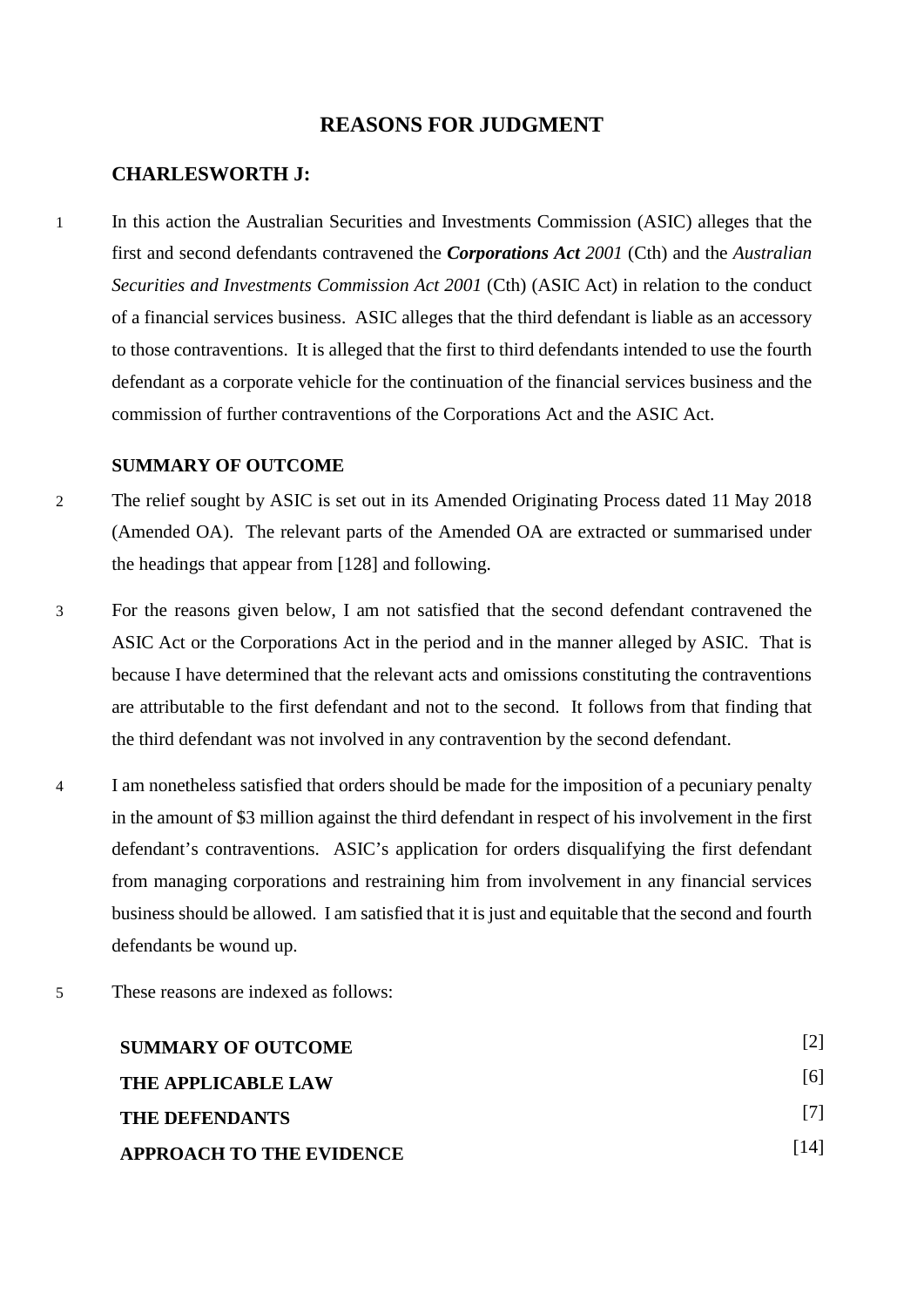| <b>Standard of proof</b>                 | $[18]$  |
|------------------------------------------|---------|
| <b>GAM</b>                               | $[23]$  |
| <b>GIG</b>                               | $[30]$  |
| <b>STUMAC</b>                            | $[37]$  |
| <b>BUSINESS ACTIVITIES</b>               | $[52]$  |
| <b>Websites</b>                          | $[52]$  |
| Time of representations                  | $[71]$  |
| <b>Presentations</b>                     | $[83]$  |
| <b>Investment certificates</b>           | $[86]$  |
| <b>Investors</b>                         | [89]    |
| <b>Investors introduced by Mr Chen</b>   | [89]    |
| Mr Lai                                   | $[97]$  |
| Ms Chung                                 | $[107]$ |
| <b>Complaints</b>                        | $[108]$ |
| <b>Employees</b>                         | $[110]$ |
| Ms Kot                                   | $[110]$ |
| Mr Zhou                                  | [113]   |
| <b>Consultants</b>                       | [117]   |
| THE CLAIM FOR RELIEF                     | [126]   |
| <b>CONDUCT OF AN UNLICENSED BUSINESS</b> | $[128]$ |
| <b>Corporations Act, s 911A</b>          | $[128]$ |
| The allegation against GIG               | $[142]$ |
| <b>Declaratory relief</b>                | [155]   |
| The allegation against GAM               | [160]   |
| <b>MISREPRESENTATIONS</b>                | $[167]$ |
| ASIC Act, $s$ 12DB(1)(e)                 | $[167]$ |
| The allegations                          | $[170]$ |
| The case against GAM                     | $[171]$ |
| The case against GIG                     | [179]   |
| The representation alleged in $[1(b)]$   | [189]   |
|                                          |         |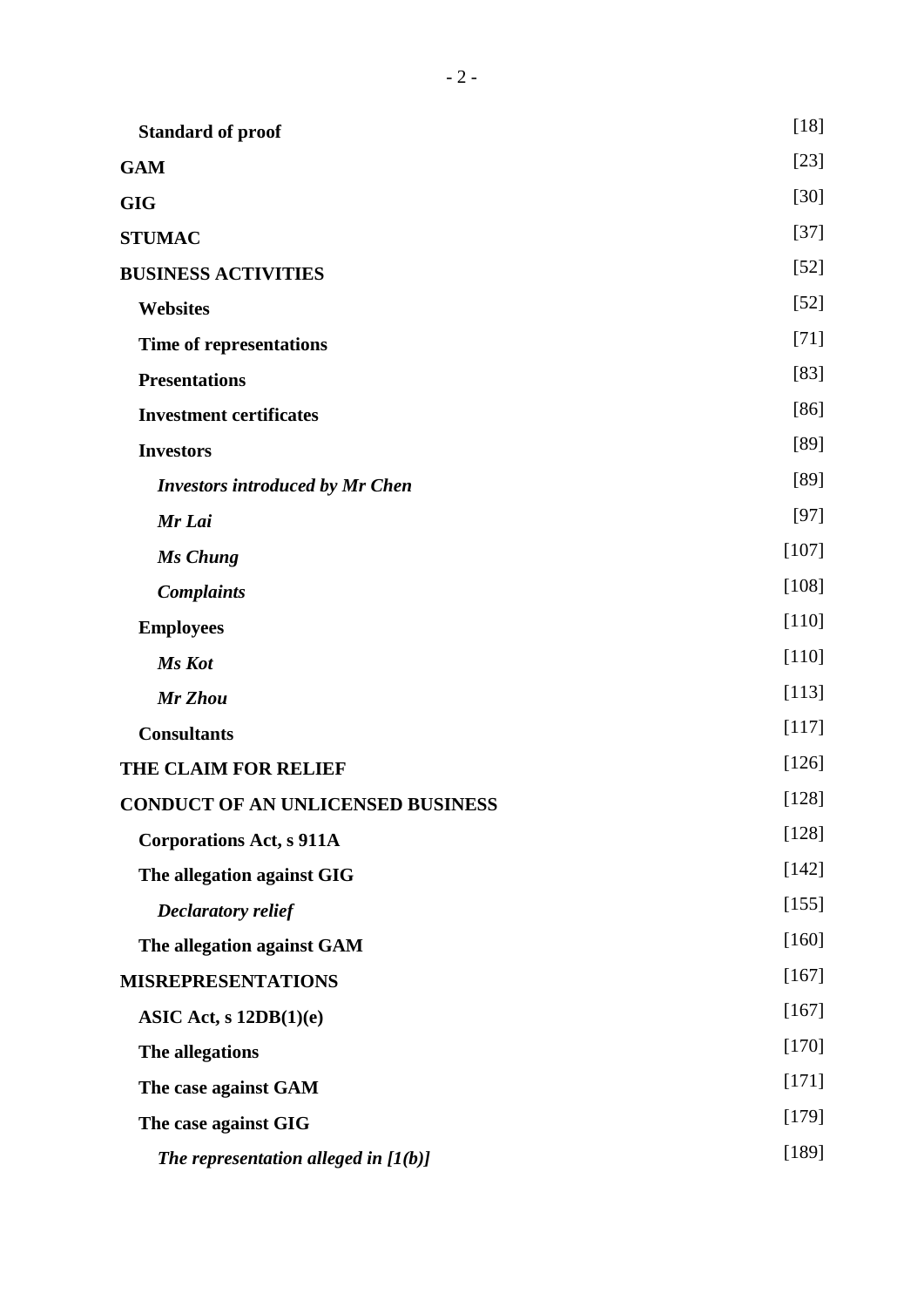| The representation alleged in [1c]                 | [194]   |
|----------------------------------------------------|---------|
| <b>Transactions on the GIG Deposit Account</b>     | [204]   |
| <b>Relevance of the Second GIG Deposit Account</b> | $[212]$ |
| <b>GAM Deposit Account</b>                         | [214]   |
| <b>Client trust accounts</b>                       | [216]   |
| <b>Other accounts</b>                              | [219]   |
| <b>Other evidence</b>                              | $[221]$ |
| The significance of GIG's non-appearance           | $[226]$ |
| <b>Falsity</b>                                     | [230]   |
| <b>Declaratory relief</b>                          | $[232]$ |
| <b>MISLEADING AND DECEPTIVE CONDUCT</b>            | [234]   |
| Corporations Act, s 1041H; ASIC Act, s 12DA        | [234]   |
| The case against GAM                               | $[235]$ |
| The case against GIG                               | [240]   |
| <b>Declaratory relief</b>                          | $[250]$ |
| <b>INVOLVEMENT OF MR WANG</b>                      | [251]   |
| Alleged involvement in contraventions by GAM       | [253]   |
| Alleged involvement in contraventions by GIG       | [254]   |
| <b>Declaratory relief</b>                          | [265]   |
| <b>PENALTY</b>                                     | [268]   |
| <b>ASIC Act, s 12GBA</b>                           | [268]   |
| <b>Principles</b>                                  | $[271]$ |
| <b>Maximum</b> penalty                             | [278]   |
| <b>ASIC's submissions</b>                          | $[281]$ |
| <b>Number of contraventions</b>                    | $[282]$ |
| <b>Consequence of contraventions</b>               | [297]   |
| Nature and effect of the representations           | [302]   |
| <b>Consciousness of wrongdoing</b>                 | [307]   |
| Mr Wang's financial means                          | [311]   |
| <b>Conclusion on penalty</b>                       | [313]   |
|                                                    |         |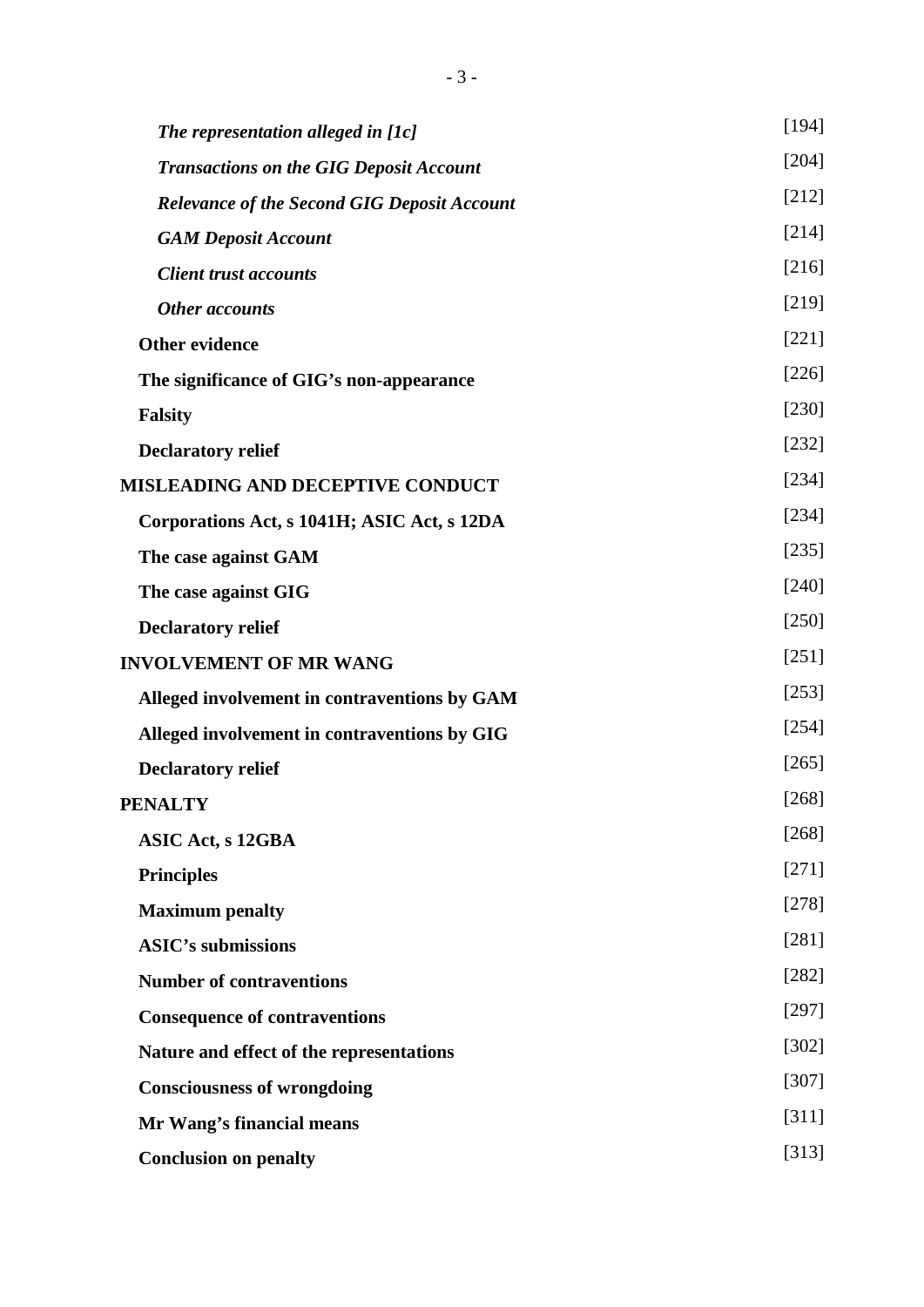| <b>RESTRAINTS AND DISQUALIFICATION</b> | [315] |
|----------------------------------------|-------|
| <b>Consideration</b>                   | [324] |
| <b>Duration of restraints</b>          | [329] |
| <b>WINDING UP</b>                      | [332] |
| <b>ORDERS</b>                          | [344] |
| <b>SCHEDULE A</b>                      |       |

#### <span id="page-9-0"></span>**THE APPLICABLE LAW**

6 The allegations of contraventions against the first to third defendants relate to a confined period of a little over five months in 2017. Accordingly, all of the conduct forming the subject matter of the allegations is alleged to have occurred prior to the date on which amendments made by Sch 1 and Sch 2 of the *Treasury Laws Amendment (Strengthening Corporate and Financial Sector Penalties) Act 2019* (Cth) (Amending Act) came into operation. References in these reasons to the Corporations Act and the ASIC Act are to be understood as references to those statutes as in force at the time that the contraventions occurred.

### <span id="page-9-1"></span>**THE DEFENDANTS**

- 7 On 2 November 2017, a solicitor filed and served a Notice of Acting on behalf of the first to third defendants. The solicitor filed a Notice of Ceasing to Act on 16 May 2018, in advance of the substantive hearing on 10 September 2018.
- 8 On 22 June 2018, this Court made an order for the winding up of the first defendant, Gallop International Group Pty Ltd (GIG). The liquidator of GIG does not oppose the orders sought by ASIC and has otherwise adduced no evidence.
- 9 At the substantive hearing, there was no appearance by or on behalf of the second defendant, Gallop Asset Management Pty Ltd (GAM). Nor was there any appearance by or on behalf of the third defendant, Mr Ming-Chien Wang (also known as "Ken").
- 10 On ASIC's application, **Stumac** Pty Ltd was joined as the fourth defendant on 28 March 2018. At that time Stumac had, as its sole director, Mr Kevin O'Doherty. A solicitor filed a Notice of Acting on behalf of Stumac on 6 December 2017. The solicitor made submissions opposing the joinder before ceasing to act on 18 May 2018.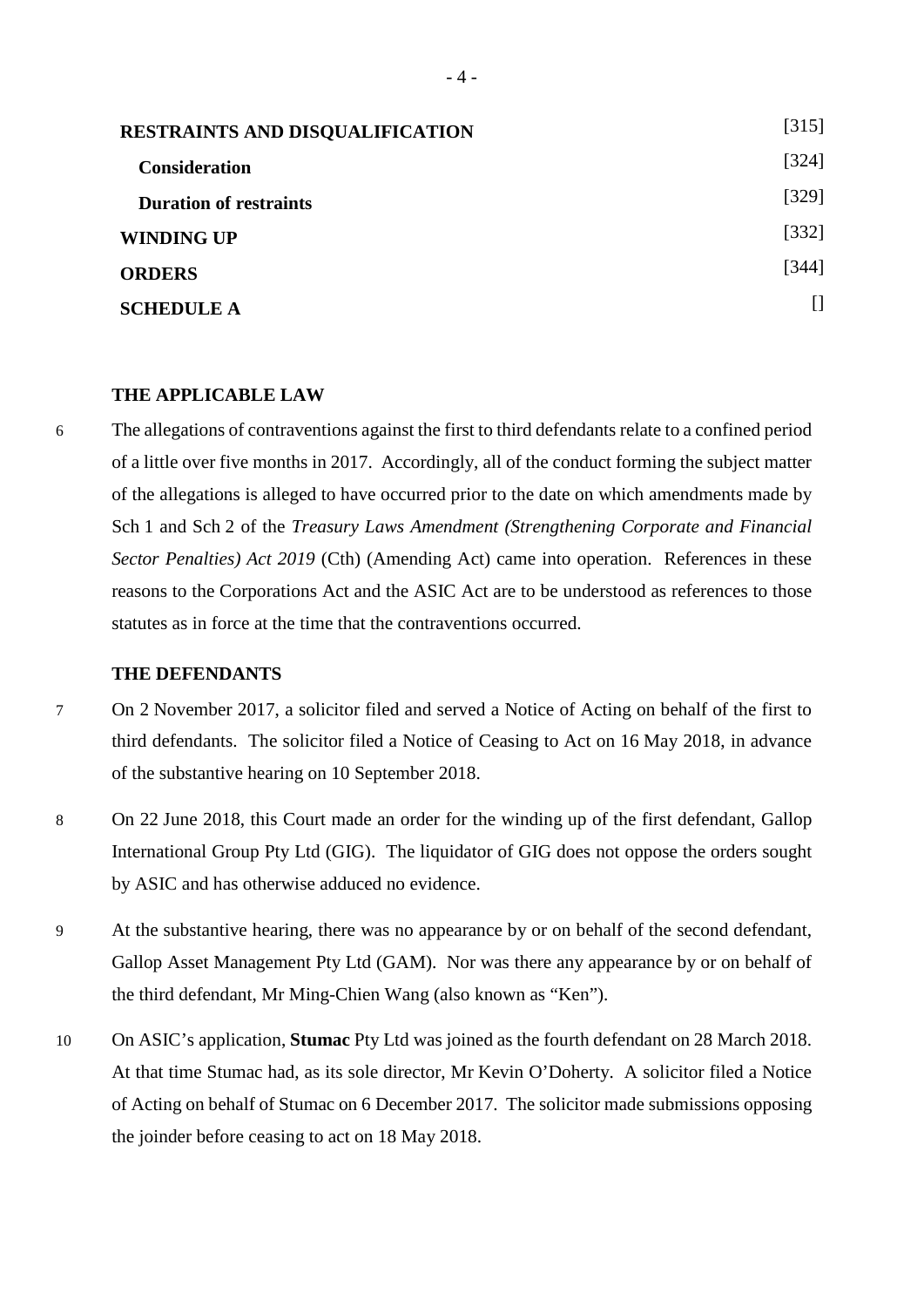- 11 Mr O'Doherty resigned as sole director of Stumac effective 1 August 2018. Stumac did not appear at the substantive hearing on 10 September 2018.
- 12 ASIC filed **Supplementary Written Submissions** on 28 September 2018 and judgment was reserved on 1 October 2018.
- 13 I am satisfied that each of the defendants is aware of ASIC's application and determine the application on the evidence in the defendants' absence.

## <span id="page-10-0"></span>**APPROACH TO THE EVIDENCE**

- 14 The following evidence has been read:
	- (1) three affidavits of Ms Kathy-Anne Prosser, an authorised delegate of ASIC, affirmed on 11 May 2018 (first Prosser affidavit), 23 July 2018 and 29 August 2018;
	- (2) two affidavits of Mr Stuart Forbes Upham MacKenzie affirmed 8 May 2018 and 21 June 2018;
	- (3) an affidavit of Ching Huang (Albert) Lai sworn on 10 May 2018;
	- (4) an affidavit of Chiao Fei (Jovi) Chen affirmed on 24 May 2018;
	- (5) two affidavits of Ms Tegan Loanni Collins affirmed on 19 July 2018 and 5 September 2018;
	- (6) an affidavit of Mr Michael Hassett affirmed on 25 July 2018;
	- (7) an affidavit of Mr O'Doherty affirmed on 24 August 2018;
	- (8) eleven certificates of translation (marked as exhibits P1 to P11); and
	- (9) five transcripts of compulsory examinations conducted under s 19 of the ASIC Act (marked as exhibits P12 to P16), admitted in evidence in accordance with  $\frac{57}{a}$ (ii) and (b) of the ASIC Act in respect of the following examinees:
		- (a) Ms Sau Li Lily Kot (also known as Lily)
		- (b) Mr Fan Zhuo (also known as Van);
		- (c) Mr O'Doherty;
		- (d) Ms Melody Gao; and
		- (e) Ms Sophie Gerber.
- 15 Also before the Court are two affidavits affirmed by Mr Cameron Alexander Lockett on 25 October 2017 and 26 October 2017. Those affidavits were read on ASIC's applications for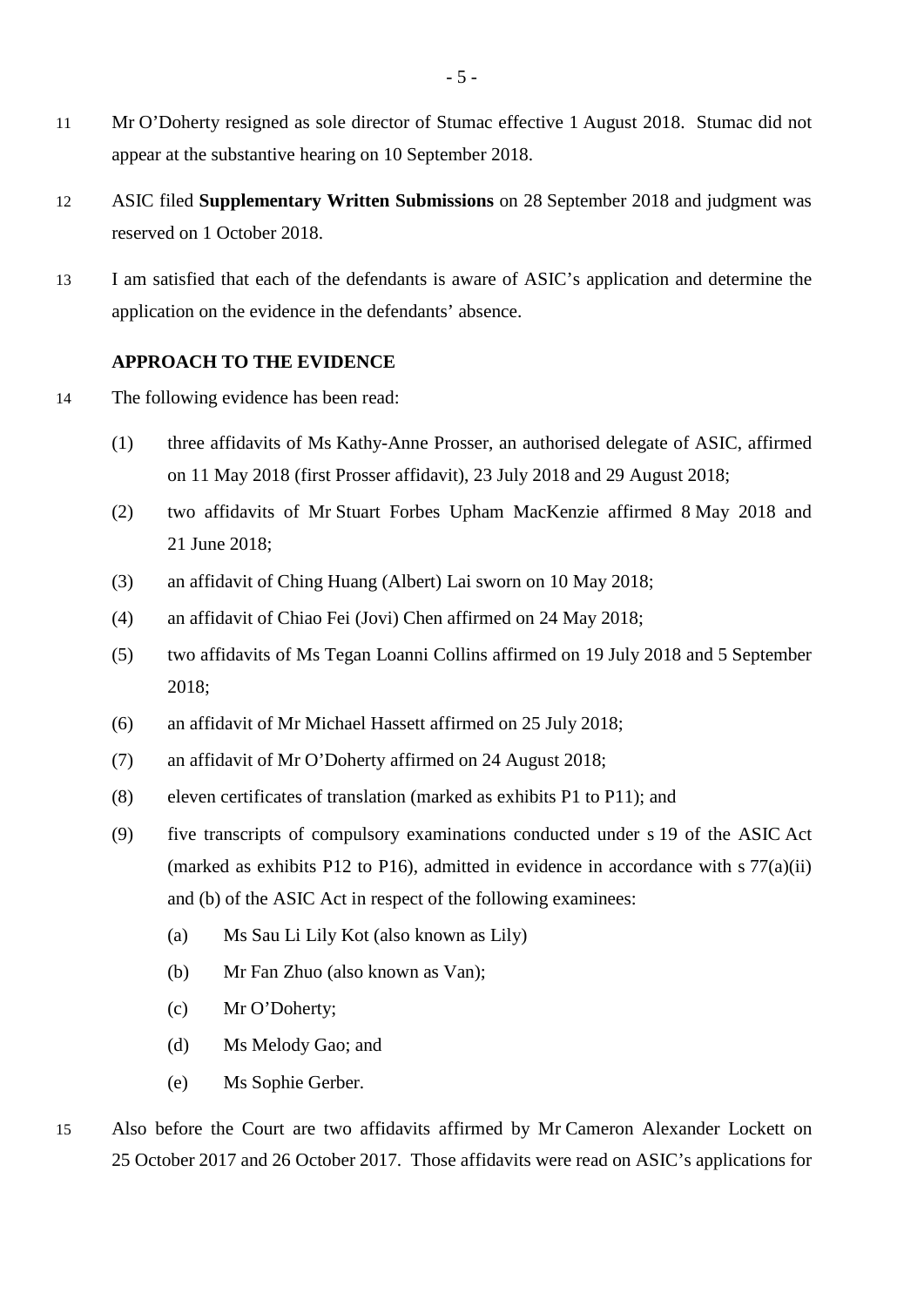interlocutory relief. Mr Lockett's affidavits have been read for the purpose of determining the application for final relief, to the limited extent that they are cross-referred in the other affidavits upon which ASIC relies.

- 16 The unchallenged evidentiary material before the Court exceeds 2,500 pages. Except where it is otherwise apparent, the evidence of the deponents should be understood as having been accepted. Where the affidavits depose to inferences that may be drawn from the documentary evidence, those depositions have been read as in the nature of submissions. The Court draws its own inferences from the documents. With some exceptions, those inferences are the same as those invited by ASIC.
- 17 The Court has had particular regard to the evidence annexed and referred to in the three affidavits of Ms Prosser and in written submissions prepared by counsel appearing for ASIC. The Court's factual findings are based in large part (although not exclusively) on those materials. As the evidence has been considered as a whole, it is not practical to recite every item of evidence bearing on each of the Court's discrete findings.

#### <span id="page-11-0"></span>**Standard of proof**

- 18 The Court must find ASIC's case proven if it is satisfied that the case has been established on the balance of probabilities. Without limiting the matters the Court may take into account in deciding whether it is so satisfied, the Court is to take into account the nature of the cause of action and any defence, the nature of the subject matter of the proceeding and the gravity of the matters alleged: *Evidence Act 1995* (Cth), s 140(1). See also *Briginshaw v Briginshaw* (1938) 60 CLR 336.
- 19 Mr Wang is a person entitled to maintain a claim of privilege against exposure to penalty in respect of his alleged involvement in contraventions of s 12DB(1)(e) of the ASIC Act. I have had particular regard to the nature of the relief sought against him and the consequences of the orders sought against him when assessing the evidence.
- 20 That no defendant adduced evidence or made submissions in opposition to ASIC's substantive application alters neither the burden nor the standard of proof. It does, however, allow the Court to draw inferences, where appropriate, that any evidence that might have been adduced by the defendants would not have assisted them: *Jones v Dunkel* (1959) 101 CLR 298 at 308, 312 and 320 – 321. The principle stated in *Jones v Dunkel* does not otherwise operate to fill gaps in ASIC's case, nor does it operate to "convert conjecture and suspicion into inference":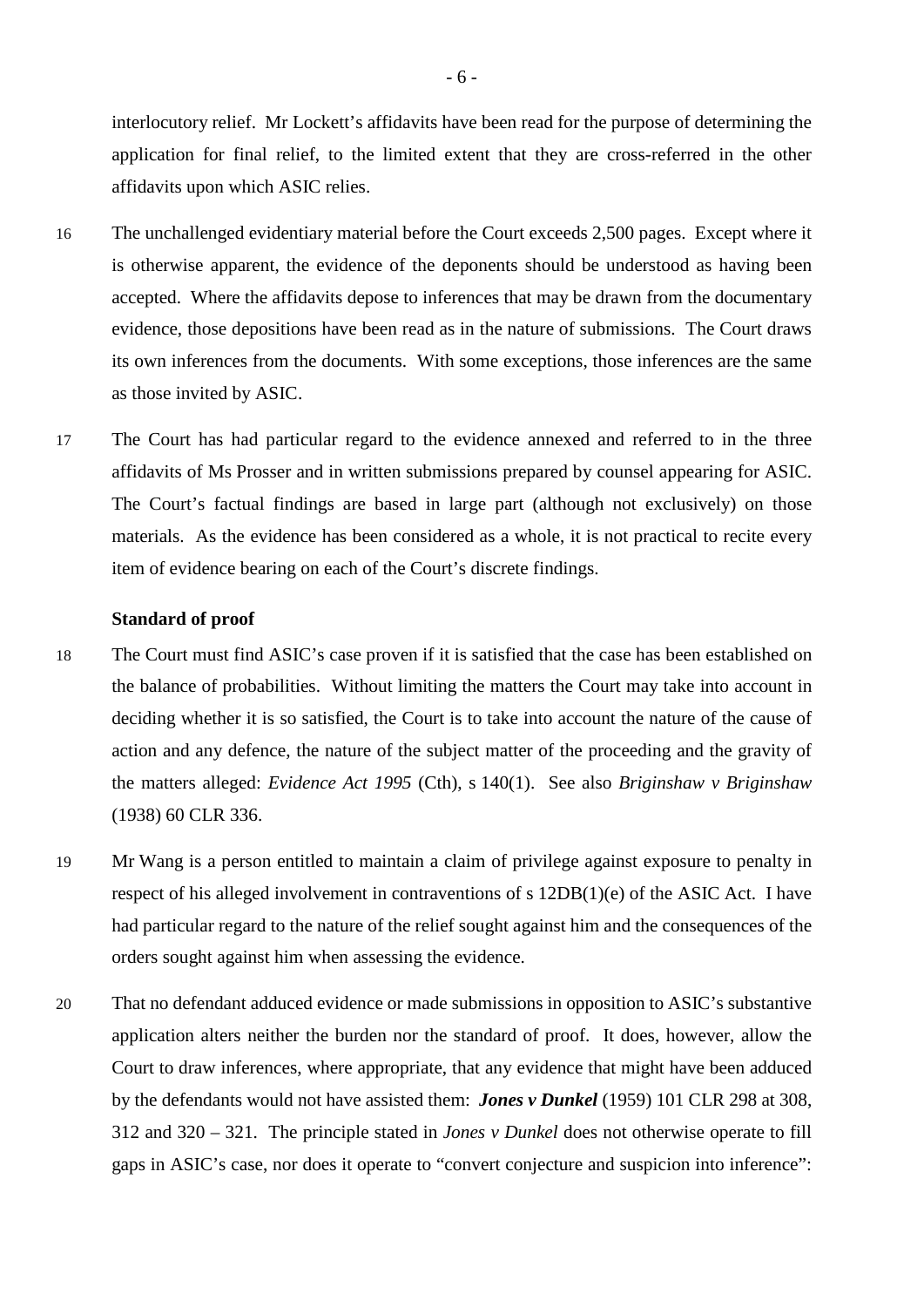see generally Heydon JD, *Cross on Evidence* (11th ed, LexisNexis Butterworths, 2017) at [1215].

- 21 The Court's factual findings are now set out between [23] [124] below. That narrative will be supplemented with further findings in the course of determining ASIC's claim for relief from [128] and following.
- 22 It is convenient to begin with an examination of each of the defendants and the relationships between them.

# <span id="page-12-0"></span>**GAM**

- 23 GAM is an Australian proprietary company limited by shares. It has undergone the following changes to its name:
	- (1) One Asset Management Limited between 21 April 2009 and 4 March 2013;
	- (2) One Asset Management Pty Ltd between 5 March 2013 and 13 October 2014;
	- (3) ACN 136 696 743 Pty Ltd from 13 October 2014 to 11 November 2014;
	- (4) First Capital Management Pty Ltd for one day on 12 November 2014;
	- (5) Onestar Asset Management Pty Ltd from 13 November 2014 to 23 November 2015;
	- (6) Gallop Asset Management Pty Ltd between 24 November 2015 and 5 May 2016;
	- (7) Hung Ding Financial Management Pty Ltd between 6 May 2016 and 6 July 2017; and
	- (8) Gallop Asset Management Pty Ltd from 7 July 2017 to at least 5 September 2018.
- 24 GAM's registered office and principal place of business is situated at Suite 4102, 225 George Street in Sydney.
- 25 Between 24 November 2015 and 26 January 2017 GAM had as a director Ms Julia Tsai, a family friend of Mr Wang. From 10 January 2017 GAM had additional directors, Mr Timothy Gerber and Ping-Tse Su. Mr Gerber ceased holding office as director and secretary of the company on 25 September 2017, shortly before ASIC commenced this action. At the time of the hearing, GAM's sole director was Ping-Tse Su. Mr Wang is not, and has never been, a director of GAM.
- 26 Between 24 November 2015 and 9 January 2017, GAM's sole shareholder was Advanced Financial Consultants Corp (AFC), a company with an address originally in Taiwan and later in the Seychelles. GAM's sole shareholder from 10 January 2017 has been **Crowd Smart**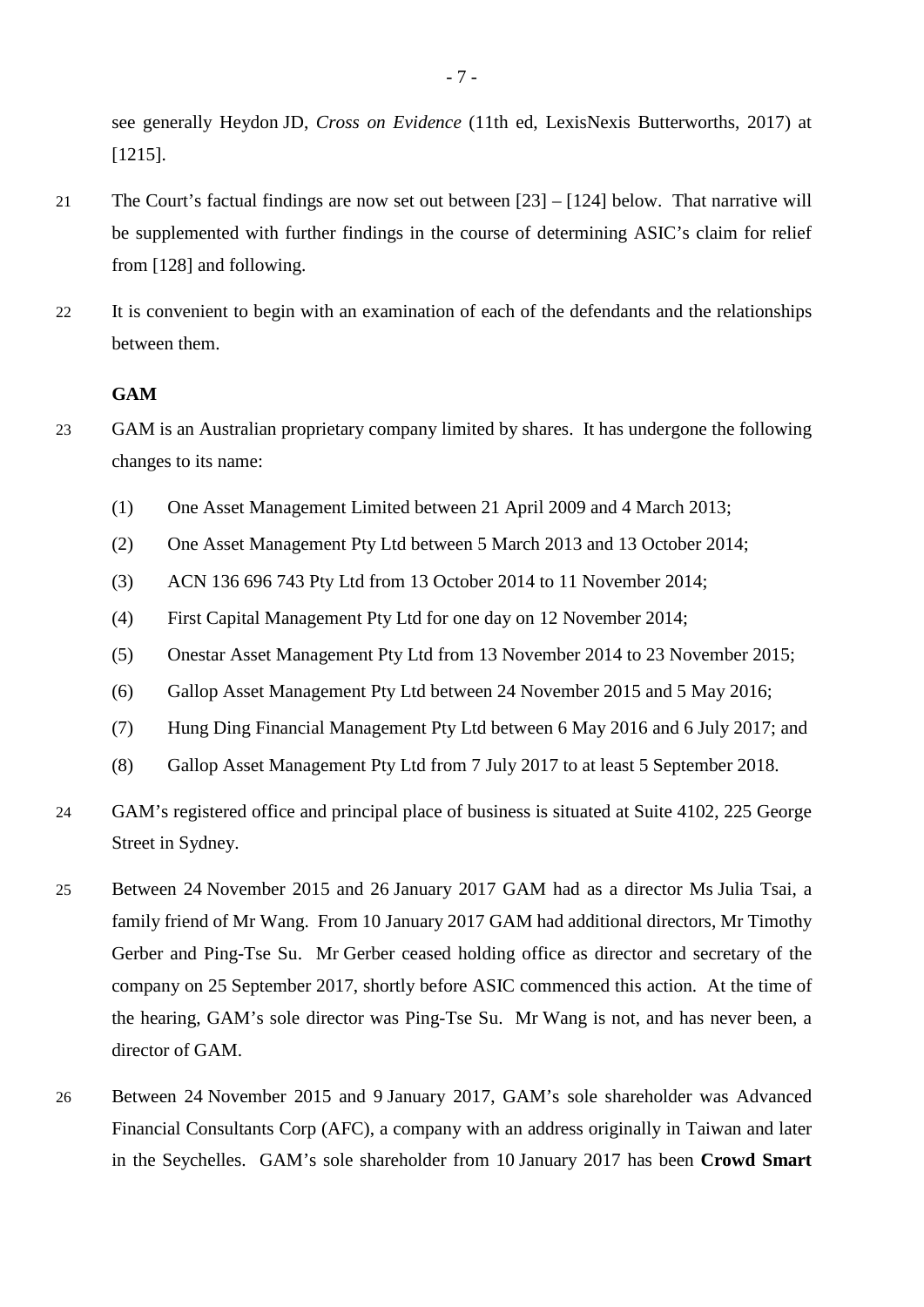International Co Ltd, a company registered in Belize. It is alleged by ASIC that Crowd Smart has associations with Mr Wang. However, the precise nature of that association has not been explained, nor is it apparent on the material before me.

- 27 On 7 October 2009, GAM (then named One Asset Management Limited) was granted an Australian Financial Services Licence (AFSL) numbered 336880 pursuant to s 913B of the Corporations Act. That same AFSL was later varied and reissued in the name of GAM, effective 12 January 2016 and again reissued upon the change of the company name to Hung Ding Financial Management Pty Ltd. I will refer to it as the **GAM AFSL**.
- 28 Among other things, the GAM AFSL authorised GAM to carry on a financial services business to provide general financial product advice for specified classes of financial products, including derivatives, foreign exchange contracts, interests in certain managed investment schemes and securities. The GAM AFSL also authorised GAM to deal in financial products by issuing, applying for, acquiring, varying or disposing of certain classes of financial products, to acquire, vary or dispose of certain classes of products on behalf of another person and to provide and operate custodial or depository services other than investor directed portfolio services. The GAM AFSL authorised GAM to service wholesale clients only.
- 29 At GAM's request, ASIC cancelled the GAM AFSL effective 31 March 2017 pursuant to s 915B of the Corporations Act. In a letter dated 27 January 2017, GAM, through its representative, stated that the company (at that time named Hung Ding Financial Management Pty Ltd) had ceased its financial services business in December 2016 and that it did not intend to operate as a financial services provider in the future.

### <span id="page-13-0"></span>**GIG**

- 30 GIG is an Australian proprietary company limited by shares. It was formerly named **Weather Pro Pty Ltd** and **Weather Pro Exchange** Pty Ltd. It assumed its current name on 4 May 2016. It has the same registered office and principal place of business as that identified for GAM.
- 31 Ms Tsai and Mr Wang are co-directors of GIG. From 18 December 2012, GIG (then named Weather Pro) held an AFSL numbered 419155, issued under s 913B of the Corporations Act. That same AFSL was reissued upon the change of the company's name to GIG, effective 17 October 2016. I will refer to it as the **GIG AFSL**.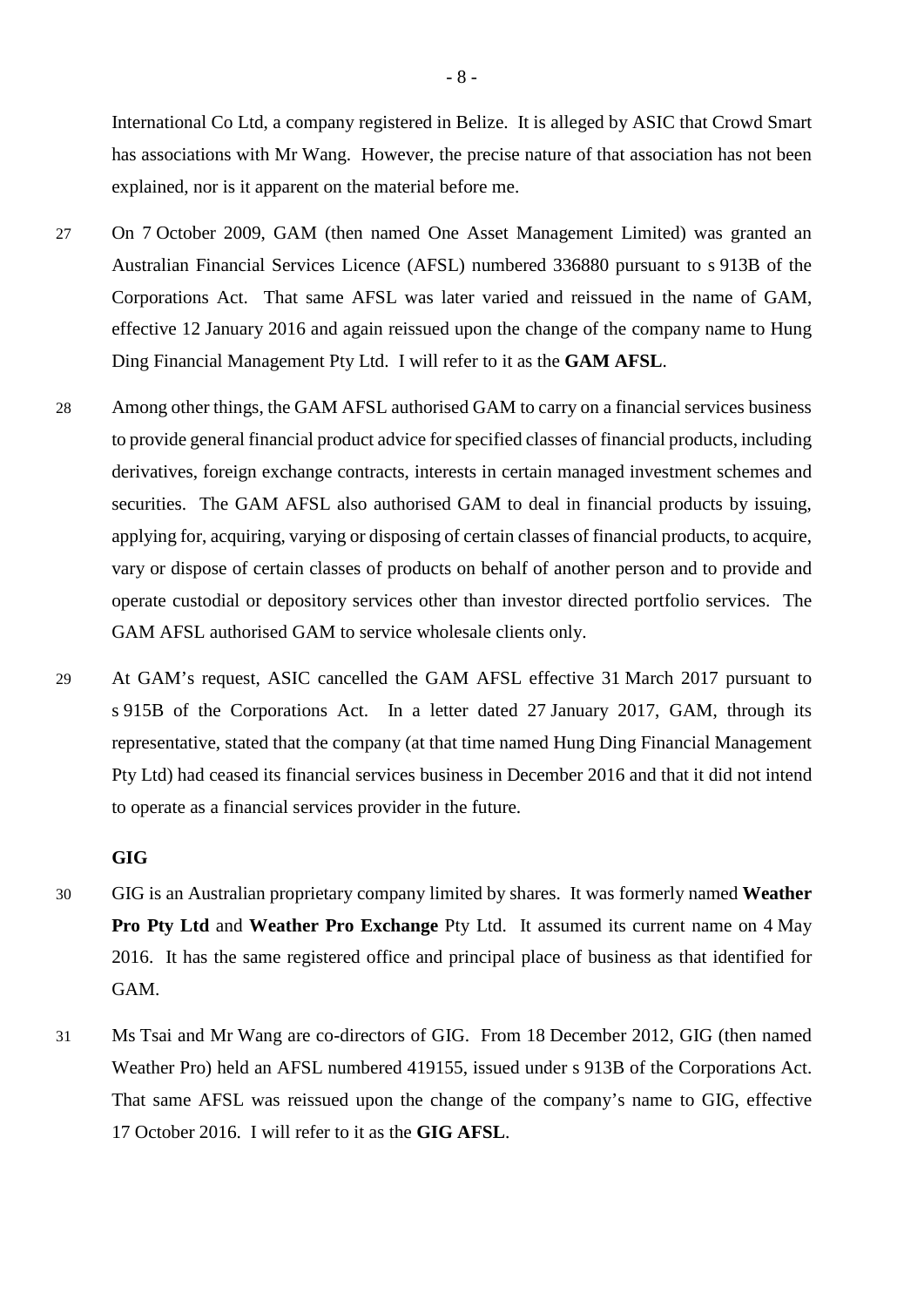- 32 The GIG AFSL authorised GIG to provide a similar range of services to those authorised to be conducted by GAM, except that the GIG AFSL authorised the provision of financial services to both wholesale and retail clients.
- 33 Prior to April 2016, GIG (then named Weather Pro Exchange) had, as its sole shareholder, Hung Ding Financial Management Company Limited, a company registered in the Seychelles (Hung Ding Seychelles). The sole shareholder of Hung Ding Seychelles was and remains Mr Wang.
- 34 In April 2016, Mr Wang acquired all of the shares in Weather Pro Exchange. His appointment as director commenced at the same time. Until 11 January 2017, the other director was Mr Zhou. The change of name from Weather Pro Exchange to GIG took effect from 4 May 2016.
- 35 In a letter to ASIC dated 20 May 2016, GIG, through a representative, provided ASIC with information about GIG's AFSL and its business operations in support of an application to vary the licence conditions relating to "key persons". The letter named Mr Zhuo as the person who would play an "active role" in the management of the business, assisted by GIG's Responsible Managers. The letter went on to say this about the role of Mr Wang within the business:
	- (e) Mr Ming-Chien Wang ('**Mr Wang**') will provide financial services under Gallop's AFSL. Although Mr Wang is currently residing in Taiwan, he travels to Australia once a month to attend to his responsibilities as Director of Gallop. Mr Wang is and will continue to be in communication with Mr Zhuo and the Responsible Managers on a daily basis. His role in the business is as an executive director and he is available by telephone and email seven (7) days a week to attend these duties.

Mr Wang has in excess of eight (8) years of experience in the financial services industry. Mr Wang has in excess of five (5) years of experience in roles as General Manager and Director, performing the following tasks:

- Overall supervision of company operation, client relationship management and customer services;
- Overall supervision of the development and implementation of compliance framework and policies; and
- Liaising with external service providers, attending regular compliance meetings and reviewing compliance reports to ensure compliance with relevant legislative requirements;
- Responsible for the preparation and review of legal documents;
- Training staff members;
- Dealing with client complaints and responding within appropriate timeframes;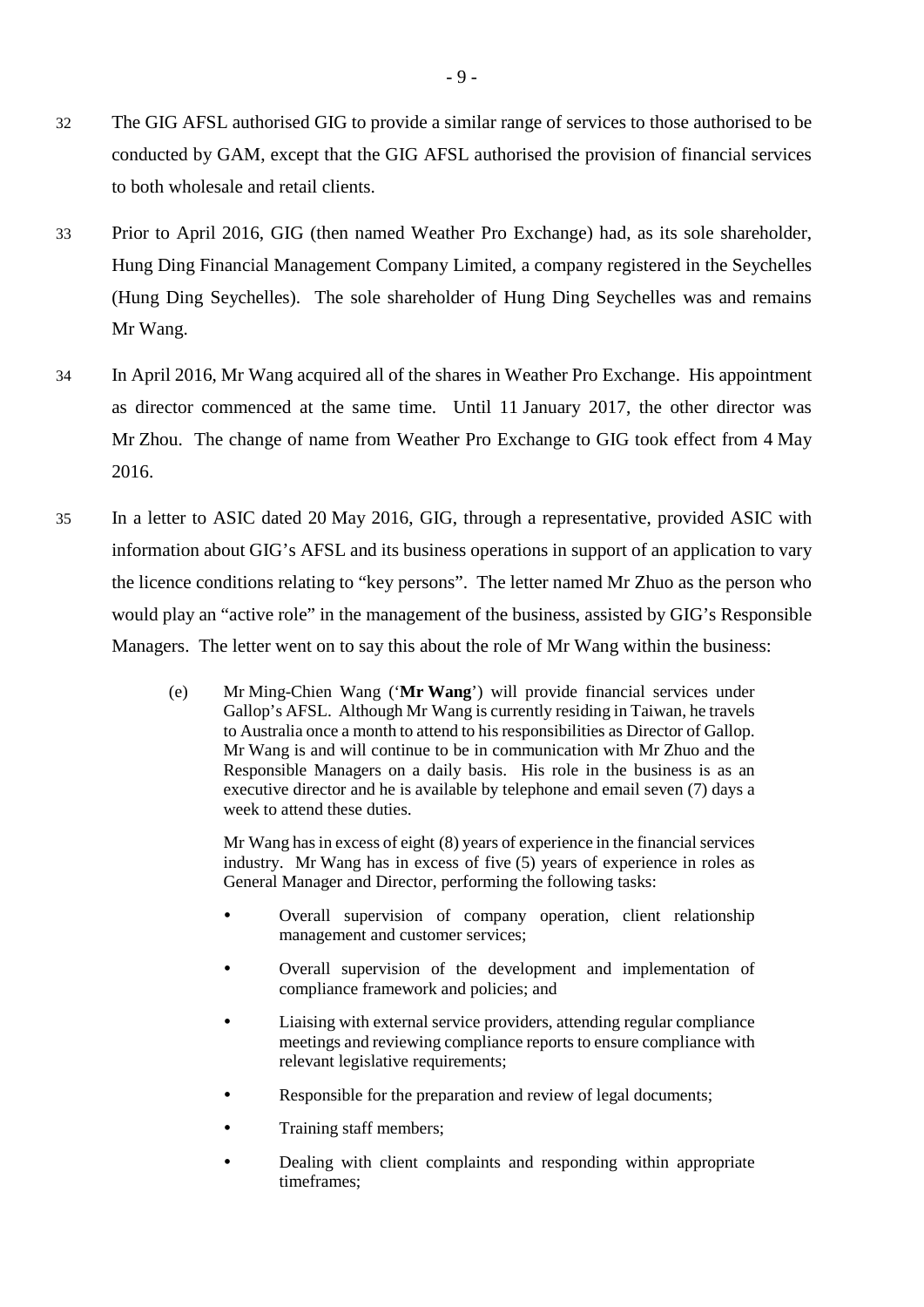- Liaising with external accountants and auditors to ensure the business remain solvent, manage the cash flow meet all legislative capital requirements.
- 36 GIG's AFSL was cancelled by a decision of ASIC effective 24 May 2017 on the basis that GIG had contravened multiple provisions of the Corporations Act. The decision record contains findings to the effect that GIG had repeatedly failed to comply with the conditions of its licence and with its obligations under financial services laws, particularly laws in relation to the lodgement of financial statements, audit reports, breach reports and notification of changes of control.

# <span id="page-15-0"></span>**STUMAC**

- 37 The fourth defendant, Stumac, is an Australian proprietary company limited by shares. It was registered on 18 April 2016. From that date until 19 July 2017 it had, as its sole director and shareholder, Mr Stuart MacKenzie. The company was established by Mr MacKenzie as a vehicle by which he might work as an independent finance broker. To that end, Mr MacKenzie caused Stumac to lodge an application with ASIC for an ASFL. He also caused Stumac to open an account with the Commonwealth Bank of Australia (CBA) in the company's name.
- 38 Stumac was issued with an AFSL numbered 487731 on 1 September 2016 (the Stumac AFSL). Among other things, the Stumac AFSL authorised it to conduct a financial services business to provide advice and to deal in products including derivatives, foreign exchange contracts and securities to wholesale clients only. Mr MacKenzie was the sole responsible manager for the purposes of the Stumac AFSL.
- 39 In the period of time in which the shares in Stumac were owned by Mr MacKenzie, Stumac did not operate any financial services business under the Stumac AFSL, as Mr MacKenzie (properly) wanted to ensure that the company's organisational processes were in place before providing financial services to any person.
- 40 In September 2016, Mr MacKenzie gained employment elsewhere. The conditions of Mr MacKenzie's employment required him to sell his interest in Stumac. He approached a solicitor in a financial services law firm who identified potential purchasers for him.
- 41 In July 2017, Mr MacKenzie entered into an agreement with a company named **Stumac Team Creation** Limited, a company incorporated in Hong Kong and formerly named Huge Team Creation Limited. Pursuant to that agreement, Mr MacKenzie issued further shares in Stumac and sold all of the shares in the company to Stumac Team Creation.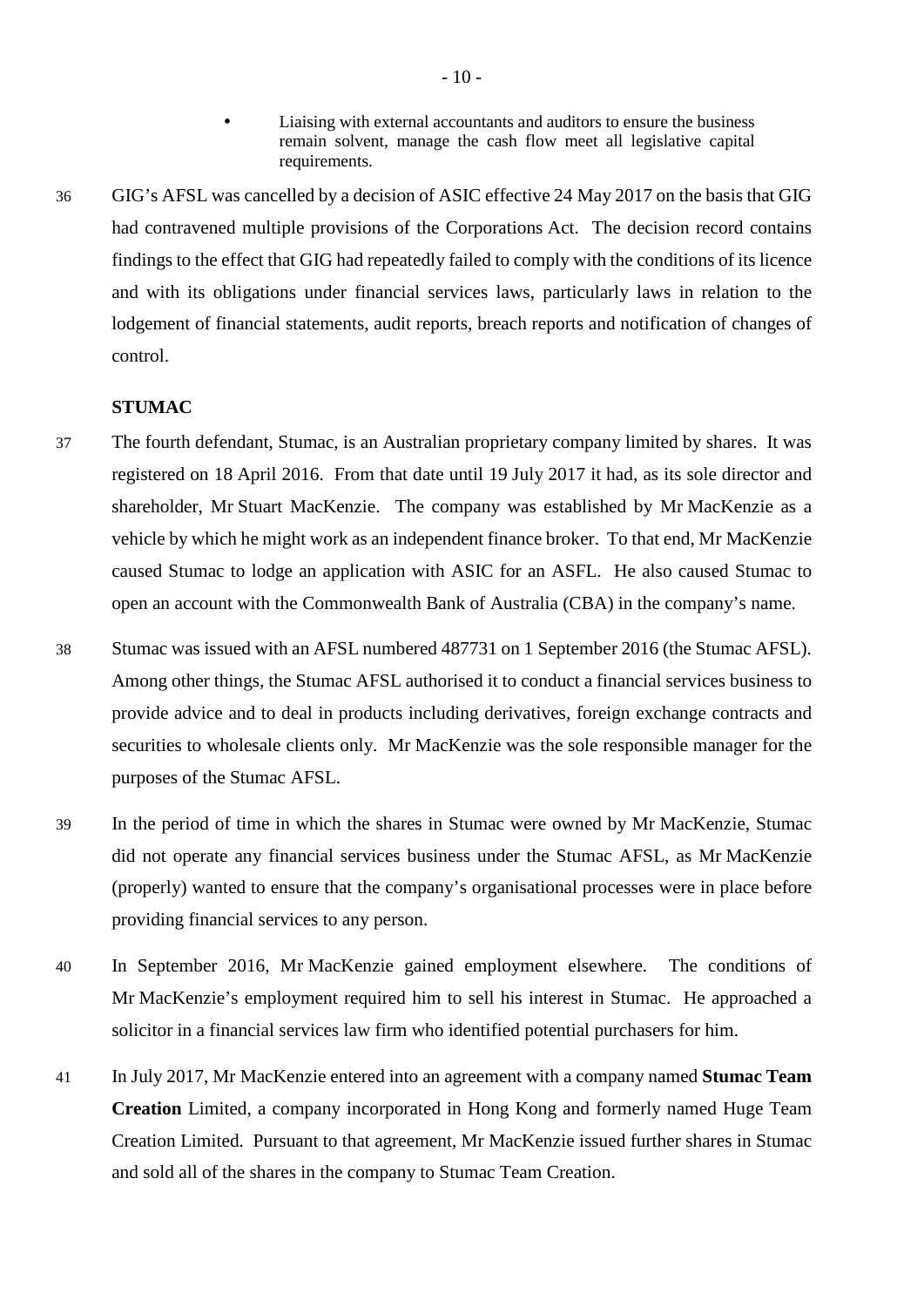- 42 At the time that it acquired its shares in Stumac, Stumac Team Creation had, as its director, Ms Yi-Wen Kuo (also known as Yvonne). Ms Kuo was, in the relevant period, Mr Wang's wife. At the time of the hearing in this matter she was the sole shareholder of Stumac Team Creation.
- 43 Ms Kou's directorship ended on 5 July 2017. She resumed again as a director on 15 September 2017. Ms Tsai was a director of Stumac Team Creation between 7 July 2017 and 18 September 2017. Mr Wang became a director from 18 September 2017. He was, accordingly, a director of Stumac Team Creation at the time that this Court made orders joining Stumac as a defendant to the proceedings and restraining certain activities in relation to the company.
- 44 The terms of the share sale agreement provided that Stumac's AFSL remained the "asset" of Stumac. By the same agreement, Mr MacKenzie agreed to enter into an agreement pursuant to which he would act as Stumac's Responsible Manager for an initial term of six months. The person identified in the agreement as the contact person for Stumac Team Creation was Mr Wang. Mr MacKenzie remained in the role as Responsible Manager until his resignation on 28 November 2017. He has not had any involvement with Stumac since his resignation. There is nothing in the evidence to suggest that Mr MacKenzie had any knowledge of or involvement in any of the wrongdoing alleged against the defendants in this proceeding and ASIC makes no such allegiant against him.
- 45 Upon completion of (and subject to the terms of) the share sale agreement of 19 July 2017, Mr MacKenzie resigned as a director of the company and Mr O'Doherty was appointed. Mr O'Doherty became a director when asked by Mr Raman Bhalla to hold that office for a fee of \$500 per quarter. Mr Bhalla is a person having links to Mr Wang. Those links are described at [202] to [211] of the first Prosser affidavit. They need not be detailed here.
- 46 Upon his appointment Mr O'Doherty made no enquiries as to why the company was established and what its future trading intentions were. Aside from his steps taken in relation to these proceedings, Mr O'Doherty's activities as a director were limited to the opening of a bank account and the lodging of draft audit accounts with ASIC in late 2017. Mr O'Doherty received those reports from an accountancy firm, signed them and lodged them apparently without informing himself of their contents.
- 47 Mr O'Doherty is described by ASIC as a "director for hire". That is an apt description, given his very limited knowledge about the proponents of the company and its affairs. Mr O'Doherty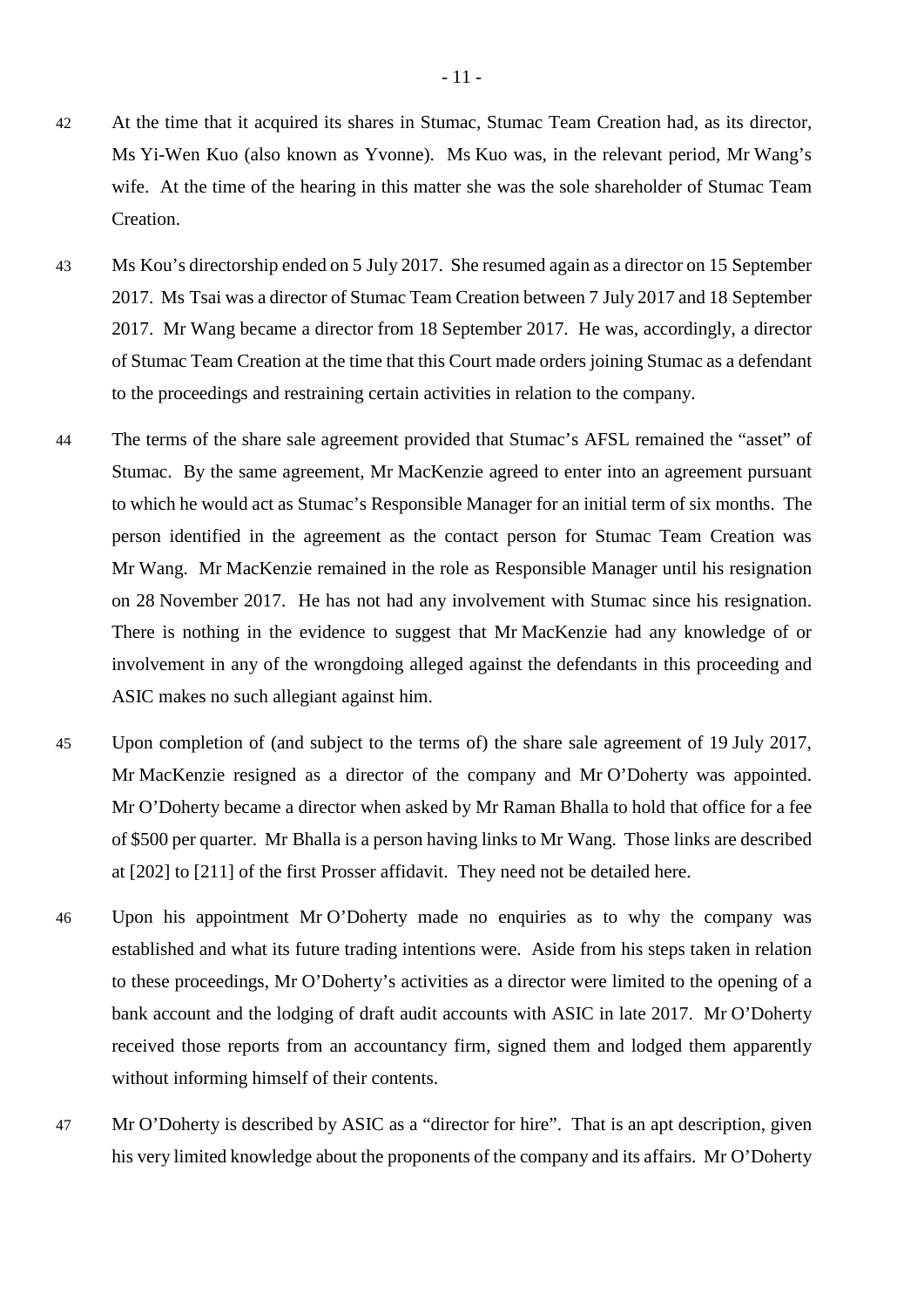did not know that the company's shareholder was Stumac. Nor was he aware that Stumac was the holder of an AFSL, nor that Mr MacKenzie was the Responsible Manager in relation to it. It appears that Mr O'Doherty never cared to obtain publicly available information in relation to such matters, notwithstanding that he held office as the company's sole director. As will be seen, Mr O'Doherty did not concern himself with the transactions occurring on a bank account that he established in the company's name. He claims that he was not aware that Stumac had an operational website.

- 48 Mr O'Doherty corresponded with persons named "Yvonne", "Ken", "Fan", "Ms Du" and/or "Mr Xu" primarily about the payment of his fees. The names of those persons correspond with the names or pseudonyms of persons mentioned earlier in these reasons including Ms Yi-Wen Kuo, Mr Wang and Mr Zhou.
- 49 As mentioned earlier in these reasons, Mr O'Doherty resigned as director of Stumac on 1 August 2018.
- 50 Prior to his resignation Mr O'Doherty received an email from the address kuoyiwen@outlook.com. The name of that address and the content of the email supports the inference that it was sent by Mr Wang's wife, Yi-wen Kuo. The email states (without modification):

'Hi,

We are just informed by ASIC that the STUMAC PTY.LTD might get inquiry as well, because of Ken, who is the stakeholder of GOLLAP and STUMAC.

According to this, we would like to confirm the situation with you first, which is the STUMAC will be operated under the regulation even though Ken is one of the stockholder.

Please be sure that you haven't been informed anything related about GALLOP, so that you don't know nothing, if they ask.

Thank you very much for your cooperation.' (Sic)

51 The email constitutes a direction to Mr Doherty that he keep himself ignorant of the company's affairs, including its dealings with ASIC. It is reasonable to conclude that Mr O'Doherty faithfully followed that instruction and, as a consequence, was unable to provide information to ASIC that a director of a company incorporated in Australia should ordinarily be expected to provide.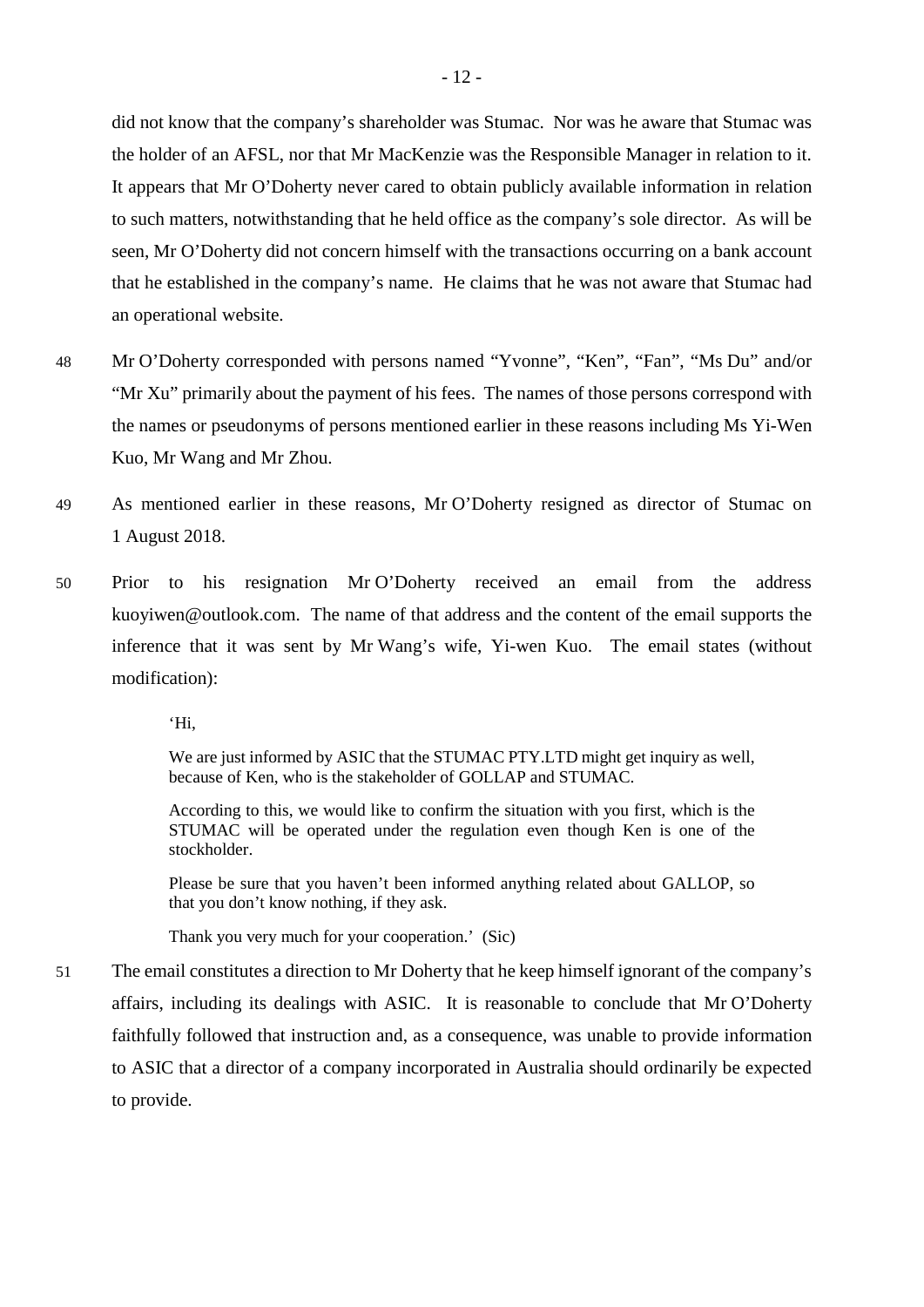#### <span id="page-18-0"></span>**BUSINESS ACTIVITIES**

#### <span id="page-18-1"></span>**Websites**

52 In January 2016, after the GAM AFSL was issued in GAM's name, customers who had previously invested with the company under its former name or names were informed by email of the company's change of name and directed to a website utilising the domain name gamfx.com. The email (as sent to a customer in Chinese and here translated to English) was expressed as follows:

#### GAL.0025.0004.0006

#### GAM ANNOUNCEMENT

To all our loving and supportive consultants and customer partners:

- 1. Due to market expansion requirement, in order to provide a higher speed, safer and more stable platform so as to provide better services to our extensive customers, the original company (Onestar Asset Management Pty Ltd) will bring in a new operational management team, as of today the previous company's name has been officially changed to Gallop Asset Management Pty Ltd.
- 2. In accordance with the regulations of ASIC, during the transfer of the management right and the official commencement of the new company bank account, all account withdrawals will be temporarily suspended, currently the new account has gone through registration and is being reviewed, once the account passes the review the company will immediately process cash withdrawal matters, the company would like to express sincere apologies for the long waiting and inconveniences caused to our customer partners during the review period.
- 3. The GAM internet website will be officially online on 15 January 2016. The link to the website is: www.gamfx.com. At the time there will be a brand new premium website for all of you.
- 4. For the original OA account, please download the new MT4 program on the day of 15 January 2016, input in the original account passport then you will be able to log in the new GAM platform, all relevant customer rights remain unchanged.
- 5. The cash bonus system will be officially online on 1 January 2016, the link to the website is: invest.gamfx.com
- 6. The customer service email address for GAM is service  $\mathcal{Q}$  gamfx.com and has already been in use officially, if any consultant or customer partner has any question please contact us by email, we will shrive our best to serve all of you.

Looking forward to the support and encouragement from our old and new friends, hope in the new year, with the new management concept we will lead the way and become the pioneer of the market, thank you all!

GAM FX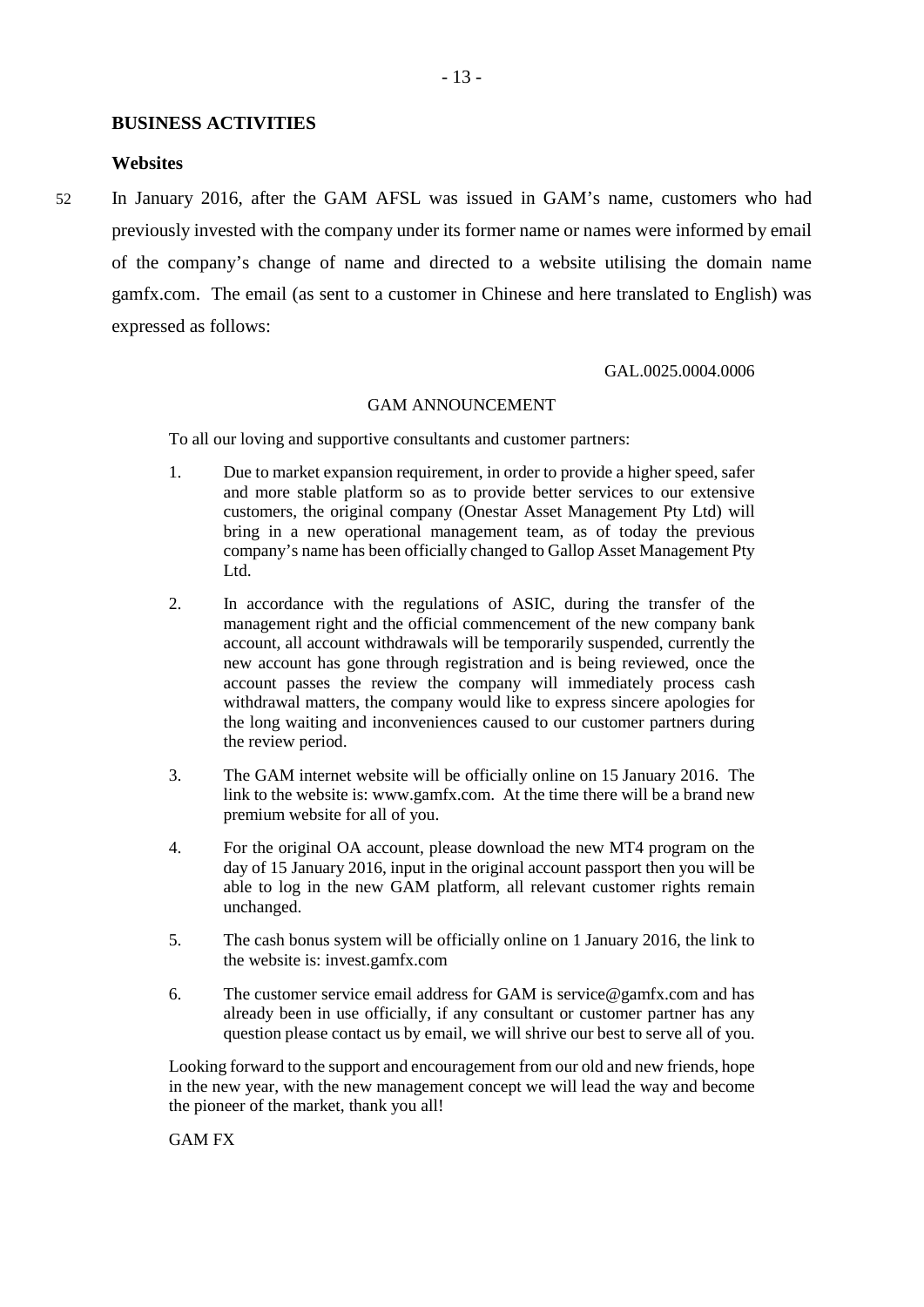- 53 As this announcement indicates, the financial services business conducted by GAM from January 2016 was the continuation of a business previously operated by the same company under its former name and under the same AFSL.
- 54 The results of a domain name search conducted by ASIC on 16 October 2017 indicate that the domain "gamfx.com" was created in December 2015 and that GAM was and remains the registrant for that domain. According to the search results, the website had the title "Gallop International Management Pty Ltd". Despite its investigations, ASIC has been unable to identify any Australian (or overseas) company bearing that name.
- 55 I find that from as early as January 2016 and until 9 November 2017, an active website utilising the domain name gamfx.com was accessible in Australia and overseas and was published in English, Chinese and "simple Chinese". For convenience, I will refer to that website **as the GAM website**. Content accessible on the GAM website was captured by ASIC on 13 July 2016 and in October 2017. The question of whether it was GAM that uploaded (or caused to be uploaded) readable content to the website at critical times will be considered later in these reasons.
- 56 On 9 May 2016, the GAM AFSL was reissued in the name Hung Ding Financial Management Pty Ltd to reflect the company's change of name.
- 57 As at 12 May 2016 (that is, shortly after the re-issue of an AFSL in the name of GIG and GAM's name change to Hung Ding), the following announcement was made by way of a message to customers on the "back office" section of the GAM website:

Dear (customer)

Gallop International Group Pty Ltd from Australia upholds the attitude of honesty and credibility, dedicates itself to providing its customers with the best financial services and products and, in accordance with the strict rules of ASIC, protects the rights of its investment customers in its practice, expands its business items in the future and provides more investment options, in order to respond to market demands.

To better protect the rights of the customers, the Australian head company has changed its name to Gallop International Group Ltd., and increased business items and supervisory items at the Australian Investment & Securities Commission, with no impact on the services for and the rights and interests of the original existing customers with GALLOP Asset Management Pty Ltd. We feel sorry for any inconvenience caused in the process of this change.

If you have any questions, please visit our FAQ page or contact our customer support team via online chat or email.

Thank you again for choosing GALLOP. We look forward to providing you with better services!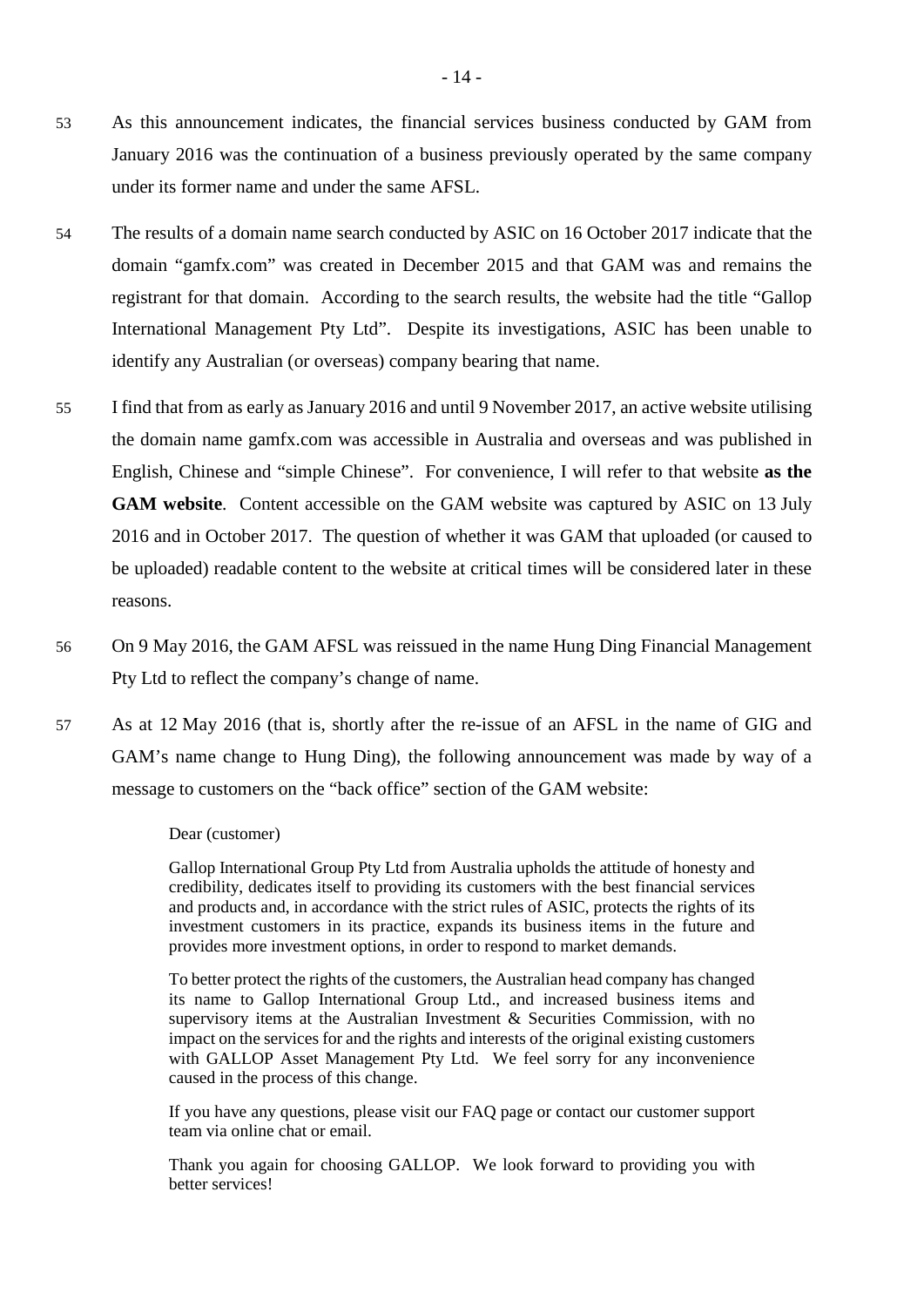- 58 The evidence before the Court does not include any extracts from the "FAQ page" referred to in this announcement as it existed at the time of the announcement in May 2016. On the material before me it is unclear what the "original customers" of GAM were told in relation to any legal relationship then existing between them and GAM as a consequence of this announcement.
- 59 In October 2017, ASIC became aware of an active website utilising the domain name gallopfx.com. The results of a domain name search conducted on 11 October 2017 show that GIG was the registrant for that domain name. I find that from at least May 2016, an active website utilised that domain name. I will refer to that website as the **GIG website**. It, too, was accessible in Australia and overseas and was published in English, Chinese and simple Chinese. The only extracts from the GIG website in evidence are those captured by ASIC on 11 October 2017, 13 October 2017 and 19 October 2017. There is also evidence of "pop up" messages appearing on the GIG website on 16 October 2017, 18 October 2017 and 10 November 2017.
- 60 The content of the websites in their Chinese and simplified Chinese versions is not materially different from the content of the English language version of the respective sites. Subject to what is said below, as at October 2017, the GAM and GIG websites were otherwise in all relevant respects identical. They share the same graphics, images and formatting and contain the same representations.
- 61 Both the GAM website and the GIG website facilitated access to a trading platform known as Meta Trader 4 (MT4), which enabled customers to trade on their own account in foreign exchange, precious metals and contracts for difference.
- 62 As at October 2017, the English language versions of the GAM website and the GIG website contained the following statements:

GALLOP INTERNATIONAL GROUP PTY LTD (GALLOP). This site is owned by GALLOP and designed in accordance with laws and regulations in Australia. The product and services described herein may not be applicable to all countries.

Customer funds will be deposited in a designated trust account in accordance with Australian regulatory requirements. Funds in this account can only be used for customer transactions and will not be used for other purposes for any reason. Gallop International Group Pty Ltd segregates customer funds and strictly prohibits mixing the customer assets and the assets of Gallop International Group Pty Ltd.

63 The Chinese and simplified Chinese versions of each website contained similar statements, as follows: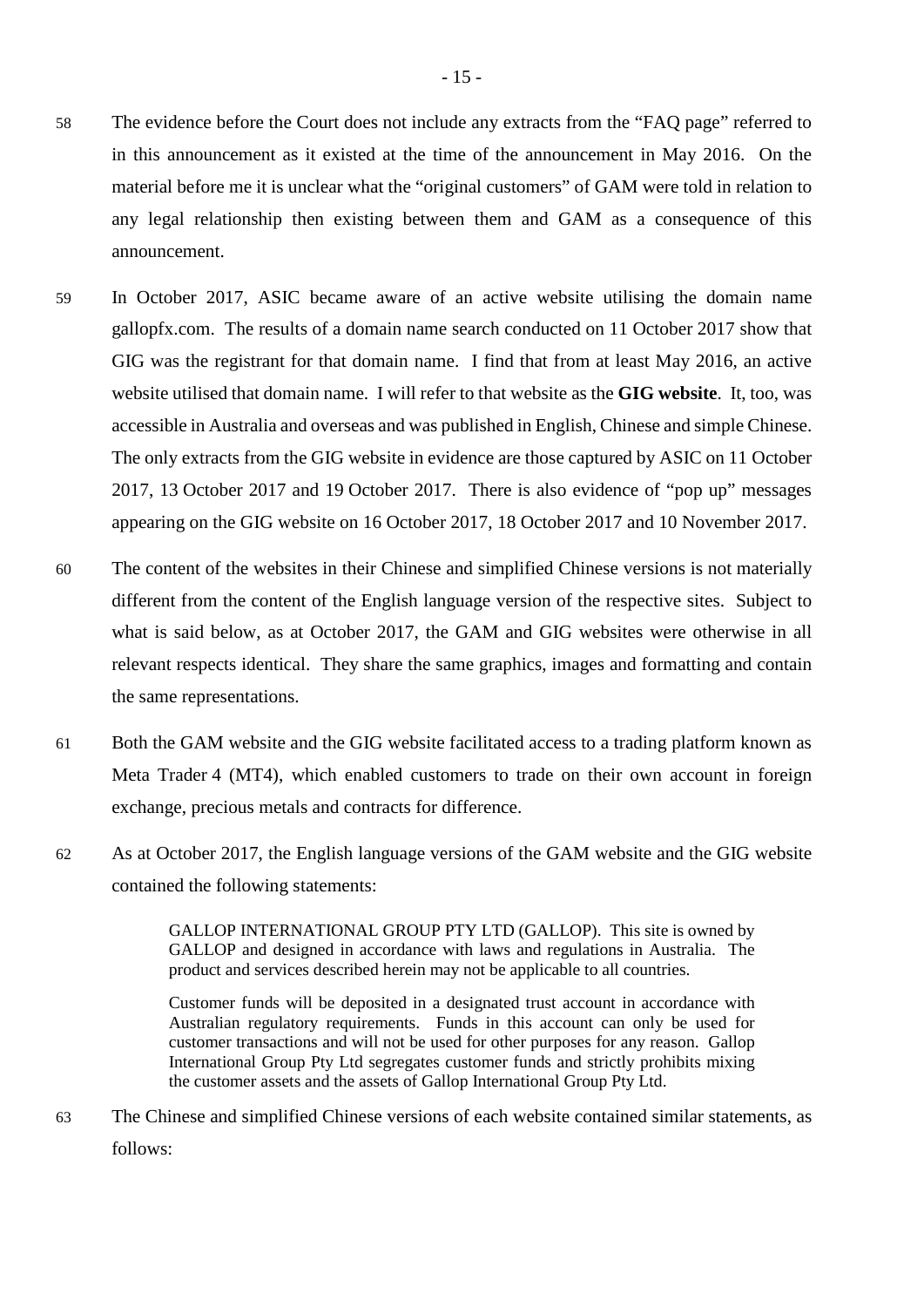GALLOP INTERNATIONAL GROUP PTY LTD is authorized to engage itself in the business of financial services in Australia to the extent specified in its financial service license. This website is owned by Gallop International Group and has been prepared in accordance with the laws and regulations of Australia. …

In accordance with the regulatory requirements of Australia, funds from the customer will be deposited into a designated trust account, from which such funds may not be used for any other purposes than for transactions by the customer. The Gallop International Group account will segregate customer funds and strictly prohibit any mixing of customer assets with assets of Gallop International Group.

64 Also as at October 2017, both the GIG website and the GAM website encouraged members of the public to "easily start [your] train of wealth" by making deposits of a minimum \$USD100 into a bank account described as follows:

> Beneficiary bank: Commonwealth Bank, Australia BSB: 062-005 Beneficiary name: Gallop International Group Pty Ltd Beneficiary Account number: 1129 5564

- 65 I will refer to that account as the **GIG Deposit Account**.
- 66 At the earlier date of 13 July 2016, the GAM website also referred to the GIG Deposit Account, together with a second account described as follows:

Beneficiary bank: Commonwealth Bank, Australia BSB: 062-005

Beneficiary name: Gallop International Group Pty Ltd

Beneficiary Account number: 1129 5513

# 67 I will refer to that account as the **Second GIG Deposit Account**.

68 At the earlier date of 13 July 2016, the GAM website contained the following statement:

GALLOP INTERNATIONAL GROUP PTY LTD Gallop Finance Group (GALLOP) (ACN: 147 664 551) is regulated by Australian Securities and Investments Commission (ASIC) and holds an Australian financial services licence (licence No.: 419155), which has been approved to conduct financial services business within the requirements of financial services licence in Australia. This website is owned by Gallop Finance Group and prepared in accordance with the laws and regulations of Australia. The products and services described here may not be suitable for all countries.

69 This earlier capture of the GAM website shows that the business promoted and conducted by the website was one being carried on by GIG at that time. The GIG AFSL is referred to under the heading "Regulatory Mechanism", GIG's membership number with the Financial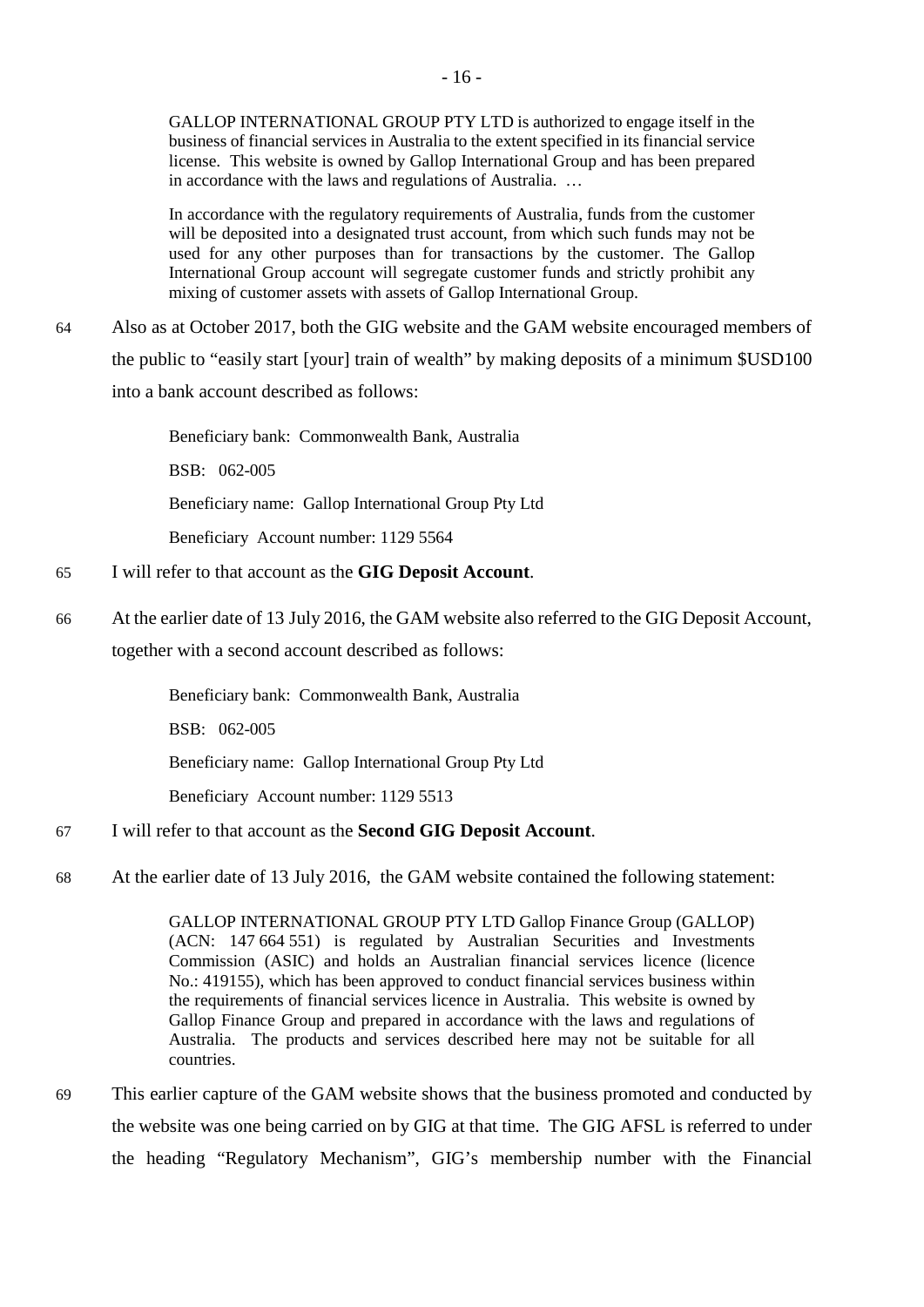Ombudsman Service (FOS) is identified, as are GIG's Australian Business Number and its Australian Company Number. The terms of trade are expressed as terms between the investor and GIG and the privacy policy published on the website also relates to the rights and obligations of GIG *vis a vis* its customers.

70 The Court can identify only one reference to the company name "Gallop Asset Management Pty Ltd" on the GAM website. It appears as a heading on one page of the site as at 13 July 2016. By October 2017, however, that reference was gone, as was the reference to the Second GIG Deposit Account.

#### <span id="page-22-0"></span>**Time of representations**

- 71 ASIC invites the Court to find that the representations appearing on the GAM website and the GIG website as captured by ASIC in October 2017 were accessible from as early as 18 December 2016 and 7 March 2017 respectively. Reliance is placed on the domain name searches obtained on 11 October 2017 and 16 October 2017 respectively. The search results for the GIG website domain name contains an entry "Last modified: 07-Mar-2017 03:02:19 UTC". The search results for the GAM website domain name contains an entry: "Updated date: 2016-12-18T05:29:08A".
- 72 In my view, these search results do not, of themselves, prove the date upon which the readable content of the respective website was last modified. Considered in their proper context, the entries are better understood as referring to the date upon which the details contained in the domain name search results most recently changed. The search results for the GAM domain, for example, indicates that the domain name was first created on 16 December 2015 and that the expiration date was 17 December 2016. The "update" occurring on 18 December 2016 in my view may be fairly understood as reflecting the renewal of the registration on that day, so that it did not expire. In relation to the GIG website, I do not accept the proposition that, as at October 2017, the content of the website had not been modified since 7 March 2017. Other evidence suggests that new content was posted to the GIG website after 7 March 2017 (see [77] below) and, for that matter, the GAM website after 18 December 2016 (see [73] below). The "Last modified" entry in the domain name search results in my view may refer to any number of modifications to the registration details for the domain name, but ought not to be regarded as an indication of when readable content of any active website using the domain name was last uploaded. It will be necessary to return to the question of when the representations first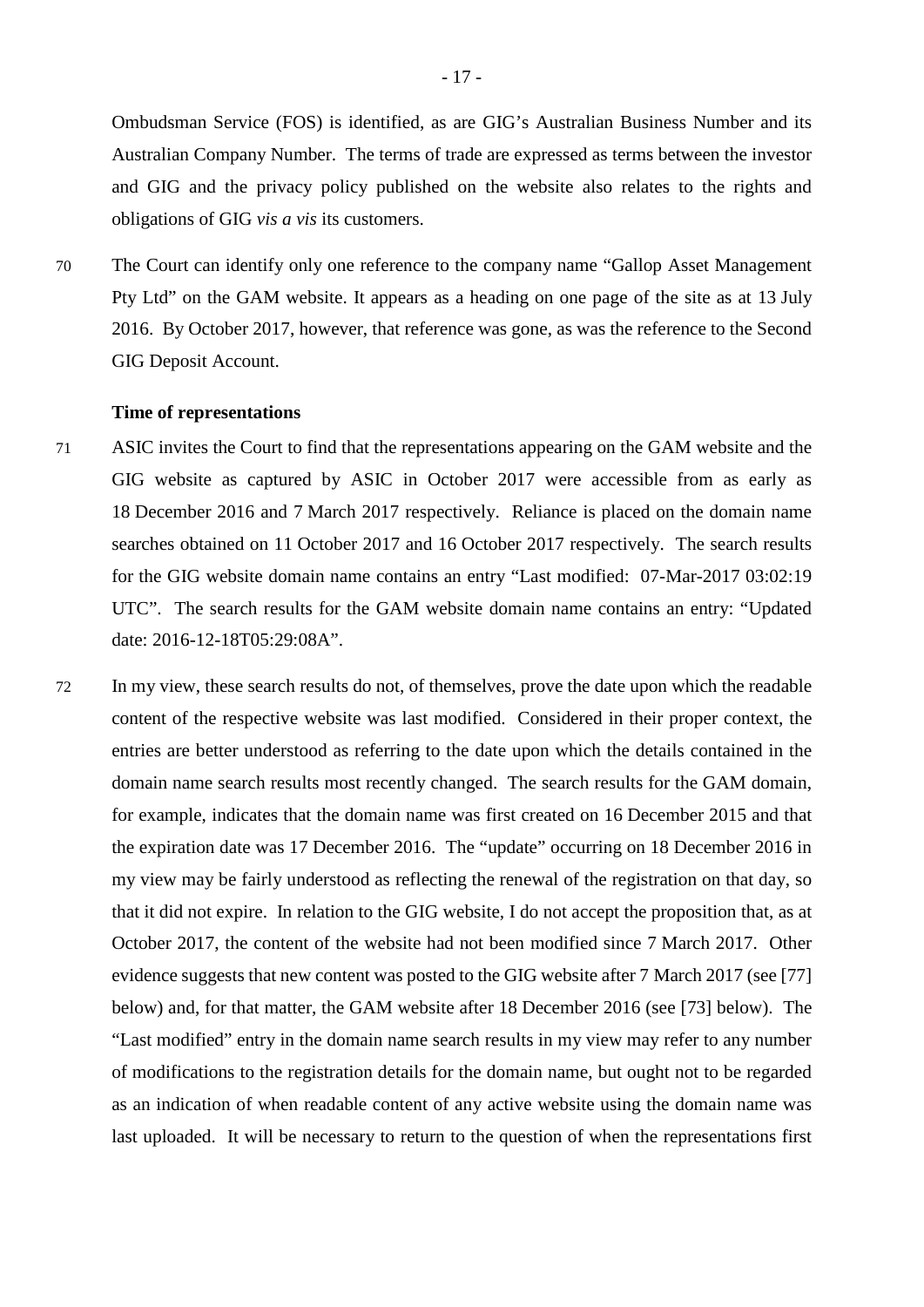appeared on the websites for the purposes of determining the question of GIG and GAM's liability.

73 A screen shot of the Chinese version of the GAM website shows that a message was sent to consultants via the website on 2 June 2017, that is, one week after the cancellation of the GIG AFSL. As translated, the message reads:

#### Dear consultants,

Thank you for your support and care for GALLOP, and thanks to the Australian Securities & Investment Commission for their corrections and guidance on the administrative procedures of GALLOP. The Company has appealed to the ASIC and has maintained active communication with it, and has promised to make internal improvements to their administrative efficiency, and submit financial and audit reports within the prescribed period.

During the interim GALLOP will suspend any acceptance and solicitation of new customers, and will uphold the principle of honesty and credibility, and work hard to safeguard their goodwill and the rights and interests of the customers! We feel sorry for any inconvenience caused to the consultants. The Company has been cautious and conscientious in providing quality services for the customers, and will definitely use all its heart and efforts to safeguard the financial security of all its investors, and we would most appreciate it if the consultants could continue to give us a helping hand in this difficult time to create a win-win situation!

When the Company purchased its business license from the last securities firm, that securities firm was actually in an unsound operating status, often failing to submit audited statements to the ASIC in a timely fashion. When the license was changed hands, all the responsible managers were replaced, causing doubts and concerns to the ASIC, who believed that this was not quite safe and prudent for the investors.

All of these old accounts were attributed by the ASIC to GALLOP who is the new license holder. After the two public hearings on 14 August 2015 and 14 December 2016, unfortunately we were still recently ordered to make improvements. During the interim ASIC decided that GALLOP can file an appeal, but temporarily cannot solicit new funds externally. The operation and security of the original funds of existing investors will not be affected. We feel shocked about and regret the result of the examination. In addition to making a prompt and responsive announcement on our official website, we wish to use this letter to advise the consultants of the determination of our operation team to do all we can to safeguard GALLOP, a platform where we work hard and grow together! At present we are reviewing in-depth our mistakes in the operating procedures of our internal administration, and will hire professional consultants to familiarize themselves with the relevant review regulations and mechanisms of ASIC, and submit the various information for examination in a punctual manner.

Let us work more closely with each other, and use this frustration as the motive power for us to adjust our pace and start again! Let us go for it! We thank the consultants for your support and trust. Thank you!

Respectfully submitted by Ken on 1 June 2017.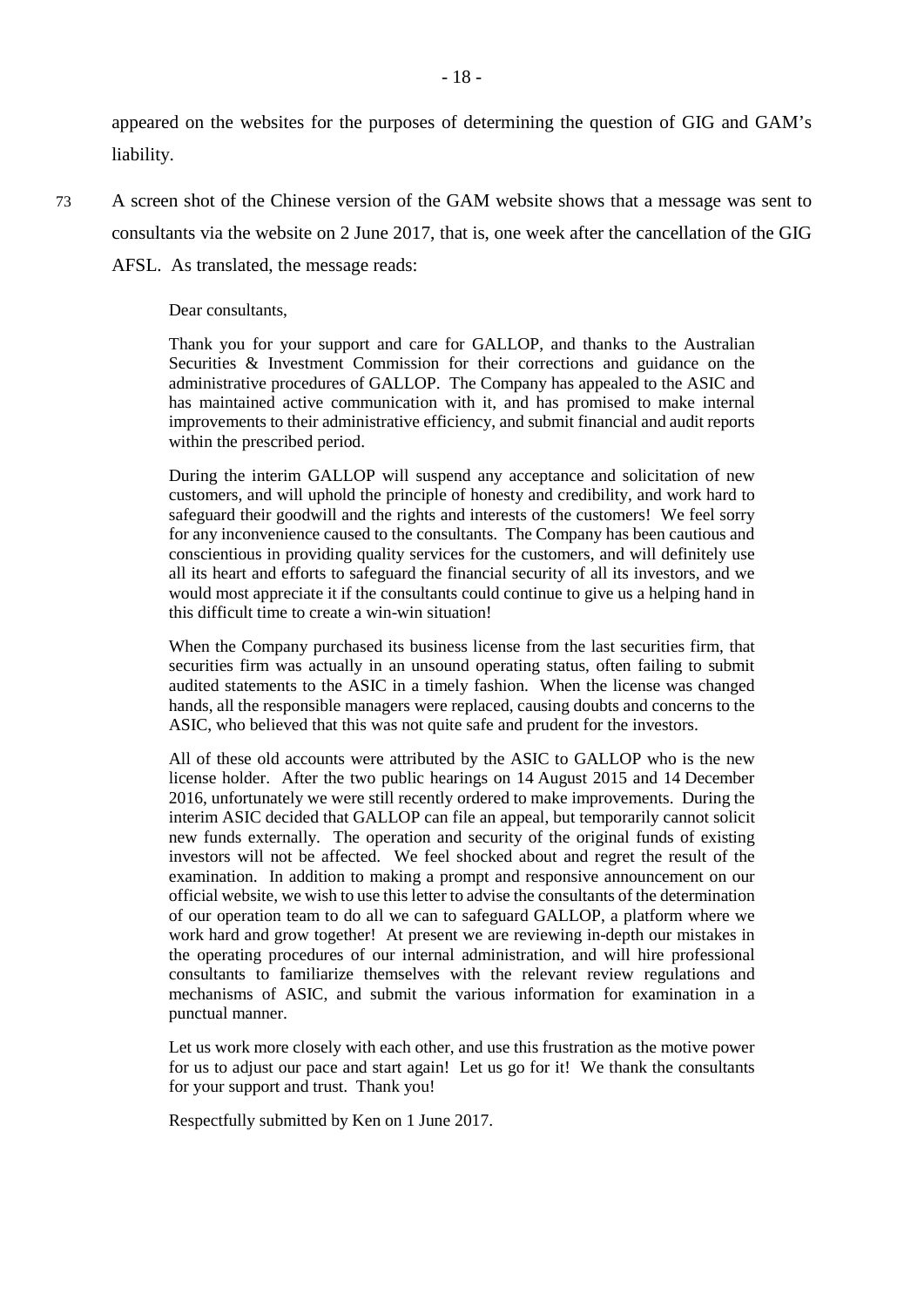- 74 The evidence does not explain how ASIC obtained the screen shot of this message. Like the message appearing in the previous May, it appears on the "back office" section of the website. The website captures of October 2017 do not include any "back office" pages of this kind. It is reasonable to infer, and I so find, that messages sent to customers or consultants via the "back office" pages of the website were accessible only to customers or consultants holding accounts enabling them to sign into the site to access their accounts by a "log in" feature on each home page.
- 75 In the circumstances I have described I consider it likely that the message extracted at [73] above was made not only to users of the GAM website but also to users of the GIG website having log in access. I infer that this message was not otherwise accessible to members of the public who accessed the websites.
- 76 Notwithstanding the above message, following the cancellation of the GAM AFSL in March 2017 and the GIG AFSL in May 2017, the GAM website and the GIG website remained active and accessible to the public until about 9 November 2017, about two weeks after this Court made orders with injunctions restraining their publication and use. Members of the public who accessed the websites in that period would not have been informed that the GIG AFSL had been cancelled.
- 77 On 19 October 2017, a pop up message appeared on the GIG website concerning the effect of an election in Japan on investors' accounts. The message read:

FROM 20 October 2017, trading in "JPY" currencies will be temporarily increased. Customers are recommended to have sufficient funds in their trading accounts to avoid loss greater than their account fund during trading.

- 78 This message confirms the continued provision of a foreign exchange trading platform by GIG notwithstanding the cancellation of the GIG AFSL and notwithstanding any "back office" message to customers about GIG's dealings with ASIC.
- 79 From around 9 November 2017 when the Court made its interlocutory orders, the GIG website displayed the following message:

Due to notification from ASIC, the Australian Supervisory Authority, the group's home domain will be formally closed on 10 November 2017. To protect the original customer's rights, a back-office link will be sent to customer's mailbox, Thank you for your support and understanding.

80 The material before the Court does not include the "back-office link" sent to customers' mailboxes.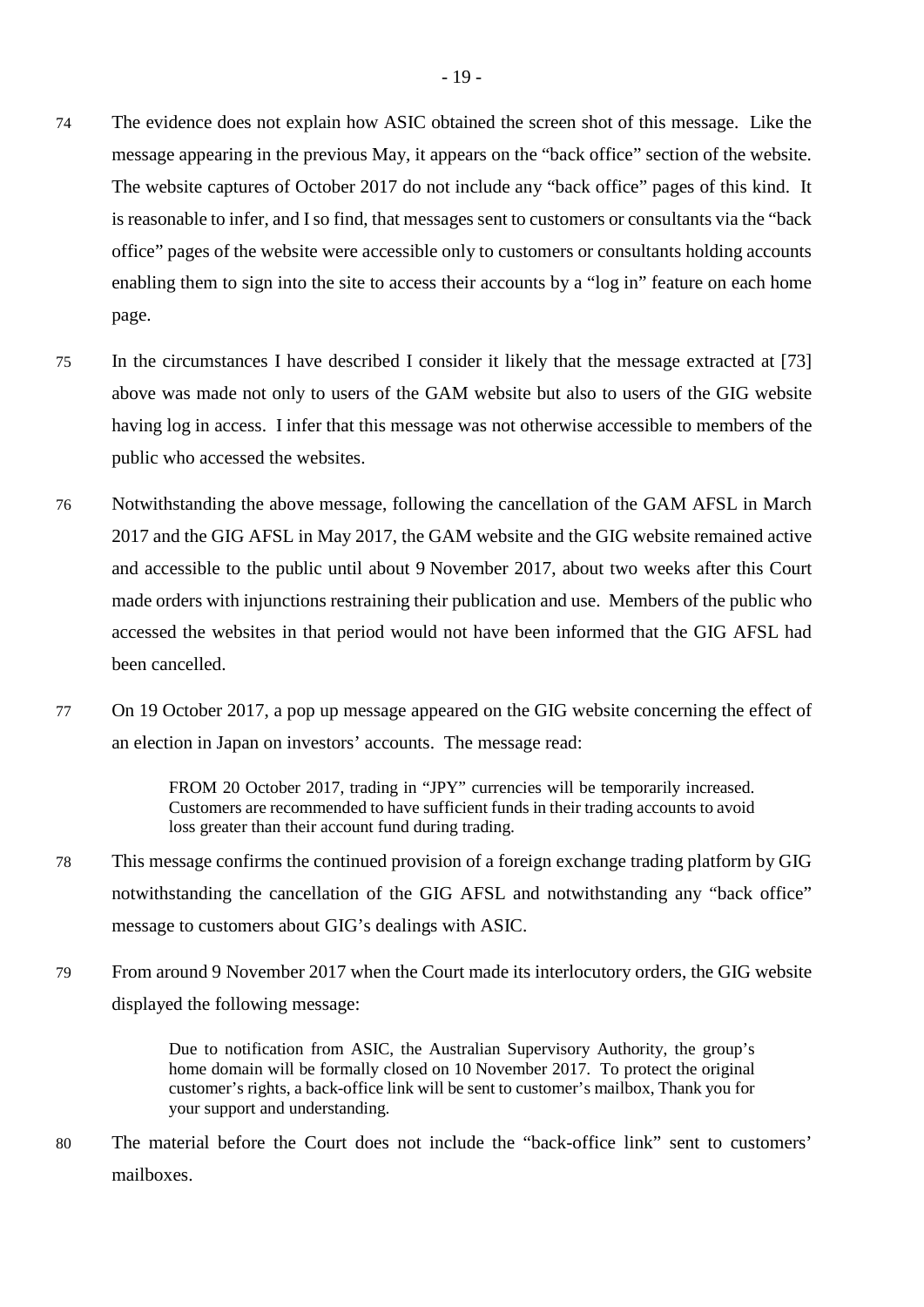- 81 A website with the url www.stumacfx.com was created on 11 August 2017. When accessed from an IP address located in Australia, users were automatically redirected to the url www.stumacforex.com. The domain name for that website is registered to Stumac's sole shareholder, "Stumac Team Creation". The website www.stumacfx.com refers to Stumac as a "global financial services company".
- 82 As at November 2017, the website instructed investors to deposit funds into an HSBC bank account ending with the digits 3838 in the name of "Shenzhen Unite Auto Resources". I will refer to it as the **Shenzen Unite Account**. The owner of that account is a company incorporated in Hong Kong named Shenzhen Unite Auto Resources Tech Limited. Ms Kuo (the wife of Mr Wang) has been the sole director of that company from 10 November 2017.

## <span id="page-25-0"></span>**Presentations**

- 83 The Court has before it an undated PowerPoint presentation bearing GAM's name and apparently promoting a financial services business conducted by GAM. As it is undated, I am not satisfied that this PowerPoint presentation was given at any time after the GAM AFSL was cancelled or, for that matter, at any time after GIG commenced the operation of the business under its AFSL.
- 84 In August 2016, a PowerPoint presentation was given to investment brokers in Taiwan. It bears GIG's name in the footer of each slide. There is no evidence to support a finding that this presentation was given in Australia or elsewhere at any time after GIG's AFSL was cancelled.
- 85 The presentations contain representations about the conduct and regulation of the business, including: "Low risk – 100% protected principal", "Government legal supervision – Australian Financial Market Regulatory Bureau", "Segregated Trust Account ... USD denominated", "low threshold – only USD10,000 to open an account", "monthly dividends", "Fast Return ...", "Short Term – No binding constraints can withdraw at any time after 1 month, flexible use of funds", "Annual bonus around 8.4%, monthly bonus around 0.7%", "government legal supervision", "segregated trust account", "funds and bonuses are safe and reliable", "Funds safety is subject to ASIC supervision", "Steady investment – the investment target is FX trading relation to exchange rates of the current world-wide commonly used currencies …" and "High protection – The Australian Securities and Investments Commission (ASIC) protects clients' funds up to USD 2 Million (NTD 60 Million)".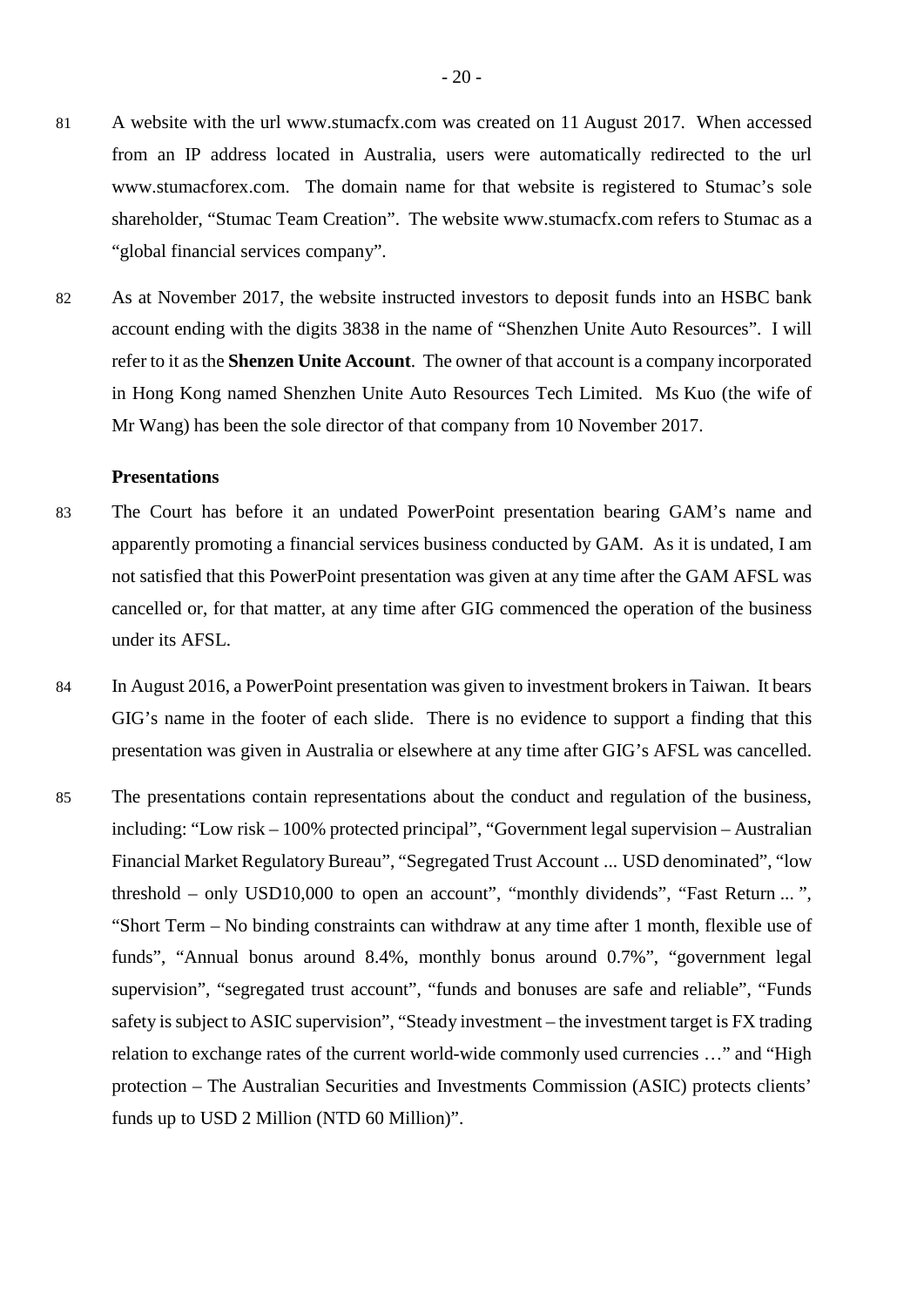#### <span id="page-26-0"></span>**Investment certificates**

- 86 The PowerPoint presentations suggest that, in addition to providing access to the MT4 trading platform, customers were offered three separate types of investment, promoted by the names "Bonus Plan", "Principal Guaranteed Fiduciary Fund" (otherwise know as "Fortune Project") and "Gallop Gift Money Project".
- 87 Clients who invested in the "Bonus Plan" were provided with an investment certificate. In evidence are investment certificates issued by GAM on 14 January 2016, 1 April 2016 and 17 April 2016, that is, prior to the reissue of the GIG AFSL in its name and the announcement about GIG referred to [57] of these reasons.
- 88 Also in evidence are certificates issued by GIG bearing dates between 31 August 2016 and 18 April 2017, all of which predate the cancellation of the GIG AFSL.

#### <span id="page-26-1"></span>**Investors**

#### <span id="page-26-2"></span>*Investors introduced by Mr Chen*

- 89 Mr Chiao Fei Chen is a financial adviser based in Taiwan. In August 2016, Mr Chen attended a PowerPoint presentation in Taipei in which the services of GIG were promoted. The PowerPoint slides referred to at that presentation referred to GIG, not GAM. The presentation was given by a person named Yi-Hung Lai who was introduced as a lead agent. Yi-Hung Lai became Mr Chen's predominant point of contact.
- 90 At the presentation, Yi-Hung Lai introduced Mr Chen to Mr Wang as the "big boss". Mr Wang said words to the effect that the owner of the company was Mr Wang's brother, Ming-Zhang Wang.
- 91 Mr Wang made a series of representations to Mr Chen about the financial products offered by GIG. Shortly after the presentation in August 2016, Mr Chen was provided with the account number for the GIG Deposit Account. He was told to instruct investors to deposit their investment funds into that account. Mr Chen was provided with copies of the PowerPoint presentation which he provided to prospective clients. He instructed clients to deposit funds into the GIG Deposit Account, as he had been told to do.
- 92 Mr Chen received commission payments for referring clients. He signed up six clients between 1 August 2016 and 1 March 2017 with investment amounts totalling \$962,764.00. Investment certificates issued to these investors bore the company name and the Australian Company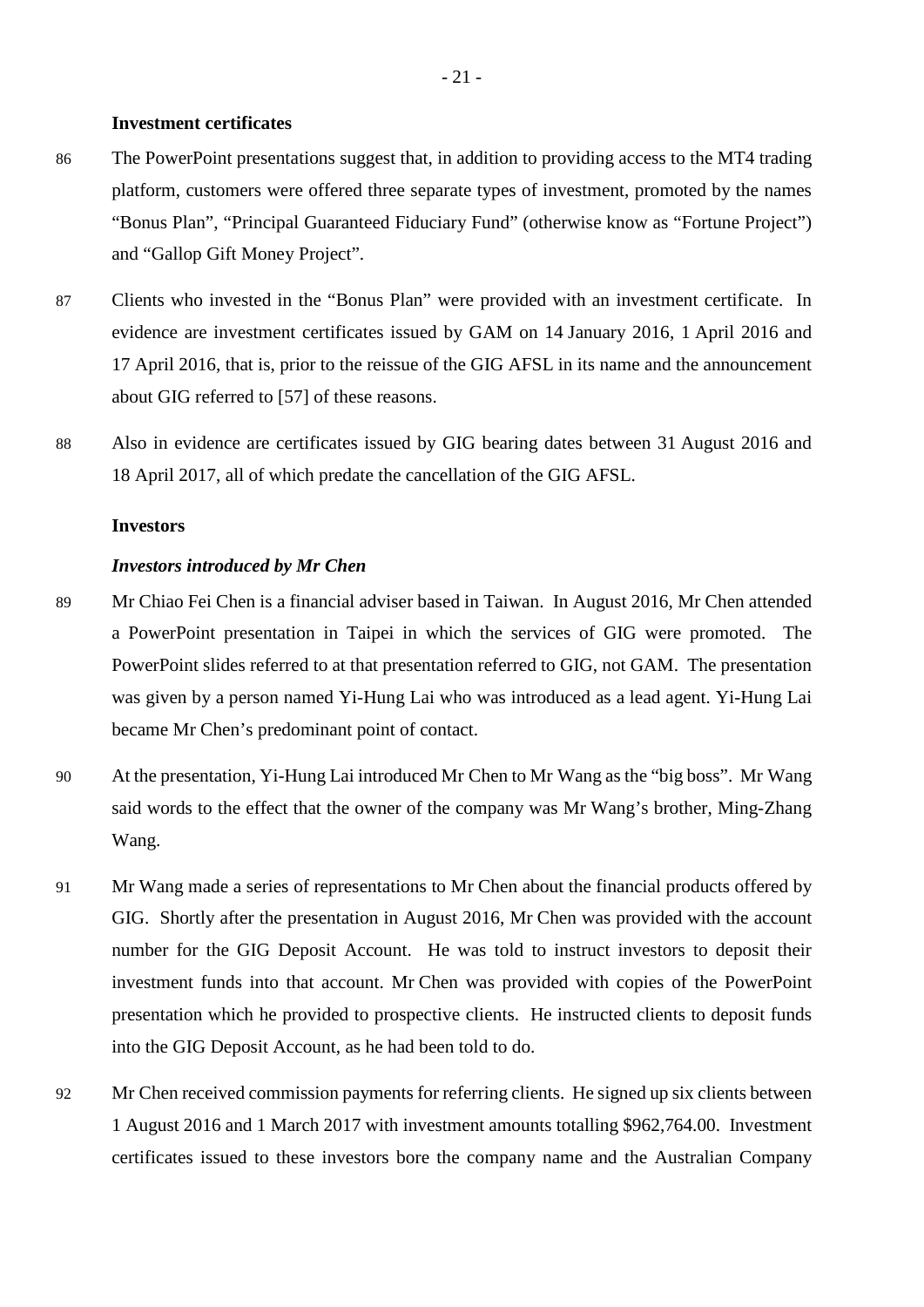Number for GIG. The certificates indicate that the clients were entitled an annual return on investment of 6% or 8.4%, apparently depending on the amount invested. According to Mr Chen, investors were able to withdraw interest monthly from an online account. However in about April or May 2017, Mr Chen received reports from clients that they were unable to withdraw any returns. Through his superior, Mr Chen attempted to contact Mr Wang and his brother Ming-Zhang Wang for an explanation.

- 93 Mr Chen deposes that he was told by Mr Wang that his brother, Ming-Zhang Wang, was the "real owner of Gallop".
- 94 In July 2017, Mr Chen and two of his colleagues met with Mr Wang, his brother Ming-Zhang Wang and Dan Fang Du, who he understood to be Ming-Zhang Wang's wife. At the meeting, Ming-Zhang Wang said words to the effect that "there are liquidity issues, and I have assets that I can use to repay clients". Ming-Zhang Wang said that he was the "boss of Gallop" and that the business was "operated" by Mr Wang, his younger brother. These statements are consistent with an earlier statement made by Mr Wang to Mr Chen to the effect that it was Ming-Zhang Wang who was the "real owner of Gallop". Whilst I am satisfied these statements were made, I am not wholly satisfied as to their truth. It will be necessary to return to this aspect of the evidence later in these reasons.
- 95 In October 2017, Mr Chen and his colleagues communicated with Mr Wang through an intermediary, Mr Mason. Mr Mason provided Mr Chen with documents which Mr Mason said had been provided by Mr Wang and his brother Ming-Zhang Wang. The documents appear to be in the nature of financial records evidencing the financial position of GIG. The documents do not bear titles, dates or signatures. The submissions advanced by ASIC do not identify what forensic use is sought to be made of those documents in these proceedings. In my view, the documents cannot be relied upon as reliable evidence of the true financial position of GIG or as reliable evidence of what might have become of investors' capital.
- 96 On 28 November 2017, Mr Chen attended a meeting at GIG's office in Taipei. About 30 people attended the meeting, including financial advisers and investors. At the meeting, Mr Wang invited investors to participate in the development of new investment companies so that money could be earned and returned to GIG's clients. Mr Wang said words to the effect that GIG's licence had been "suspended", that its assets would be transferred to a company called Stumac and that Stumac would conduct the same business previously conducted by GIG. Mr Wang said that he wanted clients to invest more capital. When Mr Chen asked whether the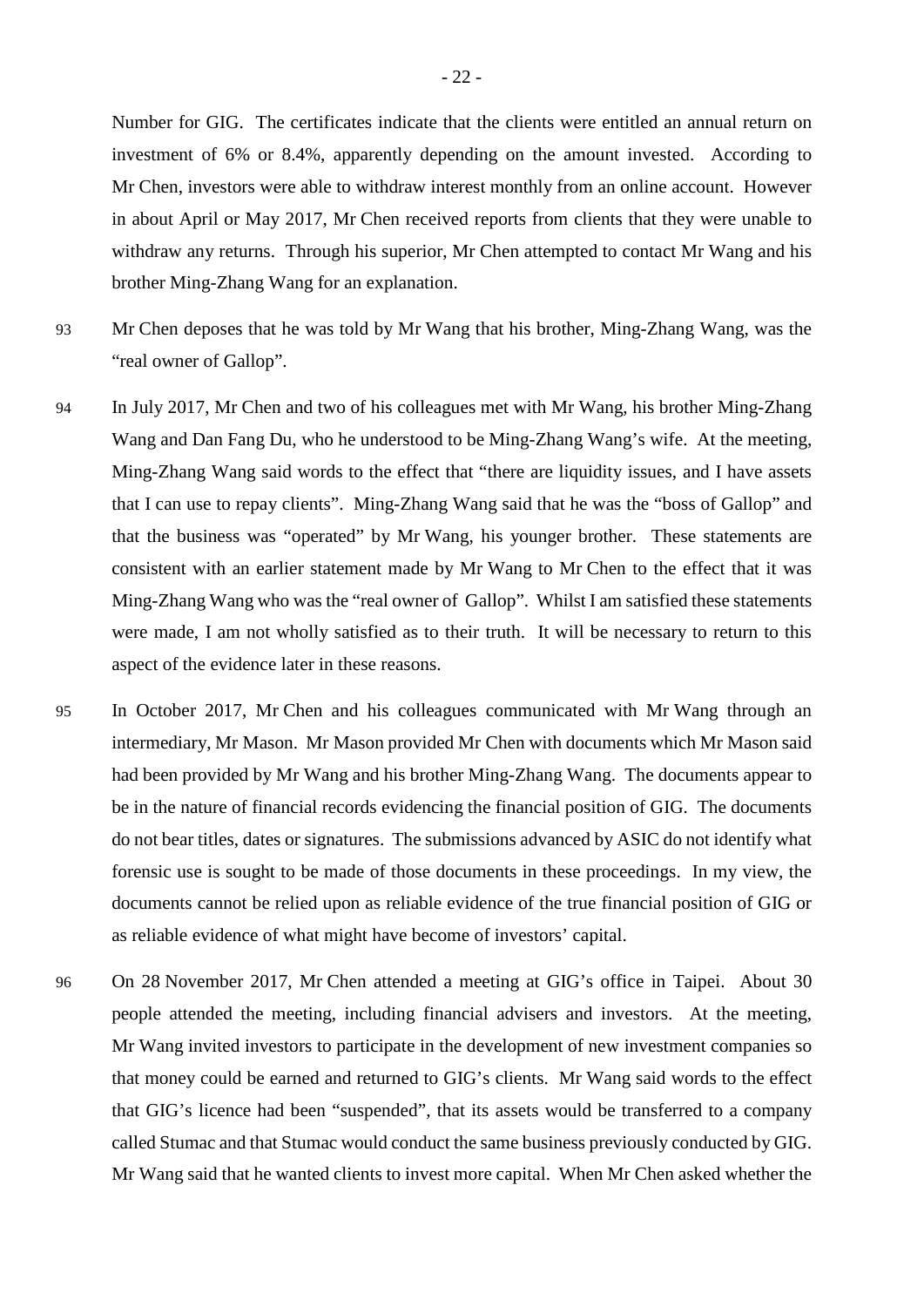money already invested would be returned to clients, Mr Wang did not answer the question. Mr Wang said "we should all work hard together to sort out the matter".

<span id="page-28-0"></span>*Mr Lai*

- 97 Mr Lai Chain Huang (Mr Lai) is an investor. He first met Mr Wang in Taiwan in 2014 through a mutual acquaintance. At that meeting, Mr Wang said that he acted for "Avondale".
- 98 Between January 2015 and March 2016 Mr Lai made a series of investments totalling USD\$150,000 in financial profits offered by Avondale. Contracts issued in respect of these investors name Avondale Financial Consultants Co. Ltd as the "Account Trading Agent". The contracts contain terms authorising Avondale to trade on Mr Lai's behalf in foreign exchange, contracts for difference and precious metals. In return he was promised a guaranteed profit of 2% per month for a one year term.
- 99 In August 2016, Mr Wang told Mr Lai that he had "bought a new company called Gallop". He sent a social media message to Mr Lai stating that he was "moving to Gallop and combining the Avondale and Gallop money". At Mr Wang's suggestion, the funds Mr Lai had invested in Avondale were transferred, via an account held in Mr Wang's name, into an account held by GIG. Thereafter, Mr Lai's online account appeared under the name "Gallop" and Mr Lai received regular emails from the email address using GIG's domain name, support@gallopfx.com.au. Mr Lai accessed the GIG website for forex trading using the MT4 platform and for withdrawing interest earned on his investments.
- 100 In April or May 2017 Mr Lai attempted to make a withdrawal from his investment account. After waiting for two to three months to receive his funds, Mr Lai sent a message to the GIG email address but received no response.
- 101 On 16 June 2017 Mr Lai received a message from Mr Wang to the effect that the bank had "frozen" the account and that he was working to resolve the issue. Accompanying the message was a photograph of a letter from HSBC to "Hung Ding Financial Management Company Limited" in relation to a bank account. The letter states that following a review of the banking relationship, HSBC was no longer able to provide the company banking services, and that the company was required to close the account within 30 days of the date of the letter. The date of the letter cannot be seen in the photograph.
- 102 In September 2017, Mr Lai and other investors had a meeting with Mr Wang in Taipei. Mr Wang said words to the effect that ASIC had cancelled GIG's licence and "frozen all of the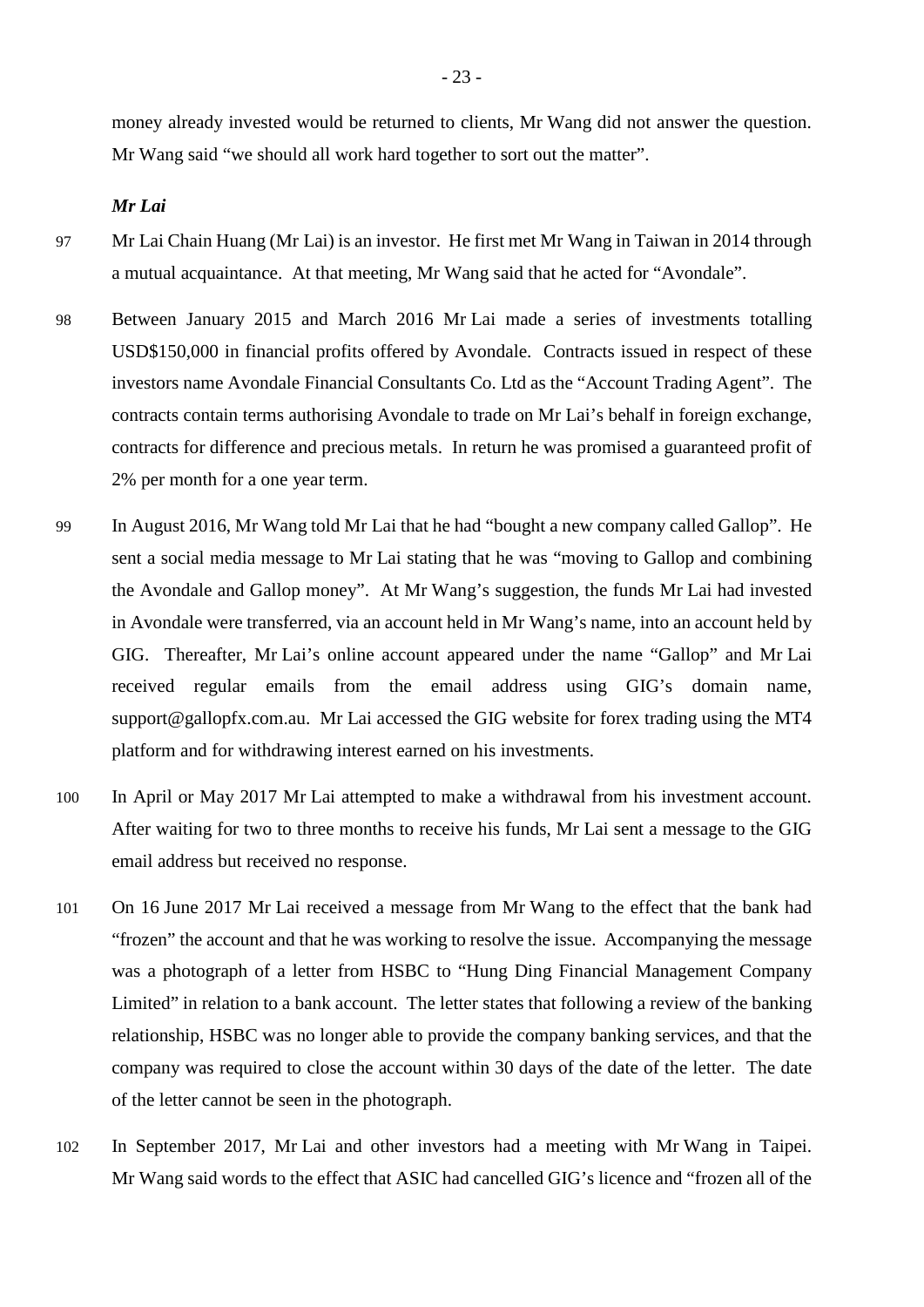funds", that investors may get 10% to 20% of their funds returned to them, and that a new HSBC account had been opened. Mr Wang said that Gallop was "disorganised and the account has been frozen because Gallop has not provided the information the Australian government wanted". Mr Wang also said words to the effect that he had "lots of money with the CBA and this means you do not need to worry about your money".

- 103 Mr Lai last had contact with Mr Wang in October 2017 when he sent a message informing Mr Wang that he needed his money because his wife was pregnant. Mr Lai received no response to his message.
- 104 In December 2017, another investor provided Mr Lai with a copy of an investor contract which, the investor said, had been provided to him by Mr Wang. The contract was titled "Stumac Team Creation Ltd Foreign Exchange Margin Account Management Contract". I will refer to it as the **Stumac Contract**.
- 105 The Stumac Contract includes bank details for a CBA account held in Stumac's name. It names ASIC as the regulatory body and Stumac Team Creation Ltd as the plan's trustee. Under the heading "Remarks" the Stumac Contract contains the following statement: "Investors agree to transfer the existing investment funds in Gallop to Stumac after the entry into force of this contract".
- 106 Mr Lai did not sign any contract of the kind shown to him by the other investor. Later in December 2017, Mr Lai accessed his forex trading account. He took a screen shot of his account showing that the account name depicted on the screen had changed from "Gallop" to "Stumac Team".

#### <span id="page-29-0"></span>*Ms Chung*

107 On 24 November 2017, ASIC received a complaint from an investor, Chung Yu-Chin a resident of Taiwan. Ms Chung had also made a complaint to the FOS. Among other things, Ms Chung provided ASIC with remittance advice in relation to a deposit of USD\$10,050.00 made by her sister Chung Mei-Chu on 8 July 2017, that is, after the GAM AFSL and the GIG AFSL were cancelled. The deposit was made to the GIG Deposit Account. The money invested by Ms Chung and her sister has not been returned.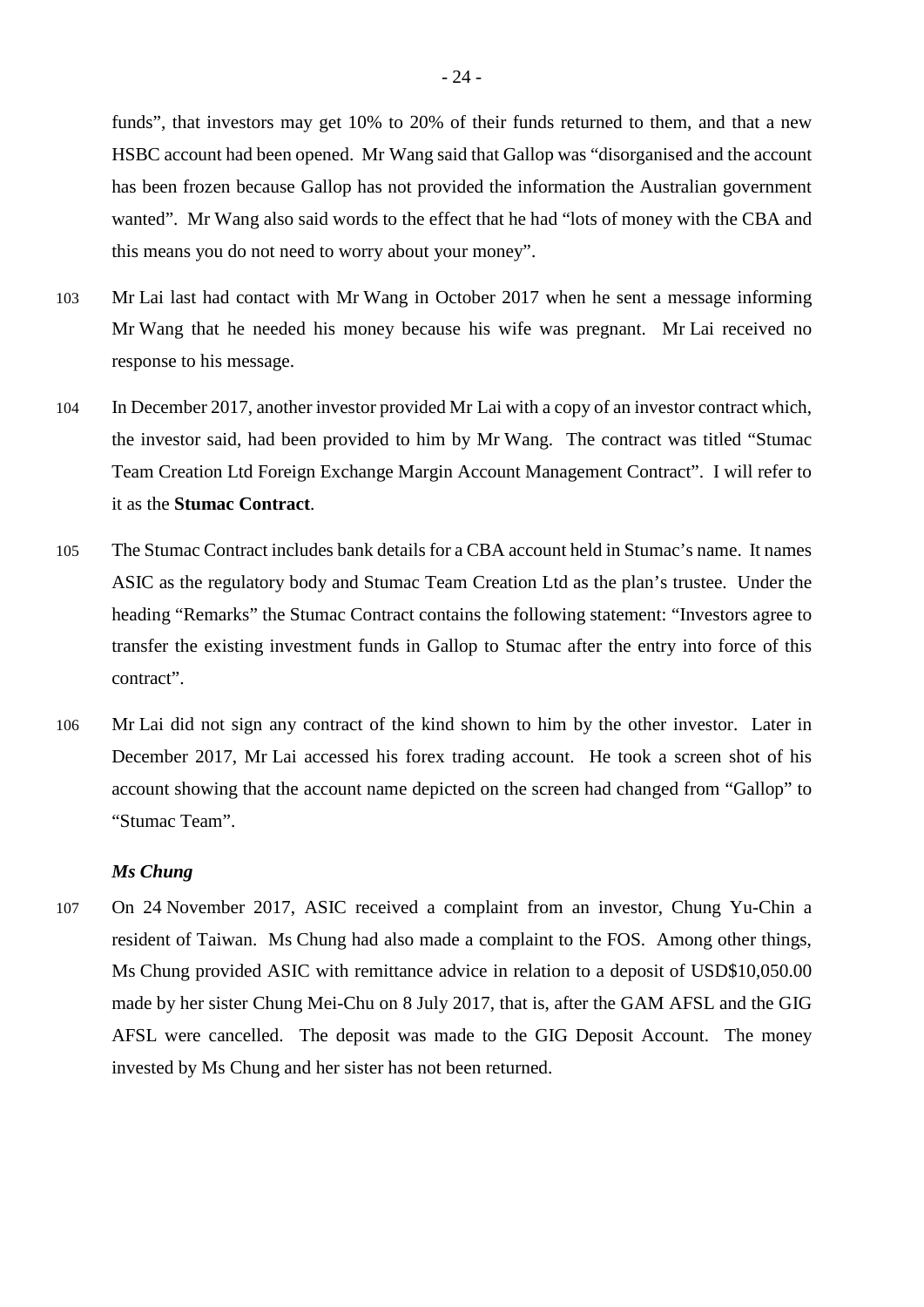#### <span id="page-30-0"></span>*Complaints*

- 108 Between 24 March 2017 and 11 August 2017, the FOS received 93 complaints about GIG and GAM, relating to 128 investors. Losses alleged by the investors total around \$USD7 million. The majority of complainants were residents of Taiwan. Some resided in China and Singapore. None of the complainants resides in Australia.
- 109 The complainants stated they had been introduced either by Mr Wang or Yi-Hung Lai. The evidence of the complainants is otherwise lacking in detail with respect to their dealings with GAM or GIG as the case may be. The complainants have not given direct evidence as to any particular words or conduct that induced them to invest. More specifically, there is no evidence that any one of the complainants were induced to invest because of any statement they accessed and read on the GAM website or the GIG website.

#### <span id="page-30-1"></span>**Employees**

## <span id="page-30-2"></span>*Ms Kot*

- 110 Ms Sau Li Lily Kot (also known as Lily) was employed by GIG as a Responsible Manager for the purposes of the business until 13 March 2017, although an application by GIG to have the conditions of the GIG AFSL varied to reflect her appointment as Responsible Manager was never accepted by ASIC.
- 111 In her s 19 examination, Ms Kot told ASIC that it was her understanding that GAM was "dormant". She had only limited knowledge about GAM, its history or membership. She was not aware of GAM trading from the premises from which she worked and she otherwise had no dealings with the company. She was not contacted by any investor claiming to be a client of GAM.
- 112 It was Ms Kot's understanding that GAM was a company formerly owned jointly by Mr Wang and a person named Jason, that Jason and Mr Wang had argued and that Mr Wang had acquired GIG because GAM had not undertaken appropriate due diligence and because he wanted a "fresh start".

# <span id="page-30-3"></span>*Mr Zhou*

113 In his s 19 examination, Mr Zhou told ASIC that he was aware that GAM was a company in which Mr Wang had an interest before Mr Zhou commenced his duties with GIG. Mr Zhou's understanding was that GAM was going to "ramp down, they don't have any like activity". Mr Zhou said that GAM did not have staff working from the Taiwan office. He recalled being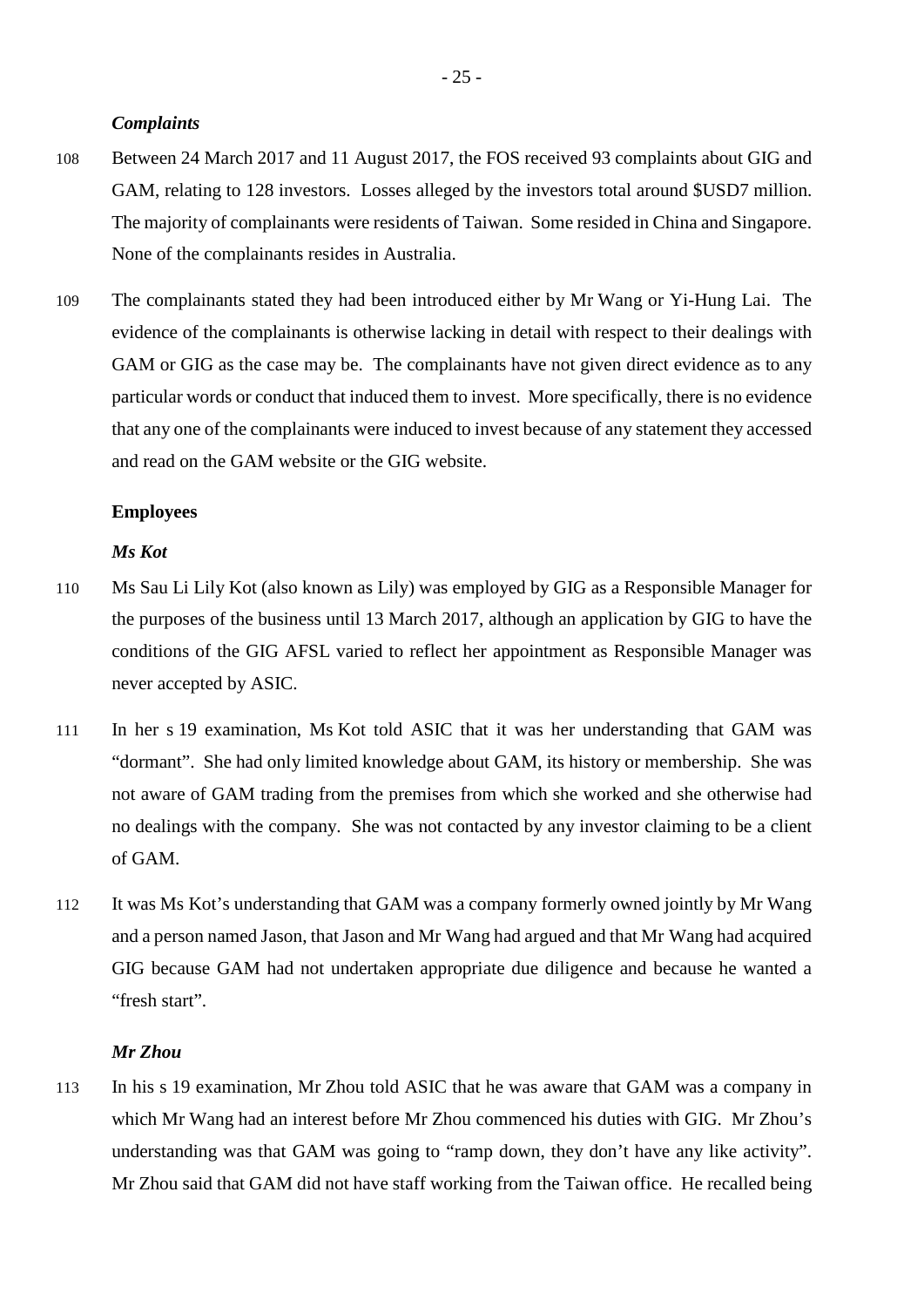asked to submit a form to ASIC in relation to GAM's change of address and receiving invoices for the payment of ASIC fees in relation to the company, which he paid on Mr Wang's direction. Mr Zhou was aware that around the time that GIG commenced the operation of the business, funds were transferred into the GIG Deposit Account from GAM. Mr Zhou understood the payments to be explained, at least in part, by clients "switching" their accounts from one entity to another.

- 114 Mr Zhou said that he had, on Mr Wang's instructions, submitted a form to effect a surrender of the GAM AFSL. Mr Wang told Mr Zhou that the AFSL was surrendered because the company had no business activity and he did not want to pay fees in respect of it. Mr Zhou otherwise had no dealings with investors claiming to be clients or former clients of GAM and he had no knowledge as to the legal or financial mechanism by which clients transferred from GAM to GIG.
- 115 Mr Zhou told ASIC that following the cancellation of the GIG AFSL he noticed that deposits were still being made to GIG. When questioned on the receipt of deposits, Mr Zhou said:

Yes, we do notice there are some because we tell Ken that you have to tell, tell those clients that we cannot provide any financial service to them any more so you cannot, you cannot get any more clients, new clients any more so after we told them that, I think that's in late May or in June, I'm not sure, but after probably one or two weeks we monitor the bank account. We still got some money coming in from the client and we tell Ken again this is not acceptable and I think Maggie did talk to Ken directly regarding that issue and Ken said they are trying to inform every IB but they just have some IB that couldn't cover it in time so we told them that it's just not acceptable to receive those money from clients anymore …

116 The initials "IB" in this evidence are references to investment brokers, such as Mr Chen, who had been instructed to direct investors to deposit funds into the GIG Deposit Account.

#### <span id="page-31-0"></span>**Consultants**

- 117 From at least May 2016, GIG retained the services of a firm of lawyers and compliance consultants. A principal of the firm was Ms Sophie Gerber. Ms Melody Gao was an employee of the firm. The firm had previously provided compliance and legal services to Weather Pro prior to its acquisition and change of name to GIG.
- 118 Each of Ms Gerber and Ms Gao participated in examinations pursuant to s 19 of the ASIC Act. Neither professed to have detailed knowledge of the business affairs of GAM. Ms Gao stated that she understood that the owners of GAM had acquired GIG because GAM did not have an AFSL with authorisations covering services that the owners wanted the company to provide.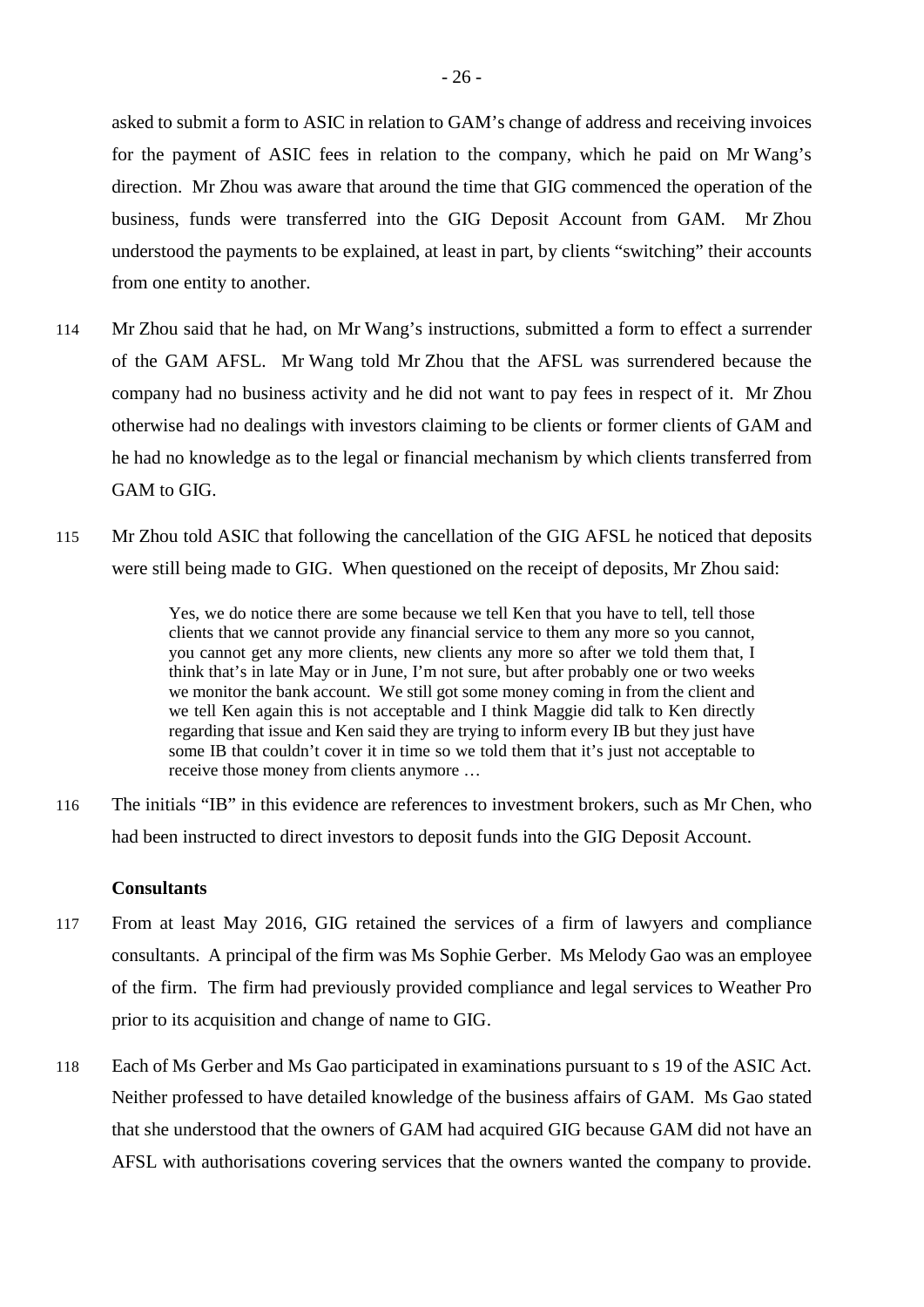Although the firm provided legal services to GAM for very limited purposes (particularly the lodgement of forms and the cancellation of the GAM AFSL), its services were principally provided to GIG.

- 119 Mr Wang participated in a meeting with Ms Gao in May 2016 in which, according to Ms Gao, he "orchestrated what was going on". The meeting related to "compliance services, setting up MT4 platform and client on-boarding systems". These records confirm the commencement of a financial services business by GIG in about May 2016 with Mr Wang as its organising force.
- 120 Ms Gerber otherwise confirmed that Ms Kot and Mr Zhou carried out instructions from Mr Wang "around the maintenance of the [GIG] AFSL". Ms Gao's evidence was to the same effect. The firm assisted GIG to apply to ASIC for a "key person" variation to the GIG AFSL so as to change the persons who would be responsible for the company's regulatory compliance. That is the context in which the letter of May 2016 extracted at [35] of these reasons was sent.
- 121 Ms Gerber's firm gave Mr Wang advice about the regulatory framework in Australia. The firm also gave presentations about legal compliance to investors who attended the firm's premises as part of a tour organised by Mr Wang.
- 122 The original owner of Stumac, Mr McKenzie also engaged the firm for the purposes of finding a buyer for Stumac.
- 123 Following the cancellation of the GIG AFSL, Mr Zhou and Ms Kot ceased employment with the company. They nonetheless continued to have dealings with the company through a consultancy firm named LK Consultants. Under that arrangement, Mr Wang continued to give instructions to Mr Zhou in Mr Zhou's capacity as an independent consultant. In his s 19 examination, Mr Zhou confirmed that LK Consultants organised "local director services" for Stumac and that he acted on Mr Wang's instructions for that purpose. Mr Zhou said that he was discouraged from dealing directly with Mr O'Doherty and instead communicated with an intermediary Mr Raman Bhalla, the person who had originally arranged for Mr O'Doherty's appointment as Stumac's sole director. Mr Bhalla's firm invoiced LK Consultants for director services and LK Consultants, in turn, invoiced Stumac.
- 124 Mr Zhou confirmed that it was Mr Wang who instructed him to arrange for a bank account to be opened in Stumac's name. He said that Mr Wang travelled to Australia around that time and met with him and Mr O'Doherty at a branch of the CBA for that purpose.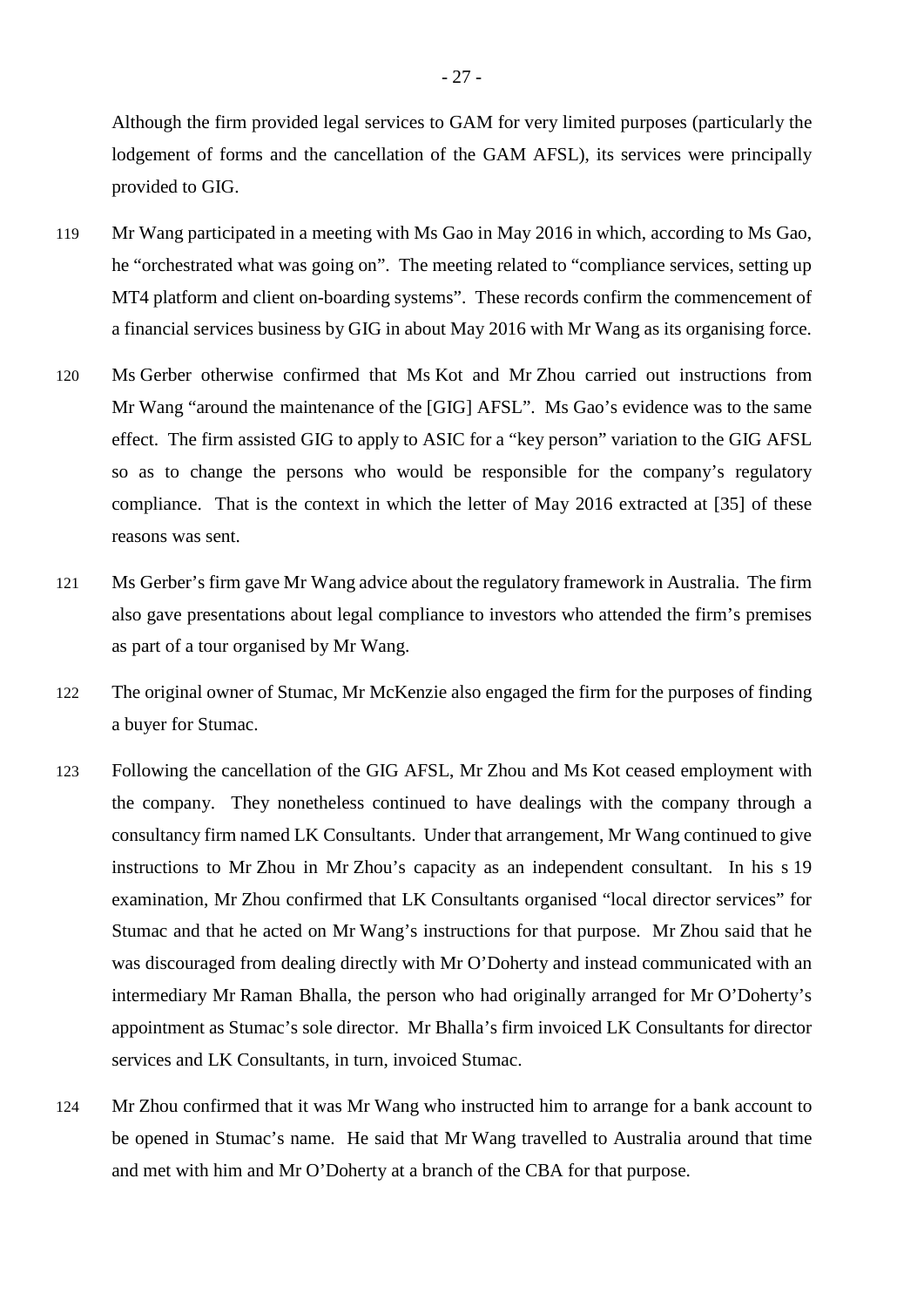125 Additional factual findings will be made in the course of considering ASIC's claim for relief, to which I now turn.

# <span id="page-33-0"></span>**THE CLAIM FOR RELIEF**

- 126 The claimed relief is set out at [1] to [10] of the Amended OA. The factual and legal basis for the relief is set out in ASIC's **Concise Statement** filed on 11 May 2018, **Written Submissions**  filed on 27 August 2018 and Supplementary Written Submissions filed on 28 September 2018.
- 127 It is convenient to commence with the allegation that GIG and GAM contravened s 911A of the Corporations Act.

# <span id="page-33-1"></span>**CONDUCT OF AN UNLICENSED BUSINESS**

# <span id="page-33-2"></span>**Corporations Act, s 911A**

- 128 ASIC seeks declarations in the following terms:
	- (1) Pursuant to s 21 of the FCA Act, declarations that [GAM] and [GIG] have, since 31 March 2017 and 24 May 2017 respectively, until 9 November 2017, contravened:
		- (a) Section 911A of the Corporations Act by offering, facilitating and receiving monies for investment in financial products, namely trading in foreign exchange, precious metals, derivatives and contracts for difference, and thereby carrying on a financial services business and/or providing a financial service in this jurisdiction without holding an Australian Financial Services Licence (AFSL) or otherwise being authorised by an AFSL holder business in circumstances where a licence was required;
- 129 As can be seen, the declaratory relief sought against GAM and GIG is identical, except that the declarations reflect the respective dates upon which the GAM AFSL and the GIG AFSL were cancelled.
- 130 Each of the corporate entities is alleged to have contravened s 911A as a primary contravener. Accordingly, to discharge its onus of proof it is necessary for ASIC to establish that the elements of each contravention are fulfilled in relation to each entity.
- 131 Subsection 911A(1) of the Corporations Act provides:
	- (1) Subject to this section, a person who carries on a financial services business in this jurisdiction must hold an Australian financial services licence covering the provision of the financial services.
- 132 Subsection 911A(2) sets out exceptions to the requirement in s 911A(1). To the extent that GIG and GAM bear any evidentiary burden in relation to the existence of any such exception,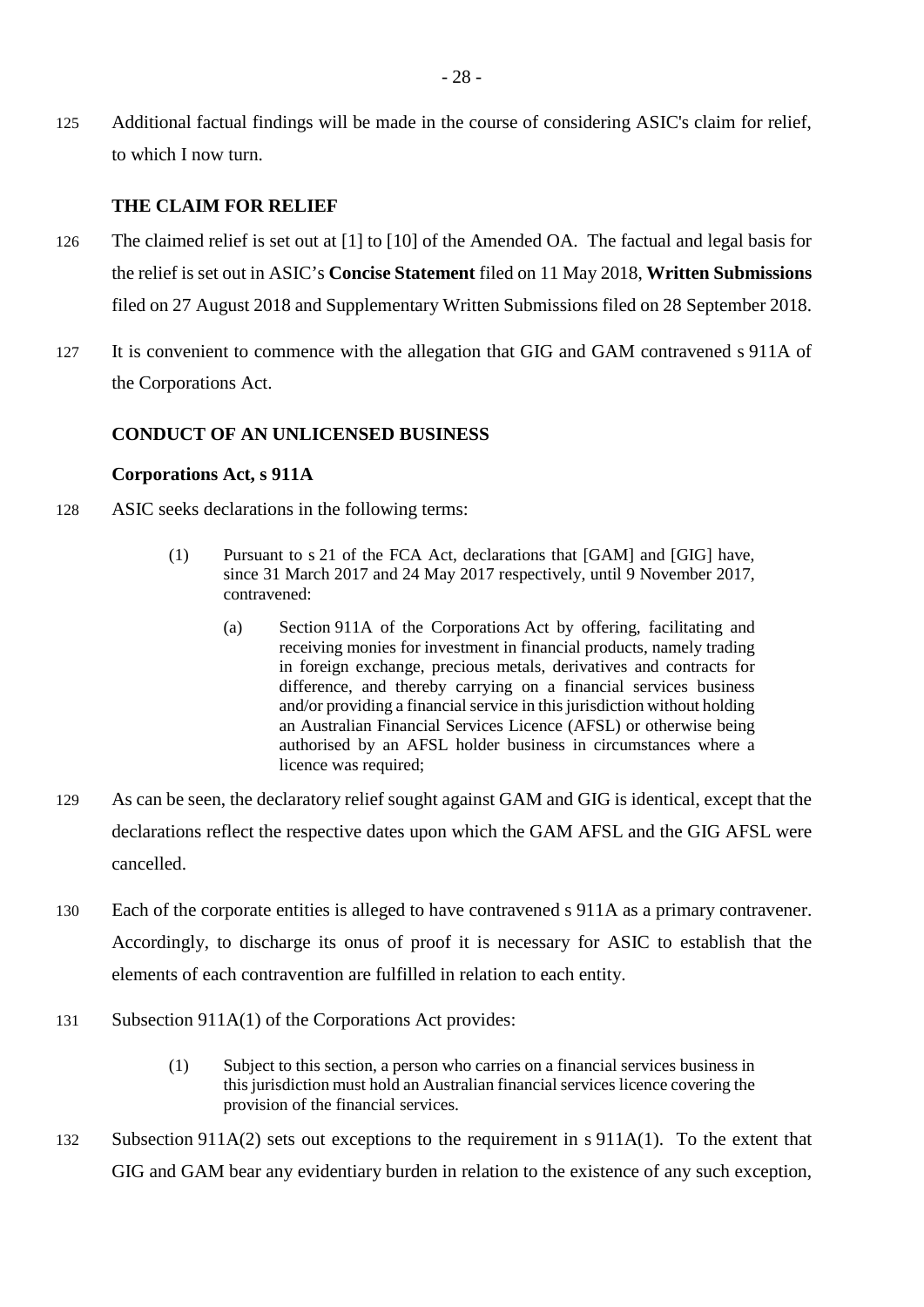the burden is not discharged. Proceeding from the footing that GIG and GAM bear no such evidentiary burden, I am satisfied to the requisite standard that none of the exceptions applies. That inference may be readily drawn from GIG's conduct in applying for the AFSL, its conduct in applying for its variation and the extent to which it promoted its business by reference to the fact that it held, and complied with, its AFSL. In the absence of evidence from either GIG or GAM as to whether any one of the exceptions applies, I may infer that any evidence they might have adduced on the question would not have assisted them.

- 133 Before leaving this topic it should be observed that s 1317QD of the Corporations Act, as inserted by the Amending Act, casts an evidentiary burden upon the defendant in a case such as the present in respect of an exception to the prohibition in s 911A(1). Those provisions have no direct application to the case before me.
- 134 Whether or not s 911A has been contravened otherwise depends upon the application of a number of statutory definitions that may operate in any number of combinations and permutations.
- 135 Section 766A(1) of the Corporations Act relevantly provides:
	- (1) For the purposes of this Chapter, subject to paragraph  $(2)(b)$ , a person provides a *financial service* if they:
		- …

…

- (b) deal in a financial product (see section 766C); or
- 136 Section 766C(1) of the Corporations Act relevantly defines the conduct of "dealing" in the following terms:
	- (1) For the purposes of this Chapter, the following conduct (whether engaged in as principal or agent) constitutes *dealing* in a financial product:
		- (a) applying for or acquiring a financial product;
	- (2) Arranging for a person to engage in conduct referred to in subsection (1) is also *dealing* in a financial product, unless the actions concerned amount to providing financial product advice.
- 137 Arranging for a person to engage in conduct referred to in s 766C(1) is also "dealing" in a financial product, unless the actions concerned amount to providing financial product advice: Corporations Act, s 766C(2).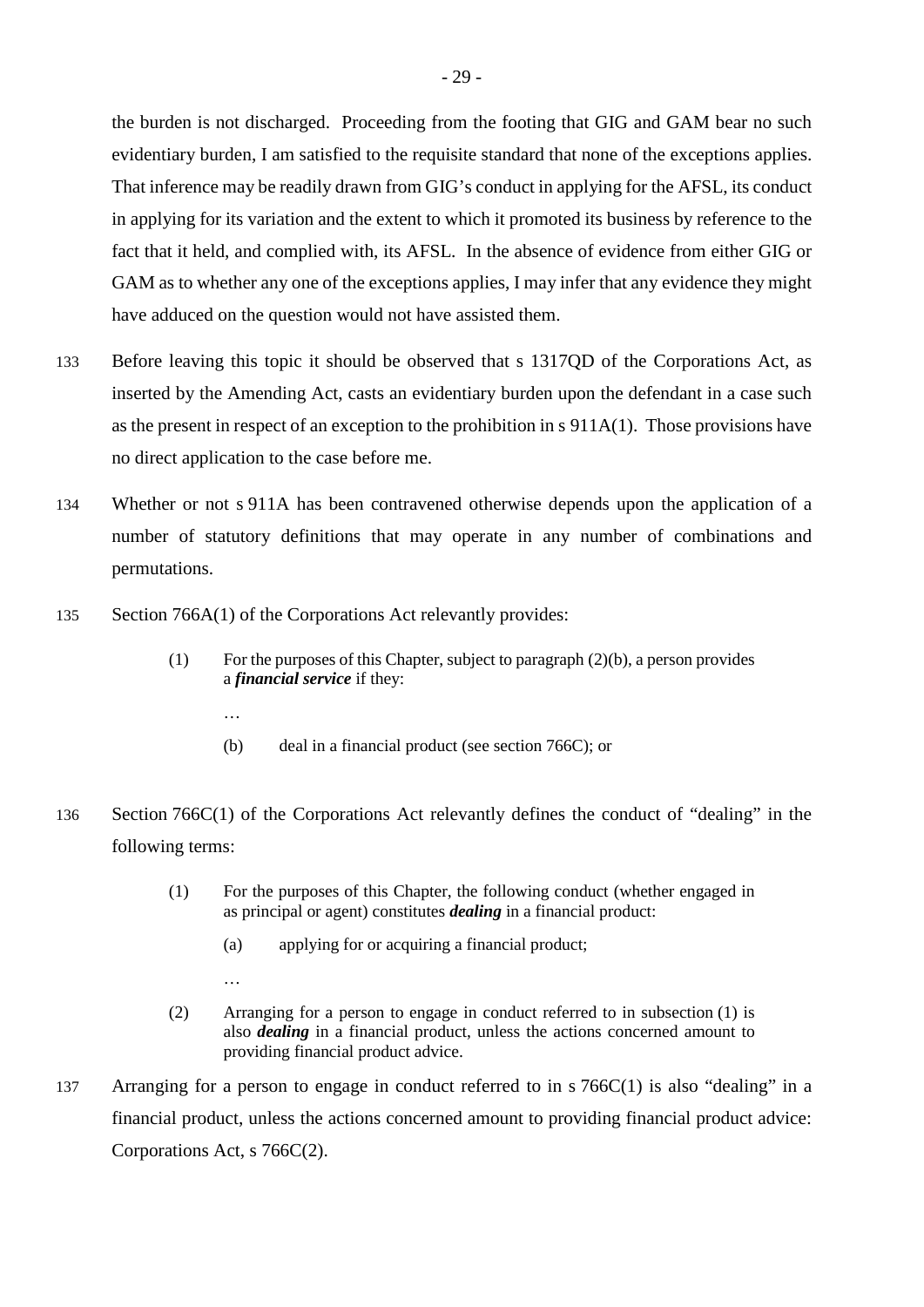- 138 A "financial product" is defined in s 763A to include a facility through which, or through the acquisition of which, a person makes a financial investment. Section 763B provides that a person makes a financial investment if:
	- (a) the investor gives money or money's worth (the *contribution*) to another person and any of the following apply:
		- (i) the other person uses the contribution to generate a financial return, or other benefit, for the investor;
		- (ii) the investor intends that the other person will use the contribution to generate a financial return, or other benefit, for the investor (even if no return or benefit is in fact generated);
		- (iii) the other person intends that the contribution will be used to generate a financial return, or other benefit, for the investor (even if no return or benefit is in fact generated); and
	- (b) the investor has no day-to-day control over the use of the contribution to generate the return or benefit.
- 139 A financial services business is a business of providing financial services: Corporations Act, s 761A.
- 140 Section 911D provides that a financial services business is taken to be carried on in this jurisdiction if the person engages in conduct that is intended to induce people in this jurisdiction to use the financial services the business provides (or is likely to have that effect) whether or not the conduct is intended, or likely, to have that effect in other places as well.
- 141 These provisions reside in Ch 7 of the Corporations Act to which s 769B applies. It provides, in part:

## **769B People are generally responsible for the conduct of their agents, employees etc.**

- (1) Subject to subsections (7) and (8), conduct engaged in on behalf of a body corporate:
	- (a) by a director, employee or agent of the body, within the scope of the person's actual or apparent authority; or
	- (b) by any other person at the direction or with the consent or agreement (whether express or implied) of a director, employee or agent of the body, where the giving of the direction, consent or agreement is within the scope of the actual or apparent authority of the director, employee or agent;

is taken, for the purposes of a provision of this Chapter, or a proceeding under this Chapter, to have been engaged in also by the body corporate.

(2) Conduct engaged in by a person (for example, the giving of money or property) in relation to: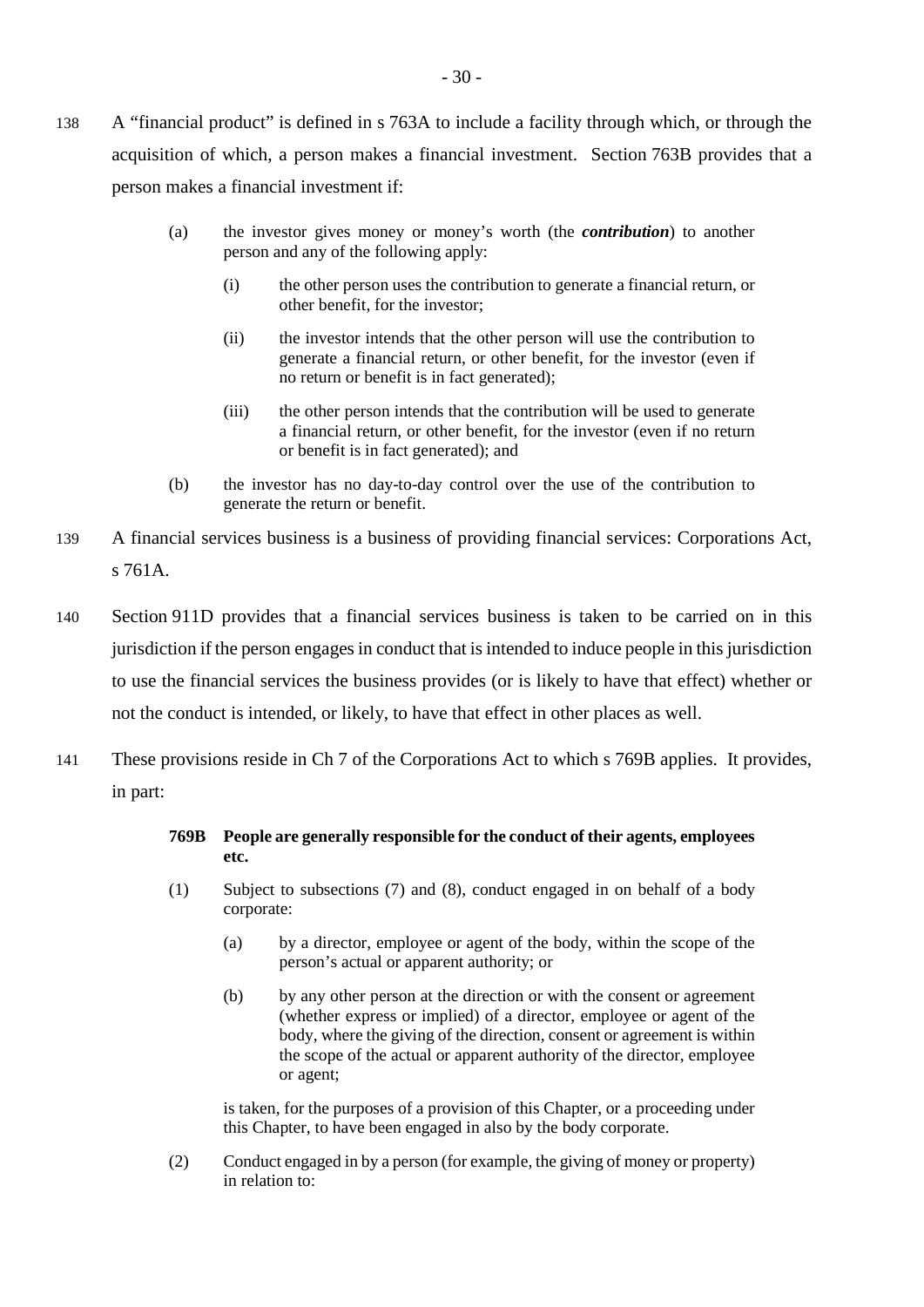- (a) a director, employee or agent of a body corporate, acting within the scope of their actual or apparent authority; or
- (b) any other person acting at the direction or with the consent or agreement (whether express or implied) of a director, employee or agent of a body corporate, where the giving of the direction, consent or agreement is within the scope of the actual or apparent authority of the director, employee or agent;

is taken, for the purposes of a provision of this Chapter, or a proceeding under this Chapter, to have been engaged in also in relation to the body corporate.

- (3) If, in a proceeding under this Chapter in respect of conduct engaged in by a body corporate, it is necessary to establish the state of mind of the body, it is sufficient to show that a director, employee or agent of the body, being a director, employee or agent by whom the conduct was engaged in within the scope of the person's actual or apparent authority, had that state of mind. For this purpose, a person acting as mentioned in paragraph  $(1)(b)$  is taken to be an agent of the body corporate concerned.
- …
- (10) In this section:
	- (a) a reference to a proceeding *under* this Chapter includes a reference to:
		- (i) a prosecution for an offence based on a provision of this Chapter; and
		- (ii) a proceeding under a provision of Part 9.4B that relates to a provision of this Chapter; and
		- (iii) any other proceeding under any other provision of Chapter 9 that relates to a provision of this Chapter; and
	- (b) a reference to *conduct* is a reference to an act, an omission to perform an act, or a state of affairs; and
	- (c) a reference to the *state of mind* of a person includes a reference to the knowledge, intention, opinion, belief or purpose of the person and the person's reasons for the person's intention, opinion, belief or purpose.

#### **The allegation against GIG**

142 Having regard to the content of the GIG website, I am satisfied that the human actors who caused material to be made accessible to the public on that website are persons who were either directors, employees or agents of GIG *and* acting on GIG's behalf within the meaning of s 769B(1) of the Corporations Act. I am satisfied that the exceptions in s 769B(7) and (8) do not apply to that conduct. Accordingly, the conduct is attributable to GIG. I make the same findings in relation to all marketing activities relating to GIG and in relation to the receipt of money into accounts held in GIG's name and all other indicia of the carrying on of a business by GIG to which I have referred.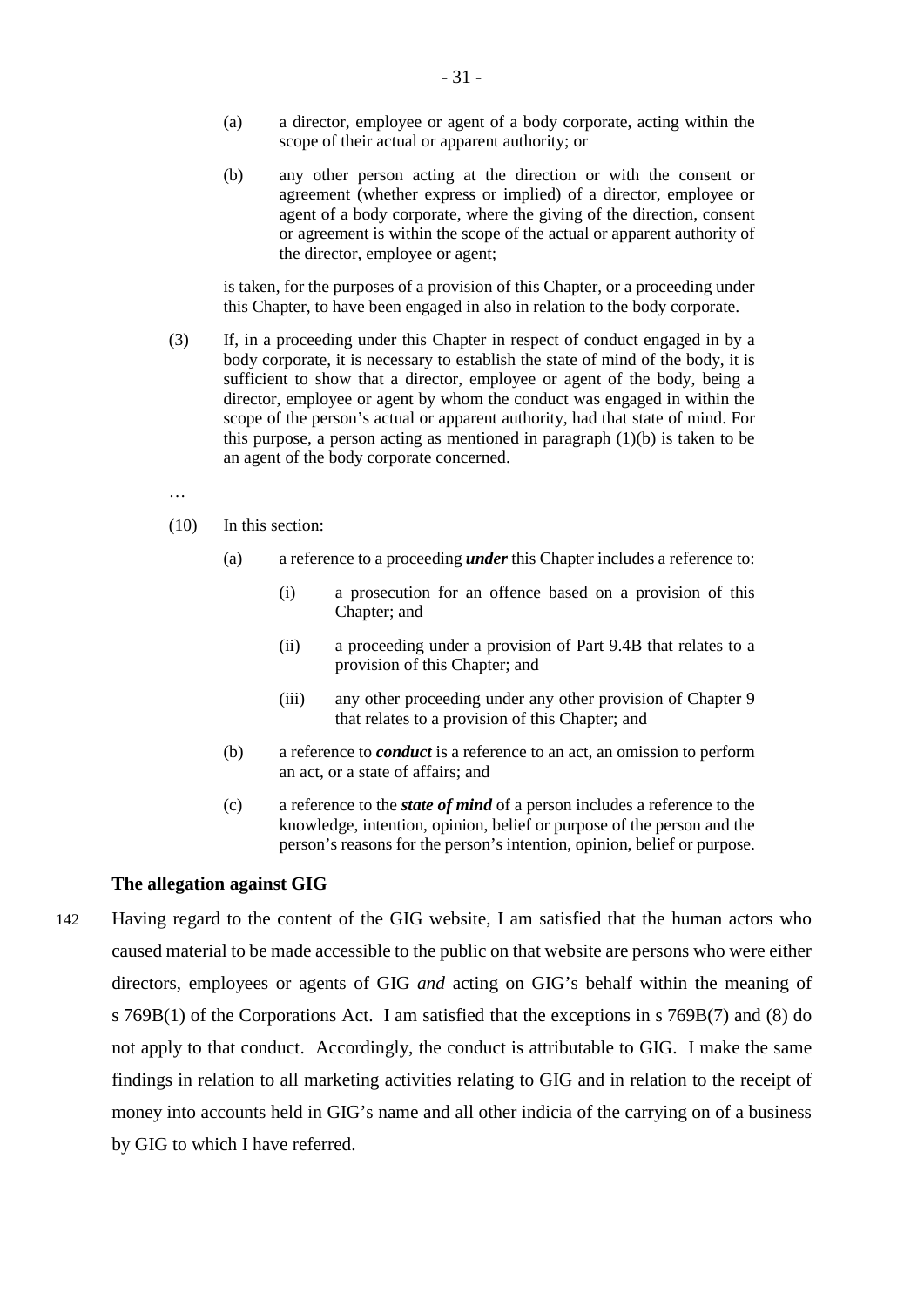- 143 I find that between 24 May 2017 and 9 November 2017, GIG carried on a financial services business in this jurisdiction without holding an AFSL covering the financial services in question by:
	- (1) publishing, on the GIG website, material that was intended to induce people in this jurisdiction to use financial services provided by GIG, namely trading in foreign exchange, precious metals, derivatives and contracts for difference and investments into other investment products including the Bonus Plan;
	- (2) providing, by the GIG website, a platform facilitating investments by users of the websites in the financial services provided by GIG;
	- (3) arranging for investors to acquire or dispose of financial products through the MT4 trading platform made available on the GIG website; and
	- (4) receiving more than \$4 million from investors into the GIG Deposit Account in connection with the provision of the financial services promoted on the GIG website (as to which see [208] below).
- 144 I am further satisfied that GIG also used the GAM website in the fashion I have summarised for the purposes of carrying on a financial services business after the cancellation of the GIG AFSL. More specifically, I find that on and after 24 May 2017, material published on the GAM website facilitated the provision of financial services offered by GIG. The bank account referred to on the website was held in the name of GIG and, as discussed below, the representations on the website about the financial services in question are readily understood as referring to financial products provided by GIG.
- 145 For the purposes of s 911D of the Corporations Act, I find that in the course of carrying on the financial services business, GIG engaged in conduct (namely the publication of content on the GIG website *and* the GAM website) that was intended to induce people in this jurisdiction to use the financial services that GIG provided or that was likely to have that effect.
- 146 The continuation of the business by GIG after the cancellation of the GIG AFSL is evidenced by the continued accessibility of the GIG website in Australia, the pop up message to investors about Japanese foreign currency referred to at [77] of these reasons and the circumstance that deposits were made into the GIG Deposit Account in that period. I am satisfied that deposits made after 24 May 2017 are consistent with investor activity. The evidence of Mr Zhou supports the conclusion that investors continued to make deposits into accounts held in GIG's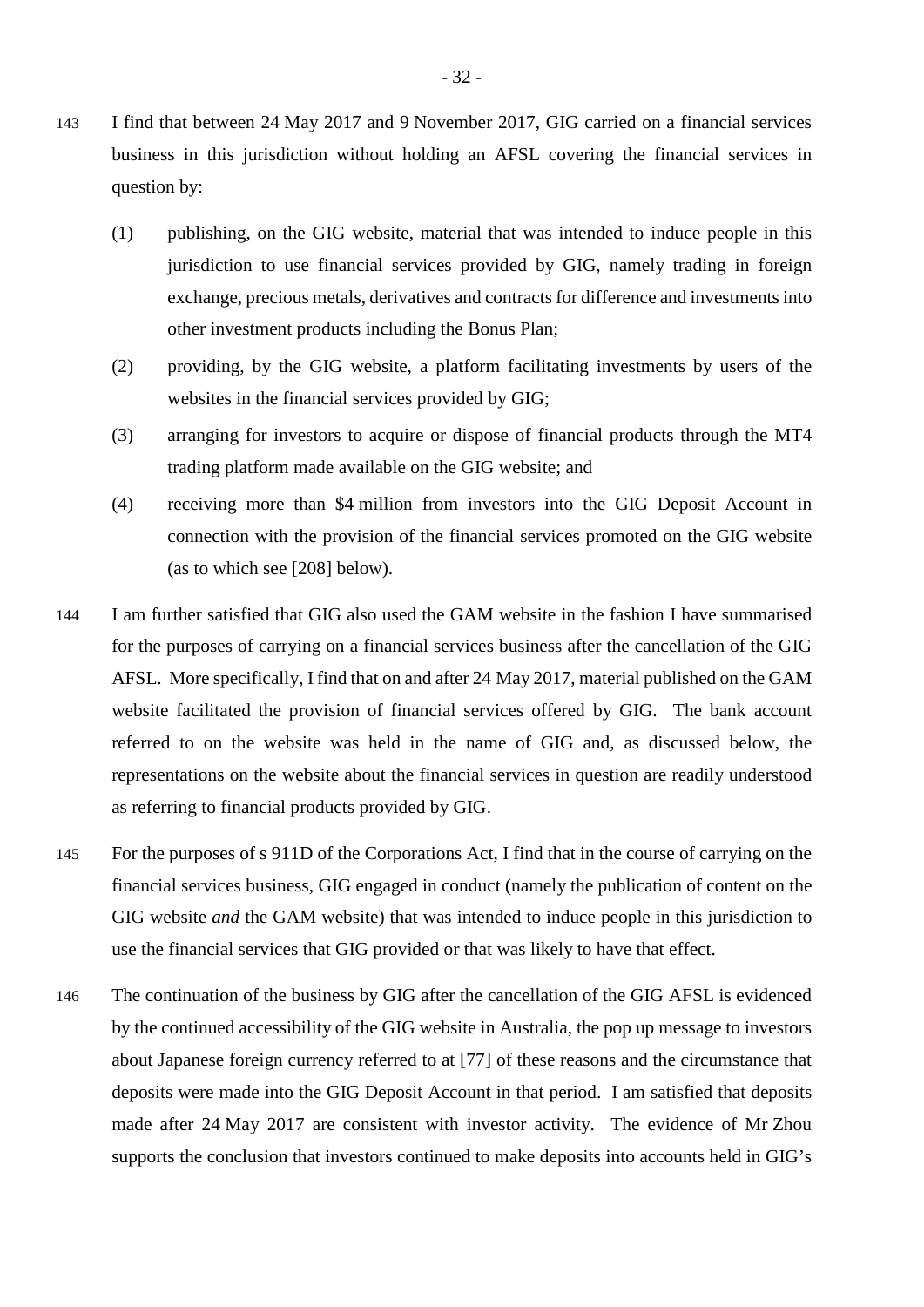name after the GIG AFSL was cancelled. The "back office message" sent to consultants was not sufficient in its terms to advise members of the public that GIG's AFSL had been cancelled and that it was not entitled to deal in any financial products.

- 147 I find that GIG continued to operate the business including for the purpose of maintaining its existing client base and transferring those clients to a new entity. Acquisition of the new entity, Stumac, was not complete until 19 July 2017. It was not until about September 2017 that overtures were made to investors to transfer their business to Stumac. In the meantime, GIG had made no unqualified statement to its existing customers to the effect that it had no entitlement to hold or manage investments on their behalf. GIG did not offer to return investors' capital funds to them, nor did it respond adequately, or at all, to customers' complaints.
- 148 In relation to the investor Mr Lai, Mr Wang did not disclose that the GIG AFSL had been cancelled until September 2017. Mr Wang's explanation to Mr Lai to the effect that his investments could not be accessed because ASIC had "frozen" GIG's funds was false. ASIC did not "freeze" any one of GIG's accounts. Activity on certain CBA accounts were frozen by an order of this Court made on 27 October 2017. As at September 2017, the true state of affairs was that more than \$24 million had been transferred from the GIG Deposit Account into accounts held in the name "Hung Ding Financial Management Company" or "Hung Ding Financial Management Co". Following those and other withdrawals, only \$442.40 remained in the GIG Deposit Account (see [209] below).
- 149 My finding that GIG contravened s 911A of the Corporation Act does not depend upon a finding that investors continued to deposit funds with GIG nor on a finding that any investor did so because of the content of the GIG website in any event. It is sufficient to find that after the cancellation of the GIG AFSL the two websites continued to promote financial services provided by GIG and that the conduct of publishing (or omitting to remove) that promotional content was *likely* to have the effect of inducing people in this jurisdiction to use those services within the meaning of s 911D.
- 150 The "back office" message delivered to consultants does not detract me from these conclusions.
- 151 I have found that the "registrant organisation" for the domain name of the GAM website was GAM. However, it does not follow that the persons responsible for uploading content to that website were persons acting in the capacity of officers, employees or agents of GAM. To have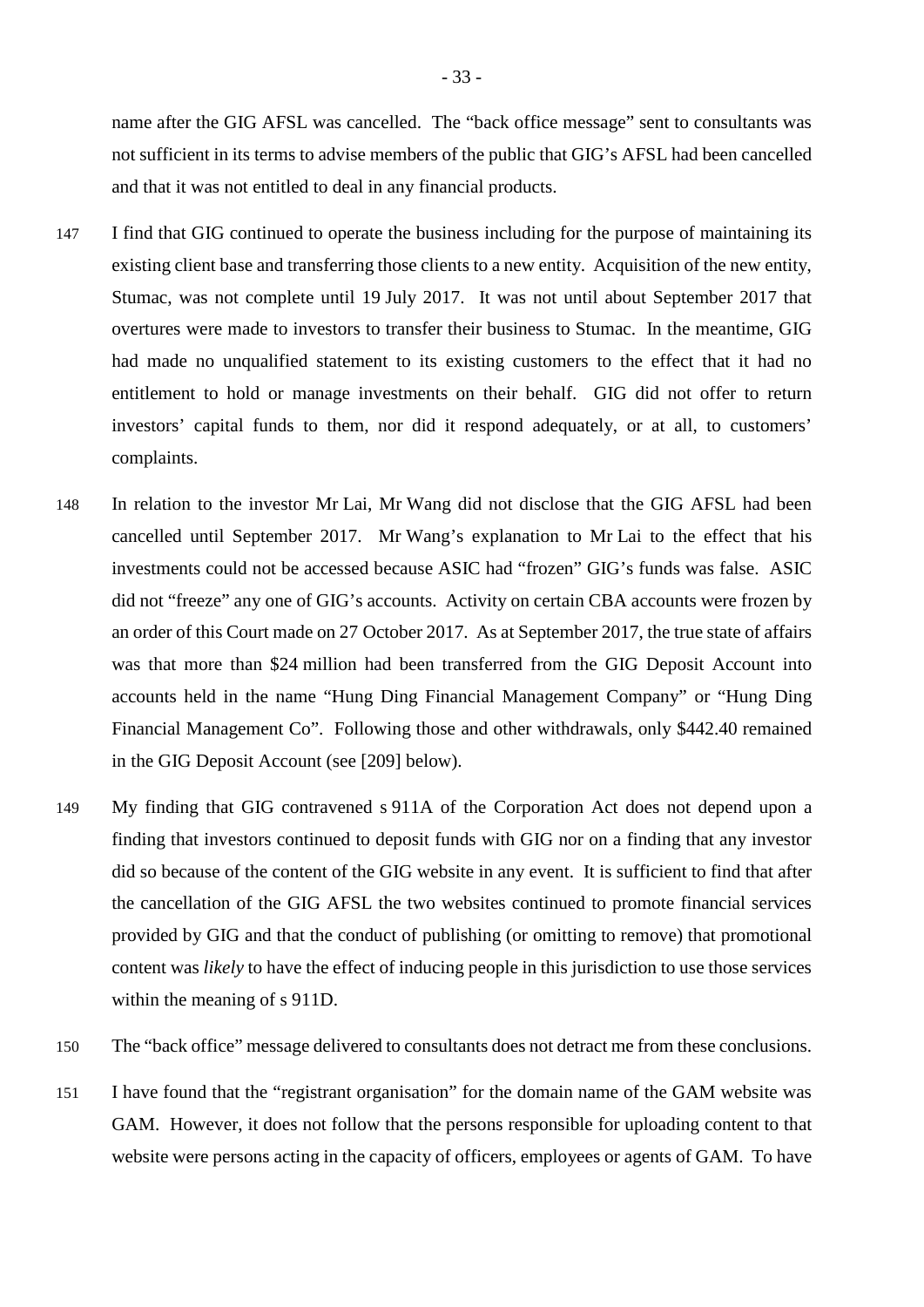the status of a registrant of a domain name is one thing. To publish (or cause to be published) content to an active website utilising the domain name is another.

- 152 The evidence supports an inference (and I so find) that persons acting on behalf of GAM permitted GIG to make use of the domain name of the GAM website. However, I am not satisfied that persons acting on GAM's behalf caused or controlled the publication of material on the GAM website in the course of or for the purpose of GAM carrying on a financial services business at the relevant time. The distinct conduct of uploading accessible content to the GAM website was attributable to human actors in their capacities as officers, employees or agents of GIG acting on GIG's behalf in the conduct of a financial services business carried on by GIG, specifically between 24 May 2017 (the day that cancellation of the GIG AFSL took effect) until 9 November 2017 when the GAM website was de-activated.
- 153 To summarise, in addition to the findings I have made above in relation to the GIG website, I find that GIG engaged in conduct fulfilling the elements of a contravention of s 911A of the Corporations Act (incorporating the definition in s 911D) by its conduct of publishing material on the GAM website in the course of its continued conduct of a financial services business after the cancellation of the GIG AFSL.
- 154 The following facts and circumstances support that conclusion:
	- (1) references on the GAM website to "Gallop" were expressly defined on the website to refer to GIG;
	- (2) the website referred to the GIG AFSL by its number without reference to the GAM AFSL;
	- (3) the GAM website invited customers to invest money with or through GIG;
	- (4) the GAM website directed customers to deposit funds into accounts held in the name of GIG;
	- (5) the announcement made to GAM's customers upon the issuing of the GIG AFSL in May 2016 informed customers (albeit in an ambiguous fashion) of a change in the conduct of the business and introduced the customers to GIG;
	- (6) for the reasons elaborated on below, I infer that the financial services business previously carried on by GAM was transferred to GIG from about May 2016 such that by 25 March 2017 GAM no longer carried on a financial services business (whether concurrently with GIG or otherwise);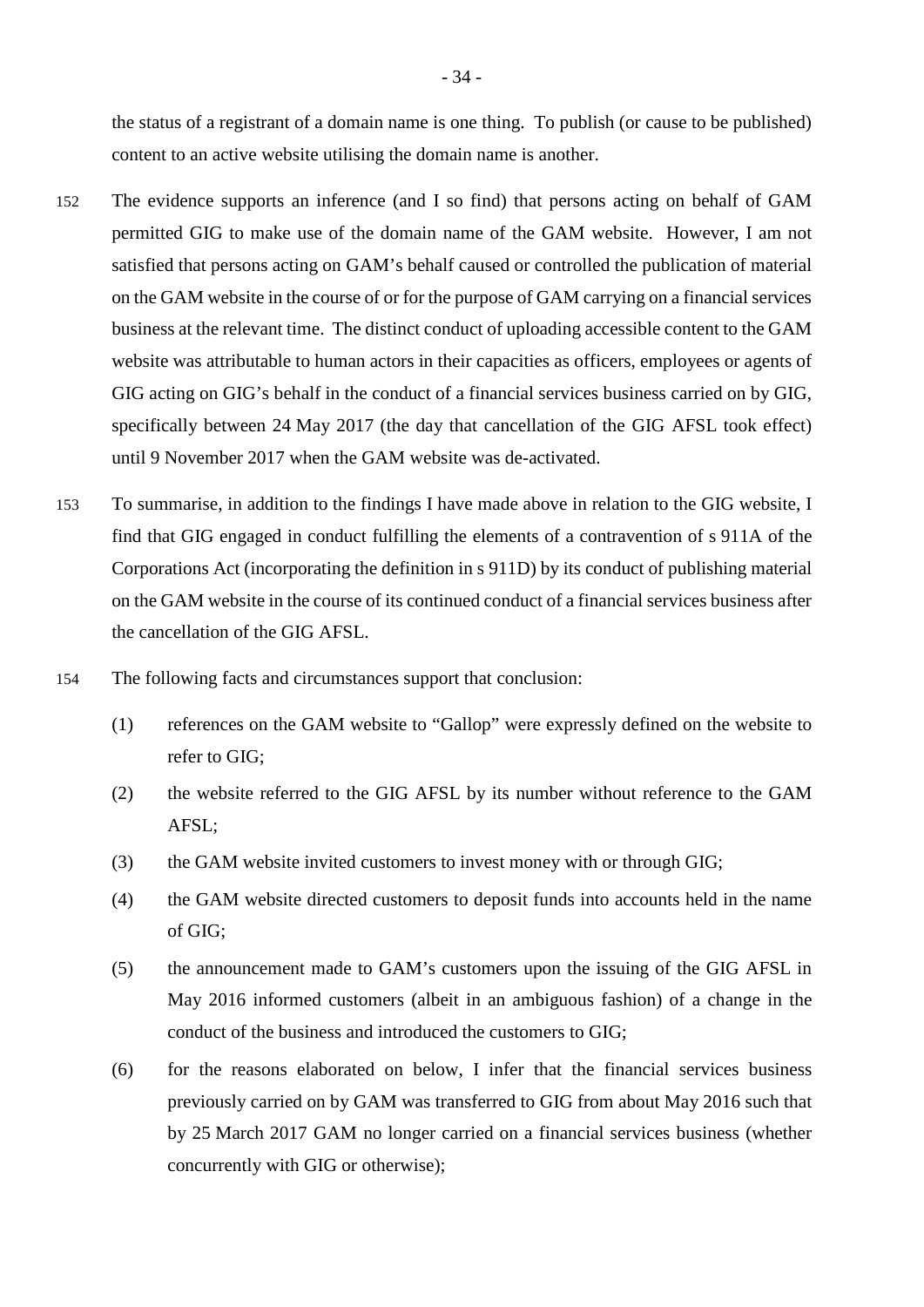(7) to the extent that the transition of the business from GAM to GIG was gradual, the evidence does not support a finding that GAM continued to operate a financial services business at any time after December 2016.

### *Declaratory relief*

- 155 As in force in relation to this proceeding, the Corporations Act contains no provision expressly empowering the Court to make a declaration of a contravention of s 911A or any other provision upon which ASIC relies.
- 156 In *RAIA Insurance Brokers Ltd v FAI General Insurance Co Ltd* (1993) 41 FCR 164 the Full Court held that the Court had jurisdiction under s 21 of the *Federal Court of Australia Act 1976* (Cth) (FCA Act) to grant a declaration of contravention of Pt VI of the then-named *Trade Practices Act 1974* (Cth) (TP Act) notwithstanding that the TP Act did not expressly confer any such declaratory power. Beaumont and Spender JJ (Davis J agreeing) rejected a submission to the effect that the TP Act erected an exclusive code of relief for contravention of its terms. Their Honours referred to s 86 of the TP Act which conferred jurisdiction on the Court in any matter arising under the TP Act in respect of which a civil proceeding had been instituted under Pt VI. Their Honours also referred to s 23 of the FCA Act which provides that this Court "has power, in relation to matters in which it has jurisdiction, to make orders of such kinds, ... as the Court thinks appropriate". See also *Tobacco Institute of Australia Ltd v Australian Federation of Consumer Organisations Inc (No 2)* (1993) 41 FCR 89.
- 157 Before making a declaration under s 21 of the FCA Act, the Court should be satisfied that the question before it is real and not theoretical, that the applicant has a real interest in raising the question and that there is a proper contradictor: *Forster v Jododex Australia Pty Ltd* (1972) 127 CLR 421 at 437 – 8 (Gibbs J).
- 158 I consider GIG to be a proper contradictor notwithstanding that it is in liquidation and notwithstanding that the liquidator has made no submissions on behalf of the company to oppose the orders: *Australian Competition and Consumer Commission v MSY Technology Pty Ltd* (2012) 201 FCR 378 [16] – [17]. ASIC has been put to proof in respect of the allegations made against all of the defendants. The allegations depend upon events that have in fact occurred and that are not merely feared or hypothesised. The application is brought by ASIC as the authority having responsibility for enforcing the provisions of the Corporations Act relating to the provision of financial services.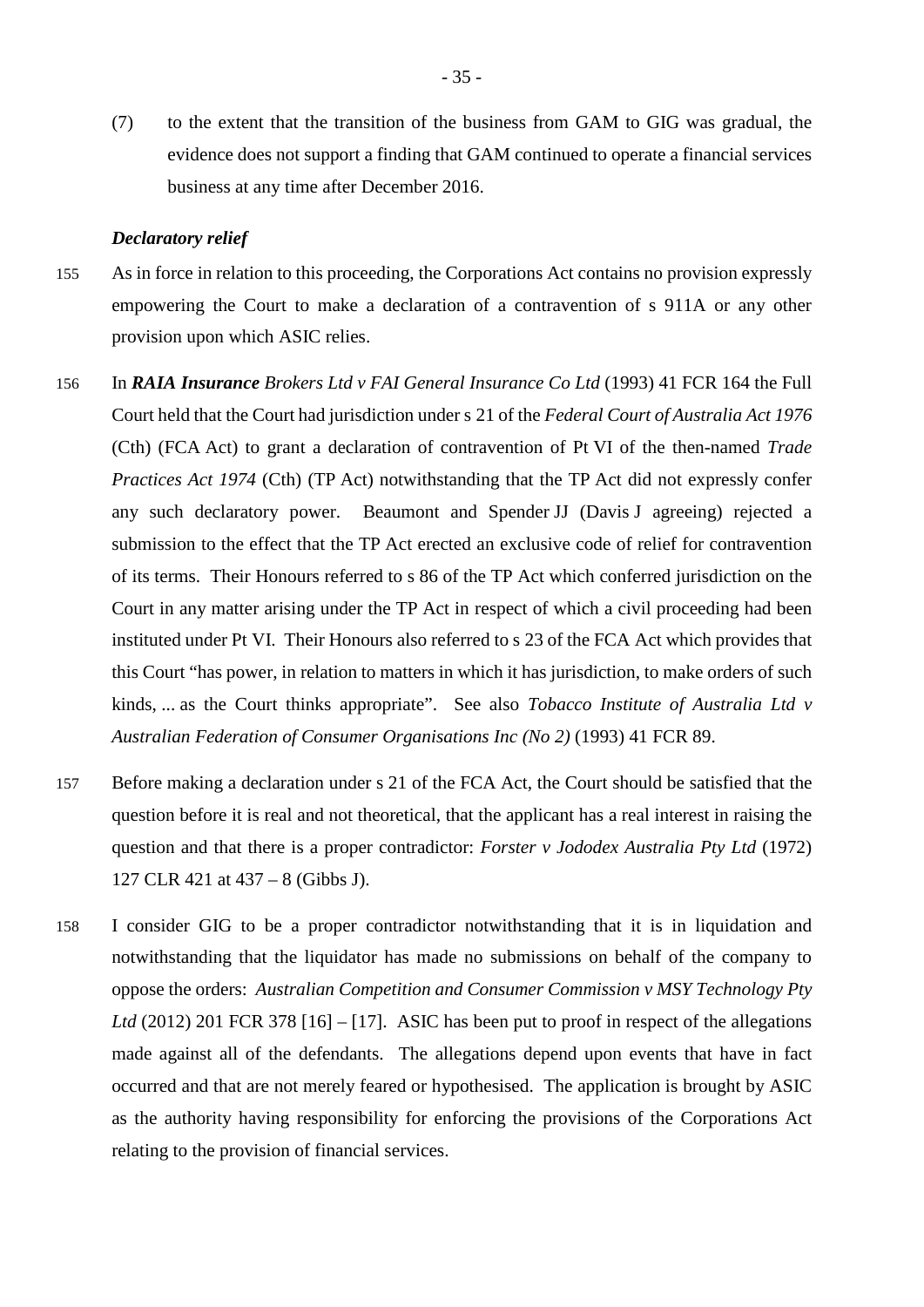159 I consider it appropriate to make a declaration in substantively the same terms sought in [1(a)] of the Amended OA in relation to GIG's contravention of s 911A of the Corporations Act between 24 May 2017 and 9 November 2017.

### **The allegation against GAM**

- 160 Consistent with what I have said above, for the purposes of s 911D of the Corporations Act, I am satisfied that the GAM website promoted a financial services business to persons situated in this jurisdiction following the cancellation of the GAM AFSL on 31 March 2017. However, I have found that the financial services business promoted on the website was a financial services business carried on by GIG. I am not satisfied that the conduct of uploading content to the GAM website should be attributed to GAM and I am not satisfied that the website was intended to or likely to induce persons to use financial services provided by GAM whether in this jurisdiction or otherwise.
- 161 The findings I have made at [151] [154] are relevant to my assessment of GAM's liability. To those findings I add the following:
	- (1) the evidence does not disclose any investment certificate being issued by GAM at any time later than 17 April 2016;
	- (2) the GAM AFSL was cancelled by ASIC in response a request made by GAM (then named Hung Ding Financial Management Pty Ltd) by letter dated 27 January 2017 on the basis that any business carried on by GAM had ceased operating in December 2016;
	- (3) the assertion by GAM that its business operations had ceased appears to have been accepted by ASIC which suggests that ASIC itself formed the view that the business promoted on the GAM website was not a business conducted by GAM;
	- (4) bank statements for a deposit account held in the name of GAM (the **GAM Deposit Account**) show that there was a reduced number of deposits in the months leading up to its request to surrender its licence, such that from about November 2016 no deposits consistent with investor activity were made into that account;
	- (5) there were no deposits made into the GAM Deposit Account at all following the cancellation of the GAM AFSL on 31 March 2017;
	- (6) there are no dated PowerPoint presentations or other marketing material in evidence that might support a finding that GAM was providing financial products or services whether through the GAM website or otherwise after the cancellation of its AFSL;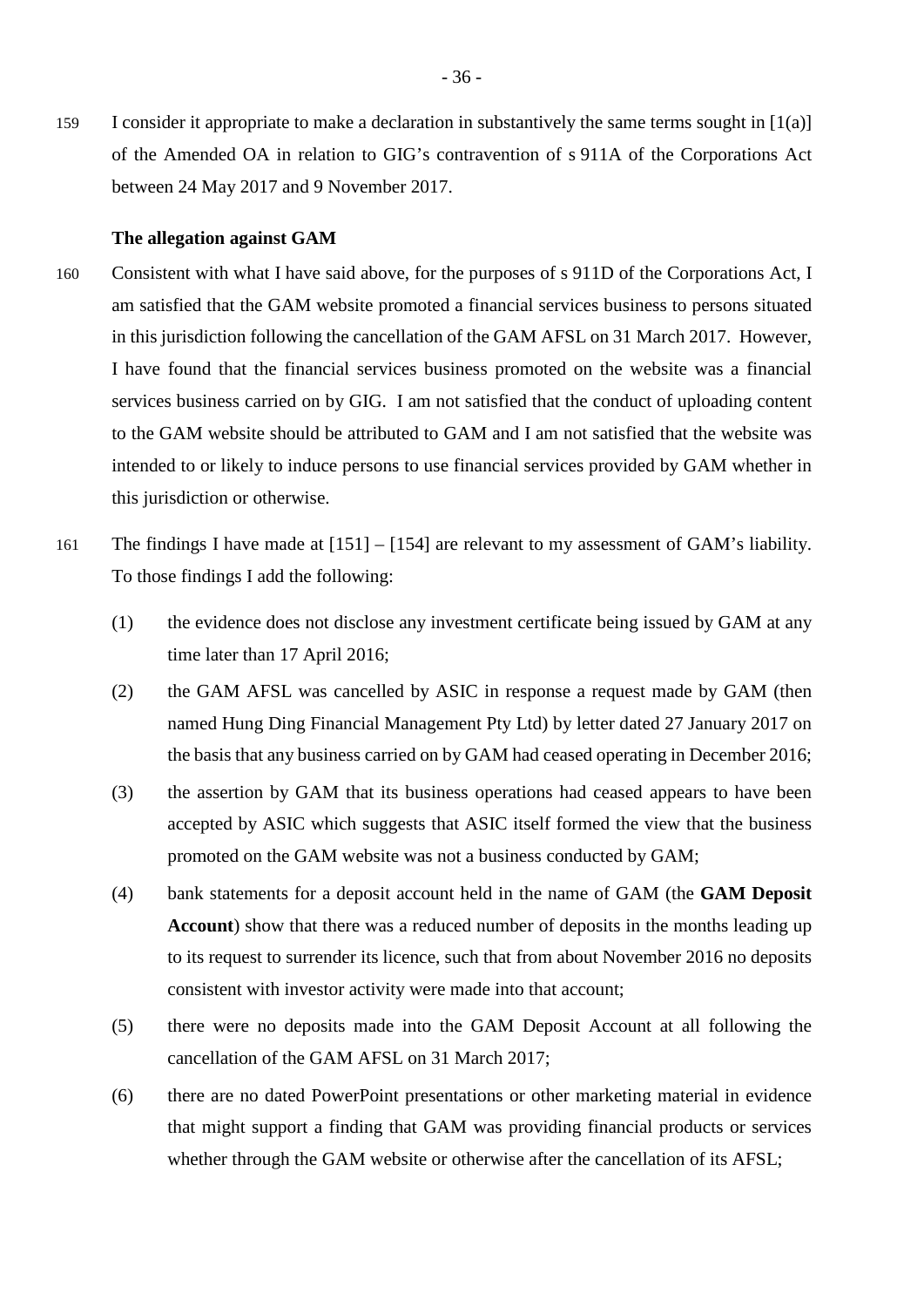- (7) the evidence of Mr Chen (which I accept) is to the effect that from about August 2016 presentations in relation to the business referred to GIG as the operator of the business and that Mr Wang at that time was instructing brokers to cause investor funds to be deposited in the GIG Deposit Account;
- (8) although GAM's place of business and registered office is the same as GIG's, the evidence of Ms Kot and Mr Zhou (which I accept) is that they had limited knowledge about the GAM, that GAM did not have staff employed at the premises and GAM did not trade from the premises;
- (9) according to Ms Kot and Mr Zhou, at the time of their engagement by GIG, GAM was "dormant" (Ms Kot) and its business was "ramped down" (Mr Zhou);
- (10) neither Ms Kot nor Mr Zhou claimed to be employees of GAM and neither had any dealings with investors claiming to be clients of GAM; and
- (11) neither Ms Gerber nor Ms Gao understood GAM to be an entity conducting any financial services business as a going concern whether pursuant to the GAM AFSL or otherwise.
- 162 The evidence of complaints made by FOS or ASIC does little to inform the question of whether GAM operated a financial services business after the cancellation of the GAM AFSL.
- 163 These circumstances are consistent with the allegations in the Concise Statement and in the Written Submissions that the "Gallop business was originally operated by GAM" (Concise Statement [4], Written Submissions [12]), that Mr Wang arranged to "transfer the Gallop business and its clients" to GIG and that GIG was a "new iteration" of GAM (Concise Statement [4]; Written Submissions [12], [15], [16]). The findings also accord with statements in ASIC's affidavit evidence to the effect that the business was "rolled over" or "transferred" from GAM to GIG: affidavit of Kathy Ann Prosser sworn 11 May 2018, [63], [64].
- 164 The Court was not taken to evidence explaining which entity held the licence for the MT4 trading software or otherwise evidencing a sub-licence in respect of that software being granted by either entity to the other. The availability of the trading platform on the GAM website does not detract from my conclusion that GAM did not carry on a financial services business in this jurisdiction at the relevant time. The weight of the evidence supports a finding that the platform was made available and maintained on the GAM website by persons acting in the capacity of employees, officers and agents of GIG and on GIG's behalf. To the extent that those persons might also have been employees or officers of GAM (which is unclear), I am not satisfied that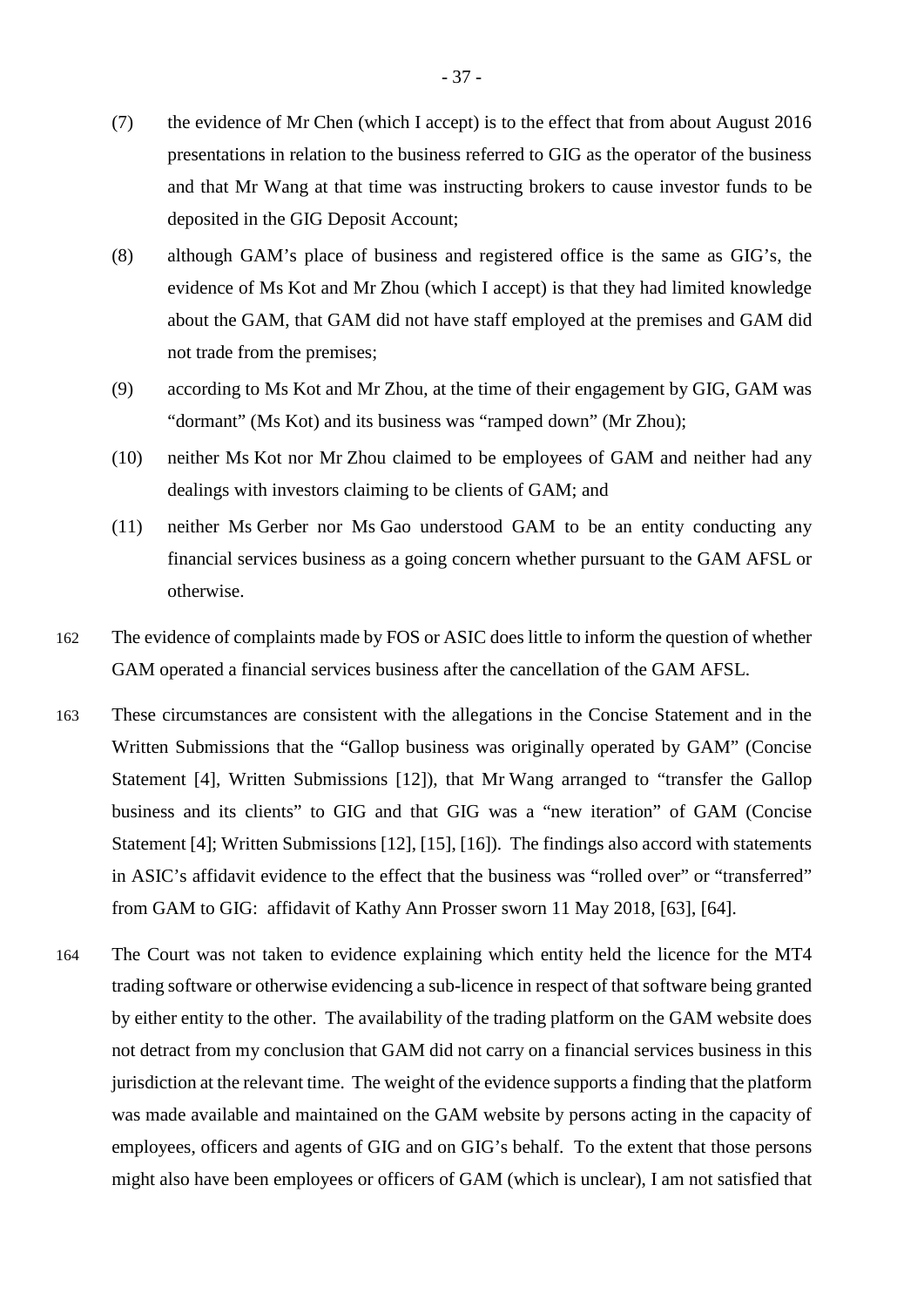they acted on behalf of GAM within the meaning of s 769B of the Corporations Act in relation to the MT4 platform in any event.

- 165 I am satisfied that GAM permitted the use of the url for the GAM website to facilitate GIG's conduct of a financial services business after 31 March 2017. However, GAM's conduct in doing so is insufficient to found a contravention of s 911A of the Corporations Act as a primary contravener. The Court has not been invited to find that GAM aided and abetted or was otherwise involved in GIG's contravention of s 911A of the Corporations Act and so I will not consider that question.
- 166 ASIC's application for a declaration against GAM in the terms sought at [1(a)] of the Amended OA should be refused.

# **MISREPRESENTATIONS**

# **ASIC Act, s 12DB(1)(e)**

167 Section 12DB(1)(e) of the ASIC Act provides:

### **False or misleading representations**

- (1) A person must not, in trade or commerce, in connection with the supply or possible supply of financial services, or in connection with the promotion by any means of the supply or use of financial services:
	- ...
	- (e) make a false or misleading representation that services have sponsorship, approval, performance characteristics, uses or benefits.
- 168 The phrase "trade or commerce" is defined in s 12BA of the ASIC Act to mean trade or commerce within Australia or between Australia and places outside of Australia.
- 169 Section 12DB(1)(e) is contained in Div 2 of Pt 2 of the ASIC Act. Section 12AC and s 12GH are contained in the same Division. They relevantly provide:

### **12AC Division extends to some conduct outside Australia**

- (1) This Division extends to the engaging in conduct outside Australia by:
	- (a) bodies corporate incorporated or carrying on business within Australia;

…

## **12GH Conduct by directors, employees or agents**

(1) If, in a proceeding under this Subdivision in respect of conduct engaged in by a body corporate, being conduct in relation to which the Division applies, it is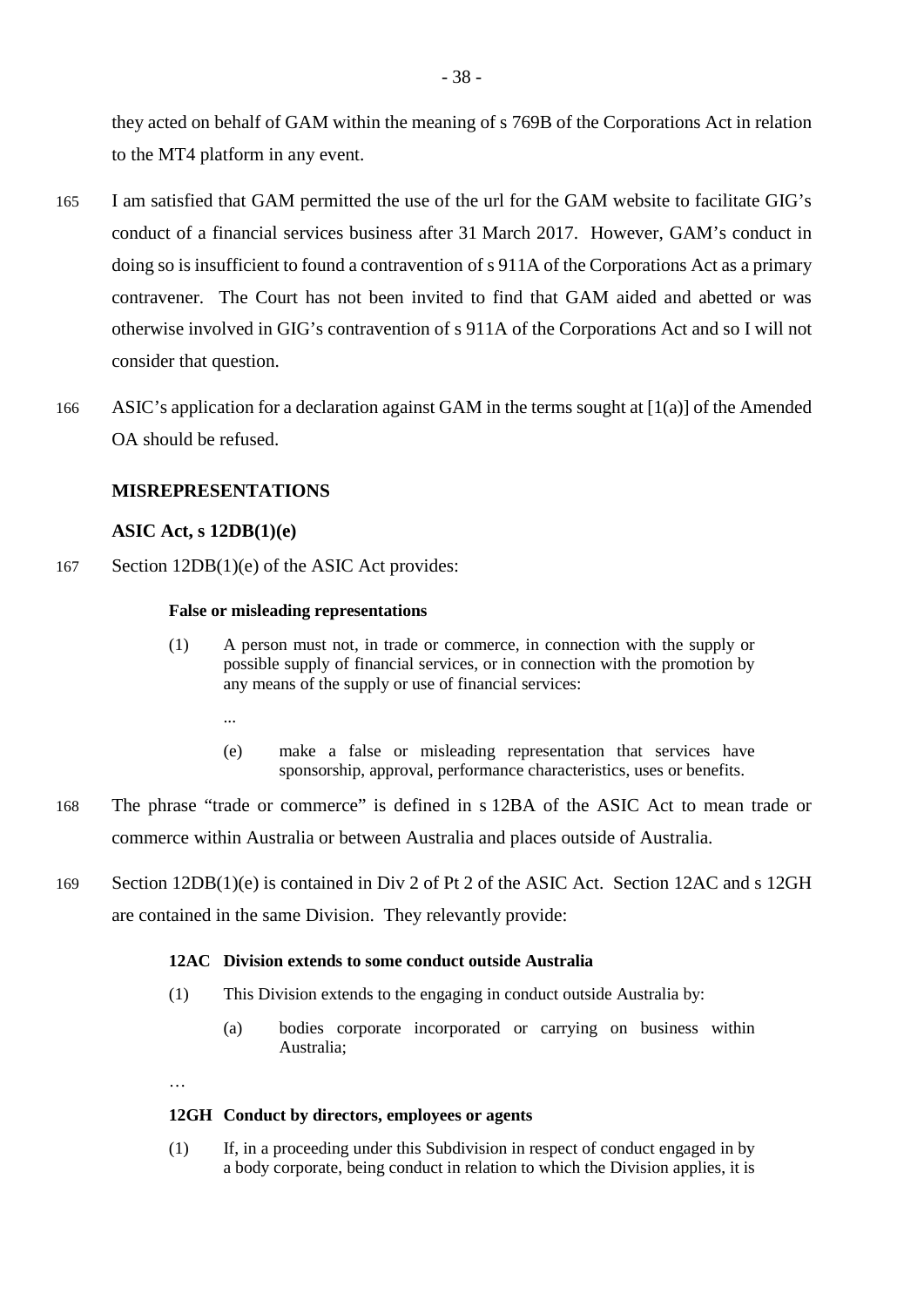necessary to establish the state of mind of the body corporate, it is sufficient to show that a director, employee or agent of the body corporate, being a director, employee or agent by whom the conduct was engaged in within the scope of the person's actual or apparent authority, had that state of mind.

- (2) Any conduct engaged in on behalf of a body corporate:
	- (a) by a director, employee or agent of the body corporate within the scope of the person's actual or apparent authority; or
	- (b) by any other person at the direction or with the consent or agreement (whether express or implied) of a director, employee or agent of the body corporate, if the giving of the direction, consent or agreement is within the scope of the actual or apparent authority of the director, employee or agent;

is taken, for the purposes of this Division, to have been engaged in also by the body corporate.

…

## **The allegations**

170 ASIC alleges contraventions of s 12DB(1)(e) by GAM between 31 March 2017 and 9 November 2017 and by GIG between 24 May 2017 and 9 November 2017: Amended OA,  $[1(b)]$  and  $[1(c)]$ . The substantive allegation against each entity is the same, namely that GAM and GIG, in the respective periods, contravened:

- (b) s 12DB(1)(e) of the ASIC Act by causing to be published on the internet and communicated to the public the following statements, made in trade or commerce in relation to financial services, that were misleading or deceptive or likely to mislead or deceive:
	- (i) Gallop International Group is authorised to engage in the business of financial services in Australia to the extent specified in its financial services licence;
	- (ii) the website is owned by Gallop and designed in accordance with laws and regulations in Australia,

which represented that each of the First and Second Defendants were approved to provide financial services in Australia when in fact they did not have such approval.

- (c) s 12DB(1)(e) of the ASIC Act by causing to be published on the internet and communicated to the public statements, made in trade or commerce in relation to financial services, that were misleading or deceptive or likely to mislead or deceive, conveying that:
	- (i) investors' funds would be kept secure by being deposited in a designated trust account in accordance with Australian regulatory requirements,
	- (ii) investors' funds would not be used for purposes other than customer transactions for any reason, and not mixed with the assets of the First or Second Defendants,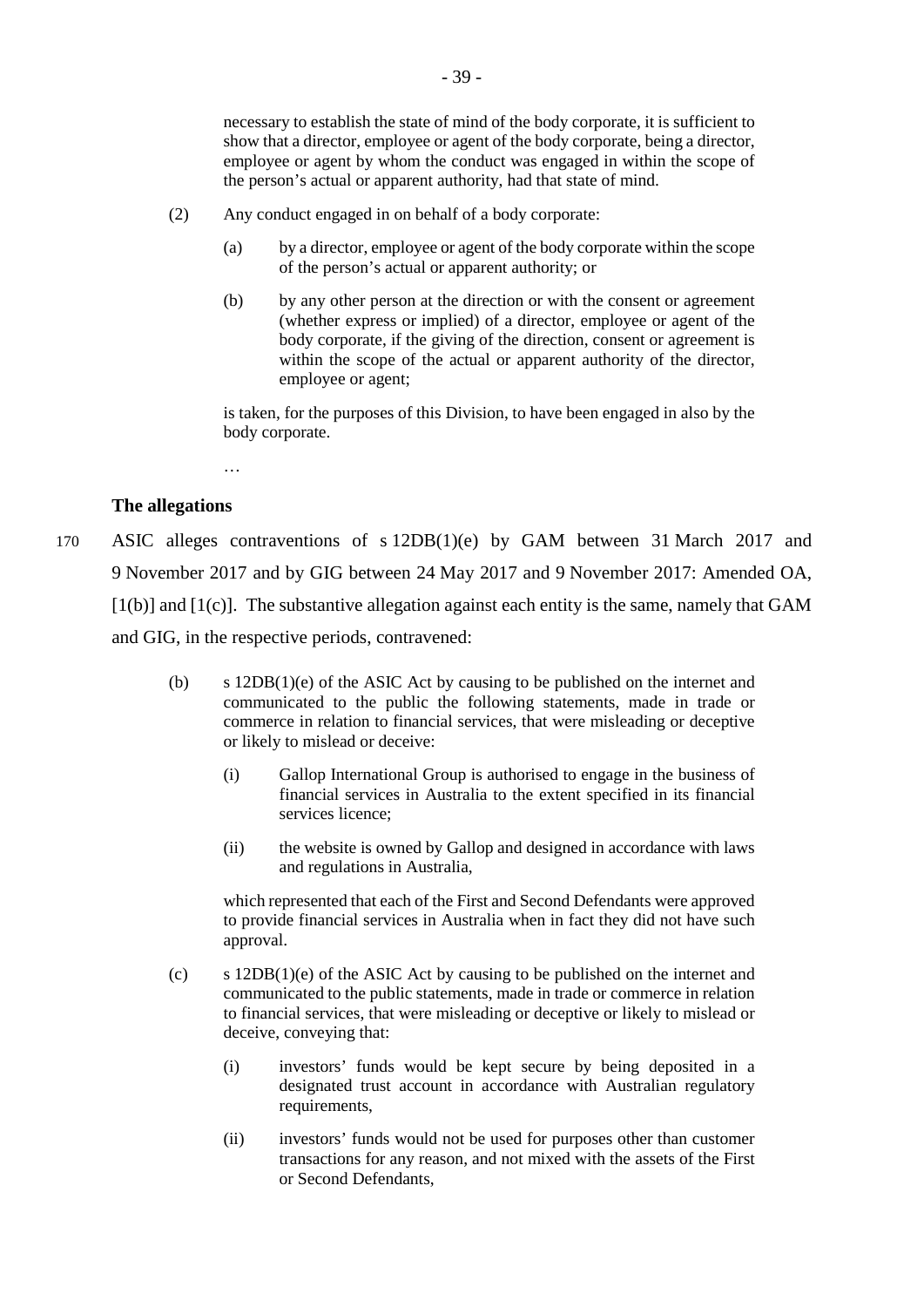being representations regarding a purported benefit of the financial services offered by the First and Second Defendants, when in fact customer funds were transferred to offshore accounts held by entities associated with the First and Second Defendants, and by the Third Defendant, for purposes unrelated to the investment.

# **The case against GAM**

- 171 For reasons given earlier, I am not satisfied that the conduct of uploading readable content to the GAM website is attributable to GAM, whether pursuant to s 12GH(2) of the ASIC Act or otherwise. Viewed in the context of the evidence as a whole, I do not consider GAM's status as the registrant of the domain name for the GAM website to be sufficient to support a finding that GAM was the entity that "made" the representations in issue. The content of the representations tends against such a finding.
- 172 The statement referred to in [1(b)(ii)] of the Amended OA is extracted earlier in these reasons. It bears repeating:

English websites:

GALLOP INTERNATIONAL GROUP PTY LTD (GALLOP). This site is owned by GALLOP and designed in accordance with laws and regulations in Australia. The product and services described herein may not be applicable to all countries.

Chinese websites:

GALLOP INTERNATIONAL GROUP PTY LTD is authorized to engage itself in the business of financial services in Australia to the extent specified in its financial service license. This website is owned by Gallop International Group and has been prepared in accordance with the laws and regulations of Australia. …

- 173 Although the statement on the English website refers to "GALLOP", the word is clearly used as an abbreviation for GIG and not GAM.
- 174 The statement from which the representations alleged in  $[1(c)(ii)]$  of the Amended OA are repeated here:

English websites:

Customer funds will be deposited in a designated trust account in accordance with Australian regulatory requirements. Funds in this account can only be used for customer transactions and will not be used for other purposes for any reason. Gallop International Group Pty Ltd segregates customer funds and strictly prohibits mixing the customer assets and the assets of Gallop International Group Pty Ltd.

Chinese websites:

In accordance with the regulatory requirements of Australia, funds from the customer will be deposited into a designated trust account, from which such funds may not be used for any other purposes than for transactions by the customer. The Gallop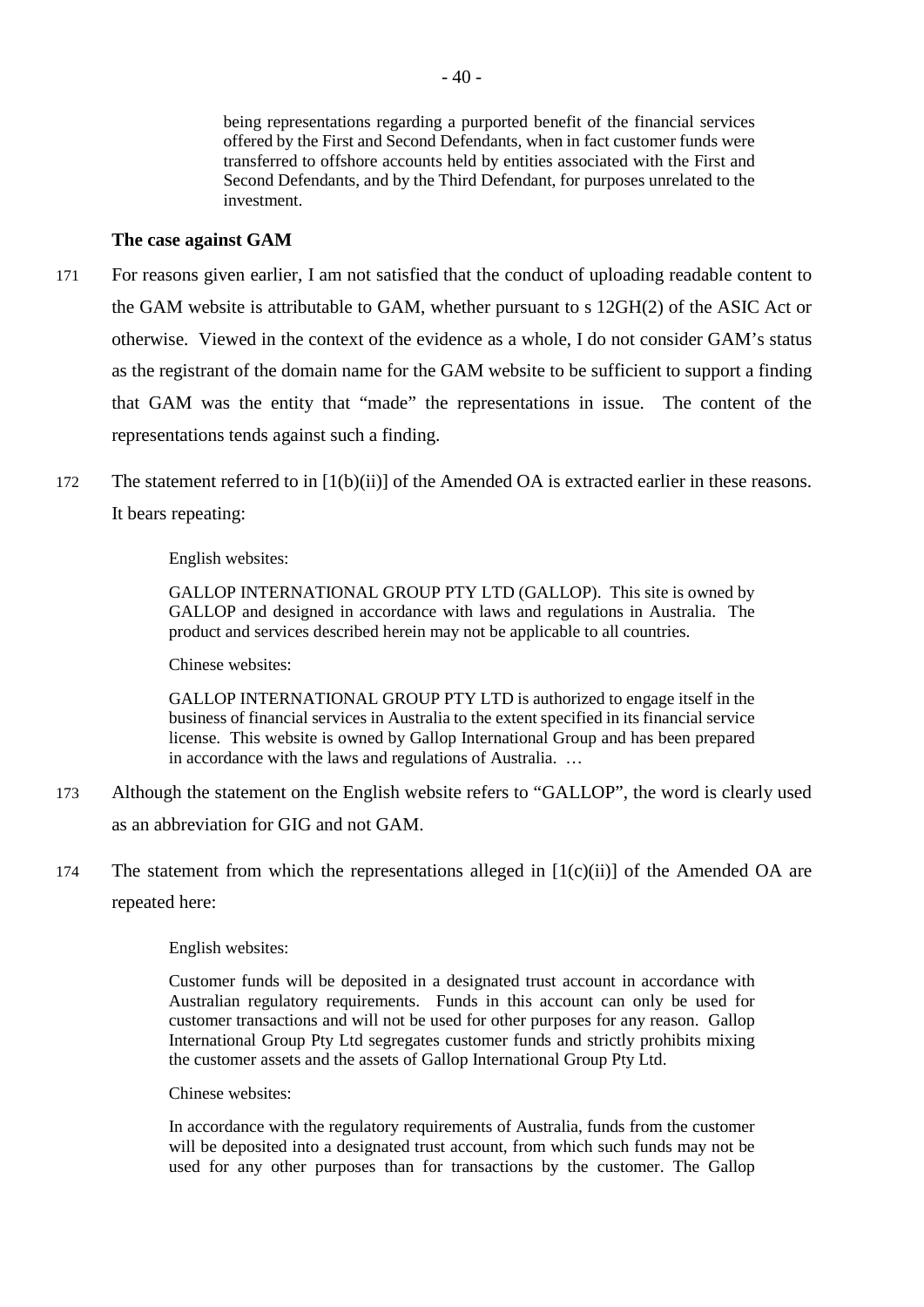International Group account will segregate customer funds and strictly prohibit any mixing of customer assets with assets of Gallop International Group.

- 175 This statement did not appear on the Chinese version of the GAM website.
- 176 The statement did not, on its terms, relate to funds held by GAM nor did the statement convey any representation about any financial services business conducted by GAM. The statement represented that investors' funds would not be used for purposes other than customer transactions and not mixed with the assets of GIG. There is no mention of GAM.
- 177 As GAM did not "make" any representation, an essential element of the alleged contravention of s 12DB(1)(e) of the ASIC Act by that entity is not proven.
- 178 ASIC's application for declarations against GAM in terms of [1(b)] and [1(c)] of the Amended OA should be refused.

## **The case against GIG**

- 179 The contraventions alleged against GIG are confined to the period between 24 May 2017 and 9 November 2017.
- 180 I am satisfied that the representations in question were accessible on both the GAM website and the GIG website in that period. That inference may be drawn from the proven content of the websites as at October 2017 together with the earlier content of the GAM website captured on 13 July 2016. The two websites were clearly intended to be presented in identical terms and both related to a financial services business that continued, without interruption from the time that the GIG AFSL was issued in GIG's name until the deactivation of the websites.
- 181 A difference between the GAM website as captured on 13 July 2016 and the GIG and GAM websites as captured in October 2017 is that the website as earlier captured invited investors to deposit funds into either the GIG Deposit Account or the Second GIG Deposit Account, whereas the websites as later captured give instructions to deposit funds into the GIG Deposit Account only. The significance of that difference will be discussed shortly.
- 182 I am satisfied that the domain name registrations remained active over the relevant time. The address for the GIG website in particular was made available to customers in other promotional material and otherwise in communications to investors (Mr Lai) and investment brokers (Mr Chen). I conclude that the content of the GIG website and the GAM website as at 24 May 2017 was not materially different from content captured by ASIC in October 2017 and that the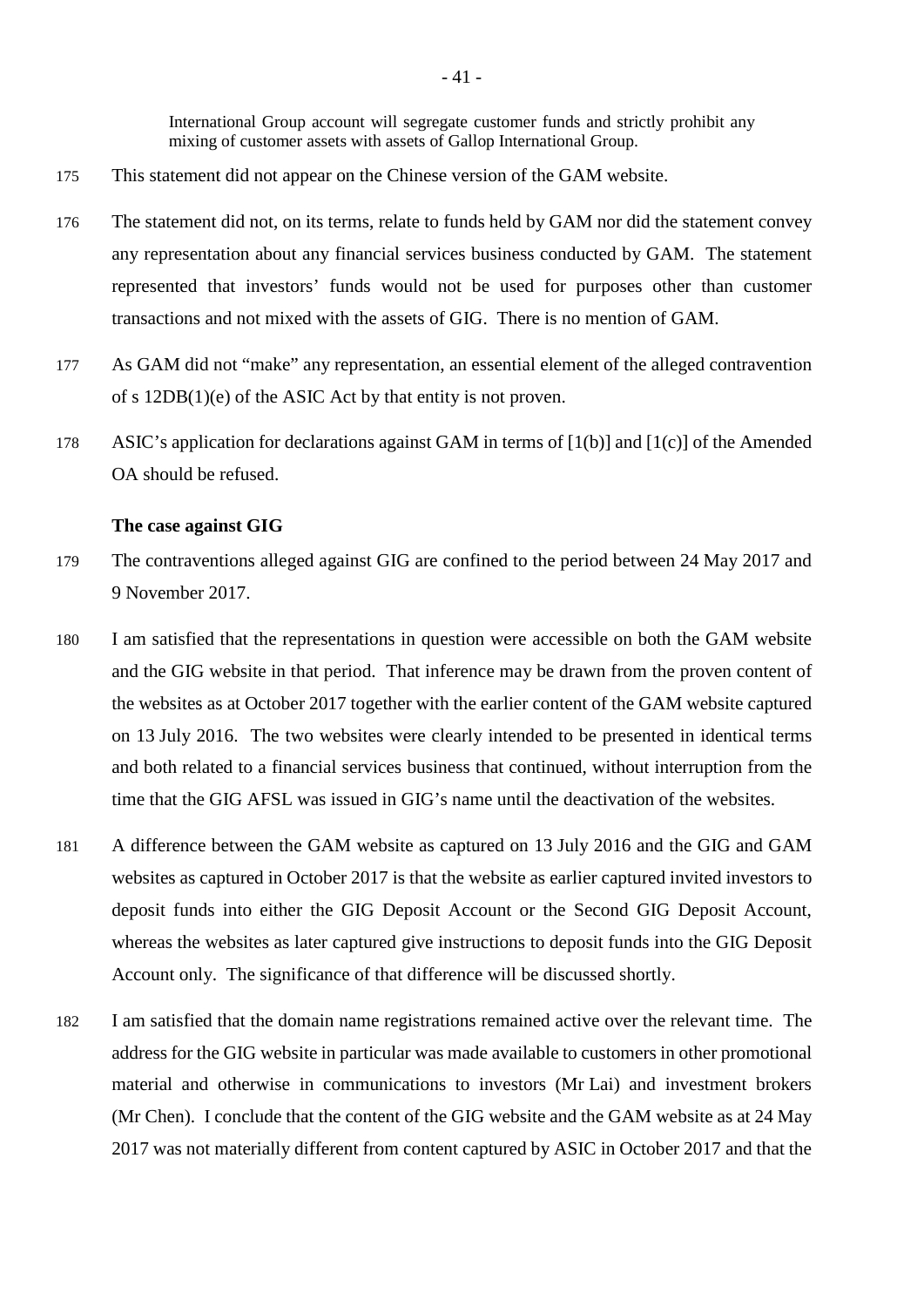relevant content remained relevantly the same until both were deactivated on or around 9 November 2017.

- 183 I have found that the conduct of uploading the statements to the GIG website and the GAM website is conduct that is attributable to GIG by the operation of s 12GH of the ASIC Act.
- 184 GIG is a body corporate incorporated in Australia. Accordingly, s 12DB(1)(e) of the ASIC Act extends to GIG's conduct outside of Australia in accordance with  $s$  12AC(1)(a). It therefore matters not whether the websites were created, edited or otherwise accessible in places outside of this jurisdiction.
- 185 As Counsel for ASIC correctly submitted, proof of a contravention of s 12DB(1)(e) requires proof that the representation in question was received by one or more individuals, although it is not necessary to prove the identity of each recipient. It is sufficient to prove that the representation was communicated to the public or a section of it: *Thompson v Riley McKay Pty Ltd (No 2)* [1980] FCA 24; (1980) 29 ALR 267. In *Australian Competition and Consumer Commission v Hillside (Australia New Media) Pty Ltd trading as Bet365 (No 2)* [2016] FCA 698 Beach J said (at [12]):

…. The act of placing information on a website that is yet to be accessed by downloading does not involve the making of a representation. An uncommunicated statement is relevantly no representation. In reality, the representation is made when the website is viewed by a person through downloading the relevant page.

- 186 It is reasonable to infer (and I so find) that each of the representations was accessed in the relevant sense by one or more individuals after the date that the GIG AFSL was cancelled.
- 187 If it is necessary to find that the representations were conveyed (in the relevant sense) in this jurisdiction, I am satisfied that they were. For the purposes of the application for declaratory relief against GIG it is not necessary to make a finding as to the number of times the representations were accessed and read. That question will be considered in the course of determining the application for relief against Mr Wang.
- 188 It remains to consider whether the representations were false or misleading.

# *The representation alleged in [1(b)]*

189 The statement referred to in [1(b)(i)] of the Amended OA appeared in close proximity to the statement referred to in  $[1(b)(ii)]$ . As to their meaning, the latter statement adds little of substance to the former.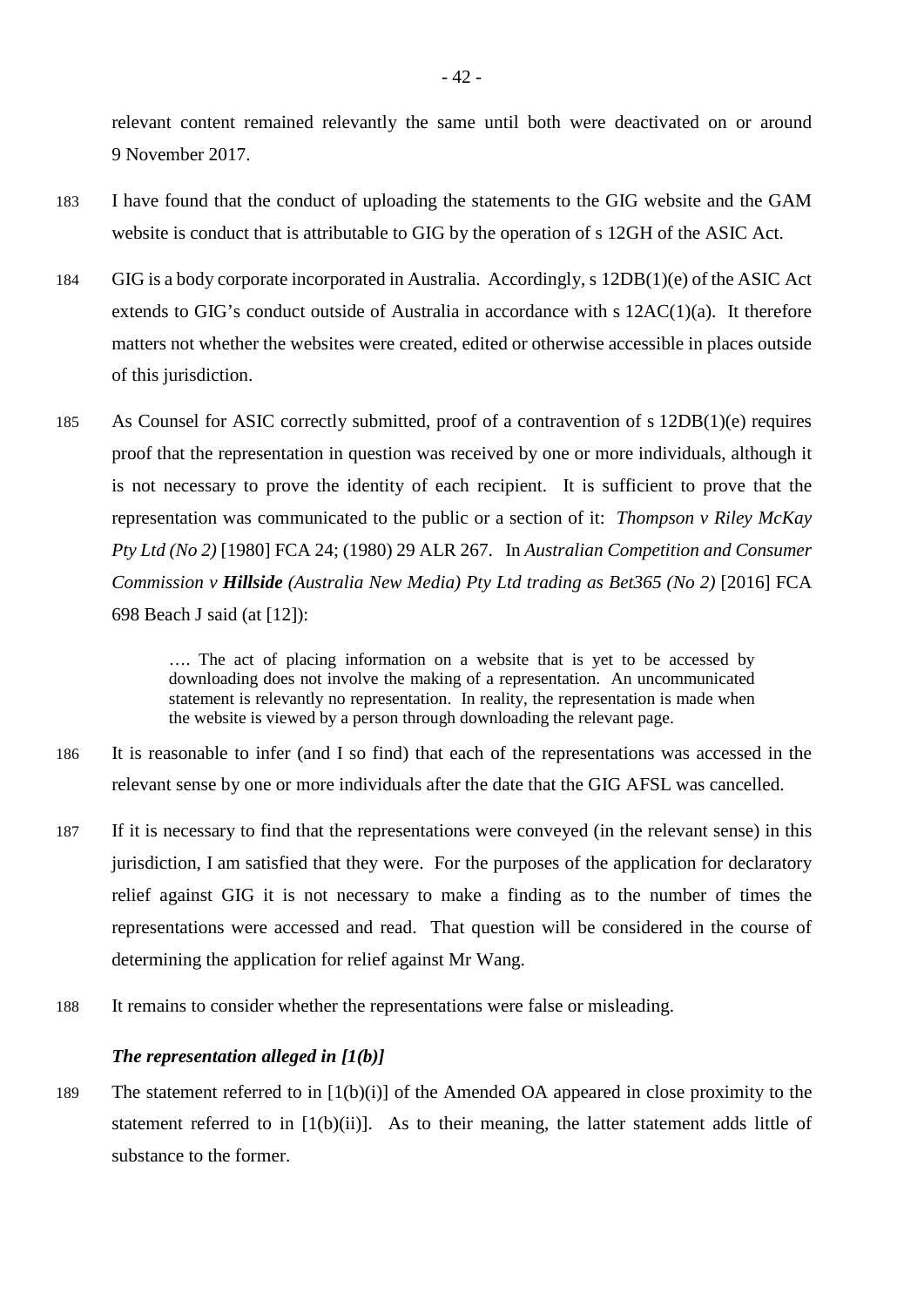- 190 I consider there to be a single representation conveyed by the statements. The representation is to the effect that the financial services business promoted by and carried on by GIG had the necessary legal authorisations to operate under and in accordance with Australian law. For the purposes of s 12DB(1)(e) of the ASIC Act, it was a representation made in connection with the promotion of the supply or use of financial services. By that representation, GIG promoted its financial services as having approvals or benefits that the services did not have.
- 191 In arriving at that conclusion I have not overlooked the back office message to consultants extracted and discussed at [73] above advising that the operation of the business had been "suspended". The message contained a link, which I infer is a hyperlink to another website, the destination of which is unknown to the Court. I am satisfied that the GIG website and the GAM website remained accessible to members of the public notwithstanding the content of the back office message addressed to those consultants who were able to log in and view the back office message.
- 192 The websites were not deactivated and so continued to promote the provision of financial services by GIG being services that GIG was not authorised to provide in the relevant period. In all of the circumstances, and especially having regard to the evidence of Mr Lai and Mr Chen and the acquisition of Stumac, I infer that the link sent to customers in the back office message was not provided for the purpose of returning investors' funds or facilitating the immediate cessation of the business, but for the purpose of retaining the custom of investors and facilitating their transfer, in due course, from GIG to Stumac.
- 193 I am satisfied that GIG contravened s 12DB(1)(e) of the ASIC Act in respect of the representation referred to at [1(b)] of the Amended OA. Having regard to the principles stated earlier in these reasons, it is appropriate to grant declaratory relief in terms reflecting the Court's findings.

## *The representation alleged in [1c]*

194 The statements in [1(c)] of the Amended OA appeared together on the same page of the GIG website. Together, they conveyed a representation that the financial services provided by GIG had characteristics or benefits concerning the manner in which funds invested with GIG would be preserved and applied.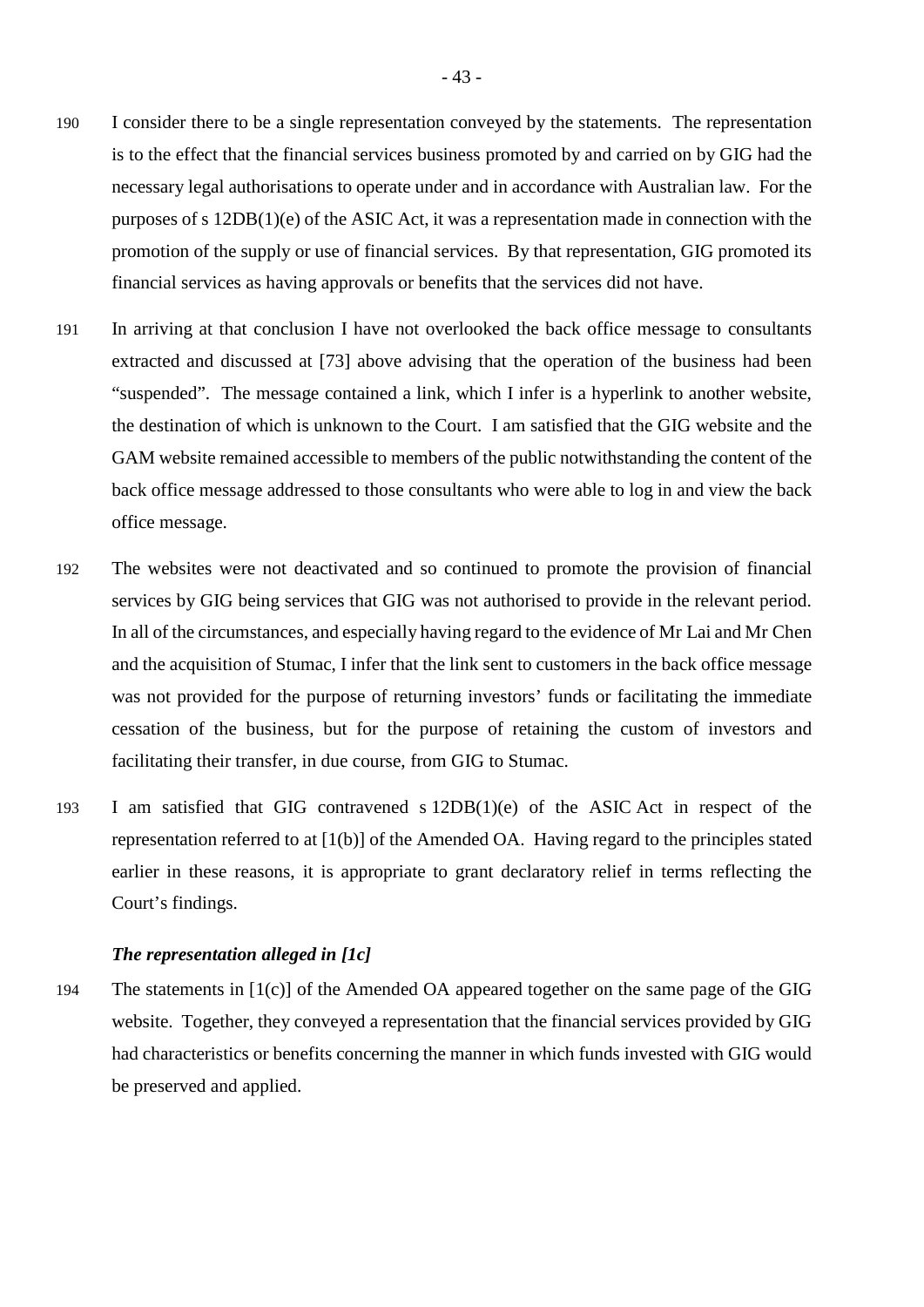- 195 In considering whether that representation was false in the period between 24 May 2017 and 9 November 2017 it is necessary to identify the particular funds to which the representation should be understood to refer.
- 196 In my view, the representation should be understood to refer to the manner in which GIG would preserve and maintain those funds invested by its customers. As at 24 May 2017, users of the GAM website and the GIG website were directed to start their investments (or at least certain kinds of investments) by depositing funds into the GIG Deposit Account. At an earlier time the GAM website also gave instructions to deposit funds to the Second GIG Deposit Account. It is ASIC's case that deposits made to the GIG Deposit Account and the Second GIG Deposit Account, as evidenced by the bank statements for those accounts, should be understood as deposits predominantly made by investors. I accept that aspect of ASIC's case insofar as it relates to the GIG Deposit Account in the period prior to 24 May 2017.
- 197 Proof of the falsity of the representation depends upon proof that funds in the relevant accounts were in fact maintained or applied other than in accordance with the assurances made in the representation. The focus of that enquiry is the period after 24 May 2017. That is not to say that evidence of transactions occurring prior to that date are irrelevant. I consider it permissible and necessary to have regard to prior transactions to ascertain whether or not, as at 24 May 2017, there was a designated trust account in existence to which investors funds could be deposited and also to identify whether there is any pattern of transactions that might shed some light on the purposes for which withdrawals from the accounts were made in the period of the alleged contraventions.
- 198 Before turning to the evidence, an issue arises as to whether the representations in [1(c)] of the Amended OA are in the nature of representations with respect to a future matter. If the representations are to be interpreted in that way, as I consider they should be, then s 12BB applies. It provides:

### **12BB Misleading representations with respect to future matters**

- (1) If:
	- (a) a person makes a representation with respect to any future matter (including the doing of, or the refusing to do, any act); and
	- (b) the person does not have reasonable grounds for making the representation;

the representation is taken, for the purposes of Subdivision D (sections 12DA to 12DN), to be *misleading*.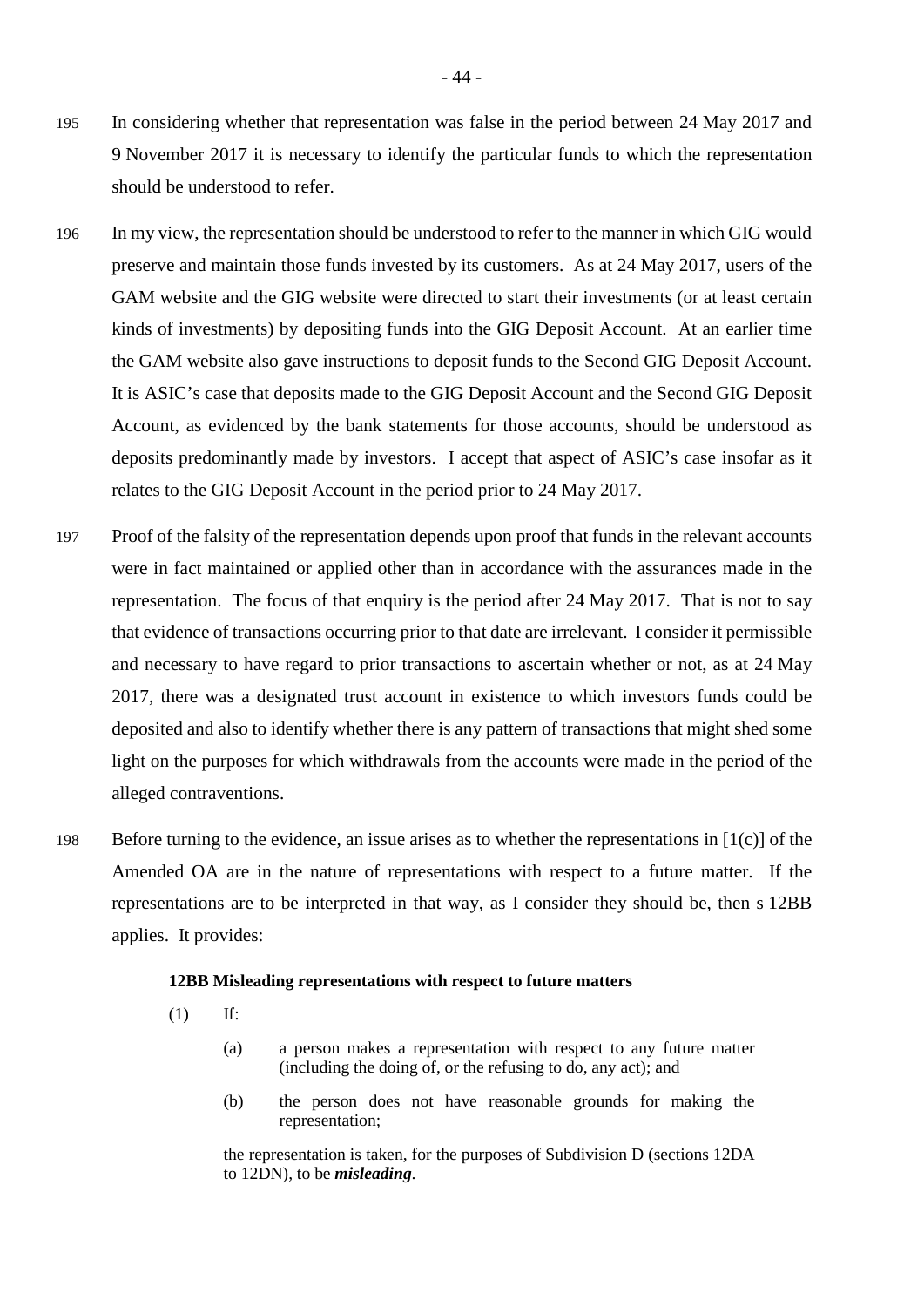- (2) For the purposes of applying subsection (1) in relation to a proceeding concerning a representation made with respect to a future matter by:
	- (a) a party to the proceeding; or
	- (b) any other person;

the party or other person is taken not to have had reasonable grounds for making the representation, unless evidence is adduced to the contrary.

- (3) To avoid doubt, subsection (2) does not:
	- (a) have the effect that, merely because such evidence to the contrary is adduced, the person who made the representation is taken to have had reasonable grounds for making the representation; or
	- (b) have the effect of placing on any person an onus of proving that the person who made the representation had reasonable grounds for making the representation.
- (4) Subsection (1) does not by implication limit the meaning of a reference in this Division to:
	- (a) a misleading representation; or
	- (b) a representation that is misleading in a material particular; or
	- (c) conduct that is misleading or is likely or liable to mislead;

and, in particular, does not imply that a representation that a person makes with respect to any future matter is not misleading merely because the person has reasonable grounds for making the representation.

- 199 No evidence has been adduced to establish that GIG had reasonable grounds for making the representations as to the manner in which investor funds would be preserved and applied in the future. Accordingly, s 12BB operates so that GIG is taken to have had no reasonable grounds for making the representation and the representation is to be taken to be misleading for that reason alone. In my view, ASIC's claim for relief should be allowed on that basis.
- 200 However, ASIC did not present its case in a fashion that depended upon the operation of s 12BB of the ASIC Act. Instead it invited the Court to find that the representations were false because investors' funds were not in fact maintained or applied in accordance with the representations. On the assumed footing that s 12BB does not apply, I am satisfied that ASIC's case is established on the evidence and I will now proceed to explain how that is so.
- 201 It should be emphasised that the financial products in which GIG dealt were not investments in the nature of bank term deposits. The evidence does not support a finding that the terms of the investment required that the capital sum invested by each investor remain in the account to which they were originally deposited. Accordingly, I would not conclude that the representation was false merely because funds were withdrawn from the GIG Deposit Account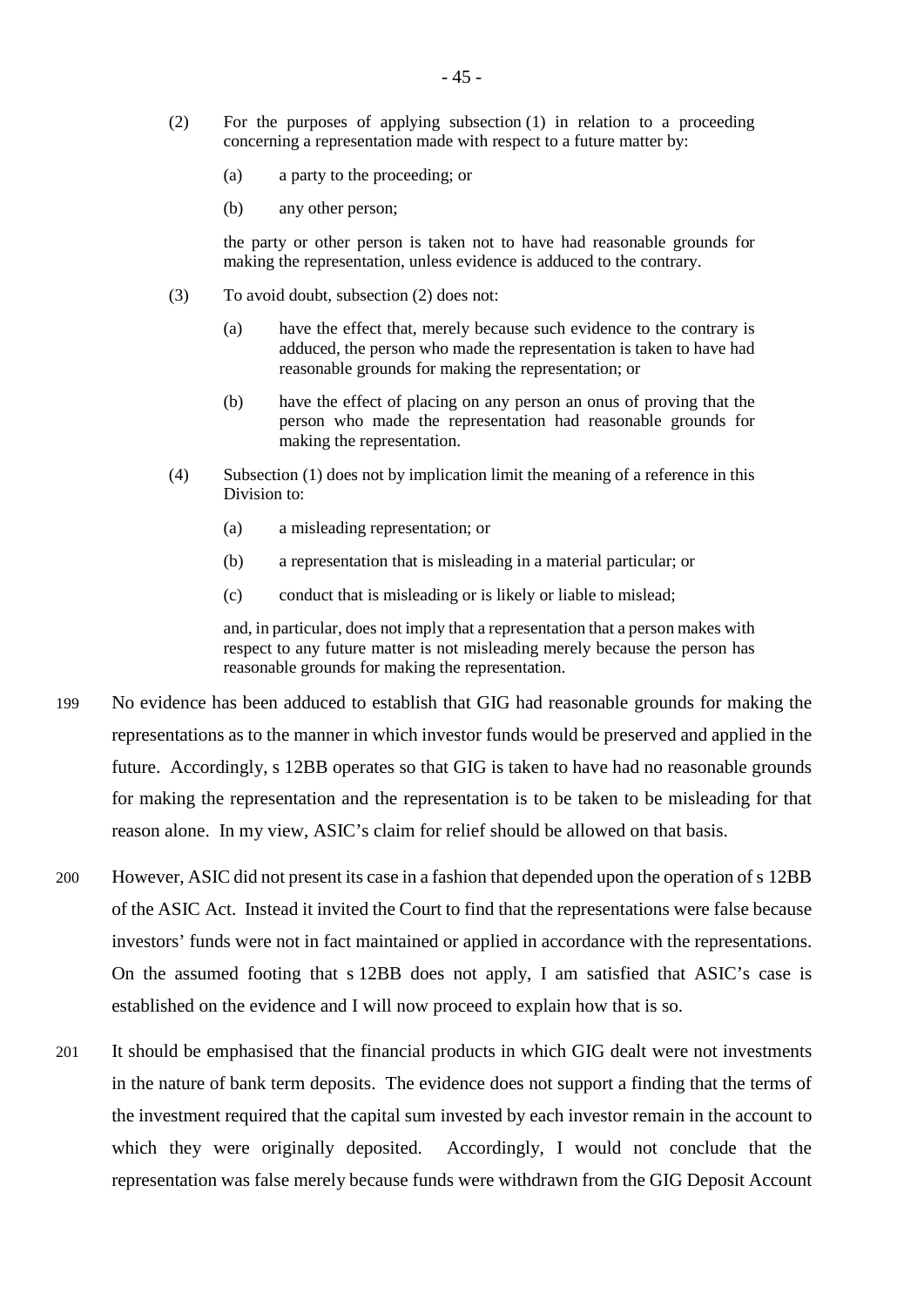or (or to the extent that it is relevant) the Second GIG Deposit Account. More than mere withdrawal of funds must be shown.

- 202 Moreover, the representations on the websites did not convey to customers that the "designated trust account" was the same account as that to which their deposits were originally made.
- 203 I am nonetheless satisfied that, contrary to the representation, GIG did not preserve the funds deposited by investors "in a designated trust account" at all. I find that the deposits were, contrary to the representation, mixed with the assets of GIG and its related entities. Those two findings together support an inference that the funds were used for purposes unrelated to customer transactions. These conclusions are supported by the evidence of transactions on the accounts, considered in the context of other facts and circumstances identified below.

#### *Transactions on the GIG Deposit Account*

- 204 The authorised signatories on the GIG Deposit Account are Mr Wang and Ms Tsai.
- 205 As at 1 May 2016, the account had a nil balance. There were no relevant transactions on the account after 27 September 2017. On 26 October 2017, the Court made orders restraining any further transactions on the account. On 6 March 2019, the order was varied to enable the liquidator of GIG to access the account for the purposes of the winding up of GIG.
- 206 Between 1 May 2016 and 26 September 2017 deposits into the GIG Deposit Account totalled \$40,769,556.00. Of that sum, \$1,930,000.00 was deposited by way of transfer from the GAM Deposit Account in three separate transactions in May 2016. Those transfers are consistent with the continued conduct by GIG from about May 2016 of a business that had previously been carried on by GAM. The terms and conditions upon which funds originally invested with GAM were transferred to GIG are unclear. Also unclear are the terms and conditions on which investors may have originally deposited funds with GAM at the time that it conducted the business in question. In my view, no weight should be placed on the receipt of the transferred funds by GIG in determining whether the representation in question was false.
- 207 Between 1 May 2016 and 26 September 2017, withdrawals against the GIG Deposit Account totalled \$40,769,114.00, leaving a balance of \$442.40. The outgoing payments over that period comprised payments to accounts held in the name "Hung Ding Financial Man" or "Hung Ding Financial Management Co" totalling \$24,386,769.00, payments to the Shenzen Unite Account totalling \$1,802,743.29 and payments to other persons totalling \$14,579,602.00. The evidence does not establish whether the beneficiary of the accounts held in the name "Hung Ding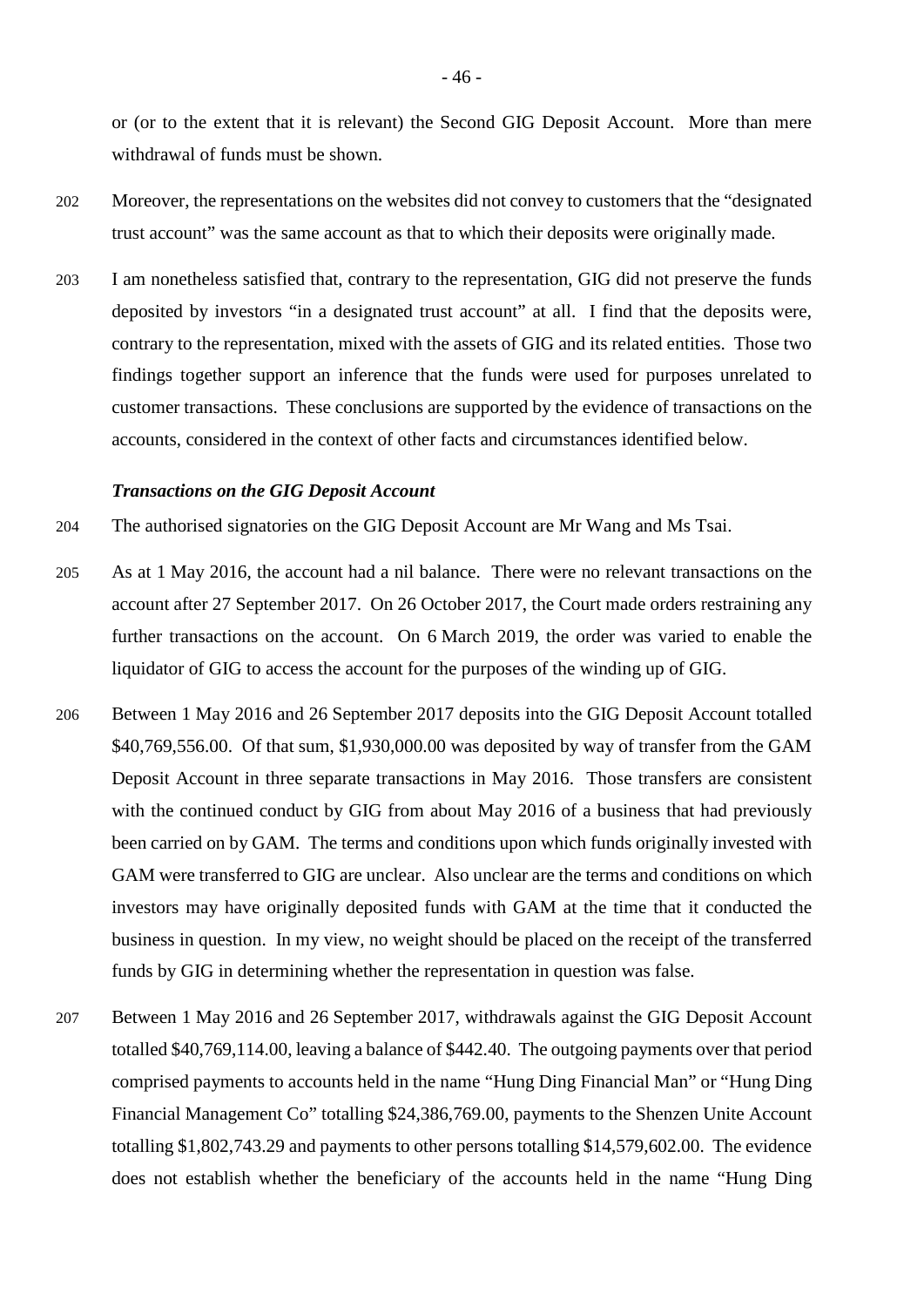Financial Man" or "Hung Ding Financial Management Co" was GAM (as otherwise named) or Hung Din Seychelles. There are no bank statements in evidence in respect of either of those accounts.

- 208 As at 24 May 2017, the balance of the GIG Deposit Account was \$36,020.00. From and including 25 May 2017 to 26 September 2017, deposits totalling \$4,111,395.00 were made to that account. ASIC submits that these payments were deposited by investors. That submission should be accepted in light of the continuing operation and content of the GIG website and the GAM website over that period, the evidence of Mr Zhou and the regularity and amounts of the deposits.
- 209 The outgoing payments over the same period totalled \$4,146,973.00 comprising payments to the account held in the name "Hung Ding Financial Management Co" totalling at least \$960,000, payments to the Shenzhen Unite Account totalling \$1,802,743.29 and payments to other persons totalling \$1,456,230.
- 210 The payments to accounts held in the name of Hung Ding were authorised by Mr Zhou. His evidence (which I accept) is that he acted on the instructions of Mr Wang in relation to the fund transfers or otherwise on instructions from an accounts department in Taipei which he understood to act under Mr Wang's direction. As has been mentioned, the accounts department was managed by Mr Wang's wife, Ms Kou.
- 211 Most of these sizeable withdrawals were directed to entities that are related to GIG in the corporate sense or that otherwise have connections with Mr Wang, his family or associates. The movement of money out of the account does not disclose the existence of a system by which investors' funds was held in a designated trust account and not used for purposes other than the clients' investment. The bank statements tend to show that investors' funds were used for purposes other than their investments, but in my view they are not determinative of the issue.

## *Relevance of the Second GIG Deposit Account*

212 For present purposes, I place no weight on activity in the Second GIG Deposit Account. As I have emphasised, ASIC's allegation against GIG is framed in way that alleges falsity of a representation made between 24 May 2017 and 9 November 2017. On the material before me, I am not satisfied that users of the GAM website or the GIG website were directed to deposit funds into the Second GIG Deposit Account on and from 24 May 2017. I am not satisfied that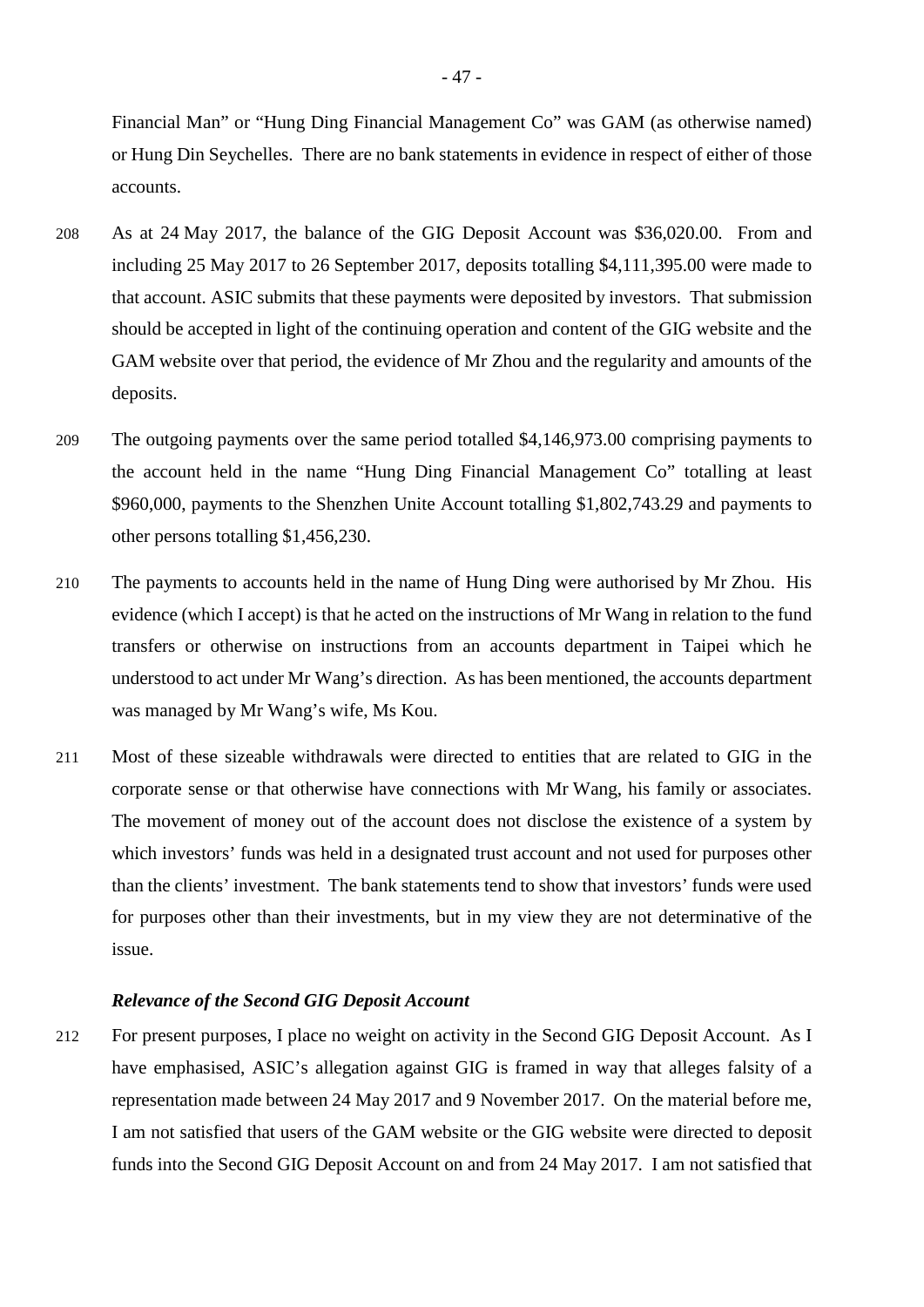the instruction to deposit funds into the Second GIG Deposit Account remained accessible on the GAM website on or after 24 May 2017.

213 Accordingly, proof that funds were withdrawn from the Second GIG Deposit Account in my view would not furnish proof that the particular representation in question was false in the relevant period. To the extent that investors were directed to deposit funds into the Second GIG Deposit Account by means other than the GAM website, those means have not been identified by ASIC and it is unclear how any such investor could have understood the representation on the website on and from 24 May 2017 to have applied to such deposits. My examination of the bank statements for the Second GIG Deposit Account has not revealed a pattern of deposits into that account consistent with investor activity at any time after 24 May 2017 in any event.

### *GAM Deposit Account*

- 214 For similar reasons, I do not consider transactions on the GAM Deposit Account to be informative of the question of whether the representation made on the GAM website and the GIG website was false in the specific period to which ASIC's claim for relief at  $[1(c)]$  of the Amended OA relates. As already explained, the representation in question was not about GAM, nor should the representation be understood as applying to funds that might previously have been received by GAM at an earlier time. From as early as 13 July 2016, the GAM website was not directing investors to transfer funds into the GAM Deposit Account. Whilst it is possible that some deposits into the GAM Deposit Account prior to August 2016 might be explained by investor activity, I am not prepared to draw that inference, especially in the absence of evidence that investors were (whether by the websites or otherwise) directed at that time to deposit their investment money into that account.
- 215 In any event, there were no deposits made into the GAM Deposit Account following the cancellation of the GAM AFSL or the GIG AFSL. As at 14 March 2017, most of the funds had been withdrawn from the account. Accordingly, I will not have regard to transactions on the GAM Deposit Account in determining whether the representation referred to at  $[1(c)]$  of the Amended OA (being a representation about GIG) was false or misleading in the limited period to which the allegation relates.

### *Client trust accounts*

216 Mr Zhuo is the sole signatory of the following bank accounts: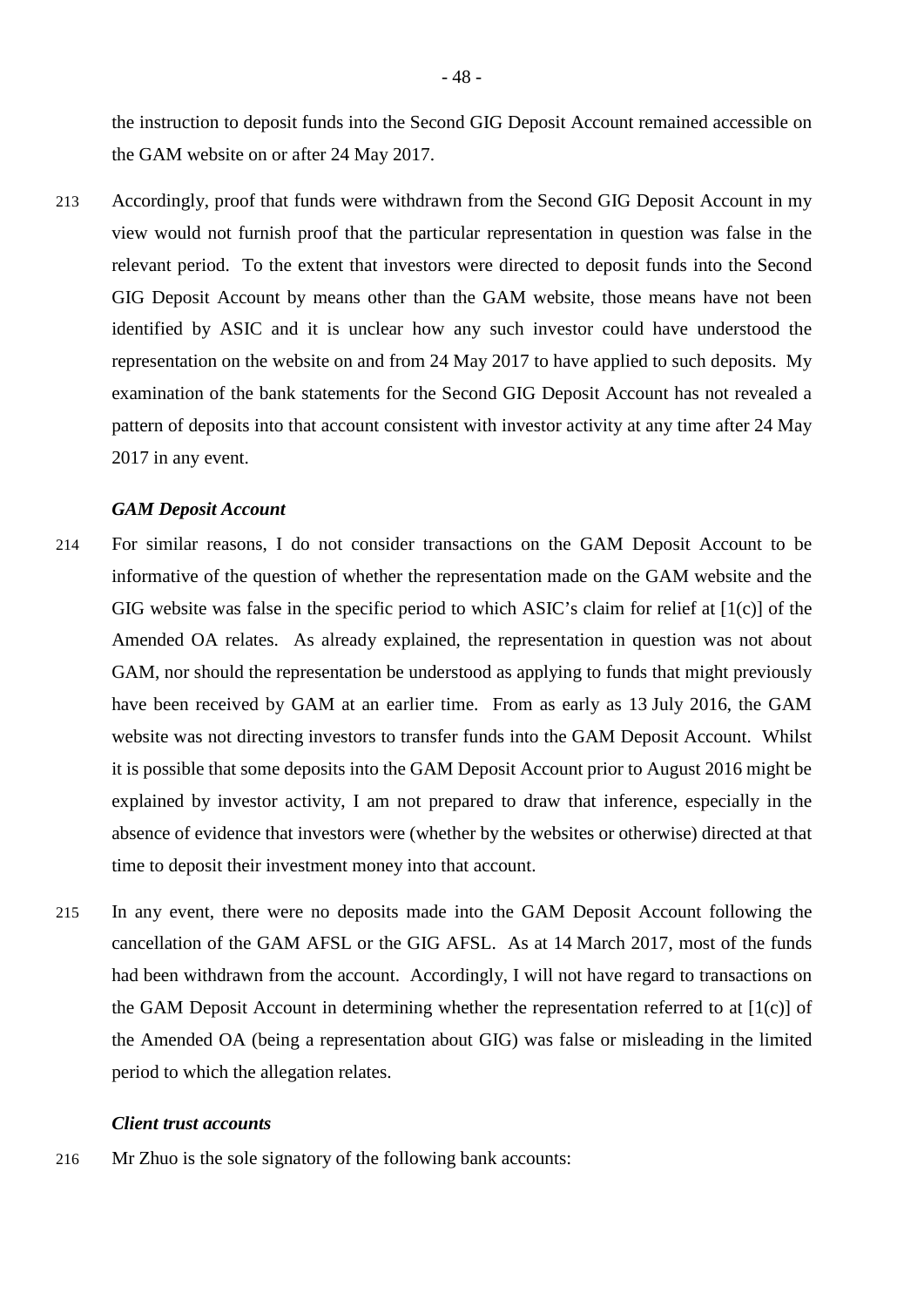- (1) an AUD account in the name "Gallop International Group Pty Ltd OBO Pai-Cheng trust account" and a USD account in the name "Gallop International Group Pty Ltd Pai-Cheng";
- (2) an AUD account in the name "Gallop International Group Pty Ltd OBO Pen-Yi Wang" and a USD account in the name of "Gallop International Group Pty Ltd OBO Pen-Yi Wang"; and
- (3) an AUD account in the name of "Gallop International Group Pty Ltd OBO Shih-Nan Liao and Ming-Mei Yuan" and a USD account in the name of "Gallop International Group Pty Ltd OBO Shih-Nan Liao and Ming-Mei Yuan".
- 217 On the basis of the evidence of Mr Zhou I find that these accounts were established at the direction of Mr Wang for the purpose of receiving money deposited by the three named investors. The account names and the abbreviation "OBO" suggest that at least three of the accounts were established for the purpose of holding funds transferred by those particular investors on trust. This evidence suggests that the representation about holding funds in a designated trust account was not false in relation to the three investors concerned.
- 218 This evidence is significant in the sense that it highlights the absence of any such accounts held for any customer other than the three who were the subject of specific instructions to Mr Zhou from Mr Wang. Mr Zhou claimed that he was not aware of the creation of any trust accounts for customers other than those to which I have referred and I accept his evidence in that regard. If designated trust accounts had been established for the benefit of all investors, it is unlikely that Mr Zhou would be ignorant of them. Considered together with the evidence as a whole, this circumstance supports an inference that no such trust account or accounts existed in respect of any of GIG's customers with the exception of the three accounts referred to at [216] above.

### *Other accounts*

- 219 Mr Zhuo was a signatory with Mr Giang Hao of the following additional bank accounts:
	- (1) Account number 06 2000 1661 3454 (USO) in the name of "Gallop International Group Pty Ltd 080 Avondale Consultant Limited – Client Trust Account"; and
	- (2) Account number 06 2000 1661 3473 in the name of "Gallop International Group Pty Ltd 080 Avondale Consultant Limited".
- 220 There are no bank statements in evidence for the first of these accounts. The name of that account might suggest that there existed an account established for the purpose of holding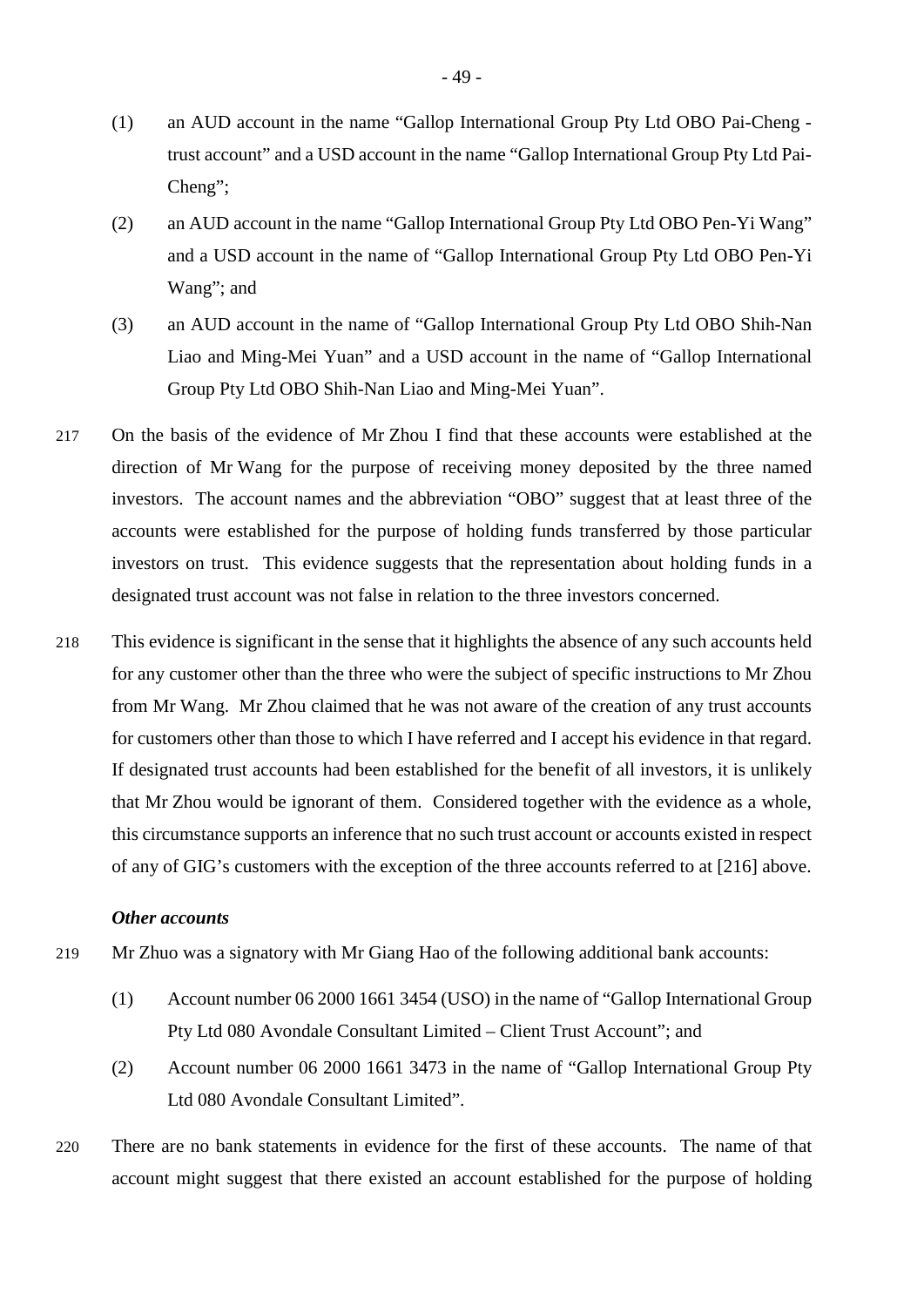clients' funds on trust. However, the evidence does not suggest that funds deposited by investors into the GIG Deposit Account were ever transferred directly or indirectly to that account. Statements for the second named account for the period 1 July 2017 to 31 December 2017 show a nil balance, nil credits and nil debits.

# **Other evidence**

- 221 I am satisfied that a large number of investors have lost the whole of their capital invested and that they have been unsuccessful in obtaining a satisfactory explanation from GIG as to those losses.
- 222 Mr Wang told Mr Lai that he could expect to receive between 10% and 20% of his money back. Importantly, Mr Wang did not say that the losses were explained by risks inherent in the investments themselves. He gave no explanation for the lost capital.
- 223 If the loss of investors' funds was explained by a failure of investments made by GIG on their behalf, that is, by the transpiration of risks inherent in the investments themselves, it would be reasonable to expect that explanation to have been given in a forthright response to the investors' queries and complaints. Moreover, if the investors' funds had been held in a designated trust account, it would be reasonable to expect GIG to respond to investor queries by disclosing accounting records that might explain why their funds had not been and could not be returned. No such explanations were given. Instead, investor concerns and complaints were initially not responded to, and then later in 2017, investors were invited to acquire financial products and services from Stumac.
- 224 It is also relevant that GIG did not take positive action to deactivate the GIG website or the GAM website for more than five months after the GIG AFSL was cancelled and even then did not act until the Court made orders requiring their deactivation. There is evidence that at least one investor (the sister of Ms Chung) who deposited funds into the GIG Deposit Account on 8 June 2017 has not had the funds returned notwithstanding her complaints to the FOS and to ASIC. GIG's conduct in receiving those funds and not returning them to the investor evidences, at the very least, a lack of regard for the fate of the investor's funds and either an unwillingness or inability to account for them. The conduct is inconsistent with the existence of a designated trust account and a system by which investor funds were used solely for customer transactions.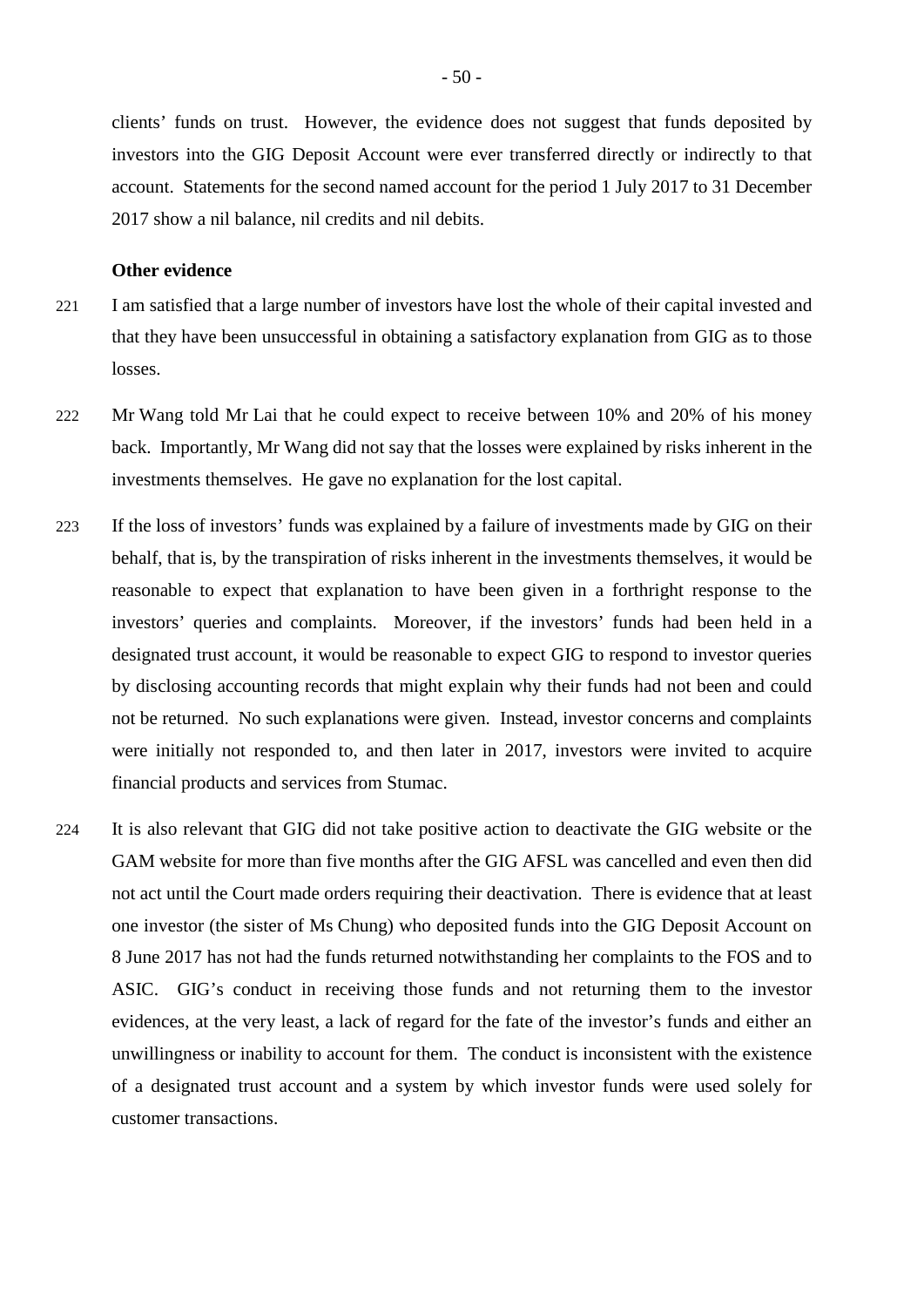225 In drawing conclusions about the falsity of the representations I have had regard to possible explanations for the frequency, timing and amounts of the withdrawals from the GIG Deposit Account. These include the possibility that the funds were transferred to related entities of GIG so that they could then be applied to investment activities for the ultimate benefit of GIG's clients. A further possibility, more relevant to the confined period of the alleged contravention, is that the funds were withdrawn from the GIG Deposit Account preventing investors from accessing them so as to facilitate the transfer of their investments to a new entity, whether within this jurisdiction or elsewhere. The existence of these possibilities does not alter the findings I have made in accordance with the civil standard of proof. The pattern of activity on the accounts (or more precisely the lack of any discernible pattern), viewed in the context of the evidence as a whole, supports an inference that investors' funds were neither preserved nor applied in the manner represented. It is more likely than not that the funds were misapplied, so explaining the magnitude of unexplained losses.

### **The significance of GIG's non-appearance**

- 226 I am satisfied that those standing behind GIG are aware of these proceedings. Informing that conclusion is my satisfaction that the natural persons standing behind the company are the same natural persons standing behind Stumac. Stumac participated in the proceedings to resist its joinder as a party and instructed solicitors for that purpose. I find that the directing mind and will of Stumac at that time was Mr Wang and that Stumac's appearance through a solicitor was arranged by Mr Wang and not Mr O'Doherty. That conclusion is supported by the email to Mr O'Doherty instructing him to remain ignorant of Stumac's affairs should ASIC make enquiries of him.
- 227 GIG in any event was served with the Amended OA at its registered place of business and so can be taken to know about the allegations against it. It is possible that GIG's failure to adduce evidence is explained in part by the fact that it was placed into liquidation after these proceedings commenced. I also take into account the circumstance that the GAM website and the GIG website were deactivated in response to the Court's orders and not otherwise.
- 228 I am satisfied that the Court's interlocutory orders came to the attention of Mr Wang, as did the Amended OA and the evidentiary affidavit material upon which ASIC relies. Prior to GIG going into liquidation the directors of the company did not file a defence and there is nothing to suggest that any officer of the company has urged or assisted the company's liquidator to resist the orders sought by ASIC.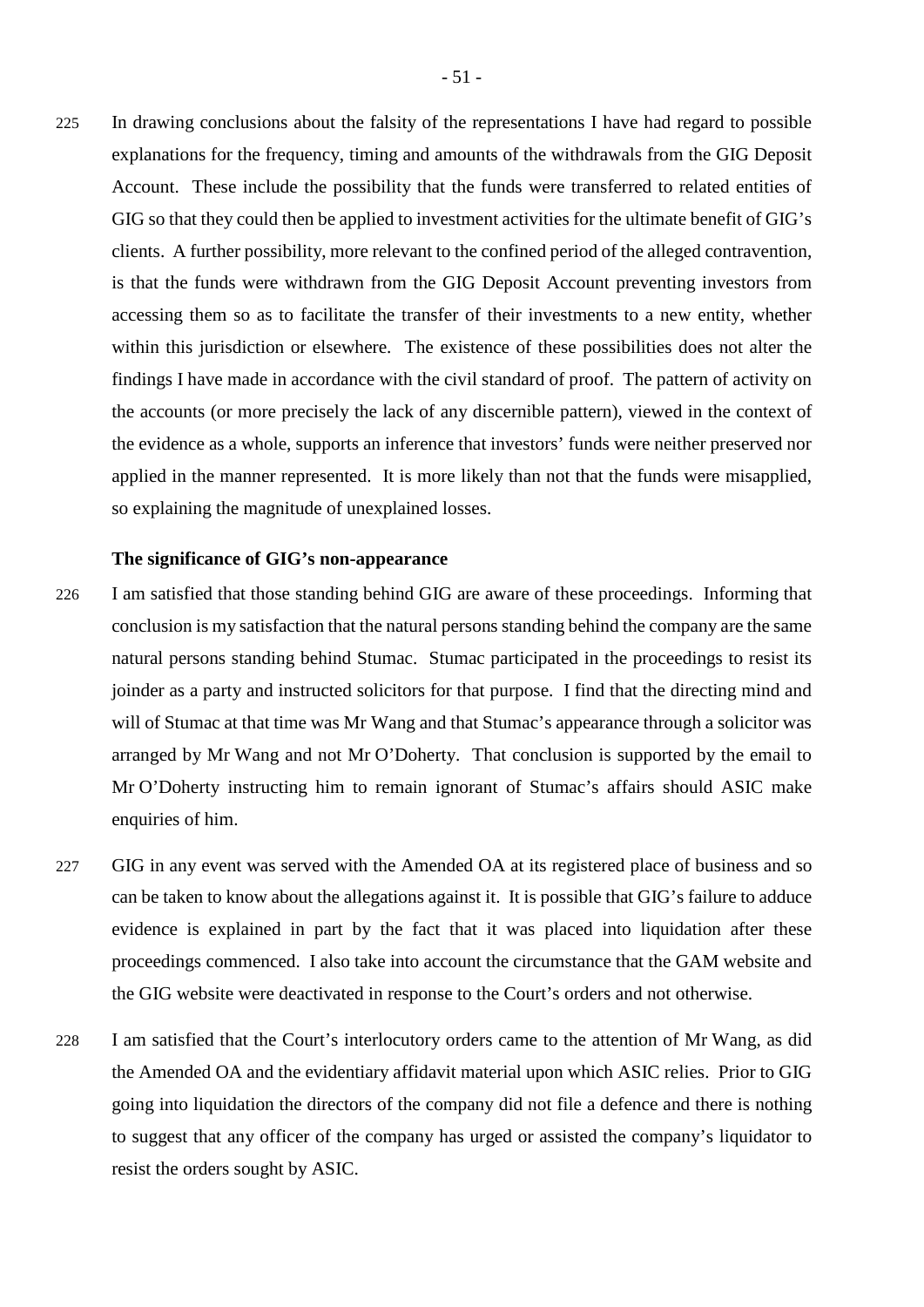229 The question of whether withdrawals were made from the GIG Deposit Account to facilitate the holding of customers' funds on trust or for purposes relating to the investments is a question upon which the directors of GIG and those who previously controlled the company might reasonably be expected to shed some light, whether or not the company is in liquidation. As I said at the outset of these reasons, GIG's failure to call evidence does not affect the burden or standard of proof. However, in the absence of evidence weighing against the inference, the Court is able to make the above findings with more confidence: *Kuhl v Zurich Financial Services Australia Ltd* (2011) 243 CLR 361 (Heydon, Crennan and Bell JJ) at [63].

# **Falsity**

- 230 I find that GIG caused or permitted investors' funds to be transferred from the GIG Deposit Account for purposes unrelated to the investments and that GIG did not hold investors' funds in a designated trust account. Accordingly, the financial products and services provided by GIG did not have the benefits and characteristics represented on the GAM website and the GIG website in the relevant period. The establishment of individual trust accounts for three investors should be understood as an exception to that finding. The existence of those accounts does not detract from the finding of contravention in relation to all other funds deposited into the GIG Deposit Account.
- 231 The allegation against GIG at [1(c)] of the Amended OA is established.

# **Declaratory relief**

- 232 Section 12GJ(1) of the ASIC Act is cast in substantively the same terms as the former s 86 of the TP Act considered in *RAIA Insurance*. It provides a source of power to grant the declaratory relief sought by ASIC in relation to GIG's contravention of any provision contained in Div 2 of Pt 2 of the ASIC Act, including s 12DB(1)(e). To the extent that it is necessary to identify an additional or alternate source of power, it may be found in s 21 and s 23 of the FCA Act.
- 233 For the reasons given above in relation to GIG's contravention of s 911A of the Corporations Act, I consider it appropriate to grant declaratory relief against GIG in substantively the same terms sought at  $[1(b)]$  and  $[1(c)]$  of the Amended OA with some adjustment to accommodate the Court's findings on the evidence.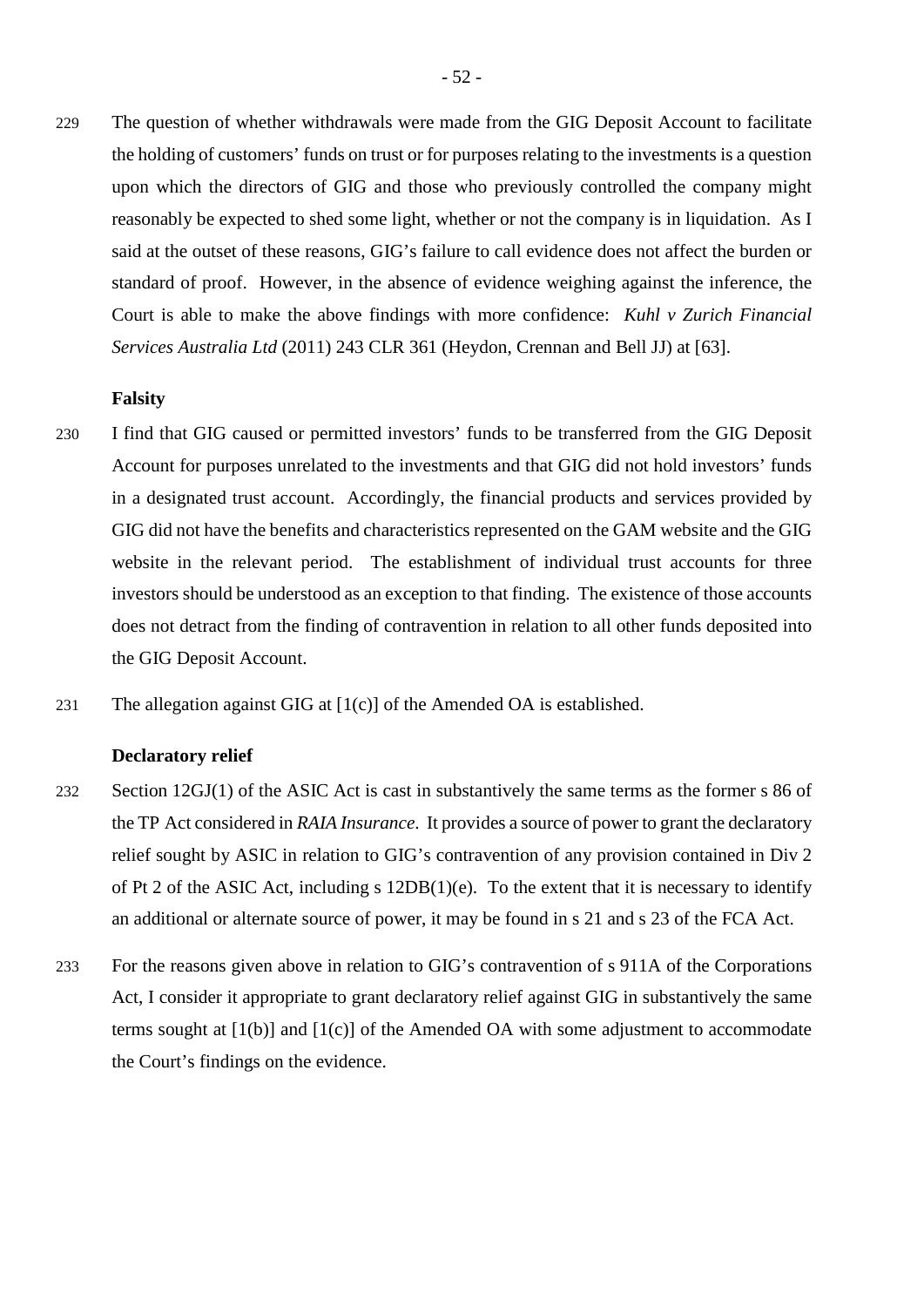## **MISLEADING AND DECEPTIVE CONDUCT**

# **Corporations Act, s 1041H; ASIC Act, s 12DA**

- 234 ASIC seeks declarations to the effect that GIG and GAM contravened s 1041H of the Corporations Act and s 12DA of the ASIC Act by:
	- (1) continuing after the cancellation of their respective AFSLs to:
		- (a) operate their websites and offer financial services;
		- (b) receive funds which were paid by investors on the understanding that they were investing in the financial products and/or financial services offered by GIG and GAM; and
		- (c) represent that they were licenced to provide financial services; and
	- (2) by omission, in failing to inform investors and the wider public that their respective AFSLs had been cancelled.

# **The case against GAM**

- 235 For reasons explained earlier, I am not satisfied that GAM carried on a financial services business after the cancellation of the GAM AFSL. Nor am I satisfied that it was the entity that controlled the content uploaded to the GAM website.
- 236 In light of the circumstance that no deposits were made to the GAM Deposit Account after 24 March 2017, I am not satisfied that GAM received funds paid by investors on the understanding that they were investing in financial products and/or services offered by GAM after that time.
- 237 The evidence does not establish that GAM made any representation to the effect that it was licenced to provide financial services after 31 March 2017. I have found that the representations upon which ASIC relies concern a business conducted by GIG, not GAM.
- 238 Even if the evidence established that GAM did not inform investors and the wider public that the GAM AFSL had been cancelled, I do not consider such an omission would constitute misleading and deceptive conduct. That is because I am not satisfied that in the relevant period GAM in fact carried on a financial service business or otherwise held itself out as an entity that was entitled to do so.
- 239 The allegation that GAM contravened s 12DA of the ASIC Act and s 1041H of the Corporations Act is not established.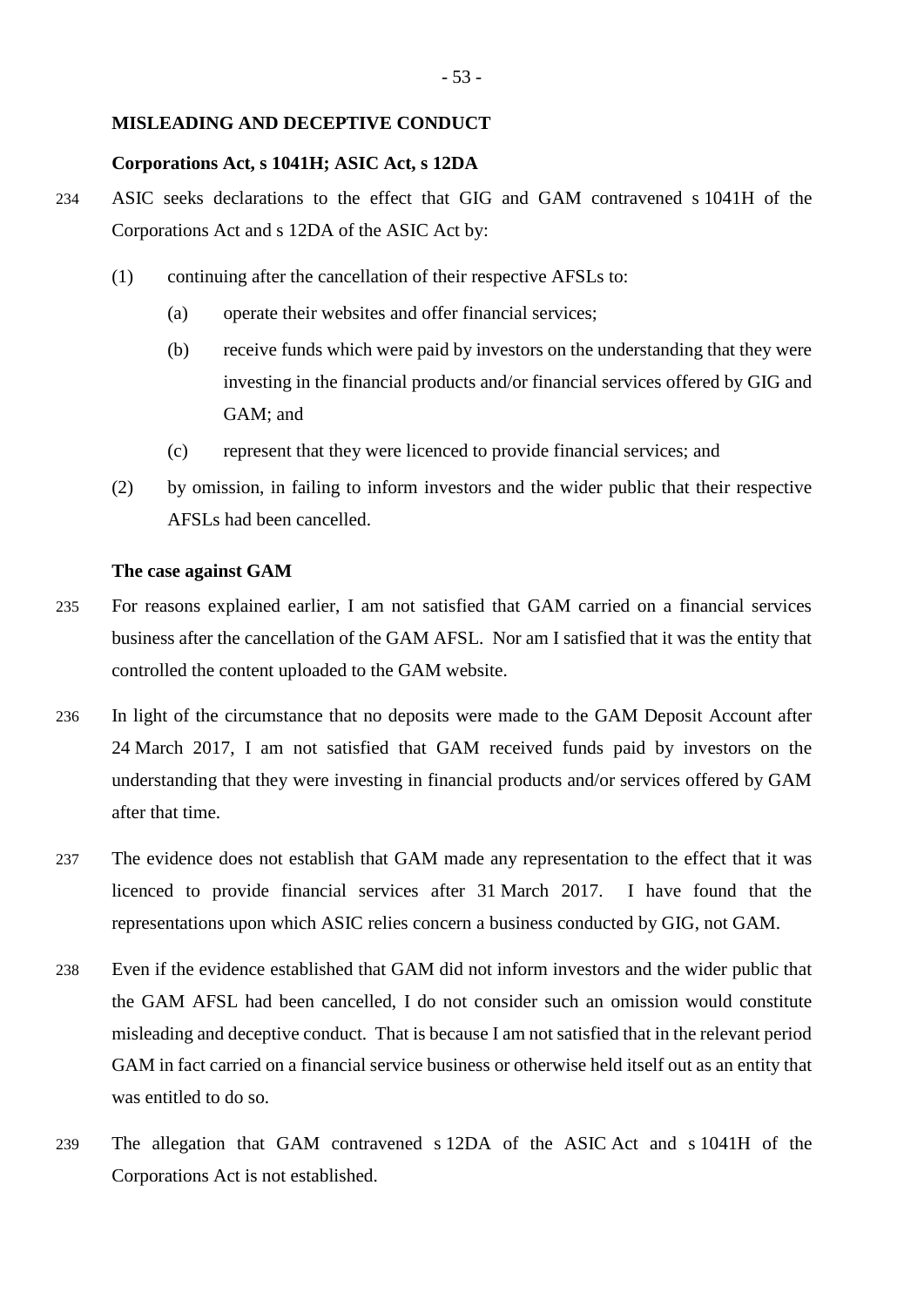### **The case against GIG**

- 240 Section 12DA(1) of the ASIC Act provides:
	- (1) A person must not, in trade or commerce, engage in conduct in relation to financial services that is misleading or deceptive or is likely to mislead or deceive.
- 241 Section 1041H(1) of the Corporations Act provides:
	- (1) A person must not, in this jurisdiction, engage in conduct, in relation to a financial product or a financial service that is misleading or deceptive or is likely to mislead or deceive.
- 242 Section 1041H(1) of the Corporations Act is in substantively the same terms as s 12DA of the ASIC Act, although for the purposes of the Corporations Act it is not necessary for ASIC to establish that the impugned conduct occurred in trade or commerce.
- 243 To "engage in conduct" is as to do an act or omit to perform an act: Corporations Act, s 9.
- 244 Section 1041H(2) of the Corporations Act provides a non-exhaustive list of types of conduct regarded as being in relation to a financial product, and relevantly includes dealing in a financial product: see ss 763A, 763B, 766A(1)(b) and 766C(1)(a).
- 245 Consistent with my earlier findings, I am satisfied that GIG, following the cancellation of the GIG AFSL, in trade or commerce:
	- (1) continued to operate the GAM website and the GIG website;
	- (2) by those websites, continued to offer financial services in this jurisdiction;
	- (3) received funds paid by investors on the understanding that they were investing in financial products and/or services offered by GIG, as evidenced by the continued receipt of deposits into the GIG Deposit Account;
	- (4) represented, by the websites, that it was licenced to provide financial services in this jurisdiction; and
	- (5) did not inform the wider public that the GIG AFSL had been cancelled.
- 246 These acts or omissions are clearly "in relation to financial services". Section 12DA of the ASIC Act extends to GIG's conduct outside of this jurisdiction by the operation of s 12AC.
- 247 For the purposes of s 1041H of the Corporations Act the conduct occurred "in this jurisdiction".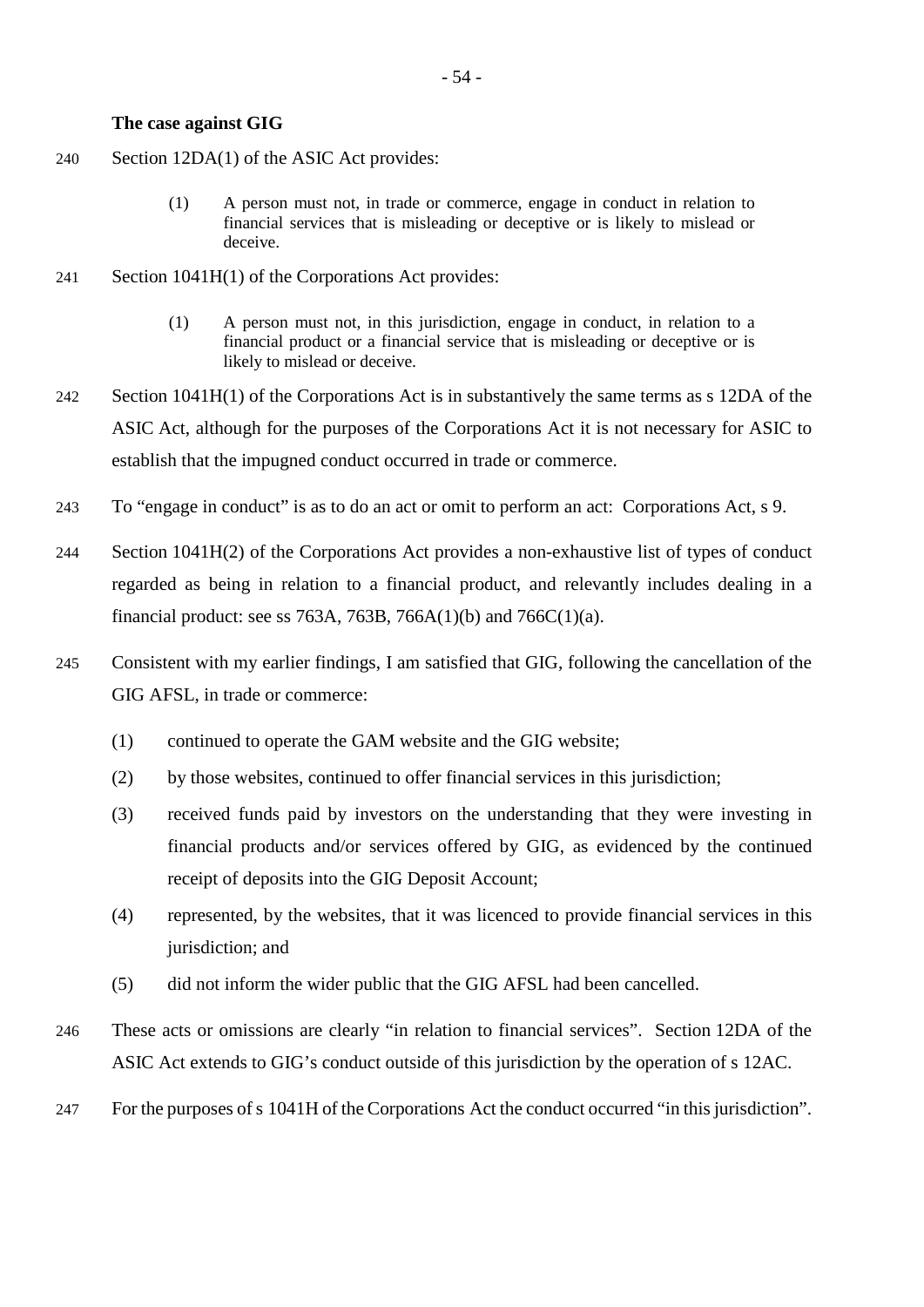- 248 The conduct was misleading and deceptive both because GIG expressly and falsely represented that it was licensed and because GIG failed to inform users of the GIG website and the GAM website that the GIG AFSL had been cancelled.
- 249 It follows from these findings that GIG contravened s 12DA of the ASIC Act in the manner alleged at [1(d)] of the Amended OA.

## **Declaratory relief**

250 It is appropriate to make a declaration of contravention substantively in the form sought by ASIC at [1(d)] of the Amended OA, again with some alteration to reflect the Court's findings.

# **INVOLVEMENT OF MR WANG**

- 251 ASIC seeks declarations pursuant to s 21 of the FCA Act that Mr Wang "was directly or indirectly knowingly concerned in, alternatively aided, abetted, counselled or procured" each of GIG and GAM's contraventions of s 911A and s 1041H of the Corporations Act and s 12DA and s 12DB(1)(e) of the ASIC Act: Amended OA, [2].
- 252 The phrase "involved in a contravention", when used in the ASIC Act, bears the same meaning as in the Corporations Act: ASIC Act, s 5(2)(b); Corporations Act, s 9. The phrase is defined in s 79 of the Corporations Act as follows:

### **79 Involvement in contraventions**

A person is involved in a contravention if, and only if, the person:

- (a) has aided, abetted, counselled or procured the contravention; or
- (b) has induced, whether by threats or promises or otherwise, the contravention; or
- (c) has been in any way, by act or omission, directly or indirectly, knowingly concerned in, or party to, the contravention; or
- (d) has conspired with others to effect the contravention.

### **Alleged involvement in contraventions by GAM**

253 For the reasons already given, I am not satisfied that GAM contravened s 911A or s 1041H of the Corporations Act, nor am I satisfied that GAM contravened s 12DA or s 12 DB(1)(e) of the ASIC Act. As no primary contravention by GAM has been established, there is no factual or legal basis for a finding that Mr Wang was involved in any contravention by that company.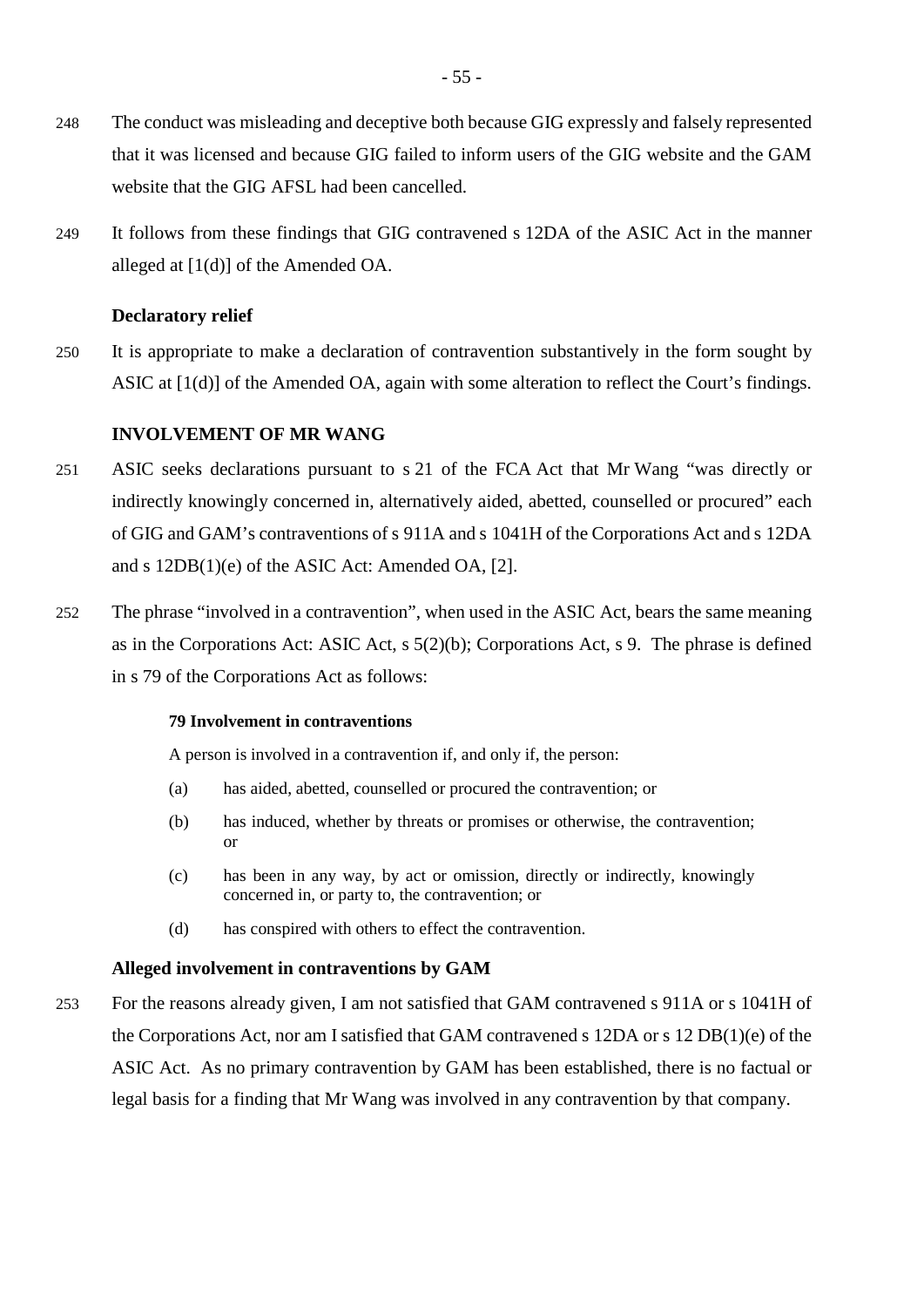# **Alleged involvement in contraventions by GIG**

254 The legal principles are summarised at [124] of ASIC's written submissions which I gratefully reproduce here:

> A person will be knowingly concerned in a contravention if that person was an intentional participant in the contravention, with knowledge of the essential elements constituting the contravention at the time of the contravention: *Yorke v Lucas* (1985) 158 CLR 661 at 670 (*Yorke*); *ActiveSuper* [398] and [405]; *Australian Investors Forum Pty Ltd (No 2)* [2005] NSWSC 267 at [113]-[118]. To be an intentional participant, the defendant must have done something or omitted to do something that implicates or involves the person: *Ashbury v Reid* [1961] WAR 49; *ActiveSuper* at [407]. Actual knowledge of the essential elements constituting the contravention is required: *Young Investments Group Pty Ltd v Mann* [2012] FCAFC 107 at [11] (*Young*); *ActiveSuper*  at [399]. Imputed or constructive knowledge is insufficient: *Young* at [11]; *ActiveSuper* at [399]. It is not necessary, however, that the person know that the essential elements amount to a contravention: *Yorke* at 667; *Australian Competition and Consumer Commission v Giraffe World Australia Pty Ltd (No 2)* [1999] FCA 116 at [186]; *Medical Benefits Funds of Australia Ltd v Cassidy* [2003] FCAFC 289 at [8]- [13]; *ActiveSuper* at [398].

- 255 Proof of Mr Wang's knowledge of the essential elements constituting GIG's contravention of s 911A of the Corporations Act requires proof that Mr Wang knew between 24 May 2017 and 9 November 2017 that:
	- (1) GIG was carrying on a business that dealt in a financial product  $(s \cdot 766A(1)(b))$  by acquiring or arranging for a person to acquire (s  $766C(1)(a)$  and (2)) a financial product, being a facility through which, or through the acquisition of which, a person makes a financial investment (s 763A); and
	- (2) GIG did not hold an AFSL issued under s 913B which covered the provision of the financial services provided.
- 256 I draw on the findings set out earlier in these reasons in relation to GIG's contraventions. It is convenient to repeat some of those findings as they relate to the role of Mr Wang in the contraventions. Additional findings may be made based on the evidence of Ms Kot, Mr Zhou and Mr Chen and on further material referred to in the affidavits of Ms Prosser.
- 257 I find that:
	- (1) Mr Wang was GIG's "big boss" (Ms Kot) or "ultimate boss" (Mr Zhou), working principally (but not exclusively) from the Taiwan office;
	- (2) Mr Wang oversaw the activities of two staff members in GIG's Sydney office and 10 staff members in GIG's Taiwan office including by giving day-to-day instructions;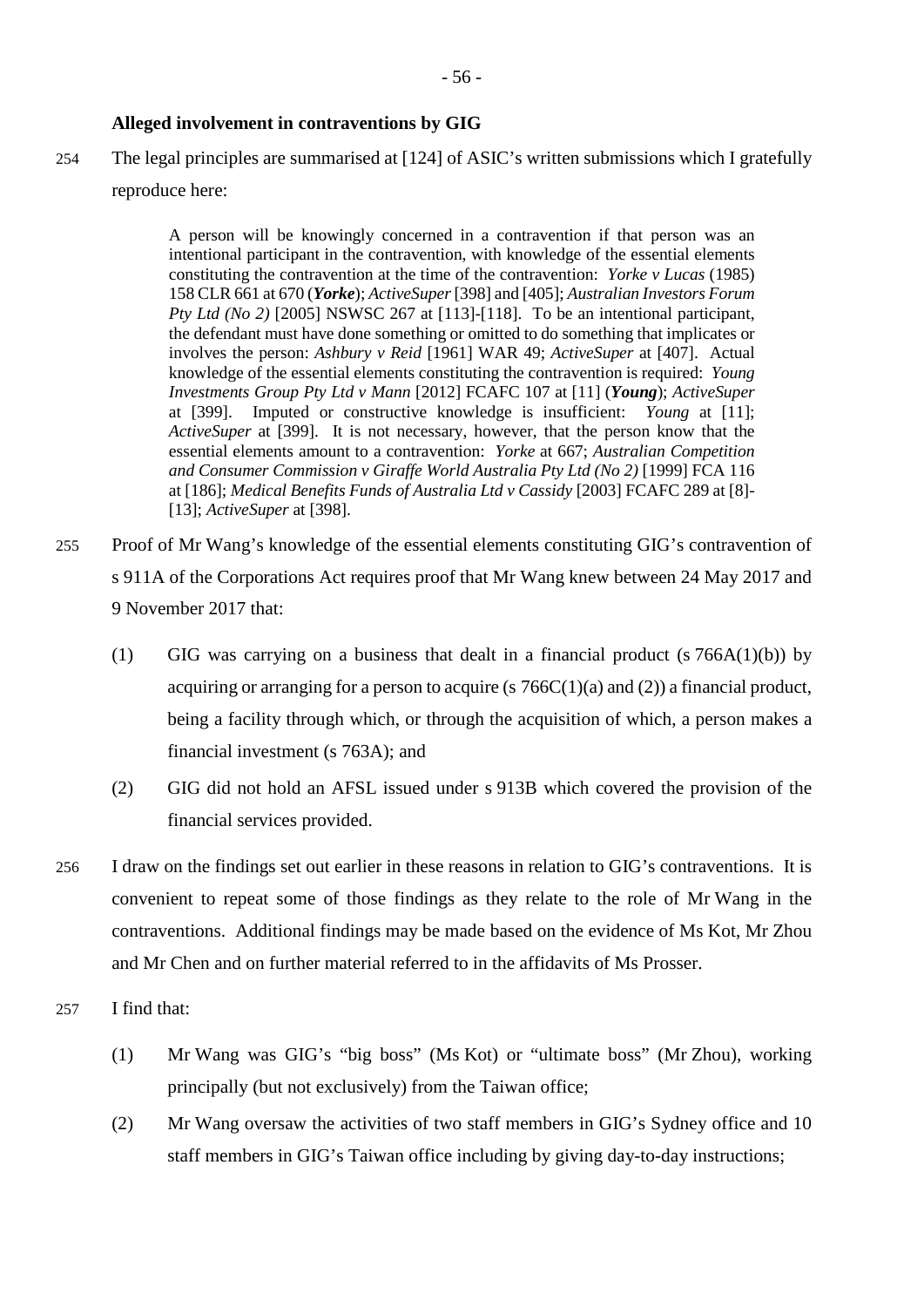- (3) Mr Wang was in regular contact with Ms Kot and Mr Zhou by telephone and through social media by which he gave day-to-day instructions;
- (4) Mr Wang was a signatory to at least 13 bank accounts and sent regular instructions from the Taiwan office to Mr Zhou in relation to withdrawals, including from the GIG Deposit Account;
- (5) on at least one occasion Mr Wang attended at GIG's Sydney office for the purpose of giving a presentation about the financial services business;
- (6) the presentations made or jointly made by Mr Wang referred to the GIG website and were replete with statements about GIG's compliance with Australian regulatory regimes;
- (7) Mr Wang attended the Sydney office around the time that the GIG AFSL was in the process of being cancelled by ASIC;
- (8) after the GIG AFSL was cancelled, Mr Wang was told by Mr Zhou that money was being deposited by investors into the GIG Deposit Account;
- (9) Mr Wang was the person who caused the business to be transferred from GAM to GIG and was instrumental in the arrangements for GIG's customer base to be transferred to Stumac;
- (10) the GIG AFSL was cancelled at a time when Stumac had not yet been acquired;
- (11) Mr Wang dealt directly with investors at the 28 November 2017 meeting at which he discussed the cancellation of GIG's AFSL, and of his intention to use Stumac as a new vehicle for the continuation of the business;
- (12) given his role and involvement in GIG's day-to-day operations, it was within Mr Wang's authority to deactivate the GIG website and the GAM website at any time from 24 May 2017 when the GIG AFSL was cancelled;
- (13) the GIG website and the GAM website were deactivated on 9 November 2017 in response to the orders made by this Court and not at an earlier time; and
- (14) Mr Wang, as ASIC submitted, was the controlling mind of GIG and the architect of a scheme by which a financial service business was transferred from one entity to another and then to another.
- 258 Although dated one year prior to the cancellation of the GIG AFSL (and hence the period in which GIG's contraventions are found to have occurred) the letter to ASIC extracted at [35] above supports the inference that personnel employed within the business acted under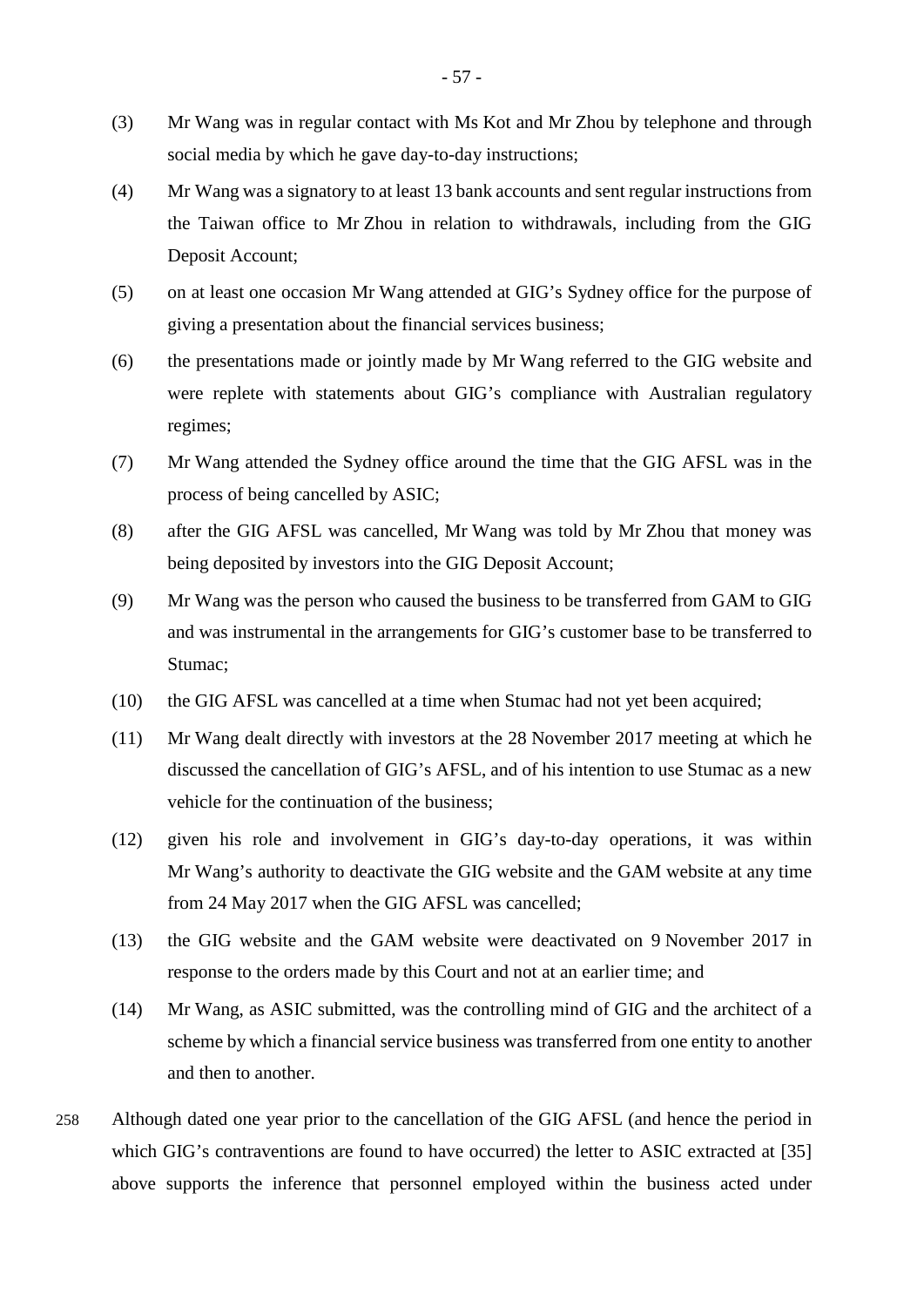Mr Wang's direction in every respect and that Mr Wang was intimately involved in the dayto-day operation of the business conducted by GIG and had ultimate control and authority within the company to direct its activities. The extent of Mr Wang's involvement in GIG's contraventions may be inferred from the nature and extent of his involvement in the financial services business promoted and operated by GIG.

- 259 Mr Wang did not give evidence as to his knowledge or otherwise as to his state of mind in relation to GIG's contraventions. I am nonetheless able to draw an inference on the material before me that he had knowledge of each of the essential elements of each of GIG's contraventions.
- 260 I find that Mr Wang knew about the content of the GIG website and the GAM website and that he had the authority as executive director to ensure that the websites were deactivated immediately upon the cancellation of GIG's AFSL. I find that Mr Wang had authority to control the application of funds deposited by investors into the GIG Deposit Account, an authority that he regularly exercised by way of instructions to Mr Zhou. To the extent that investor funds were received after 24 May 2017 and dealt with in a manner other than that represented on the websites, I am satisfied that that conduct was either engaged in or procured by Mr Wang in his role as executive director.
- 261 In relation to GIG's contraventions of s 911A of the Corporations Act, I find that Mr Wang knew that GIG required an AFSL to conduct a financial services business in this jurisdiction and he knew that the financial services business conducted by GIG was heavily promoted by reference to its purported compliance with that requirement. As at 24 May 2017, Mr Wang knew that the GIG AFSL had been cancelled. Between 24 May 2017 and 9 November 2017, Mr Wang knew that the GAM website and the GIG website continued to promote financial services provided by GIG after the cancellation of the GIG AFSL. I find that Mr Wang gave no directions to shut the websites down because he intended that the website remain accessible to the public. The websites were not in fact shut down until 9 November 2017.
- 262 In relation to GIG's contraventions of s 12DB(1)(e) of the ASIC Act, in the circumstances described above, I find that Mr Wang knew that the contravening representations were made in trade or commerce, between 24 May 2017 and 9 November 2017, and he knew the facts that rendered the representations false or misleading.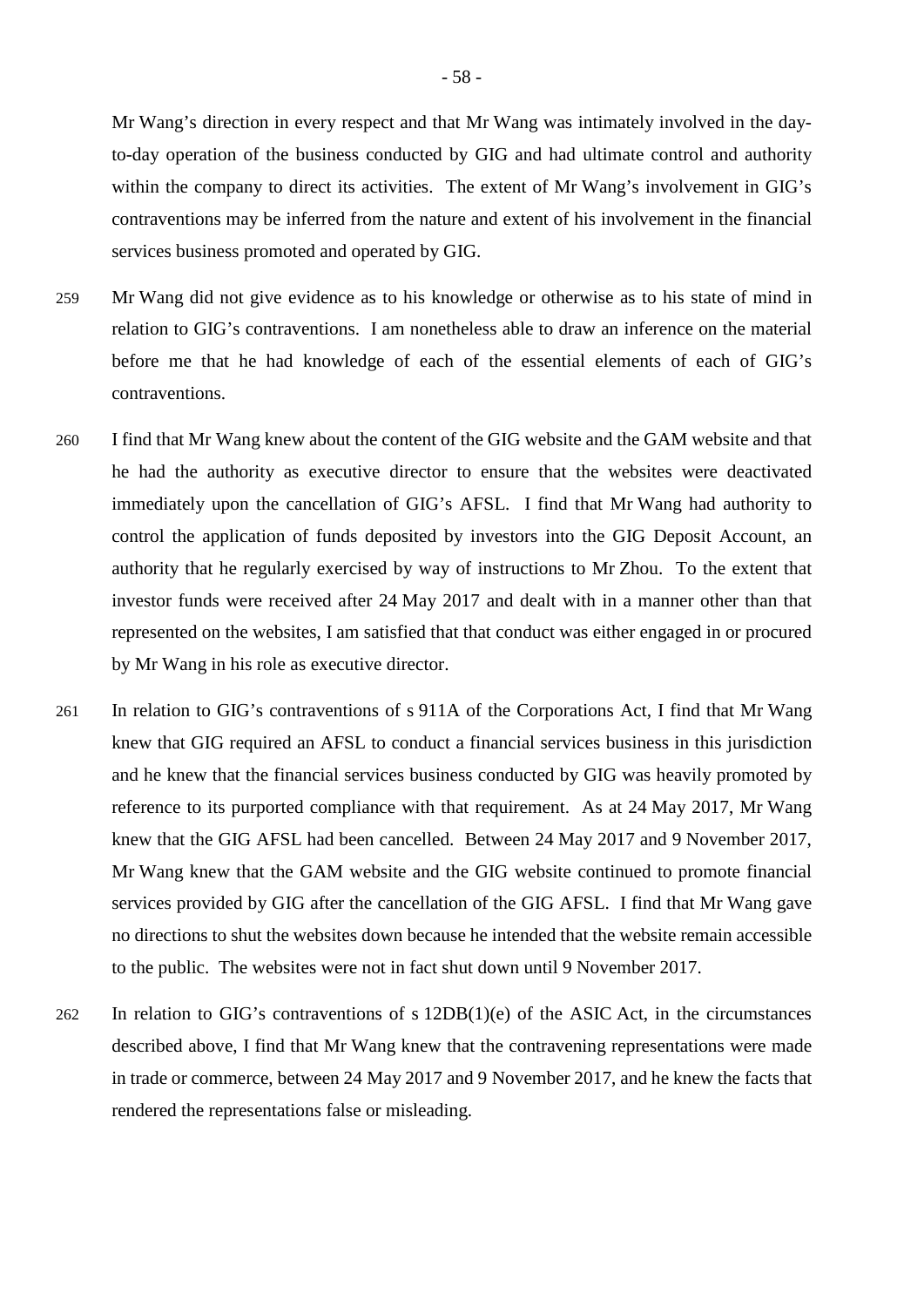- 263 In relation to GIG's contravention of s 12DA of the ASIC Act and s 1041H of the Corporations Act, the acts, omissions and states of mind referred to in the previous paragraphs are sufficient to prove Mr Wang's involvement in each of those contraventions.
- 264 The above inferences may be drawn with more confidence in circumstances where Mr Wang adduced no evidence in relation to matters that would be exclusively within his knowledge: *Australian Securities and Investments Commission v Hellicar* (2012) 247 CLR 345 at [167]); *Jones v Dunkel*.

# **Declaratory relief**

- 265 Both the ASIC Act and the Corporations Act contain provisions conferring powers on this Court in relation to persons who are found to have been "involved", in contraventions of those Acts, including provisions upon which ASIC relies for consequential relief against Mr Wang: ASIC Act, s 12GBA(1)(e), s 12GLD(1)(a); Corporations Act s 206E, s 1324(1)(c) and (e).
- 266 A declaration may be made against Mr Wang notwithstanding that his involvement in GIG's contraventions does not of itself amount to a contravention by him of either statute, as in force at the relevant time: *Australian Securities and Investments Commission v ActiveSuper Pty Ltd (in liq)* (2015) 235 FCR 181 at [421].
- 267 It is appropriate to make a declaration in the terms sought by ASIC at [2] of the Amended OA, albeit in terms that reflect my conclusion that the only contraventions in which Mr Wong was involved were those committed by GIG.

## **PENALTY**

## **ASIC Act, s 12GBA**

- 268 ASIC seeks an order that Mr Wang pay a pecuniary penalty in respect of his involvement in GIG and GAM's contraventions of s 12DB(1)(e) of the ASIC Act: s 12GBA of the ASIC Act; Amended OA, [5].
- 269 Section 12DB(1)(e) is a civil penalty provision to which s 12GBA applies. Section 12GBA relevantly provides:

## **12GBA Pecuniary penalties**

- (1) If the Court is satisfied that a person:
	- (a) has contravened a provision of Subdivision C, D or GC (other than section 12DA); or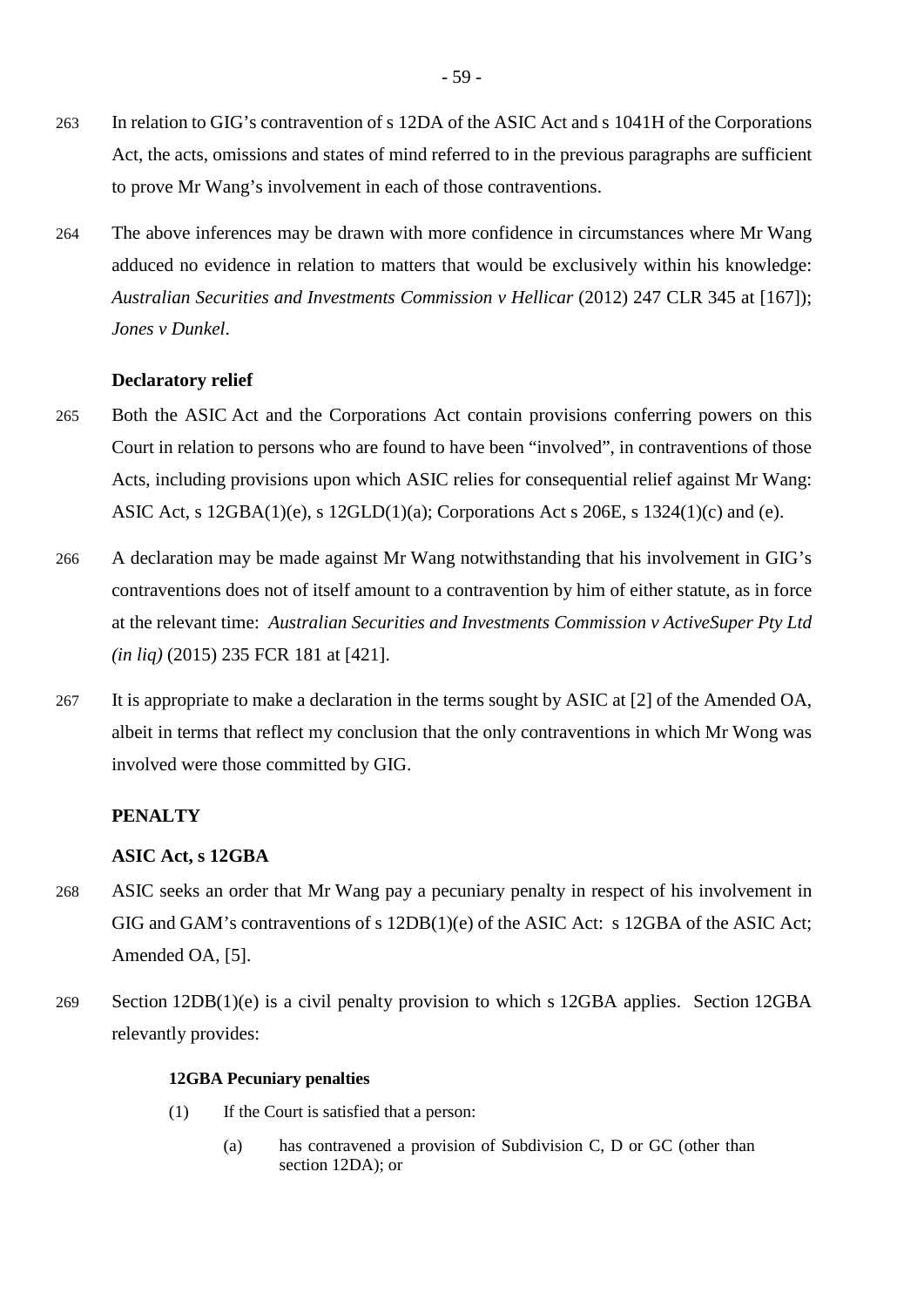- (b) has attempted to contravene such a provision; or
- (c) has aided, abetted, counselled or procured a person to contravene such a provision; or
- (d) has induced, or attempted to induce, a person, whether by threats or promises or otherwise, to contravene such a provision; or
- (e) has been in any way, directly or indirectly, knowingly concerned in, or party to, the contravention by a person of such a provision; or
- (f) has conspired with others to contravene such a provision;

the Court may order the person to pay to the Commonwealth such pecuniary penalty, in respect of each act or omission by the person to which this section applies, as the Court determines to be appropriate.

- (2) In determining the appropriate pecuniary penalty, the Court must have regard to all relevant matters including:
	- (a) the nature and extent of the act or omission and of any loss or damage suffered as a result of the act or omission; and
	- (b) the circumstances in which the act or omission took place; and
	- (c) whether the person has previously been found by the Court in proceedings under this Subdivision to have engaged in any similar conduct.
- 270 The question of penalty is to be considered in connection only with Mr Wang's involvement of GIG's contravention of s 12DB(1)(e) of the Act and not in relation to any other contravention.

## **Principles**

- 271 The Court may impose a pecuniary penalty in addition to a period of disqualification: *Australian Securities Commission v Donovan* [1998] FCA 986; (1998) 28 ACSR 583 at 602.
- 272 ASIC submitted that pecuniary penalties have a punitive purpose as the name tends to suggest. The differing views expressed on that point were summarised in *Director of the Fair Work Building Industry Inspectorate v Robinson* (2016) 241 FCR 338 at [59] – [64]. The issue was resolved in *The Commonwealth v Director, Fair Work Building Industry Inspectorate* (2015) 258 CLR 482. The majority (French CJ, Kiefel, Bell, Nettle and Gordon JJ) said (at [55]):

…whereas criminal penalties import notions of retribution and rehabilitation, the purpose of a civil penalty, as French J explained in *Trade Practices Commission v CSR*  Ltd, is primarily if not wholly protective in promoting the public interest in compliance:

'Punishment for breaches of the criminal law traditionally involves three elements: deterrence, both general and individual, retribution and rehabilitation. Neither retribution nor rehabilitation, within the sense of the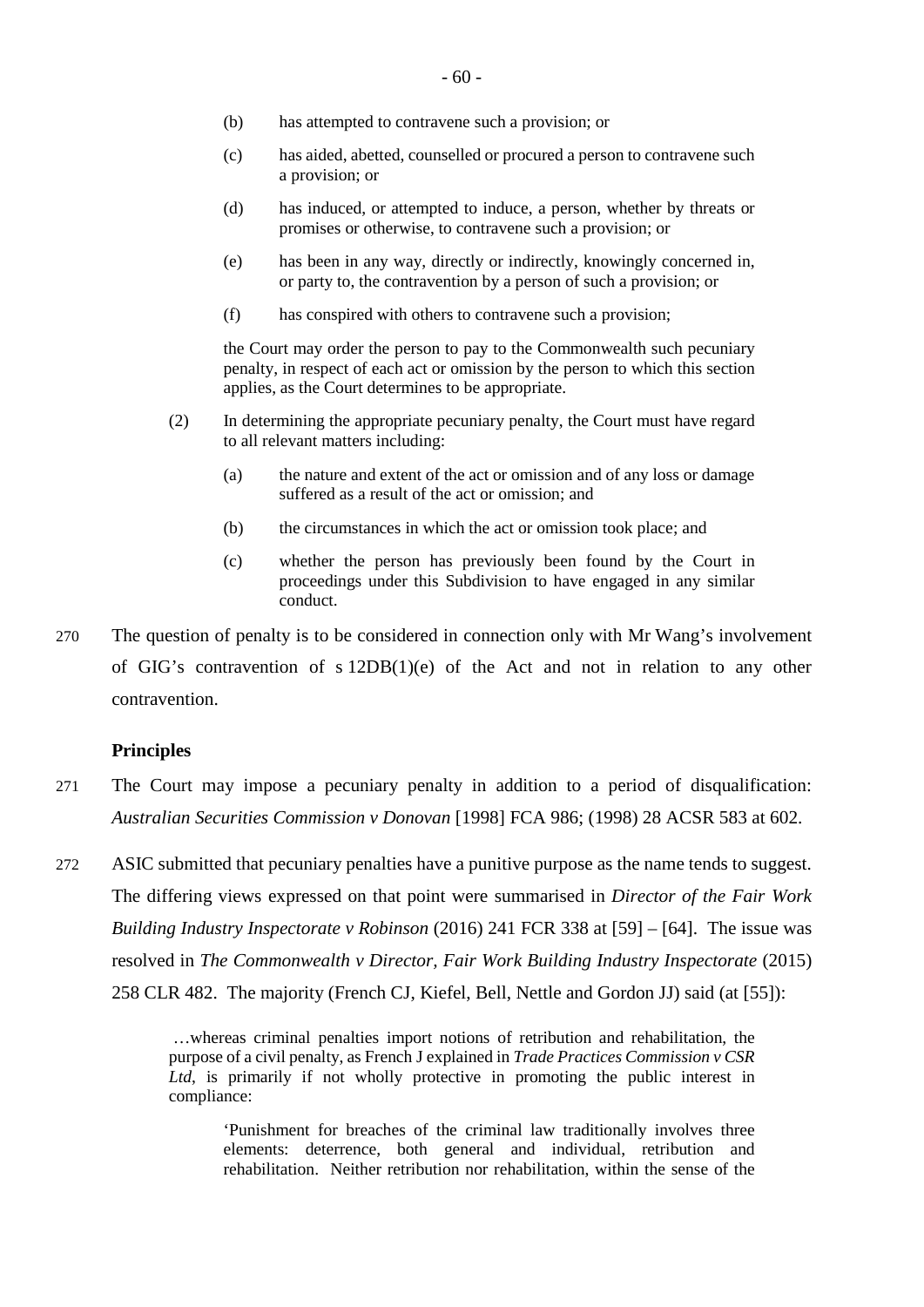Old and New Testament moralities that imbue much of our criminal law, have any part to play in economic regulation of the kind contemplated by Pt IV [of the *Trade Practices Act*] … The principal, and I think probably the only, object of the penalties imposed by s 76 is to attempt to put a price on contravention that is sufficiently high to deter repetition by the contravenor and by others who might be tempted to contravene the Act.'

(footnotes omitted)

- 273 Their Honours went on to say (at [59]) that "civil penalties are not retributive, but like most other civil remedies essentially deterrent or compensatory and therefore protective".
- 274 Any penalty imposed under s 12GBA should be a sum that members of the public will recognise as proportionate to the seriousness of the contravention, reserving the maximum penalty for the most serious of cases; *Australian Securities and Investments Commission v GE Capital Finance Australia, in the matter of GE Capital Finance Australia* [2014] FCA 701 at [75]. The quantification of the penalty otherwise requires an evaluative judgment that is not susceptible to scientific or mathematical calculation. What is required is an intuitive or instinctive synthesis of all of the relevant factors: *ASIC v Adler & 4 Ors* [2002] NSWSC 483 at [126], [140] (Santow J); *GE Capital* at [75].
- 275 As to specific and general deterrence, in *Singtel Optus Pty Ltd v Australian Competition and Consumer Commission* [2012] FCAFC 20 the Full Court said (at [63]) that "those engaged in trade and commerce must be deterred from the cynical calculation involved in weighing up the risk of penalty against the profits to be made from contravention". Counsel for ASIC properly acknowledged that penalties imposed in other cases, especially under other legislative schemes, can only be of limited analogical value and even then must be treated with caution: *Optus* at [60], citing *Australian Competition and Consumer Commission v Telstra Corporation Ltd*  (2010) 188 FCR 238 at [215].
- 276 Section 12GBA(2) requires all of the relevant factors to be taken into account. In relation to a primary contravener, the authorities have recognised the following factors as relevant (see *Adler* at [126] and *Trade Practices Commission v CSR Limited* [1990] FCA 762 (French J) at [42]):
	- (1) the seriousness of the conduct and the period over which it extended;
	- (2) whether the conduct was dishonest or deliberate;
	- (3) whether further contraventions are likely;
	- (4) the character of the defendant;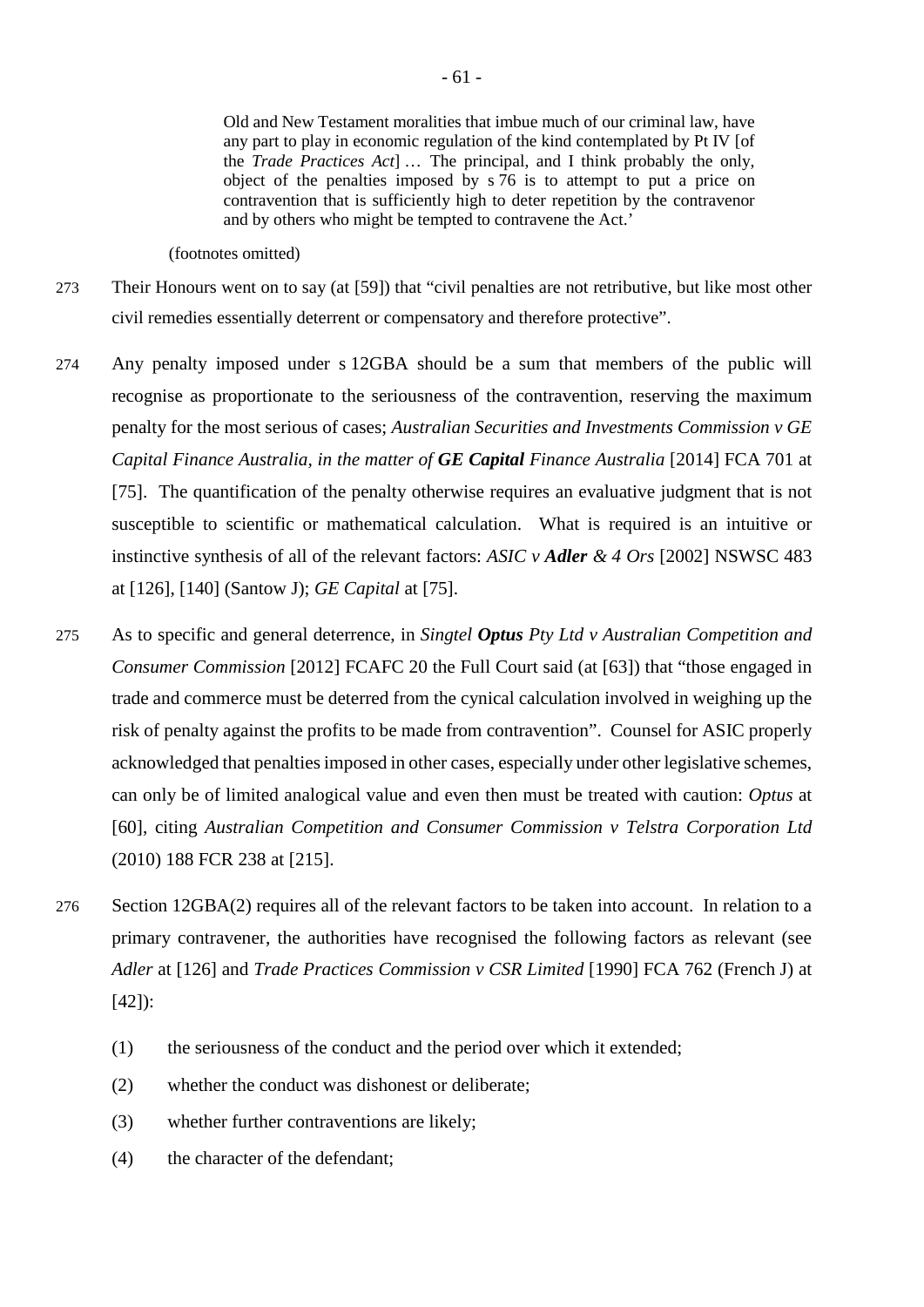- (5) whether the defendant intended to deprive persons of funds;
- (6) the quantum of any losses;
- (7) whether the defendant has shown remorse;
- (8) the defendant's conduct in the proceedings;
- (9) the capacity of the defendant to pay;
- (10) whether the penalty will prejudice the rehabilitation of the defendant;
- (11) whether a disqualification order has been made that has significant consequences;
- (12) whether the contravener has shown a disposition to co-operate with the authorities responsible for the enforcement of the legislation in relation to the contravention;
- (13) whether the contravener has engaged in similar conduct in the past;
- (14) the financial position of the contravener; and
- (15) whether the contravening conduct was systemic, deliberate or covert.
- 277 These factors apply equally to persons involved in a primary contravention as much as they apply to the primary contravener having proper regard to the nature and degree of involvement of the person against whom a penalty is sought.

#### **Maximum penalty**

- 278 I have found that GIG's contravening conduct commenced on 24 May 2017 and continued until 9 November 2017.
- 279 Prior to 30 June 2017, the maximum penalty for an individual involved in a single contravention of s  $12DB(1)(e)$  of the ASIC Act was \$360,000.00: ASIC Act, s  $12GBA(3)$ , item 2; *Crimes Act 1914* (Cth), s 4AA. From 30 June 2017, the maximum penalty increased to \$420,000.00.
- 280 ASIC invites the Court to impose a penalty on Mr Wang having regard to the lower maximum penalty applicable to each contravention prior to 30 June 2017. I will proceed on that basis.

# **ASIC's submissions**

281 ASIC submitted that a penalty in the amount of \$5 million should be imposed on Mr Wang. That submission was founded on an allegation that Mr Wang had been involved in the primary contraventions of s 12DB(1)(e) of the ASIC Act alleged against both GAM and GIG. The submissions proceeded from the basis that there were thousands of contraventions of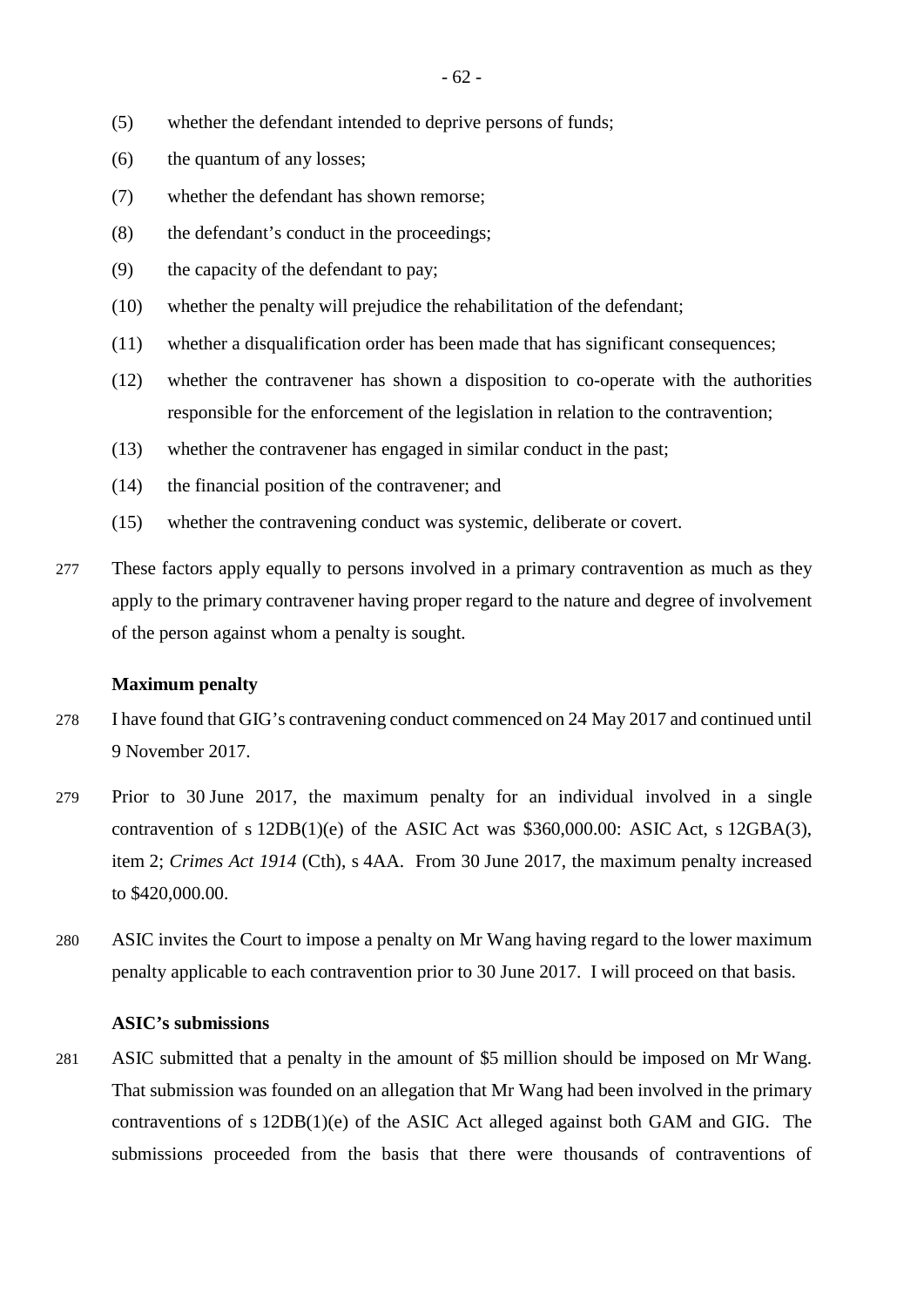s 12DB(1)(e) by GAM and GIG, although the precise number could not be ascertained. ASIC submitted that Mr Wang was the controlling mind of both companies and so bore responsibility for the alleged contraventions of each entity. ASIC further submitted that Mr Wang's conduct was dishonest and resulted in investors suffering huge losses. As to dishonesty, it is alleged that Mr Wang has fraudulently misappropriated investor funds for his own personal gain, such that the contravention should be regarded as among the worst possible of cases.

# **Number of contraventions**

- 282 Section 12GBA contemplates a penalty "in respect of each act or omission" that constitutes a contravention.
- 283 Subject to what is said below, it is necessary to consider whether GIG's conduct as the primary contravener amounts to a single contravention of s 12DB(1)(e) of the ASIC Act and, whether a penalty should be imposed on the basis that the contraventions arose out of a single course of conduct. As Greenwood J said in *Australian Securities and Investments Commission v Channic Pty Ltd (No 5)* [2017] FCA 363 at [81(11)]:

As to the 'course of conduct' principle, the principle recognises that where there is an inter-relationship between the legal and factual elements of two or more offences for which an offender has been charged, care must be taken to ensure that the offender is not punished twice for what is 'essentially' the *same criminality*. That principle requires careful identification of what is the same criminality. Where two offences arise as a result of the 'same conduct' or 'related conduct', the Court may have regard to the principle as one of the principles guiding the exercise of the sentencing discretion. The principle represents 'a tool of analysis' which a court is not necessarily compelled to use: *Construction, Forestry, Mining and Energy Union v Cahill* (2010) 269 ALR 1 at [39] and [41], Middleton and Gordon JJ.

284 In *Hillside* at [24] – [25], Beach J expressed the principle as it applied to a power conferred in similar terms as follows (at [25]):

> … the 'course of conduct' principle does not have paramountcy in the process of assessing an appropriate penalty. It cannot of itself operate as a *de facto* limit on the penalty to be imposed for contraventions of the ACL. Further, its application and utility must be tailored to the circumstances. In some cases, the contravening conduct may involve many acts of contravention that affect a very large number of consumers and a large monetary value of commerce, but the conduct might be characterised as involving a single course of conduct. Contrastingly, in other cases, there may be a small number of contraventions, affecting few consumers and having small commercial significance, but the conduct might be characterised as involving several separate courses of conduct. It might be anomalous to apply the concept to the former scenario, yet be precluded from applying it to the latter scenario. The 'course of conduct' principle cannot unduly fetter the proper application of s 224.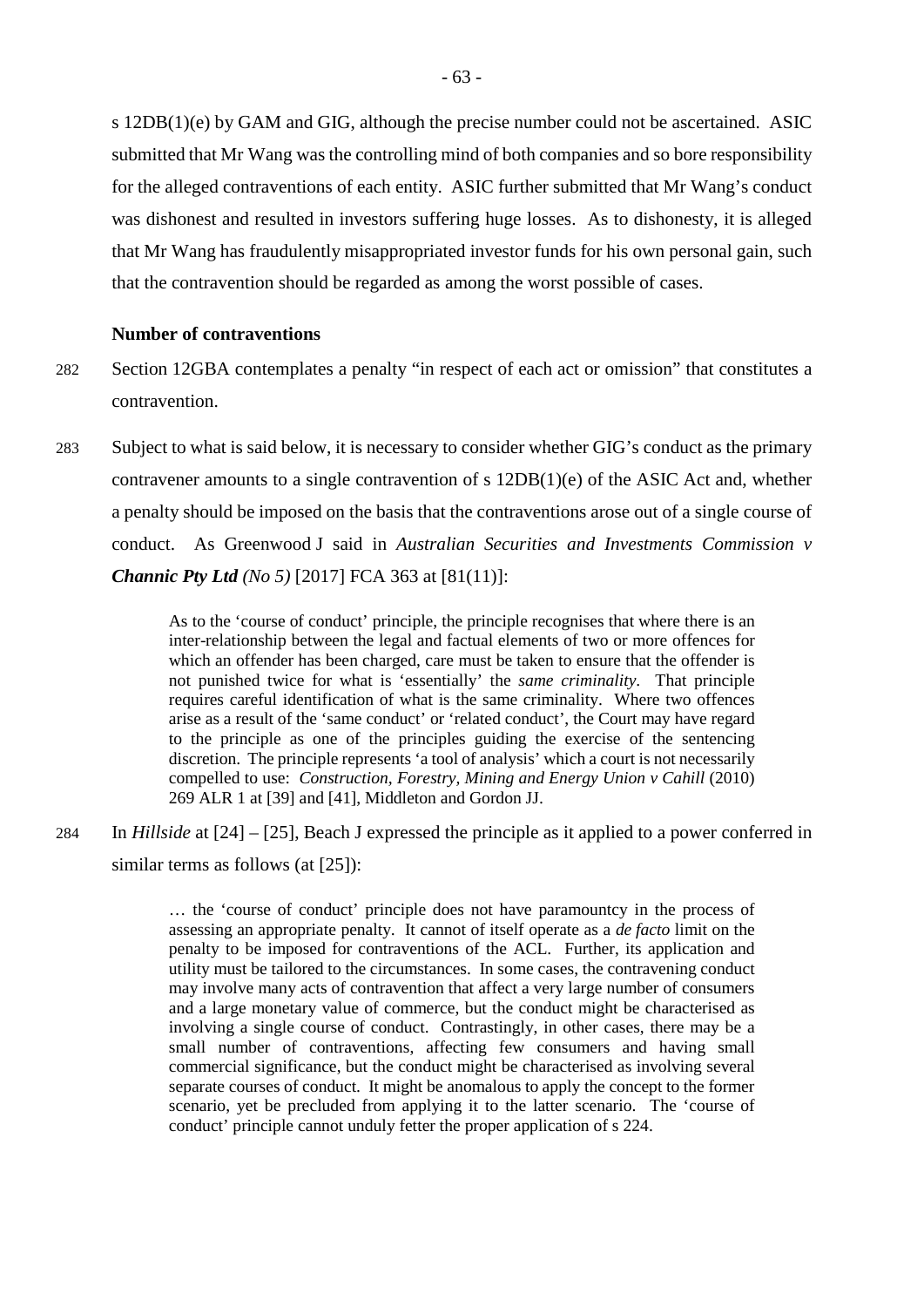- 285 Beach J's analysis was approved by the Full Court in *Australian Competition and Consumer Commission v Reckitt Benckiser (Australia) Pty Ltd* [2016] FCAFC 181; (2016) 340 ALR 25 (*Nurofen*) at [141] (Jagot, Yates and Bromwich JJ) and in *Australian Competition and Consumer Commission v Cement Australia Pty Ltd* (2017) 258 FCR 312 at [425] and [426] (Middleton, Beach and Moshinsky JJ) and more recently in *Australian Competition and Consumer Commission v Yazaki Corporation* (2018) 262 FCR 243 at [231] (Allsop CJ, Middleton and Robertson JJ)
- 286 In *Nurofen*, the Full Court said this of the course of conduct principle in its application to a case involving misrepresentations made on packaging and by way of a website viewed by any number of consumers that could not be meaningfully ascertained (at [157]):

In this case, the theoretical maximum was in the trillions of dollars (some 5.9 million contraventions at \$1.1 million per contravention). By way of example only, even if the appropriate penalty per contravention for each sale was \$1, the penalty would approach \$6 million. It follows that the assessment of the appropriate range for penalty in the circumstances of this case is best assessed by reference to other factors, as there is no meaningful overall maximum penalty given the very large number of contraventions over such a long period of time. Given this, we consider that, to the extent that the course of conduct principle had any meaningful work to do, the better way to look at it was in terms of each of the four 'types' of packaging, each with its own consumer target audience. This proceeding really involves four types of contravention, with many individual contraventions each over the five years. The webpage contraventions can be viewed as one or two serious courses of conduct. But ultimately this discussion itself serves to demonstrate the limited utility of the course of conduct principle in the circumstances of a case such as the present, and why any such characterisation could not properly have the significance which the primary judge gave to it at [94]-[95] of the penalty reasons.

- 287 See also *Australian Competition and Consumer Commission v H.J. Heinz Company Australia Limited (No 2)* [2018] FCA 1286 (White J).
- 288 In case involving representations on a website, this Court has held that a representation is made each time that the relevant content on the website is accessed and viewed by a user of the website: *Hillside* at [12].On that analysis there may be many thousands of contraventions in a given case of that kind. As the Full Court said in *Nurofen*, the course of conduct principle has limited utility in a case such as the present.
- 289 Returning to the present case, ASIC submits that where the same misrepresentation was made on each of the English and Chinese versions of the websites, they amount to separate categories of contraventions because a distinct decision and act is required to direct the statements to different audiences.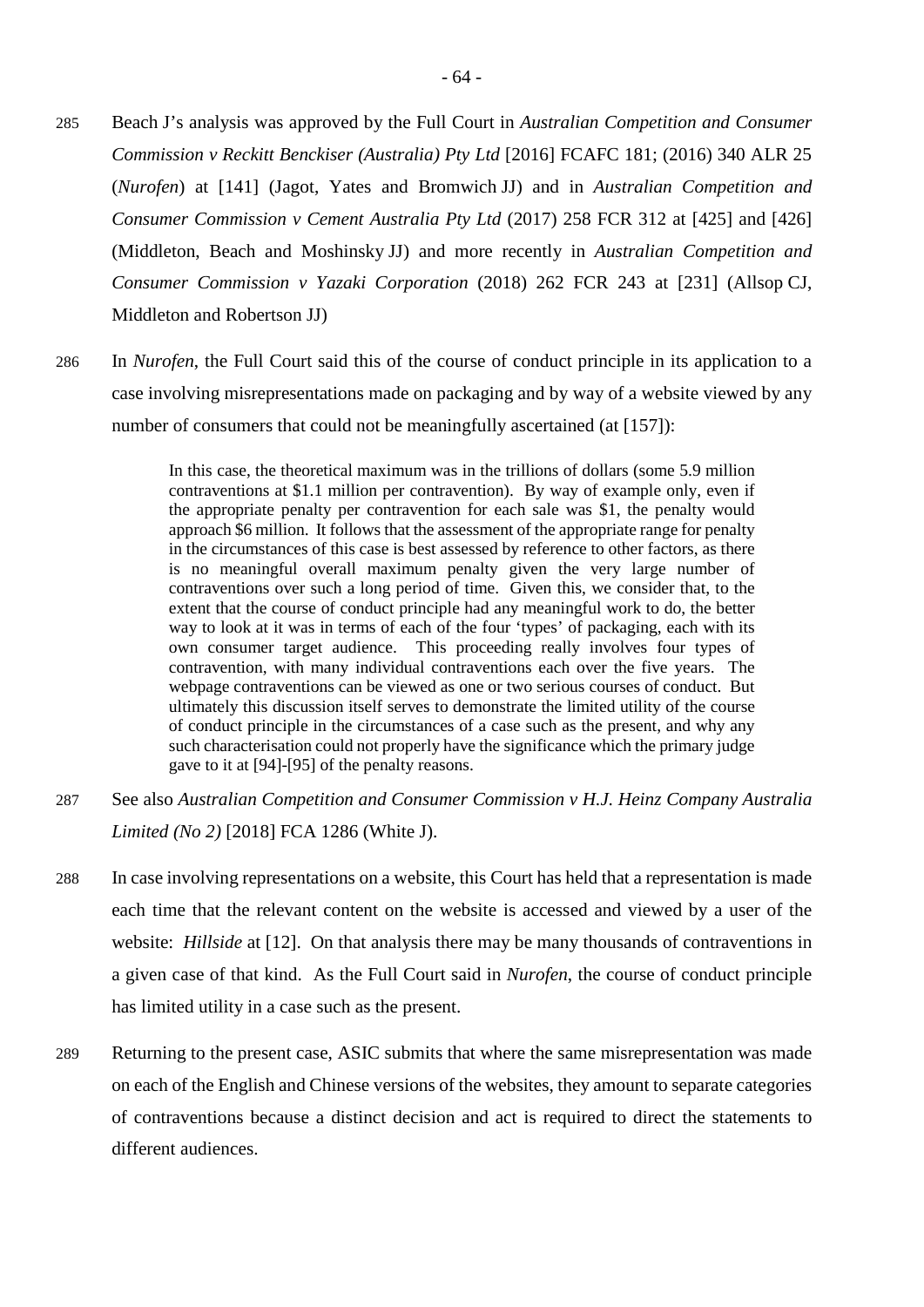- 290 The number of persons who accessed the Chinese and English language versions of the GAM website and the GIG website between 24 May 2017 and 9 November 2017 cannot be ascertained on the material before me. It seems to me that categorising the unascertainable readership into English language speakers and Chinese language speakers does little to assist the Court to identify how many contraventions occurred. The Court simply does not know the number of persons who accessed the website and read the representations in either language.
- 291 In all of the circumstances, it is nonetheless reasonable to infer that the websites in either language were viewed multiple times.
- 292 In one sense, if there was an omission to deactivate the websites after the cancellation of the GIG AFSL, that omission might be regarded as a single omission in respect of each website. Similarly, a single deliberate instruction to keep the websites active might be regarded as a single contravening act in respect of each website. On that approach, there may, on the facts of the present case, be said to have been two such acts or omissions in relation to each website referrable to the English language version and the Chinese language version respectively.
- 293 I have concluded that it is not appropriate to interpret the facts in that way. To do so would be to ignore the evident purpose of the websites, that is, to make each representation to individual prospective customers and so induce each person to act upon each representation and invest in GIG's financial products or services.
- 294 It is appropriate to approach the present case on the basis that it involves two categories of misrepresentation each accessible to the public in this jurisdiction. The first category of representation is broadly (and falsely) to the effect that GIG was licenced under this jurisdiction to provide the financial services promoted on the websites. The second category of representation involved false reassurances as to the manner in which investors' funds would be preserved and applied. The two categories of representation are related in the sense that the first category tends to render the second category more believable.
- 295 This case is one in which no meaningful overall maximum penalty can be identified. It is sufficient to conclude that there have been a large number of contraventions by GIG in which Mr Wang was involved. Conservatively speaking, I am satisfied that each category of representation would, in the ordinary course, have been viewed by at least 20 users of the websites. Subject to the application of the totality principle (as to which see [314] below, an aggregated maximum penalty for an individual for the contraventions would exceed \$7 million.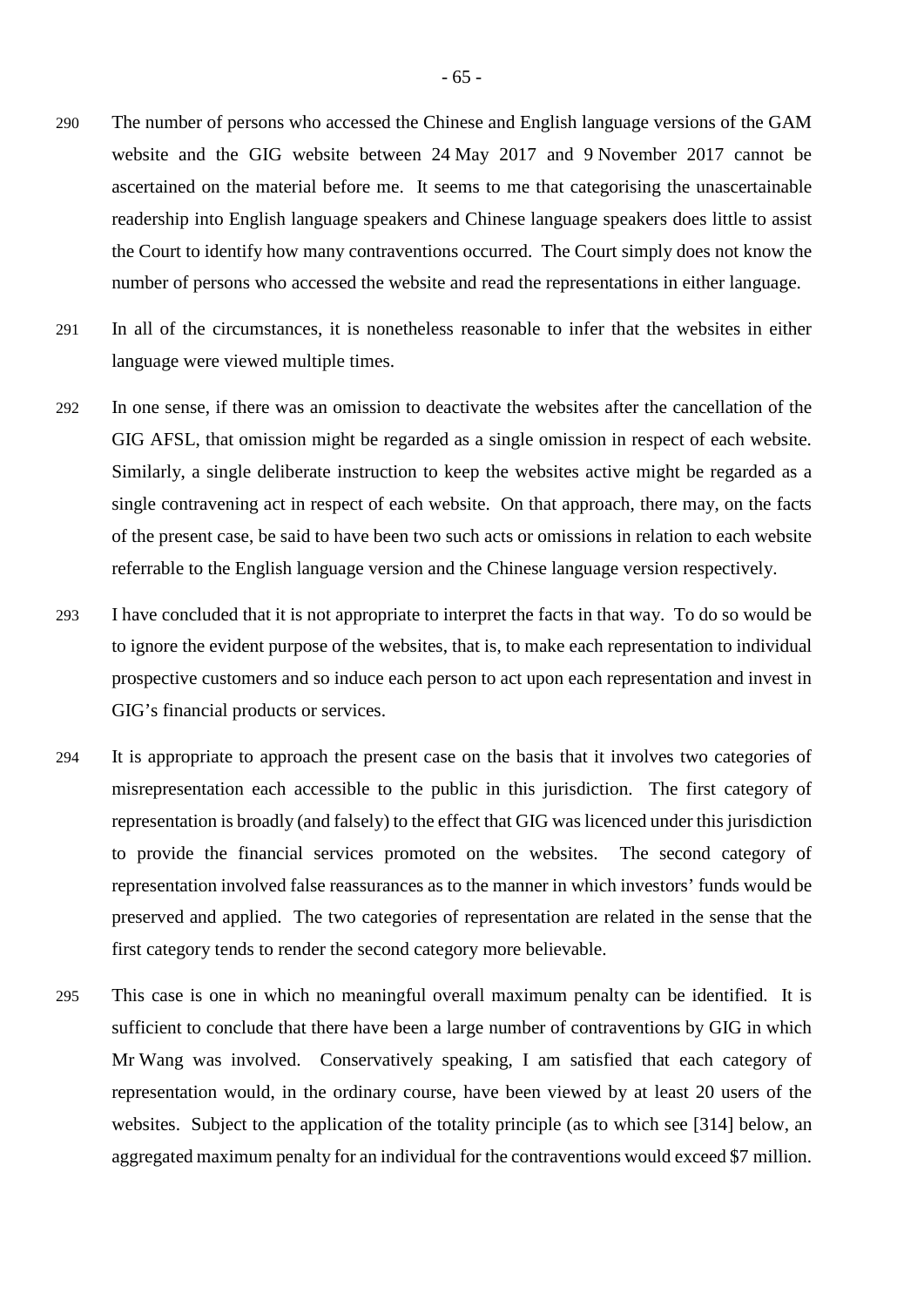296 Having regard to the maximum penalty for a single contravention, the appropriate penalty to be imposed upon Mr Wang is best assessed by reference to other factors such as the seriousness of the contraventions, the extent of Mr Wang's involvement and the mental attitude accompanying his involvement.

#### **Consequence of contraventions**

- 297 Again, it must be emphasised that the only relevant contraventions for the purpose of the present enquiry are GIG's contraventions of s 12DB(1)(e) of the ASIC Act occurring between 24 May 2017 and 9 November 2017. The Court is to consider the consequences of GIG's contraventions of s 12DB(1)(e) within that limited period.
- 298 ASIC submits the consequences of GIG's contraventions include the losses suffered by investors in the amount of at least \$USD23 million, being the total amount lost by those who have made complaints to FOS and ASIC. I do not accept that submission.
- 299 In finding that GIG contravened s  $12DB(1)(e)$  of the ASIC Act I have taken into account its failure to provide an explanation to investors for the loss of their funds. That failure was relevant to the question of whether or not GIG had systems in place whereby investor funds were preserved in a designated trust fund. The absence of such a system prior to 24 May 2017 bore on the question of whether it was likely that such a system existed between 24 May 2017 and 9 November 2017. I have found that no such system existed in the limited period of GIG's contravention.
- 300 It does not follow from that finding that the magnitude of losses reported by the investors who complained to the FOS and to ASIC are losses that are attributable to any reliance the investors might have placed on the representations made on the GIG website and the GAM website between 24 May 2017 and 9 November 2017. The summary of the complaints shows that, with only two exceptions, the dates upon which the investors deposited funds either predate the period of GIG's contravention or are not specified. A further exception is the \$USD10,050 deposit made in June 2017 by Ms Chung on behalf of her sister.
- 301 I am, nonetheless, satisfied that some deposits made to the GIG Deposit Account after the cancellation of the GIG AFSL are consistent with investor activity. The sum of those deposits is approximately \$4 million. It may be reasonably inferred that some of those deposits were made by investors acting in reliance upon the representations and that the investments have been lost for reasons that include GIG's failure to preserve and maintain investor funds in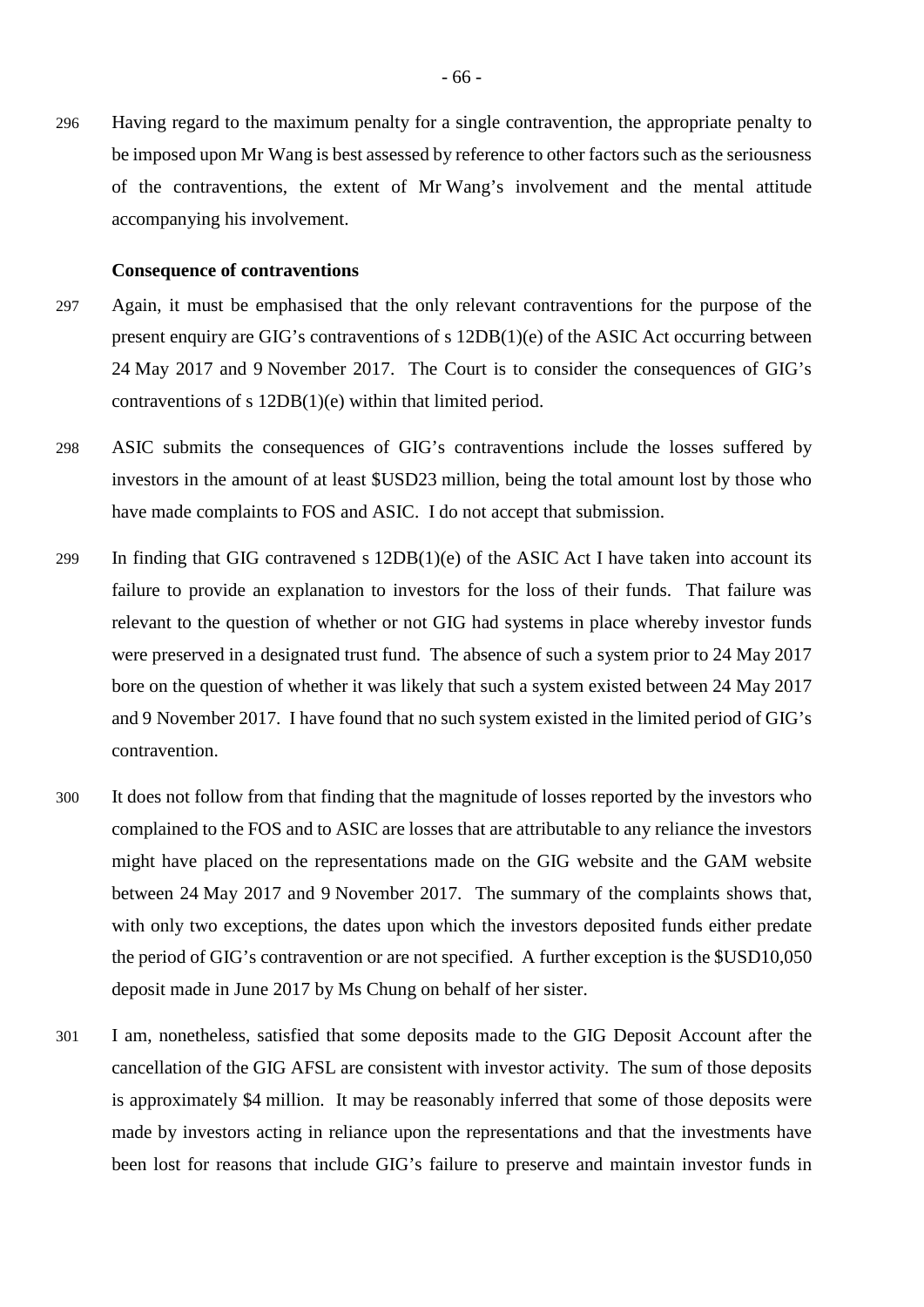accordance with the assurances given in the representations. It is not possible to put a precise figure on the amount of losses that may be directly or indirectly attributable to GIG's contravention of s  $12DB(1)(e)$  in the relevant period, except to say that the losses attributable to GIG's contravention of s 12DB(1)(e) from 24 May 2017 would not exceed \$4 million and are likely to be considerably less than that figure.

## **Nature and effect of the representations**

- 302 It is relevant to consider the degree to which GIG's contravening conduct departed from the standards imposed by the ASIC Act.
- 303 The first category of representations conveyed to potential investors that GIG was authorised under Australian law to provide the financial products and services promoted on the websites. This representation was clearly intended to lure investors into the belief that the services promoted by GIG were subject to the regulatory regime established under Australian law. The falsity of the representation wholly undermines the protective purpose of the comprehensive regime established under the ASIC Act for the proper regulation of the financial services sector.
- 304 The falsity of the representation is made all the more serious by the circumstance that GIG's AFSL was cancelled by virtue of its non-compliance with the very protective laws to which the websites referred. The representation persisted for several months following the cancellation of the GIG AFSL.
- 305 To my mind, the false representations are of the most serious kind, irrespective of whether GIG was ultimately successful in inducing investors to part with their funds in the relevant period and irrespective of the quantum of investors' losses that may have been caused by any such inducement. In short, GIG espoused the benefits of the Australian regulatory laws whilst conducting its business in breach of those very laws.
- 306 As to Mr Wang's involvement, this is not a case of a natural person having only peripheral involvement in the contravention of a company under the managerial control of others. Rather, Mr Wang was instrumental in the acts and omissions constituting GIG's contraventions of s 12DB(1)(e) of the ASIC Act. He was, as ASIC correctly submitted, the controlling mind of GIG. I have found that it was within Mr Wang's sphere of authority to deactivate the GIG website and the GAM website and yet he did not do so in the period of the contraventions. For the purposes of the imposition of a penalty he should be regarded as being no less culpable than the primary contravener.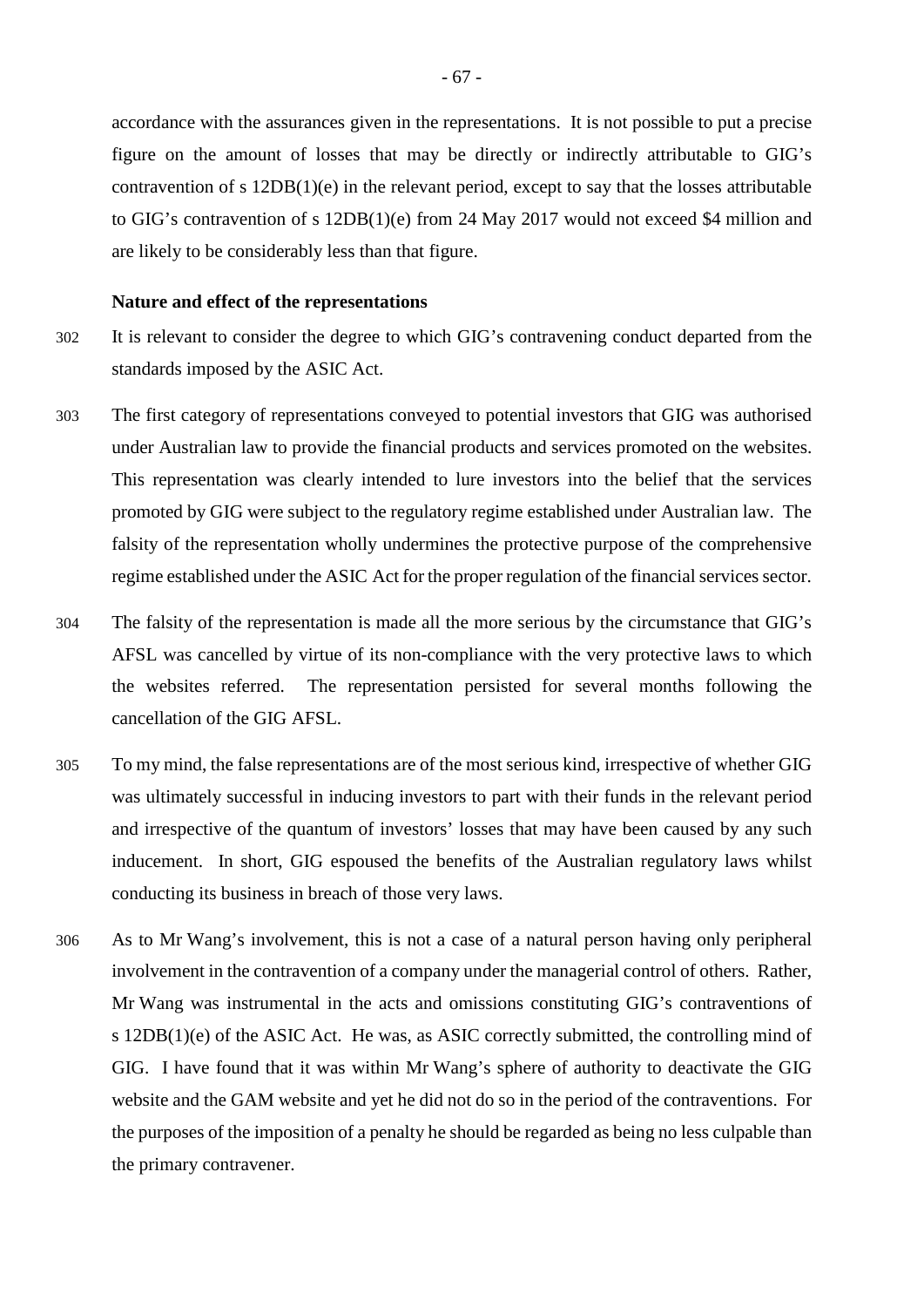# **Consciousness of wrongdoing**

- 307 It may be readily inferred that the GIG website and the GAM website were not deactivated for reasons related to Mr Wang's intention to transfer the business (including customer funds) to a new entity. Mr Wang used the period following the cancellation of the GIG AFSL to acquire Stumac and to persuade GIG's former clients to transfer their investments to Stumac, as evidenced by the Stumac Contract. I find that Mr Wang was motivated to present the appearance of a continuation of the same business that GIG was prohibited from conducting after the cancellation of its AFSL. To that end, I find, he delayed giving express and unequivocal notice to investors and to users of the websites that GIG was prohibited from providing financial services in this jurisdiction. Mr Wang's dealings with Mr Chen, Mr Lai and other investors are consistent with an intention to keep them in the dark as to the true state of affairs so as to maintain their confidence and transfer their custom to Stumac once its business affairs were in order.
- 308 In the contravening period, Mr Wang caused GIG to avoid payments to investors, delayed responding to investor complaints and queries and then failed to give any or any adequate explanation for investors' losses other than to describe the situation (curiously) as one in which GIG required more capital. Between 24 May 2017 and September 2017 Mr Wang did not tell GIG's investors that interest payments could not be made because GIG was prohibited from providing financial services or dealing in financial products. It is in these respects that I find that Mr Wang's state of mind was dishonest.
- 309 Contrary to ASIC's submissions, the evidence does not establish to the requisite standard that Mr Wang was, by his involvement in the particular contraventions, motivated to fraudulently misappropriate investor funds for his own personal benefit. The circumstance that investors have lost their capital and that funds from accounts held in the names of GAM or GIG have been transferred to accounts held in the name of Mr Wang is not, in my view, sufficient to establish to the requisite standard, that Mr Wang's involvement in GIG's contravention of s 12DB(1)(e) was accompanied by a fraudulent state of mind of the kind asserted. I consider there to be an alternative inference available on the evidence, namely that in the contravening period Mr Wang caused funds to be withdrawn from GIG's accounts and held elsewhere with a view to transferring what remained of investors' funds to Stumac's accounts. On the material before me I am unable to make a conclusive finding either way as to whether Mr Wang has fraudulently taken investors funds for his own benefit or for the benefit of persons close to him.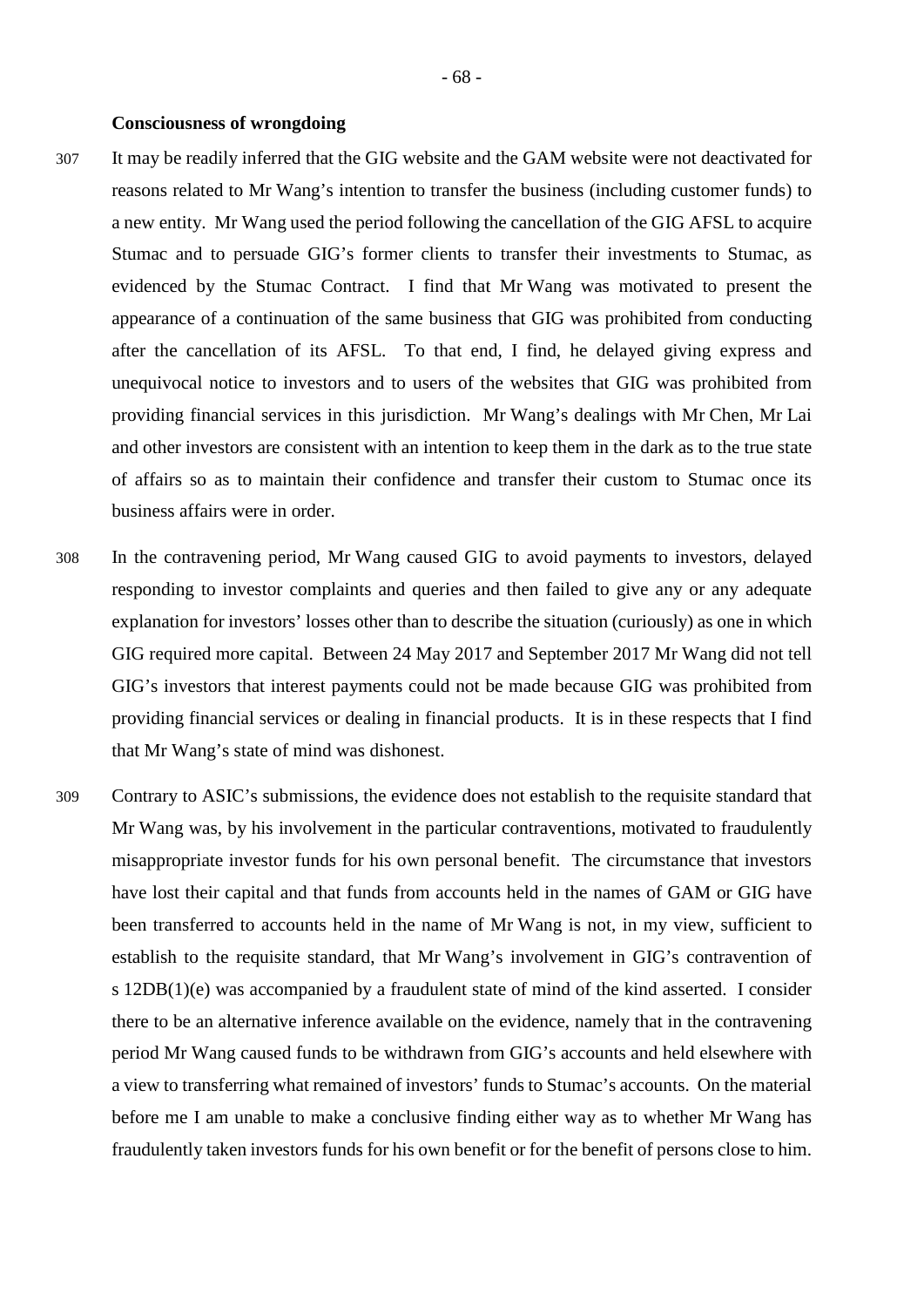I do not consider it necessary to make a conclusive finding of theft or fraud against Mr Wang for the purposes of determining this action.

310 My conclusion in this regard does not preclude ASIC or any other person from advancing allegations of fraud against Mr Wang in other regulatory contexts and for other purposes. However, for the purposes of assessing penalty, I find that Mr Wang's state of mind is as I have summarised it in the preceding paragraphs: Mr Wang's involvement in GIG's contraventions of s 12DB(1)(e) formed a part of a calculated strategy to acquire and use a different corporate form for the continuation of the same business that he knew GIG could not lawfully operate. He was dishonest in the sense that he knew that the representations accessible on the websites were false and he intended that the representations remain accessible to achieve the commercial ends of transferring customers from GIG to Stumac.

# **Mr Wang's financial means**

- 311 Mr Wang did not participate in the trial and there is little evidence before the Court bearing on his financial position. It may reasonably be inferred that Mr Wang drew an income from GIG commensurate with the size of the business and the nature of its activities. In a little over 12 months of operation, the business received tens of millions of dollars in investor funds.
- 312 There is nothing in the evidence to suggest that a penalty in the amount proposed by ASIC (or a lesser penalty) would be oppressive in the relevant sense.

#### **Conclusion on penalty**

- 313 The penalty should be sufficient to deter others who might be minded to make false or misleading statements in contravention of s 12DB(1)(e) of the ASIC Act. The need for general deterrence is particularly strong in cases involving false representations about compliance with Australian financial services laws. Mr Wang's involvement in the contraventions calls for the imposition of a penalty that reflects the importance of compliance with the regulatory regime established by the ASIC Act. In terms of Mr Wang's personal culpability, I view the case as falling within the higher end of the scale.
- 314 In all of the circumstances I consider it appropriate to impose a pecuniary penalty in the amount of \$3 million. The penalty reflects the weight I have afforded the serious nature of those acts and omissions which constituted GIG's multiple contraventions of s 12DB(1)(e) of the ASIC Act and the degree of Mr Wang's involvement, viewed in totality. To be clear, I consider the penalty to be appropriate even if the evidence does not establish whether, and to what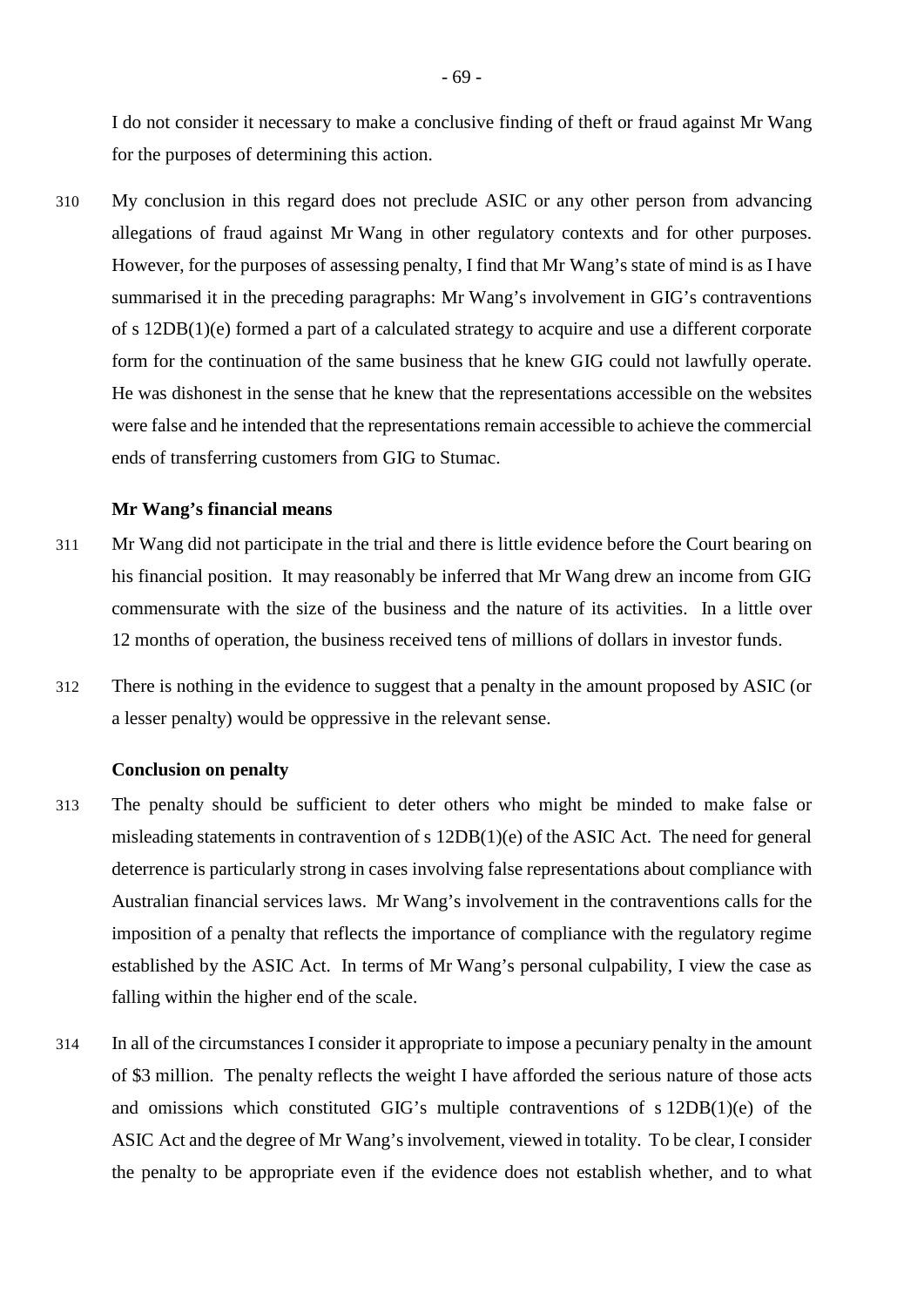extent, the contraventions caused investors to make losses they may not otherwise have incurred. I am satisfied that the aggregate penalty does not exceed what is regarded as a proper penalty for Mr Wang's involvement in multiple contraventions. The penalty to be imposed, considered overall, is fair and just: *Channic Pty Ltd* at [81].

# **RESTRAINTS AND DISQUALIFICATION**

- 315 By [3] and [4] of the Amended OA, ASIC seeks:
	- 3. An order pursuant to s 1324(1)(c) and (e) of the Act or alternatively s  $12GD(1)(c)$  and (e) of the ASIC Act that the Third Defendant be permanently restrained, or for a period determined appropriate by the Court, whether by himself, his servants, agents and employees or otherwise, from:
		- (a) carrying on a financial services business;
		- (b) carrying on a business related to, concerning or directed to financial products or financial services within the meaning of s 761A of the Act;
		- (c) dealing in financial products within the meaning of s 761A of the Act; or
		- (d) in any way holding himself out as doing, or being in any way involved in, the matters referred to in sub-paragraphs (a) to (c).
	- 4. Pursuant to s 206E of the Act or alternatively s 12GLD of the ASIC Act, an order that the Third Defendant be disqualified from managing a corporation for a period of 10 years or such other period that the Court considers appropriate.
- 316 The powers conferred by s 1324 of the Corporations Act and s 12GD of the ASIC Act are expressed in similar terms. They provide:

# **1324 Injunctions**

- (1) Where a person has engaged, is engaging or is proposing to engage in conduct that constituted, constitutes or would constitute:
	- …
	- (c) aiding, abetting, counselling or procuring a person to contravene this Act; or
	- …
	- (e) being in any way, directly or indirectly, knowingly concerned in, or party to, the contravention by a person of this Act; or
	- …

the Court may, on the application of ASIC … grant an injunction, on such terms as the Court thinks appropriate, restraining the first-mentioned person from engaging in the conduct and, if in the opinion of the Court it is desirable to do so, requiring that person to do any act or thing.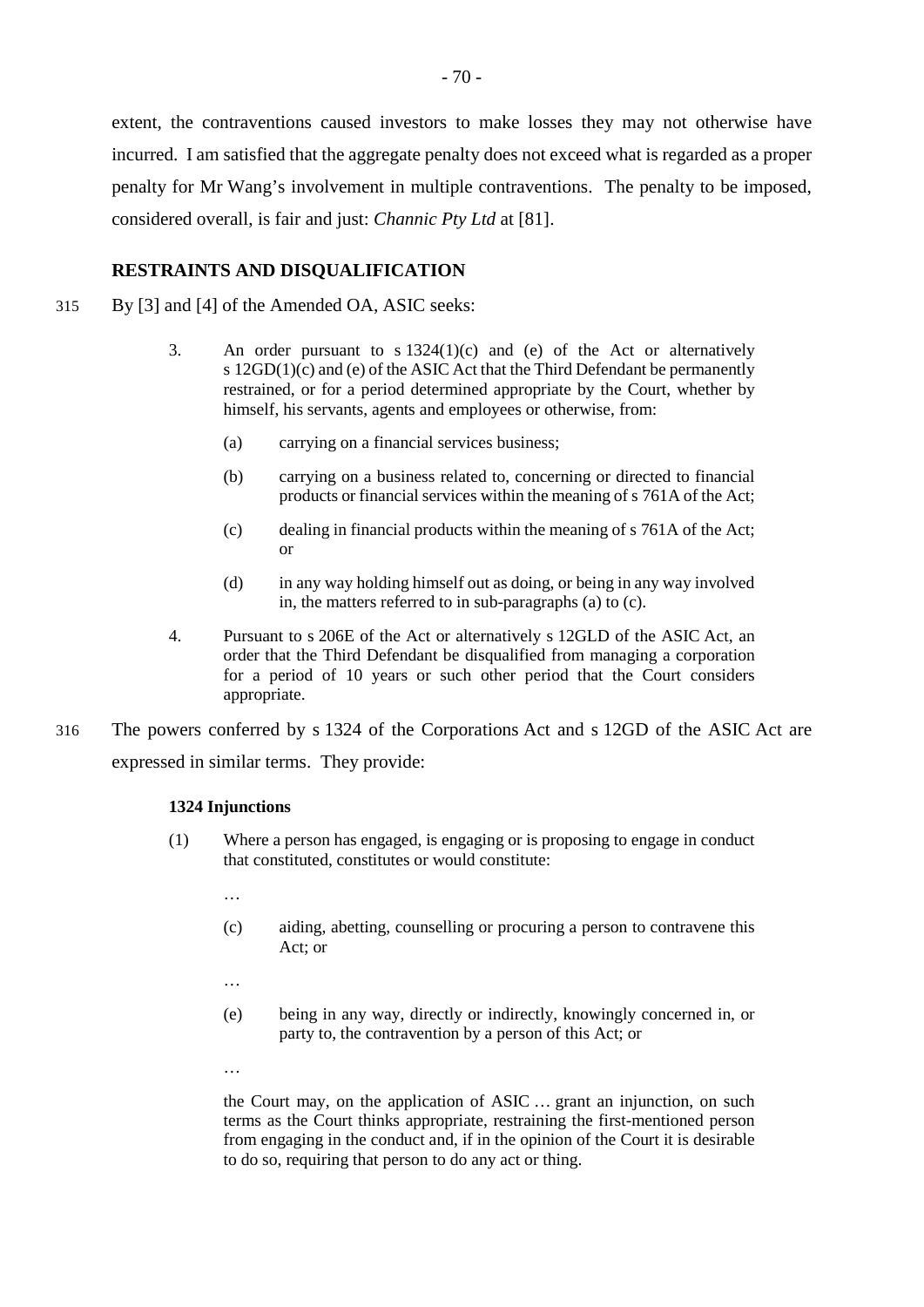#### **12GD Injunctions**

- (1) If, on the application of … ASIC or any other person, the Court is satisfied that a person has engaged, or is proposing to engage, in conduct that constitutes or would constitute:
	- (a) a contravention of a provision of this Division; or
	- …

…

…

- (c) aiding, abetting, counselling or procuring a person to contravene such a provision; or
- (e) being in any way, directly or indirectly, knowingly concerned in, or party to, the contravention by a person of such a provision; or
- the Court may grant an injunction in such terms as the Court determines to be appropriate.
- 317 Both powers are enlivened on the facts in present case, the Court being satisfied that Mr Wang has engaged in conduct that constitutes (at least) aiding and abetting a person to contravene the Corporations Act or a provision of Div 2 of Pt 2 of the ASIC Act or being knowingly concerned in such contraventions.
- 318 As a matter of construction, it seems to me that the particular conduct that may be restrained by an order under s 1324 of the Corporations Act is the same conduct that the person in question has engaged in, is engaging in or is proposing to engage in. It is not necessary to express a concluded view on that question as there exists, in s 12GD of the ASIC Act, a source of power to grant an injunction on such terms as the Court determines to be appropriate. Whatever be the limits on the power under s 1324 of the Corporations Act, s 12GD clearly empowers the Court to restrain conduct that would not otherwise constitute a contravention or involvement in a contravention.
- 319 In exercising the discretion under s 12GD the Court may take into account not only the conduct that has enlivened the power to make the order, but all other conduct relevant to Court's assessment of whether the order sought in the proceeding is "appropriate". Accordingly, in exercising the discretion under s 12GD I will take into account all of the facts and circumstances discussed thus far, including the circumstance that declarations are to be made as to Mr Wang's involvement in GIG's contraventions of s 911A and s 1041H of the Corporations Act, and s 12DA and s 12DB(1)(e) of the ASIC Act. I am mindful that, to a large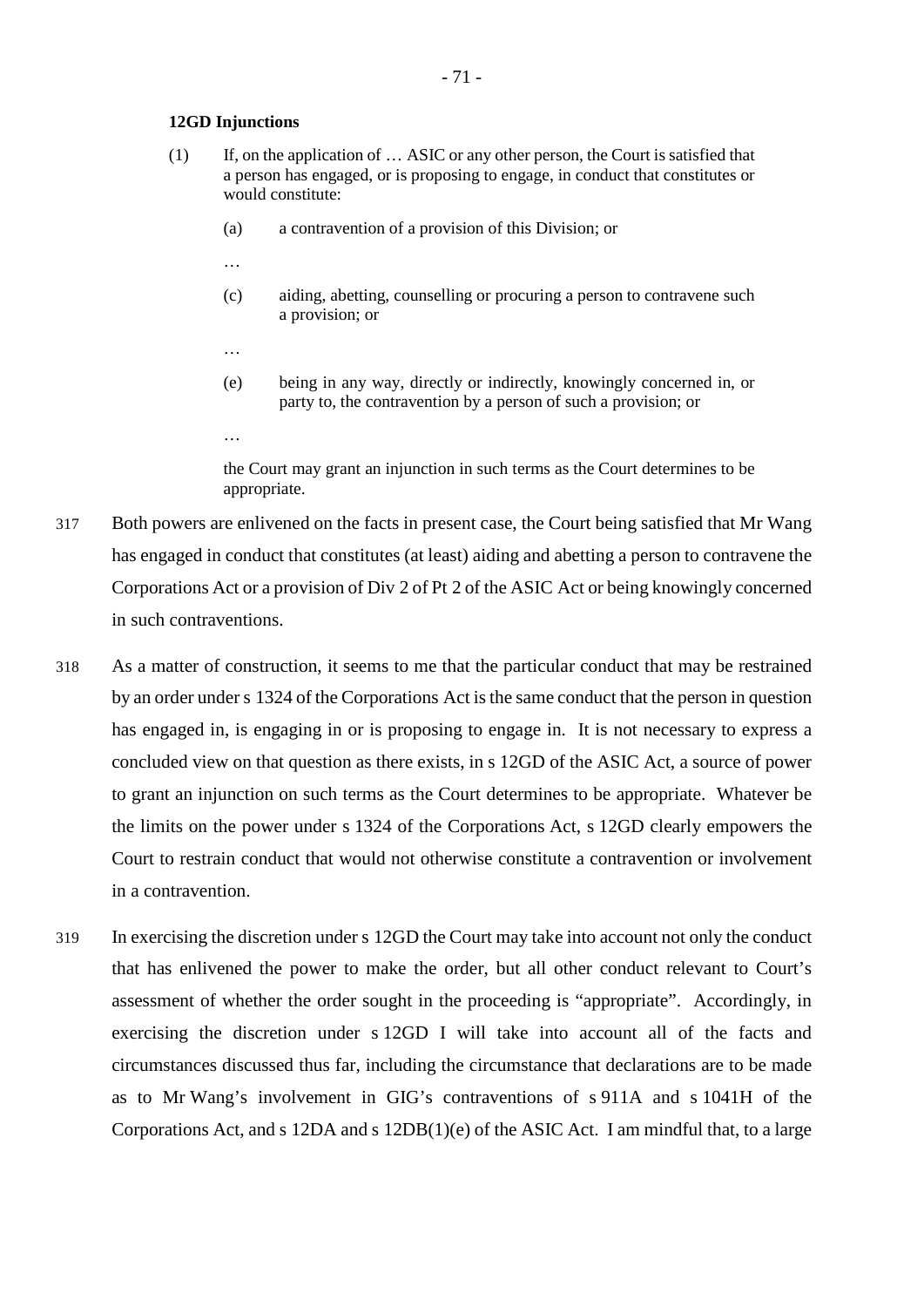extent, my findings in relation to the contraventions (and Mr Wang's involvement in them) are founded on the same acts and omissions.

320 Section 206E of the Corporations Act and s 12GLD of the ASIC Act each empower the Court to disqualify a person from managing a corporation. They respectively provide:

#### **206E Court power of disqualification—repeated contraventions of Act**

- (1) On application by ASIC, the Court may disqualify a person from managing corporations for the period that the Court considers appropriate if:
	- (a) the person:
		- (i) has at least twice been an officer of a body corporate that has contravened this Act or the *Corporations (Aboriginal and Torres Strait Islander) Act 2006* while they were an officer of the body corporate and each time the person has failed to take reasonable steps to prevent the contravention; or
		- (ii) has at least twice contravened this Act or the *Corporations (Aboriginal and Torres Strait Islander) Act 2006* while they were an officer of a body corporate; or
		- (iii) has been an officer of a body corporate and has done something that would have contravened subsection 180(1) or section 181 if the body corporate had been a corporation; and
	- (b) the Court is satisfied that the disqualification is justified.
- (1A) For the purposes of subsection (1), a person is an *officer* of an Aboriginal and Torres Strait Islander corporation if the person is an officer of that corporation within the meaning of the *Corporations (Aboriginal and Torres Strait Islander) Act 2006*.
- (2) In determining whether the disqualification is justified, the Court may have regard to:
	- (a) the person's conduct in relation to the management, business or property of any corporation; and
	- (b) any other matters that the Court considers appropriate.
- (3) To avoid doubt, the reference in paragraph  $(2)(a)$  to a corporation includes a reference to an Aboriginal and Torres Strait Islander corporation.

## **12GLD Order disqualifying a person from managing corporations**

- (1) On application by ASIC, the Court may make an order disqualifying a person from managing corporations for a period that the Court considers appropriate if:
	- (a) the Court is satisfied that the person has committed, has attempted to commit or has been involved in a contravention of a provision of Subdivision C or D (other than section 12DA); and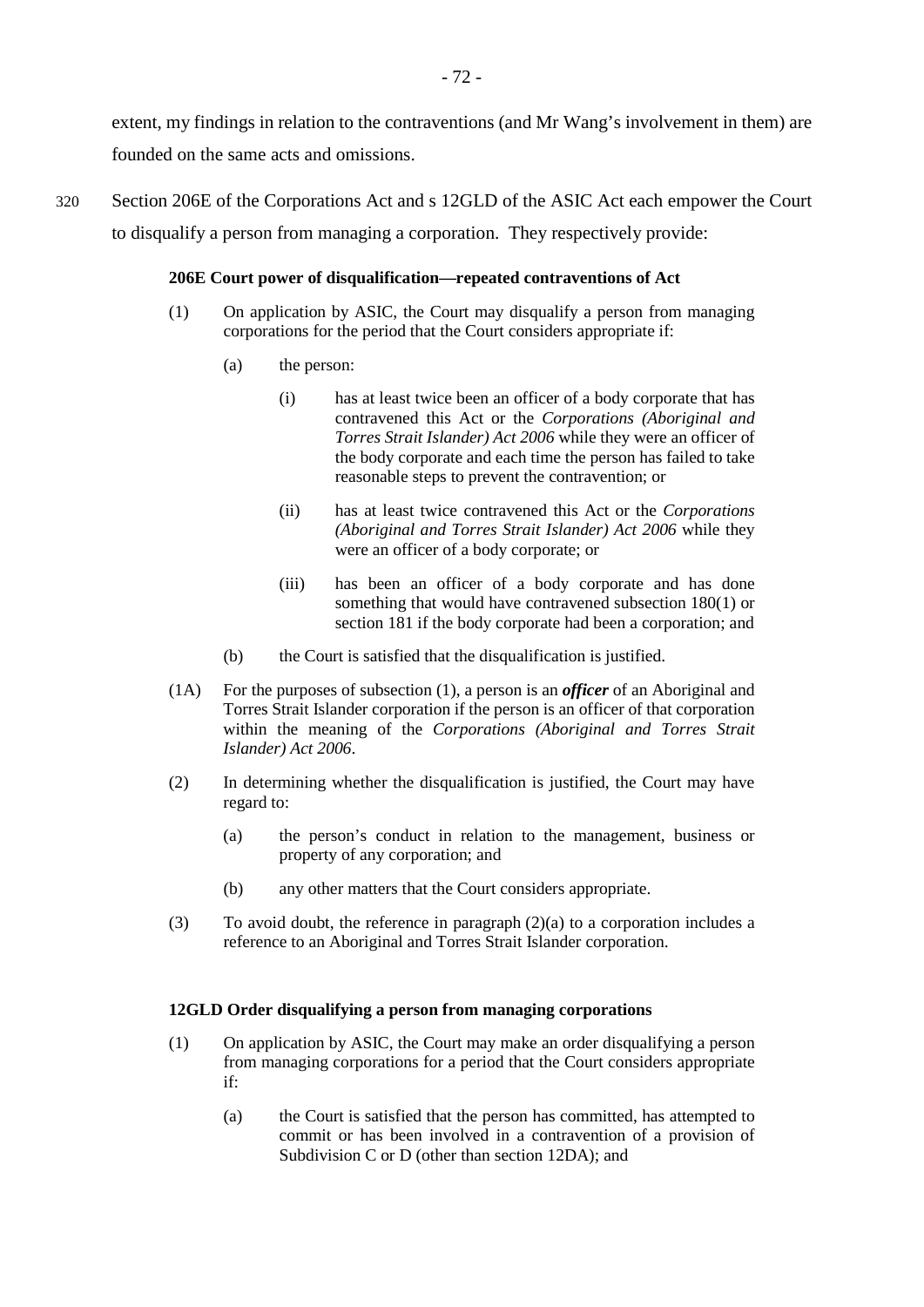- 321 Orders under these provisions have a protective purpose.
- 322 As Gordon J said in *Australian Securities and Investments Commission v Monarch FX Group Pty Ltd, in the matter of Monarch FX Group Pty Ltd* [2014] FCA 1387; (2014) 103 ACSR 453, in determining whether and, if so, for what period financial services disqualification orders are to be made, it is appropriate to have regard to the same factors bearing on the question of whether a person should be disqualified from managing corporations. In *Adler* at [56] Santow J identified those factors that had justified varying periods of disqualification as follows:

…

- (xiii) Factors which lead to the imposition of the longest periods of disqualification (that is, disqualifications of 25 years or more) were:
	- Large financial losses
	- High propensity that defendants may engage in similar activities or conduct
	- Activities undertaken in fields in which there was potential to do great financial damage such as in management and financial consultancy
	- Lack of contrition or remorse
	- Disregard for law and compliance with corporate regulations
	- Dishonesty and intent to defraud
	- Previous convictions and contraventions for similar activities.
	- …
- (xiv) In cases in which the period of disqualification ranged from 7 years to 12 years, the factors evident and which lead to the conclusion that these cases were serious though not 'worst cases', included:
	- Serious incompetence and irresponsibility
	- Substantial loss
	- Defendants had engaged in deliberate courses of conduct to enrich themselves at others' expense, but with lesser degrees of dishonesty
	- Continued, knowing and wilful contraventions of the law and disregard for legal obligations
	- Lack of contrition or acceptance of responsibility, but as against that, the prospect that the individual may reform.
- …
- (xv) The factors leading to the shortest disqualification, that is, disqualifications for up to 3 years were: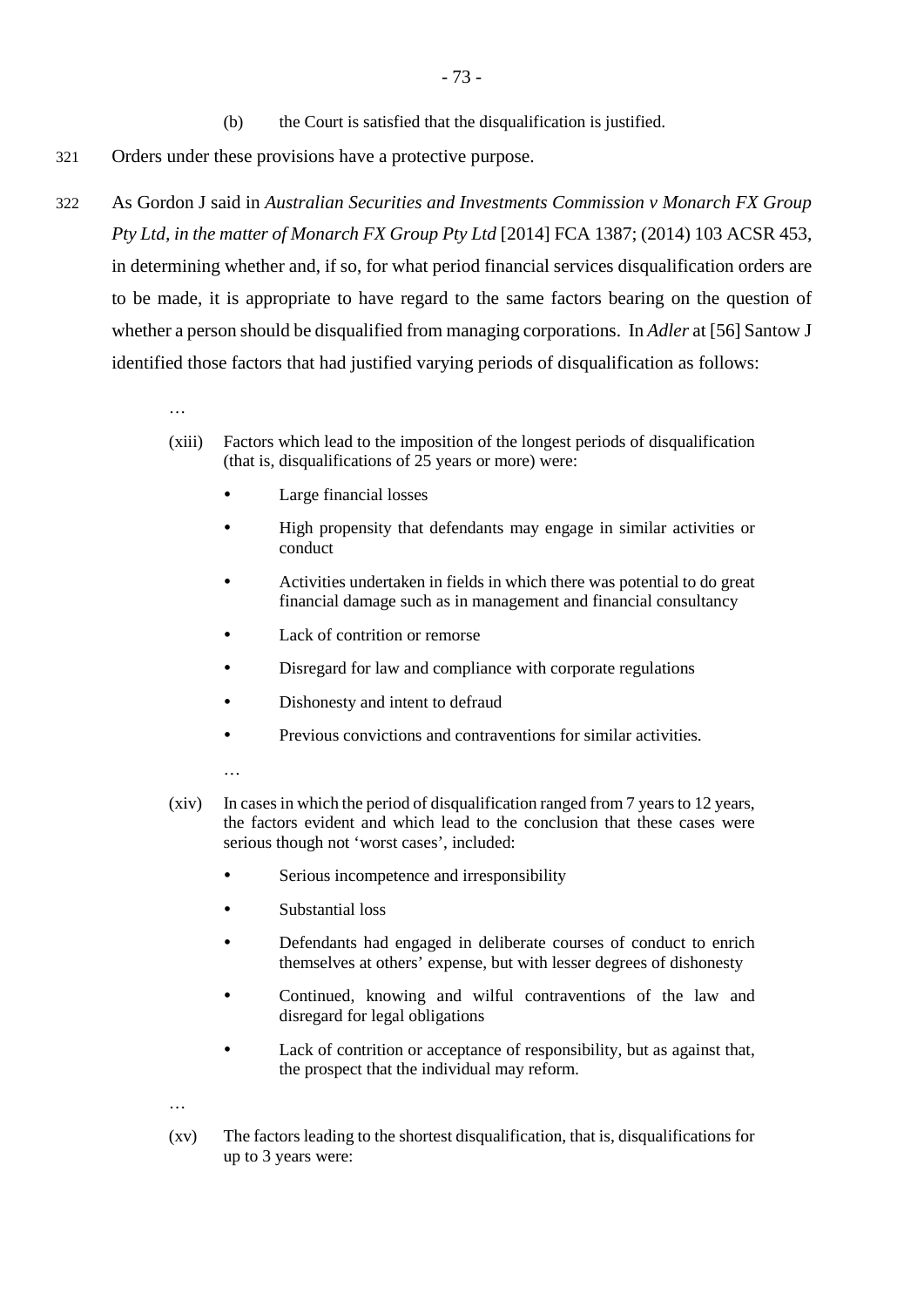- Although the defendants had personally gained from the conduct, they had endeavoured to repay or partially repay the amounts misappropriated
- The defendants had no immediate or discernible future intention to hold a position as manager of a company
- In *Donovan's* case, the respondent had expressed remorse and contrition, acted on advice of professionals and had not contested the proceedings.

(citations omitted).

323 It is convenient to consider the two proposed forms of restraint together. When proceeding in that way, I bear in mind that an order restraining Mr Wang from managing any corporation will, by its nature, prohibit Mr Wang from managing corporations that carry on all forms of business in this jurisdiction, whether related to the provision of financial services or not. The Court should be satisfied that such an order is "justified" having regard to the protective purpose of the power.

#### **Consideration**

- 324 It is relevant that GIG has not wholly cooperated with ASIC's investigation, particularly by failing to produce records in response to a compulsive notice issued under the ASIC Act. That omission may be explained either by a defiant attitude on GIG's part or by a failure of GIG to maintain proper records of the kind that were sought. In either case, the responsibility for the default may be attributed to Mr Wang as the company's executive director.
- 325 It is also relevant that the investors who have participated in the business have suffered very significant losses for which no explanation has been given. As I have said, if the losses were caused wholly by risks inherent in the investments themselves, it is reasonable to expect such an explanation to have been forthcoming.
- 326 In light of the findings set out elsewhere in these reasons, I consider Mr Wang to be a person who has the potential to do great harm to consumers in this jurisdiction by his involvement in financial services businesses, particularly by his use of a different corporate entity (Stumac) to continue the operation of the business following of the cancellation of the GIG AFSL and the installation of Mr O'Doherty as a director who would do his bidding.
- 327 In all of the circumstances it is reasonable to infer (and I so find) that the email sent to Mr O'Doherty and extracted at [50] of these reasons was sent either on Mr Wang's instructions or with his knowledge. The email establishes that it was Mr Wang's intention to conceal from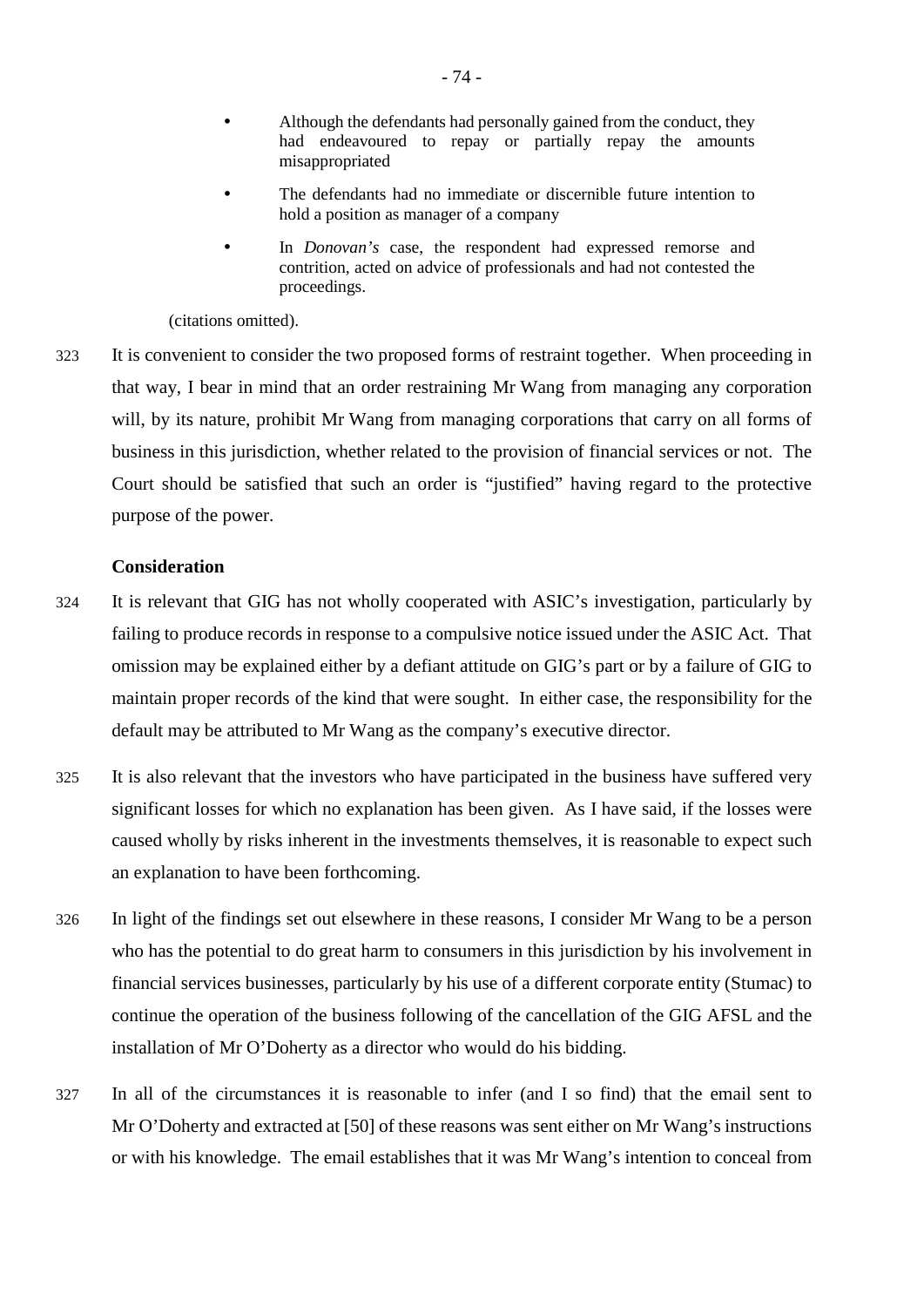ASIC the extent of his control of the business to be conducted by Stumac following its acquisition in July 2017. In the present case, ASIC has devoted considerable resources into an investigation into GIG and the cancellation of its AFSL, only to be confronted with the same business enterprise arising from the ashes, controlled by the same proponent under a new corporate veil, and in all likelihood with some of GIG's former customers on its records. There is, I find, a high likelihood that Mr Wang will continue to "transfer" financial services businesses from one corporate form to another should the requirements of regulation prove too burdensome.

328 Mr Wang has not adduced any evidence and there is accordingly nothing to suggest that he has gained insight into the seriousness of the conduct alleged and proven against him. If he is not restrained I consider there to be a very high likelihood that Mr Wang will continue to operate businesses in Australia and that he will do so with little or no regard for the requirements of Australian regulatory laws or the interests of consumers.

# **Duration of restraints**

- 329 In all of the circumstances, I consider that an order restraining Mr Wang from the management of corporations for a period of 10 years is justified.
- 330 The order sought pursuant to s 12GLD of the ASIC Act would operate to permanently restrain Mr Wang from involvement in a financial services business in this jurisdiction. Having regard to the protective purpose of s 12GLD, I am satisfied that the restraint should be permanent. In reaching that conclusion I have remained mindful that it is not unlawful to acquire a financial services business including (and necessarily) by acquiring an AFSL as a business "asset". However, the present case is one in which Mr Wang has acquired interests in two corporations each holding an AFSL and has then sought to exercise ultimate control of the operations of each company in a manner that demonstrates the utmost disregard for Australia's financial services laws. His conduct in installing Mr O'Doherty as a director of Stumac and giving instructions to him either directly or through Mr Zhou exemplifies that conduct. Mr Wang was, I find, motivated to conceal the fact and extent of his control of Stumac so as to avoid the scrutiny of ASIC in respect of its business affairs. At the same time, Mr Wang has shown a propensity to market financial services by representing the services to be compliant with Australia's financial services laws, knowing that the services are not compliant. There is nothing before the Court to suggest that Mr Wang has any insight into the seriousness of his conduct and nothing to suggest that he is remorseful in respect of it. There is of course a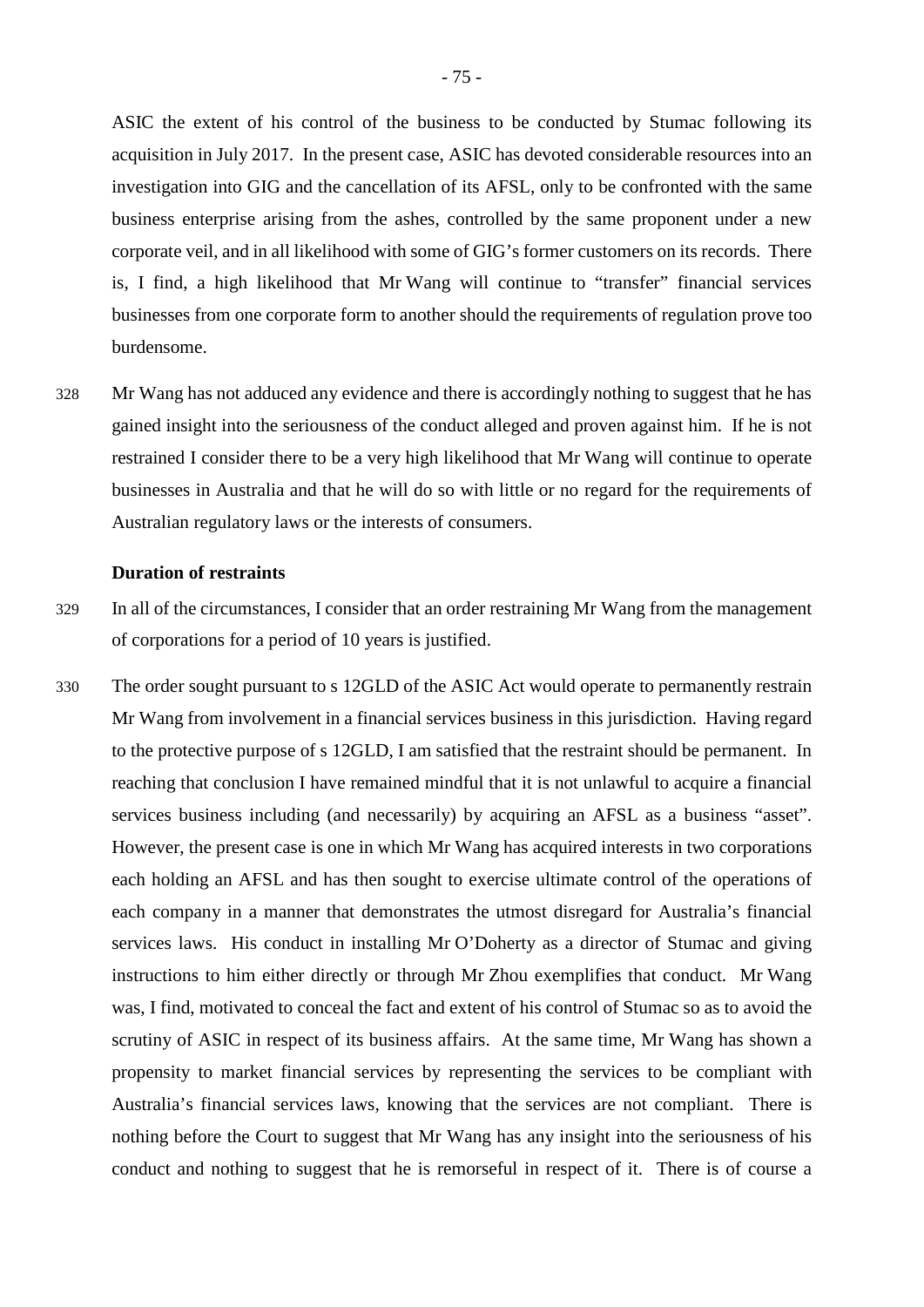possibility that Mr Wang's fitness and propriety may change in the future, however, the existence of that possibility does not dissuade me from the view that a permanent restraint is appropriate. The protective purpose of s 12GLD is best served by a permanent restraint.

331 The order should be expressed in terms that prohibit Mr Wang's involvement in any capacity whatsoever, whether as officer, employee, agent, consultant, contractor or otherwise. Expressing the order in those terms will prevent Mr Wang from exercising influence and control over other persons (including company directors) who might be minded, for whatever reason, to act upon his instructions.

#### **WINDING UP**

- 332 ASIC seeks orders pursuant to s 461(1)(k) of the Corporations Act for the winding up of GAM and Stumac on just and equitable grounds: Amended OA, [7].
- 333 The affidavits of Ms Collins demonstrates that the procedural preconditions for making the orders are satisfied: Corporations Act, ss 462(2), 464 and 465A(1).
- 334 The discretion to make the orders must be exercised judicially and in a manner that is capable of examination and justification: *Baird v Lees* (1924) SC 83; *Re Tivoli Freeholds Ltd* (1972) VR 445; *Loch v John Blackwood Ltd* (1924) AC 783. In a case such as the present, the test is that stated by Powell J in *Re Netsor Pty Ltd and the Companies Act* (1981) 6 ACLR 114 at 119 (applied by Beaumont J in *Australian Securities Commission v Rohani and Others* [1998] FCA 1432; 29 ACSR 106, namely:

I accept that the words 'just and equitable' where appearing in  $s$  222(1)(h) of the Act are words of the widest import, as also do I accept that the words are not to be confined by the creation of categories within which a case must be brought in order that it be held to be 'just and equitable' that a company be wound up (*Ebrahimi v Westbourne Galleries Ltd, supra*); but, this notwithstanding, it seems to me that the facts or conduct which make it, in any case, 'just and equitable' that a company be wound up must be facts or conduct which have a direct and immediate relationship to, or bearing upon, the management or administration of the affairs of the subject company or the conduct of its business. If authority for this view be needed, it is to be found in the advice of the Judicial Committee - delivered by Lord Shaw of Dumferline - in *Loch v John Blackwood Ltd* [1924] AC 783, 788 where his Lordship says:-

'It is undoubtedly true that at the foundation of applications for winding-up on the 'just and equitable' rule, there must lie a justifiable lack of confidence in the conduct and management of the company's affairs. But this lack of confidence must be grounded on conduct of the directors, not in regard to their private life or affairs, but in regard to the company's business. Furthermore the lack of confidence must spring not from dissatisfaction at being outvoted on the business affairs or on what is called the domestic policy of the company. On the other hand, wherever the lack of confidence is rested on lack of probity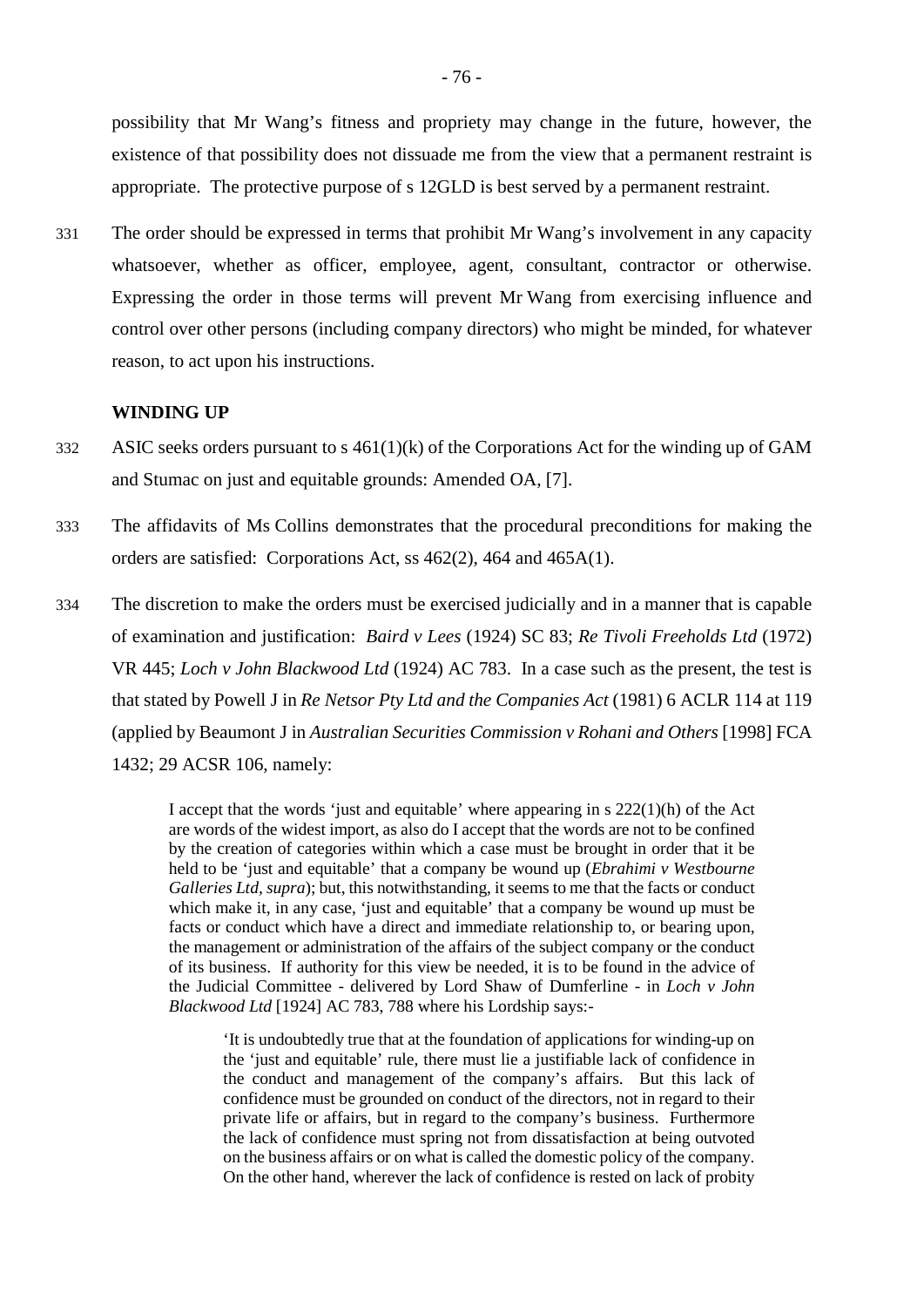in the conduct of the company's affairs, then the former is justified by the latter and it is under the statute just and equitable that the company be wound up.'

335 In *Australian Securities and Investments Commission v ABC Fund Managers Ltd* [2001] VSC

383; (2001) 39 ACSR 443 at [119], Warren J (as her Honour then was) identified three "general

fundamental principles" guiding the exercise of the direction:

… First, there needs to be a lack of confidence in the conduct and management of the affairs of the company … Second, in these types of circumstances it needs to be demonstrated that there is a risk to the public interest that warrants protection. Third, there is a reluctance on the part of the courts to wind up a solvent company.

336 Gordon J expanded on these principles in *Australian Securities and Investments Commission v ActiveSuper Pty Ltd (No 2)* [2013] FCA 234; (2013) 93 ASCR 189 as follows:

- 21 In relation to the first, a lack of confidence may arise where, 'after examining the entire conduct of the affairs of the company' the court cannot have confidence in 'the propensity of the controllers to comply with obligations, including the keeping of books, records and documents, and looking after the affairs of the company': *Galanopoulos v Moustafa* [2010] VSC 380 at [32]; see also *Australian Securities Commission v AS Nominees Limited* (1995) 62 FCR 504 at 532-3 133 ALR 1 at 61–2; 18 ACSR 459 at 518–19 (*AS Nominees*); *ABC Fund Managers* at [117]-[118]; *Australian Securities and Investments Commission v International Unity Insurance Pty Ltd* (2004) 22 ACLC 1416; [2004] FCA 1059 at [135]–[139] (*International Unity Insurance*).
- 22 There is thus a significant overlap between the matters relevant to the just and equitable ground and the matters which weigh in favour of the exercise of the court's discretion to appoint a provisional liquidator. For example, matters which indicate 'the propensity of the controllers to comply with obligations, including the keeping of books, records and documents, and looking after the affairs of the company' might also demonstrate that 'the company's affairs have been conducted in a manner without regard to legal requirements or accepted principles of corporate management'.
- 23 In relation to the second, a risk to the public interest may take several forms. For example, a winding-up order may be necessary to ensure investor protection or where a company has not carried on its business candidly and in a straightforward manner with the public: *International Unity Insurance* at [138]; see also *Australian Securities and Investments Commission v Finchley Central Funds Management Ltd* [2009] FCA 1110 at [3]. Alternatively, it might be justified in order to prevent and condemn repeated breaches of the law: *Kingsley Brown Properties* at [96]; see also *AS Nominees* at FCR 527; ALR 56–7; ACSR 513–14;*Australian Securities and Investments Commission v Chase Capital Management Pty Ltd* (2001) 36 ACSR 778 ; [2001] WASC 27 at [75]–[77]. Again, there is an overlap between matters which would pose a risk to the public interest for the purpose of  $s\,461(1)(k)$  and which are relevant to the appointment of a provisional liquidator.
- 24 In relation to the third, it has been said that 'a stronger case might be required where the company was prosperous, or at least solvent': *Kingsley Brown Properties* at [96]. Solvency, however, is not a bar to the appointment of a liquidator on the just and equitable ground, particularly where there have been serious and ongoing breaches of the Act: *ABC Fund Managers* at [124]-[130].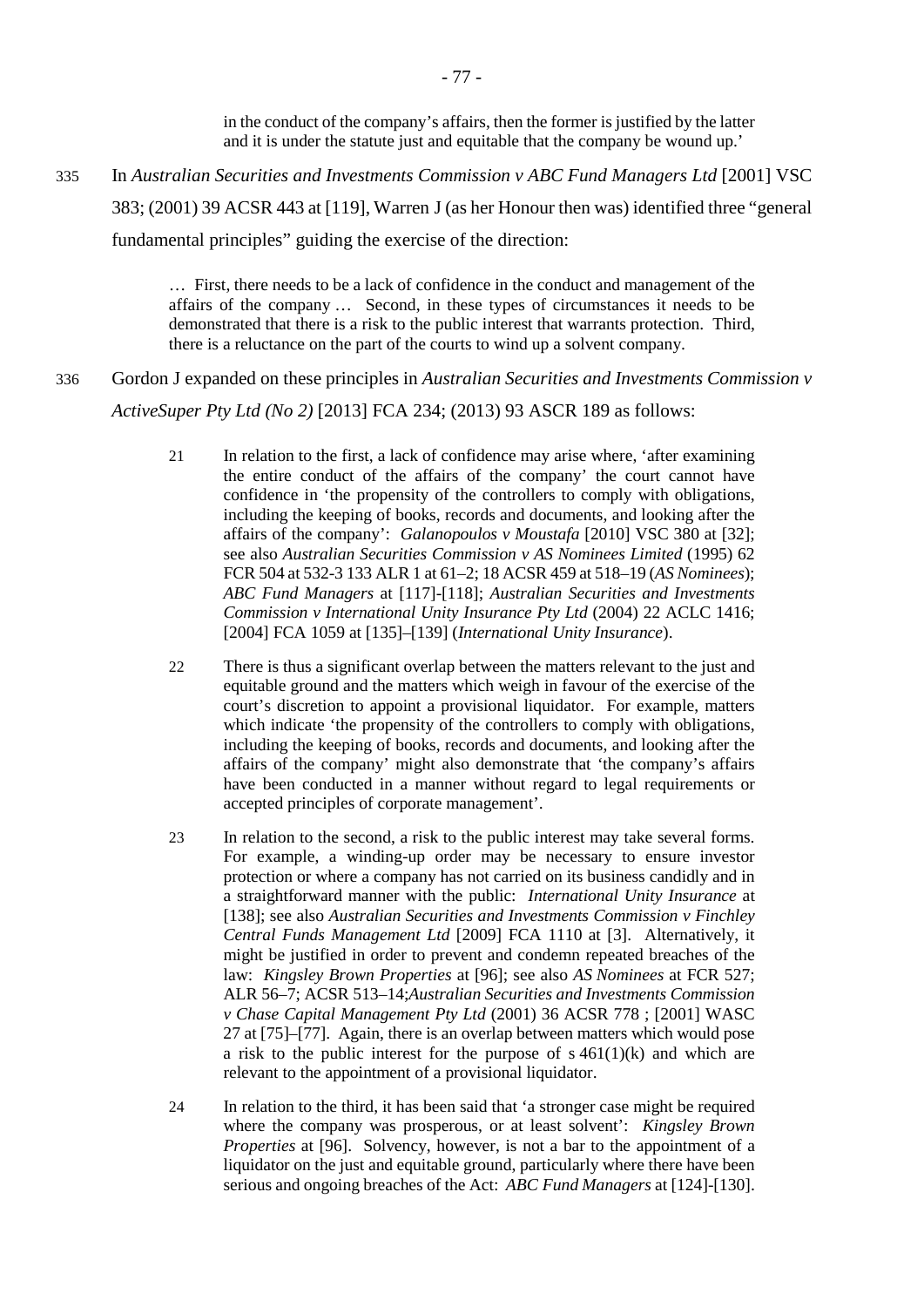- 337 In exercising the discretion it is important to bear in mind that ASIC makes no allegation that Stumac has breached the law and that the allegations of contravention made against GAM have not been established on the evidence in this proceeding. Notwithstanding those matters, I am satisfied that it is just and equitable that both companies be wound up.
- 338 In my judgment, if the companies are not wound up, there is an unacceptable risk that they would remain under Mr Wang's de facto control, notwithstanding that orders will be made in this proceeding to disqualify him from managing the affairs of any company and notwithstanding that orders will be made to restrain him from participating in the conduct of a financial services business in this jurisdiction.
- 339 There is no evidence before the Court to establish whether either company is prosperous, let alone solvent. The financial position of the companies is within the knowledge of those who control them. Neither company has appeared in the proceeding to oppose the orders sought on the basis that the orders would affect any intended future business activities or otherwise prejudice the commercial interests of the companies' creditors, shareholders or other stakeholders.
- 340 In addition, having regard to the banking records as a whole, I find that there is extensive and unexplained intermingling of funds between bank accounts held by GIG and bank accounts held by other companies associated with Mr Wang both within and outside Australia. To the extent that there may be an alternative and innocent reason for the confusing array of transfers, the reasons have not been disclosed to the Court.
- 341 The appointment of liquidators to the companies will facilitate the proper investigation of the affairs of all of the companies associated with the business formerly operated by GAM, then operated by GIG and intended to be operated by Stumac. Whilst my reasons for judgment in this matter do not include findings of theft of investors' funds, the appointment of liquidators to the companies (being the same liquidator appointed to GIG), will facilitate examinations or investigations that may yield evidence of fraudulent conduct of that kind. The Court's findings as to Mr Wang's state of mind in this action are, of course, confined to the particular issues in the case before it. Judgment in this action does not preclude the commencement of other litigation for the ultimate benefit of the companies' creditors.
- 342 The winding up orders against GAM and Stumac will advance ASIC's objectives as the corporate regulator in securing compliance with both the Corporations Act and the ASIC Act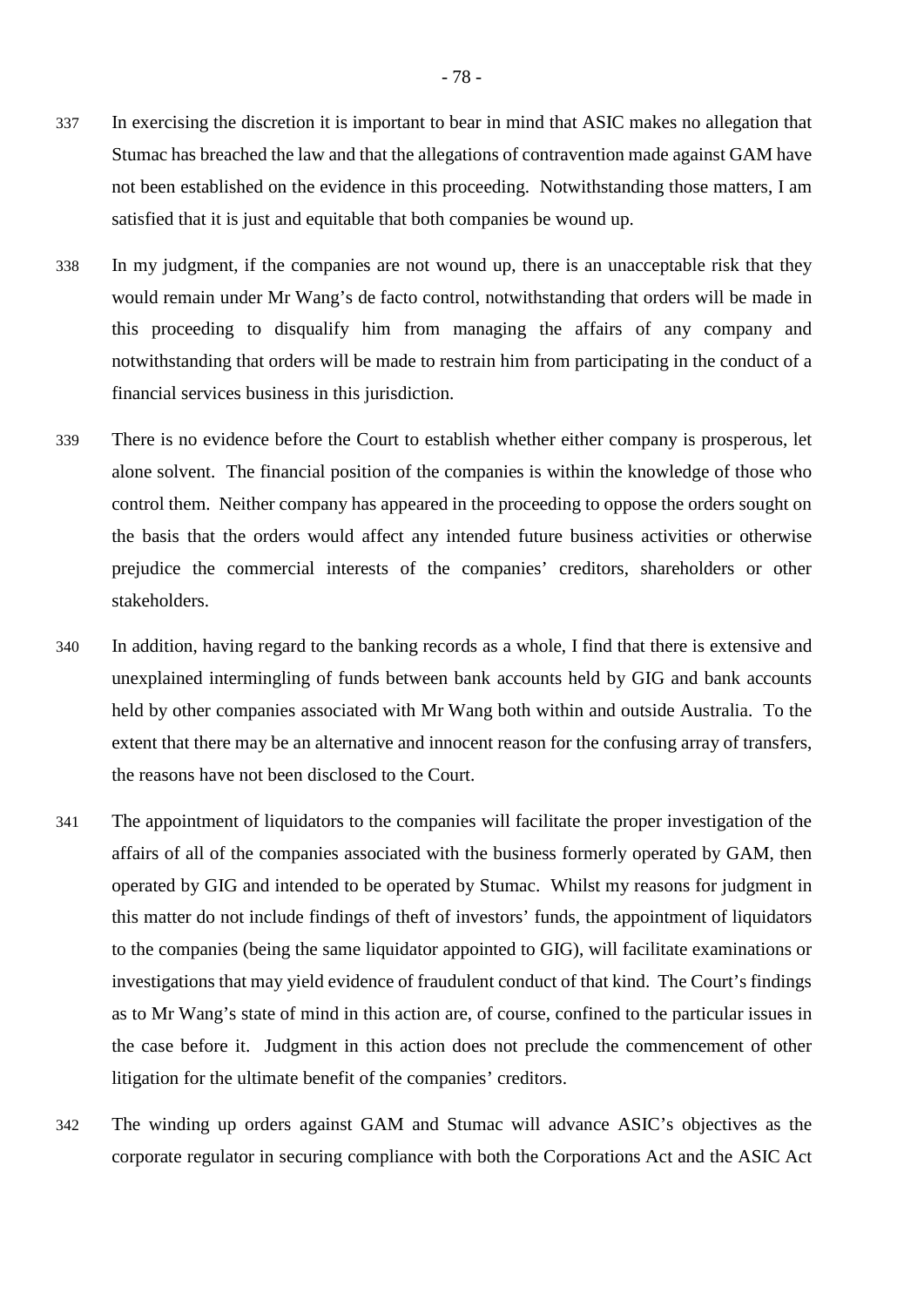and to protect prospective investors from dealing with any company in which Mr Wang may have direct or indirect involvement.

343 Mr Martin David Lewis has consented to act as liquidator of GAM and Stumac. It is appropriate that he be appointed. It is also appropriate to order that ASIC's costs incidental to the wind up applications be paid from the assets of the respective companies in amounts to be fixed by a Registrar of the Court.

# **ORDERS**

- 344 The effect of these reasons is that ASIC's application should be allowed in part.
- 345 I consider it appropriate to afford the parties an opportunity to be heard on the final form of orders, including as to costs, the form of declaratory relief and the discharge of interlocutory orders. That will be done by granting the parties liberty to file and serve minutes of order giving effect to these reasons for judgment if they are so advised. In the event that the liberty is not exercised by any party, orders in the terms proposed by the Court and forming Schedule A to these reasons will be made on 26 September 2019 and will operate from that day. The orders made on ASIC's applications for interlocutory relief, as varied, will remain in force until final orders are made in the action.

I certify that the preceding three hundred and forty-five (345) numbered paragraphs are a true copy of the Reasons for Judgment herein of the Honourable Justice Charlesworth.

Associate:

Dated: 16 September 2019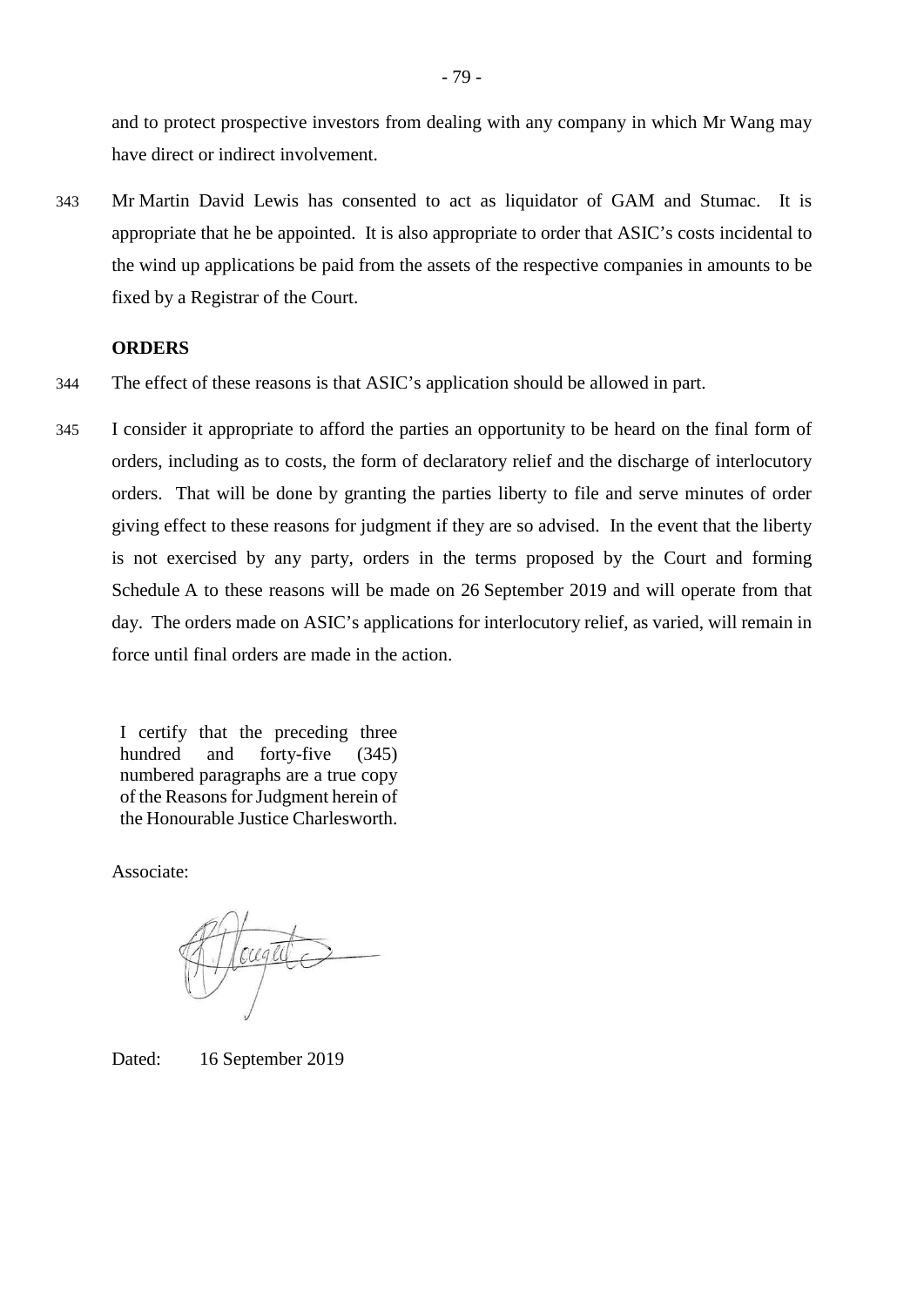# **SCHEDULE A**

#### **THE COURT NOTES THAT**

1. In these orders the following terms and phrases bear the meanings defined in the *Australian Securities and Investments Commission Act 2001* (Cth) and the *Corporations Act 2001* (Cth): financial service, financial service business, Australian Financial Service Licence, financial product.

# **THE COURT DECLARES THAT:**

- 1. Between 24 May 2017 and 9 November 2017, the first defendant contravened s 911A of the *Corporations Act 2001* (Cth) by carrying on a financial services business in this jurisdiction without holding an Australian Financial Services Licence covering the financial services provided. The first defendant caused the business to be promoted on two websites accessible to the public in this jurisdiction, which conduct was intended to induce people in this jurisdiction to use the financial services provided by it, or was otherwise likely to have that effect.
- 2. Between 24 May 2017 and 9 November 2017, the first defendant contravened s 12DB(1)(e) of the *Australian Securities and Investments Commission Act 2001* (Cth) by causing statements to be published on two websites accessible to the public in this jurisdiction to the effect that the first defendant was authorised under Australian law to provide financial services in Australia when it was not so authorised, and so represented that the financial services had approvals or benefits they did not have.
- 3. Between 24 May 2017 and 9 November 2017, the first defendant contravened s 12DB(1)(e) of the *Australian Securities and Investments Commission Act 2001* (Cth) by causing statements to be published on two websites accessible to the public in this jurisdiction to the effect that investors' funds would be kept secure by being deposited in a designated trust account in accordance with Australian regulatory requirements and not mixed with the assets of the first defendant, which statements falsely represented that the financial services provided by the first defendant had benefits they did not have.
- 4. Between 24 May 2017 and 9 November 2017 the first defendant contravened s 1041H of the *Corporations Act 2001* (Cth) and s 12DA of the *Australian Securities and Investments Commission Act 2001* (Cth) by engaging in the following conduct after the cancellation of its Australian Financial Services Licence, which conduct was misleading or deceptive or liable to mislead or deceive:
	- (a) promoting its financial products and services on two websites accessible in this jurisdiction;
	- (b) representing, by the websites, that it was licenced to provide the financial products and services;
	- (c) receiving funds which were paid by investors on the understanding that they were investing in the financial products and/or financial services offered by the first defendant; and
	- (d) failing to inform investors and the wider public that its Australian Financial Services Licence had been cancelled.
- 5. The third defendant was directly or indirectly knowingly concerned in each of the first defendant's contraventions referred to in paragraphs 1 to 4.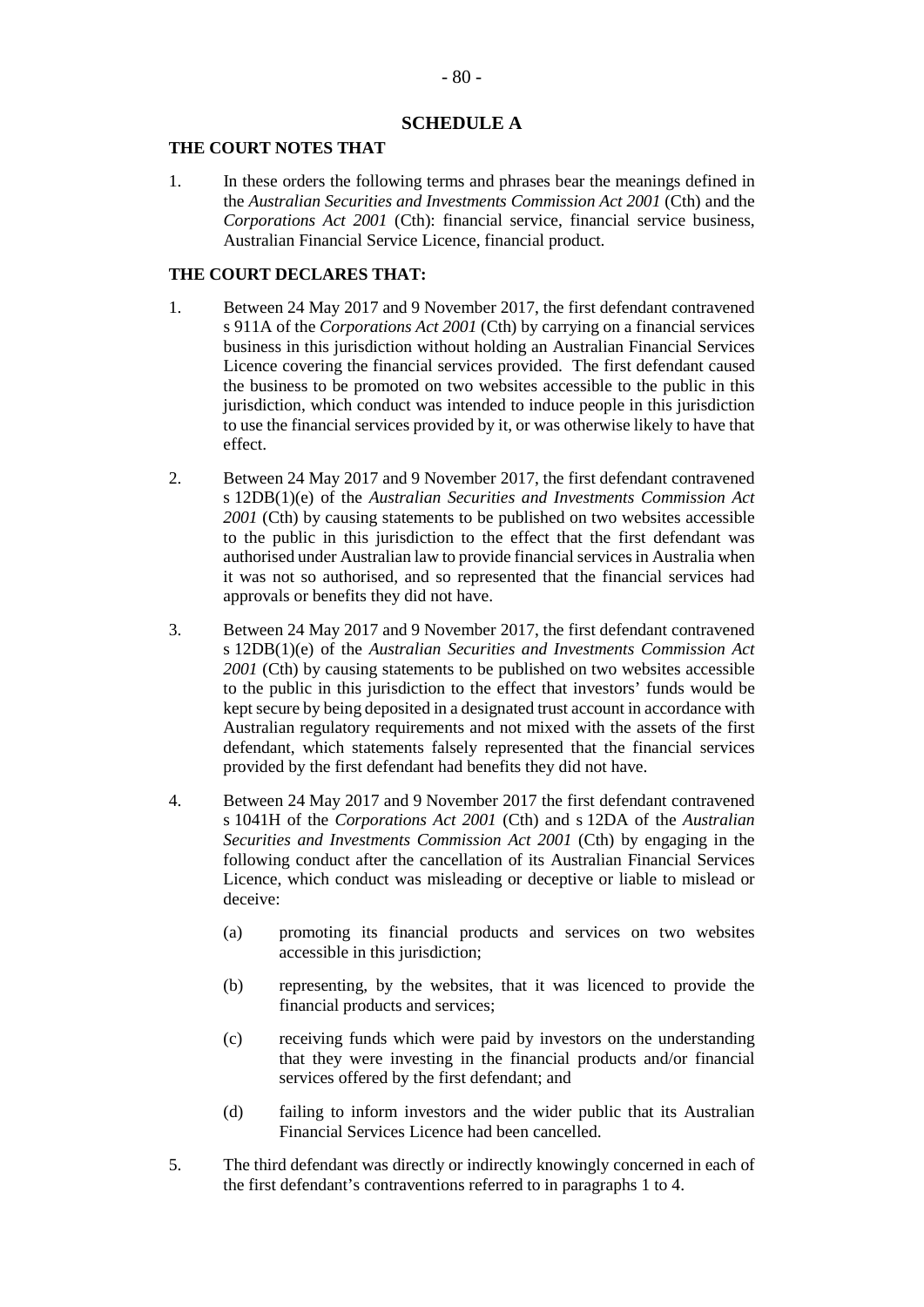## **THE COURT ORDERS THAT:**

- 1. The plaintiff's application for declarations against the second defendant in terms of paragraph 1 of the Amended Originating Application dated 11 May 2018 is dismissed.
- 2. The plaintiff's application for a declaration against the third defendant in terms of paragraph 2 of the Amended Originating Application dated 11 May 2018 is dismissed insofar as the application is founded upon alleged contraventions of second defendant of s 12DB(1)(e) of the *Australian Securities and Investments Commission Act 2001* (Cth).
- 3. The third defendant be permanently restrained, whether by himself, his servants, agents or employees, from, in this jurisdiction:
	- (a) carrying on a financial services business;
	- (b) carrying on a business related to, concerning or directed to financial products or financial services;
	- (c) dealing in financial products;
	- (d) in any way holding himself out as authorised to do, or being in any way involved in, the matters referred to in sub-paras (a) to (c);
	- (e) holding office in, or being employed by, or acting in the capacity of a contractor or consultant for any entity engaged in any of the activities referred to in sub-paras (a) to (c).
- 4. The third defendant is disqualified from managing a corporation for a period of 10 years from the date of this order.
- 5. The third defendant is to pay to the Commonwealth a pecuniary penalty in respect of his involvement in the first defendant's contraventions of s 12DB(1)(e) of the *Australian Securities and Investments Commission Act 2001* (Cth) in the amount of \$3 million.
- 6. The second defendant and the fourth defendant each be wound up pursuant to s 461(1)(k) and s 464 of the *Corporations Act 2001* (Cth).
- 7. Mr Martin David Lewis be appointed liquidator of the second and fourth defendants with all relevant statutory powers given to liquidators under the *Corporations Act 2001* (Cth).
- 8. The requirements of r 5.11(3) of the *Federal Court (Corporations) Rules 2000* (Cth) be dispensed with.
- 9. The plaintiff's costs of the winding up applications in relation to the second and fourth defendants are to be paid from the assets of administration of the second and fourth defendants respectively.
- 10. Subject to the order in paragraph 9, the first and third defendants are jointly and severally liable to pay the plaintiff's costs of and incidental to the proceedings in an amount to be fixed by the Registrar.
- 11. Upon the entering of these orders, all orders made on ASIC's applications for interlocutory relief shall, by this order, be discharged.